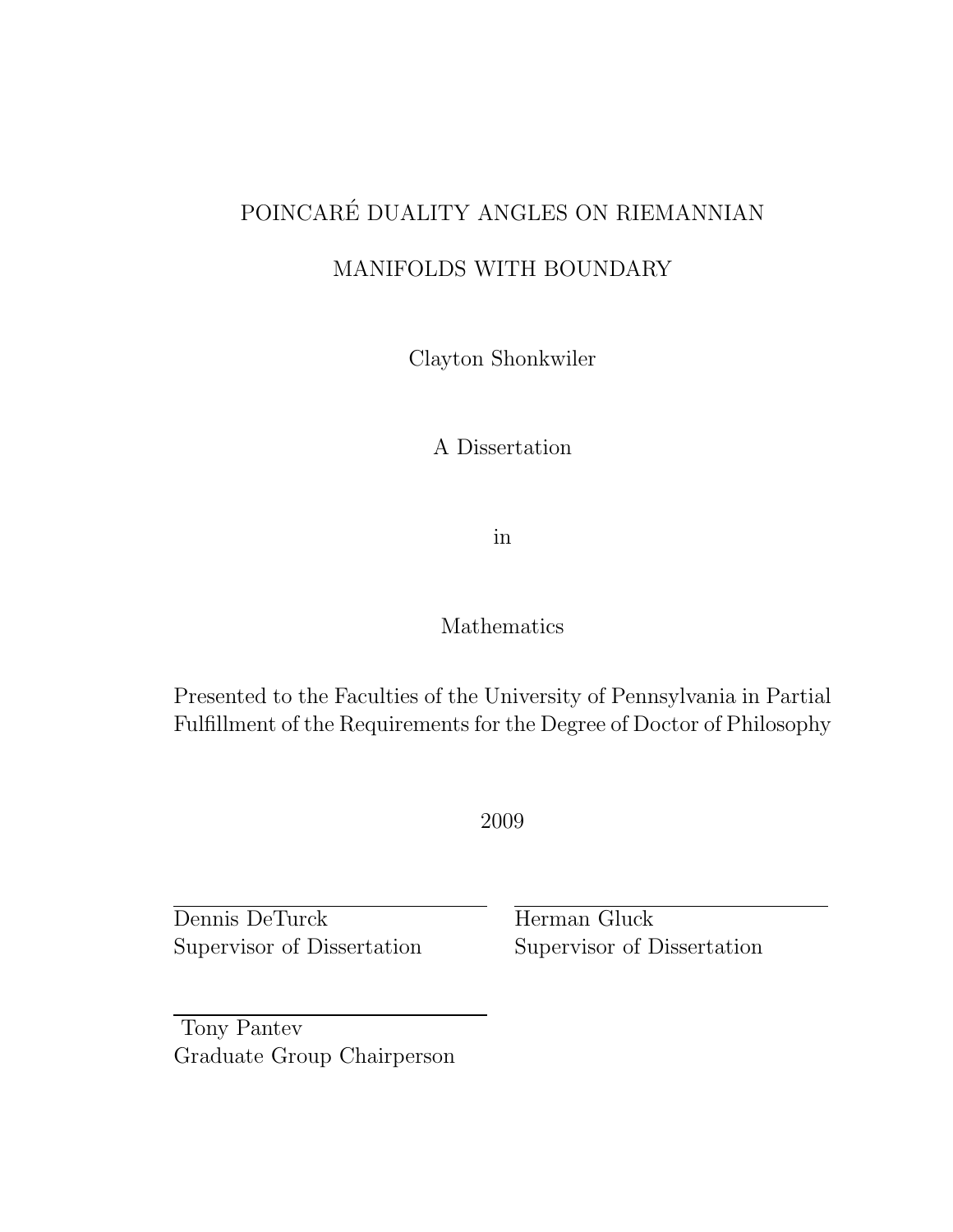## Acknowledgments

I am incredibly lucky to have two wonderful advisors in Dennis DeTurck and Herman Gluck. They are amazing mathematicians, teachers, friends and role models and their guidance, support, insight and good humor has been indispensable. Thank you.

Thank you also to Paul Melvin and Rafal Komendarczyk, who have been knowledgeable and friendly sources of advice, patient teachers and tireless collaborators.

All of my fellow graduate students deserve thanks for making Penn's math department such a great place, but Chris Jankowski, Jen Hom, Paul Rowe, John Olsen, Andrew Obus, David Fithian, Michael McDuffee, Wil Brady, Kendra Nelsen and Naomi Utgoff merit special mention as friends, inspirations, occasional commiserators and, in several cases, extremely patient officemates.

Lisa Traynor and Josh Sabloff run the best seminar in the area and have made me, at least one day a week, a morning person.

Shea Vela-Vick, who gave me a ride to that seminar each week, fits so many of the above categories that he defines his own category. Thank you, Shea, for being a friend and an inspiration.

Janet Burns, Monica Pallanti, Paula Scarborough and Robin Toney made life easier in many ways that I noticed and probably many more that I didn't. Thanks for your patience, reminders and smiles.

Finally, the people who made everything possible and have my ultimate love and gratitude are my parents. Thank you for raising me right, for pushing me to be better and for always being there. Thank you for reading to me as a kid.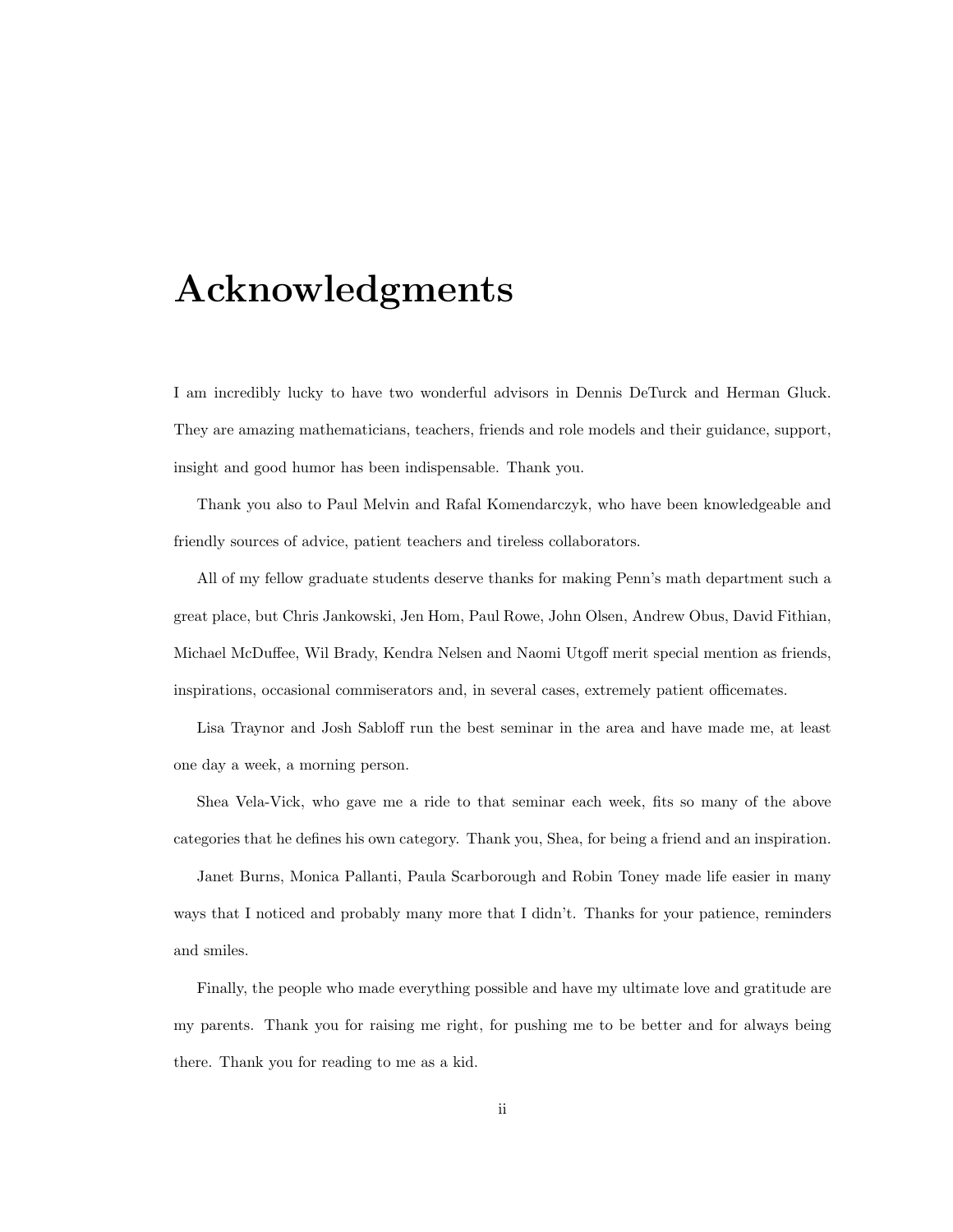#### ABSTRACT

#### POINCARE DUALITY ANGLES ON RIEMANNIAN MANIFOLDS WITH BOUNDARY ´

Clayton Shonkwiler

Dennis DeTurck and Herman Gluck, Advisors

On a compact Riemannian manifold with boundary, the absolute and relative cohomology groups appear as certain subspaces of harmonic forms. DeTurck and Gluck showed that these concrete realizations of the cohomology groups decompose into orthogonal subspaces corresponding to cohomology coming from the interior and boundary of the manifold. The principal angles between these interior subspaces are all acute and are called  $Poincaré duality angles$ . This dissertation determines the Poincaré duality angles of a collection of interesting manifolds with boundary derived from complex projective spaces and from Grassmannians, providing evidence that the Poincaré duality angles measure, in some sense, how "close" a manifold is to being closed.

This dissertation also elucidates a connection between the Poincaré duality angles and the Dirichlet-to-Neumann operator for differential forms, which generalizes the classical Dirichletto-Neumann map arising in the problem of Electrical Impedance Tomography. Specifically, the Poincaré duality angles are essentially the eigenvalues of a related operator, the Hilbert transform for differential forms. This connection is then exploited to partially resolve a question of Belishev and Sharafutdinov about whether the Dirichlet-to-Neumann map determines the cup product structure on a manifold with boundary.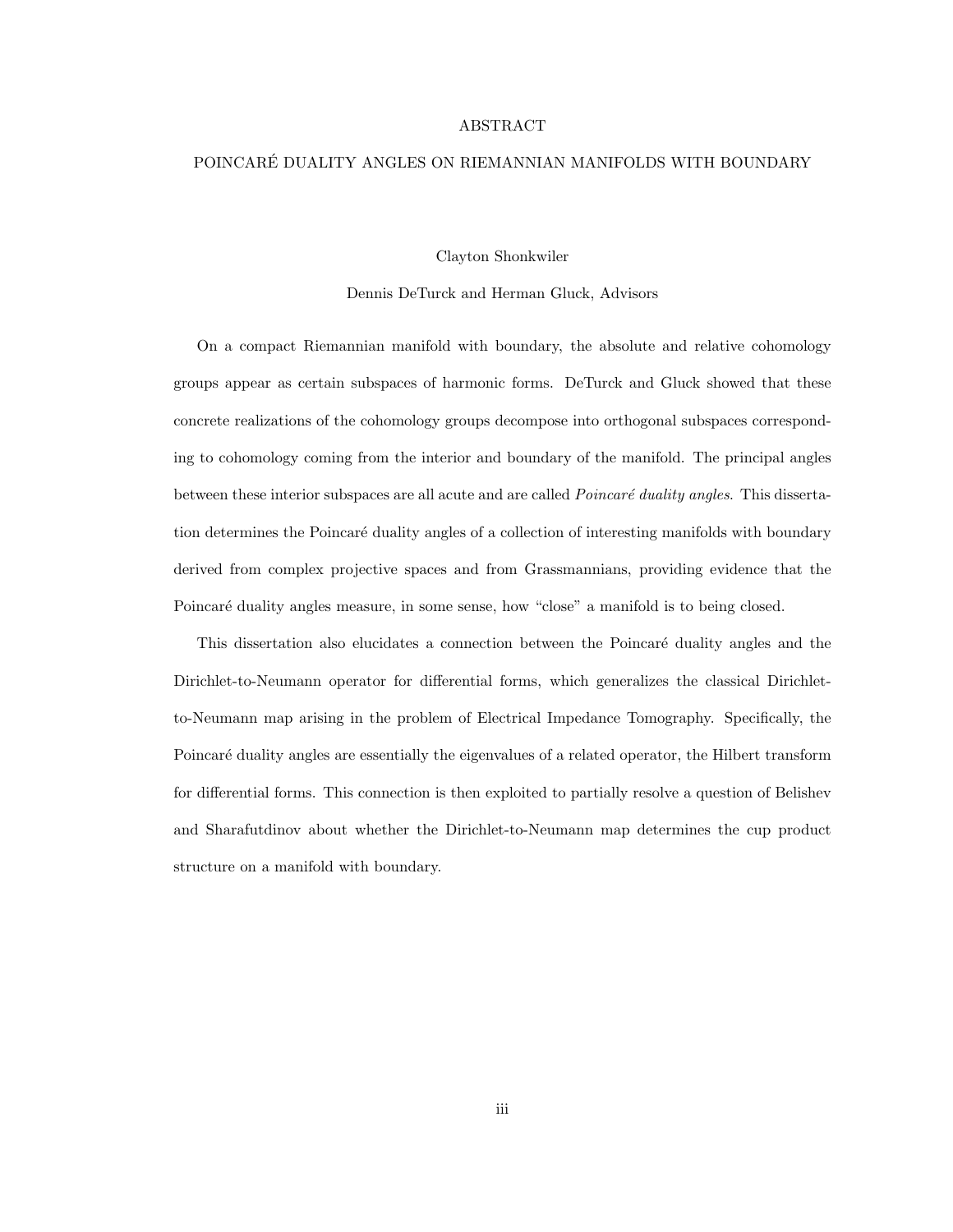# **Contents**

| $\mathbf{1}$ |               | Introduction                                                                                           |                                                                                                  | $\mathbf 1$    |  |
|--------------|---------------|--------------------------------------------------------------------------------------------------------|--------------------------------------------------------------------------------------------------|----------------|--|
| $\mathbf{2}$ | Preliminaries |                                                                                                        |                                                                                                  |                |  |
|              | 2.1           |                                                                                                        |                                                                                                  |                |  |
|              |               | 2.1.1                                                                                                  | The Hodge decomposition for closed manifolds                                                     | $\overline{7}$ |  |
|              |               | 2.1.2                                                                                                  | The Hodge–Morrey–Friedrichs decomposition                                                        | 9              |  |
|              |               | 2.1.3                                                                                                  |                                                                                                  | 14             |  |
|              | 2.2           |                                                                                                        |                                                                                                  | 21             |  |
|              |               | 2.2.1                                                                                                  | The classical Dirichlet-to-Neumann map and the problem of Electrical Impedance                   |                |  |
|              |               |                                                                                                        | Tomography $\ldots \ldots \ldots \ldots \ldots \ldots \ldots \ldots \ldots \ldots \ldots \ldots$ | 21             |  |
|              |               | 2.2.2                                                                                                  | The Dirichlet-to-Neumann map for differential forms                                              | 22             |  |
| 3            |               | Poincaré duality angles on complex projective space                                                    |                                                                                                  |                |  |
|              | 3.1           | The geometric situation $\ldots \ldots \ldots \ldots \ldots \ldots \ldots \ldots \ldots \ldots \ldots$ |                                                                                                  |                |  |
|              | 3.2           |                                                                                                        |                                                                                                  |                |  |
|              | 3.3           |                                                                                                        |                                                                                                  | $32\,$         |  |
|              | 3.4           |                                                                                                        |                                                                                                  | 34             |  |
|              | 3.5           |                                                                                                        |                                                                                                  | 35             |  |
| 4            |               |                                                                                                        | Poincaré duality angles on Grassmannians                                                         | 37             |  |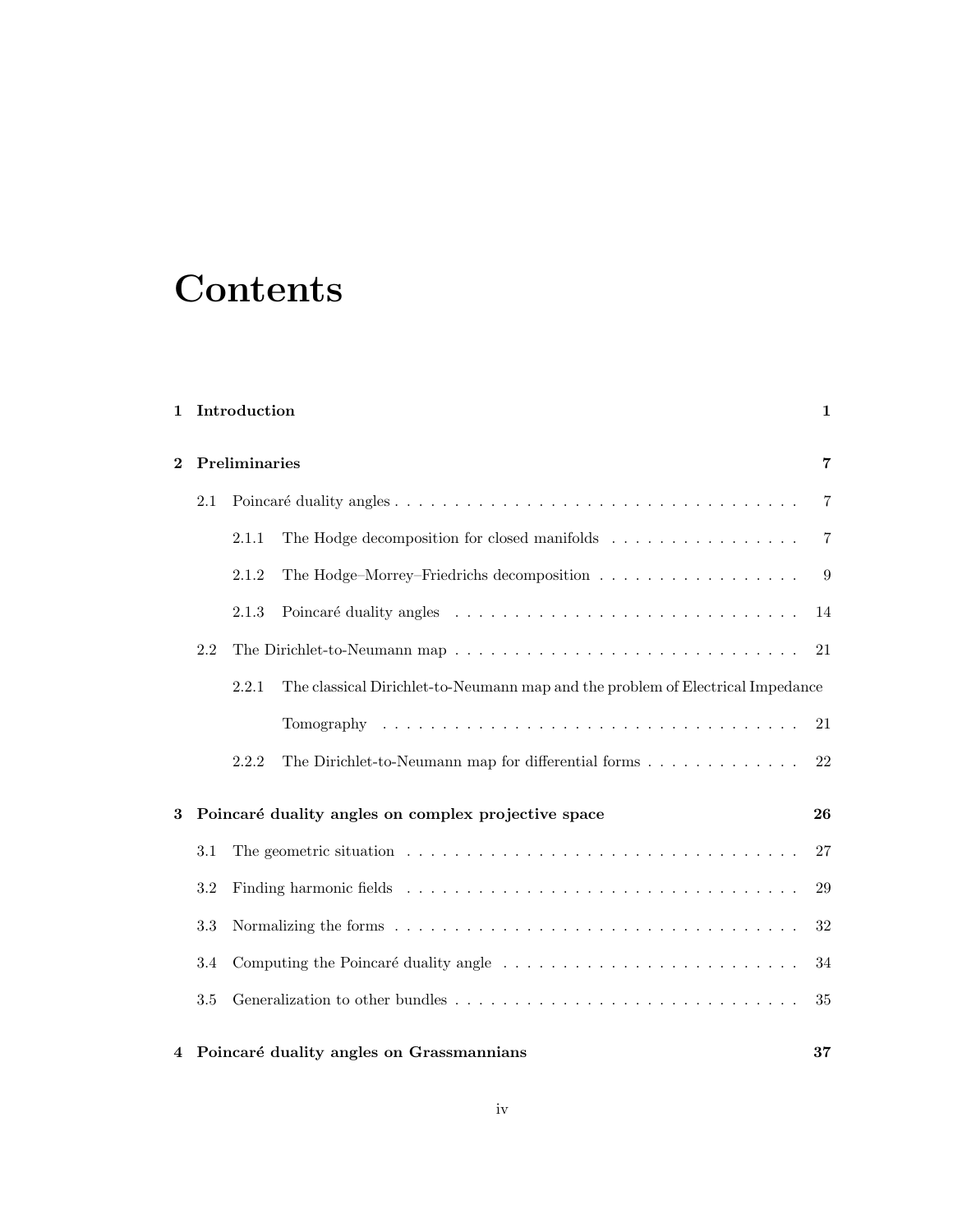|   | 4.1 |                                                                                                                        | 39 |
|---|-----|------------------------------------------------------------------------------------------------------------------------|----|
|   | 4.2 |                                                                                                                        | 44 |
|   | 4.3 |                                                                                                                        | 47 |
|   | 4.4 |                                                                                                                        | 49 |
|   | 4.5 |                                                                                                                        | 50 |
|   | 4.6 |                                                                                                                        | 51 |
|   |     |                                                                                                                        |    |
| 5 |     | Connections with the Dirichlet-to-Neumann operator                                                                     | 54 |
|   | 5.1 | The Dirichlet-to-Neumann map and Poincaré duality angles 54                                                            |    |
|   | 5.2 | A decomposition of the traces of harmonic fields<br>$\hfill\ldots\ldots\ldots\ldots\ldots\ldots\ldots\ldots\ldots$     | 58 |
|   | 5.3 | Partial reconstruction of the mixed cup product $\dots \dots \dots \dots \dots \dots \dots$                            | 62 |
|   | 5.4 | The proof of Theorem 5 $\ldots \ldots \ldots \ldots \ldots \ldots \ldots \ldots \ldots \ldots \ldots \ldots \ldots$ 63 |    |
|   |     | 5.4.1                                                                                                                  | 63 |
|   |     | 5.4.2                                                                                                                  |    |
|   |     | The proof of Theorem 5 $\ldots \ldots \ldots \ldots \ldots \ldots \ldots \ldots \ldots \ldots \ldots \ldots$<br>5.4.3  |    |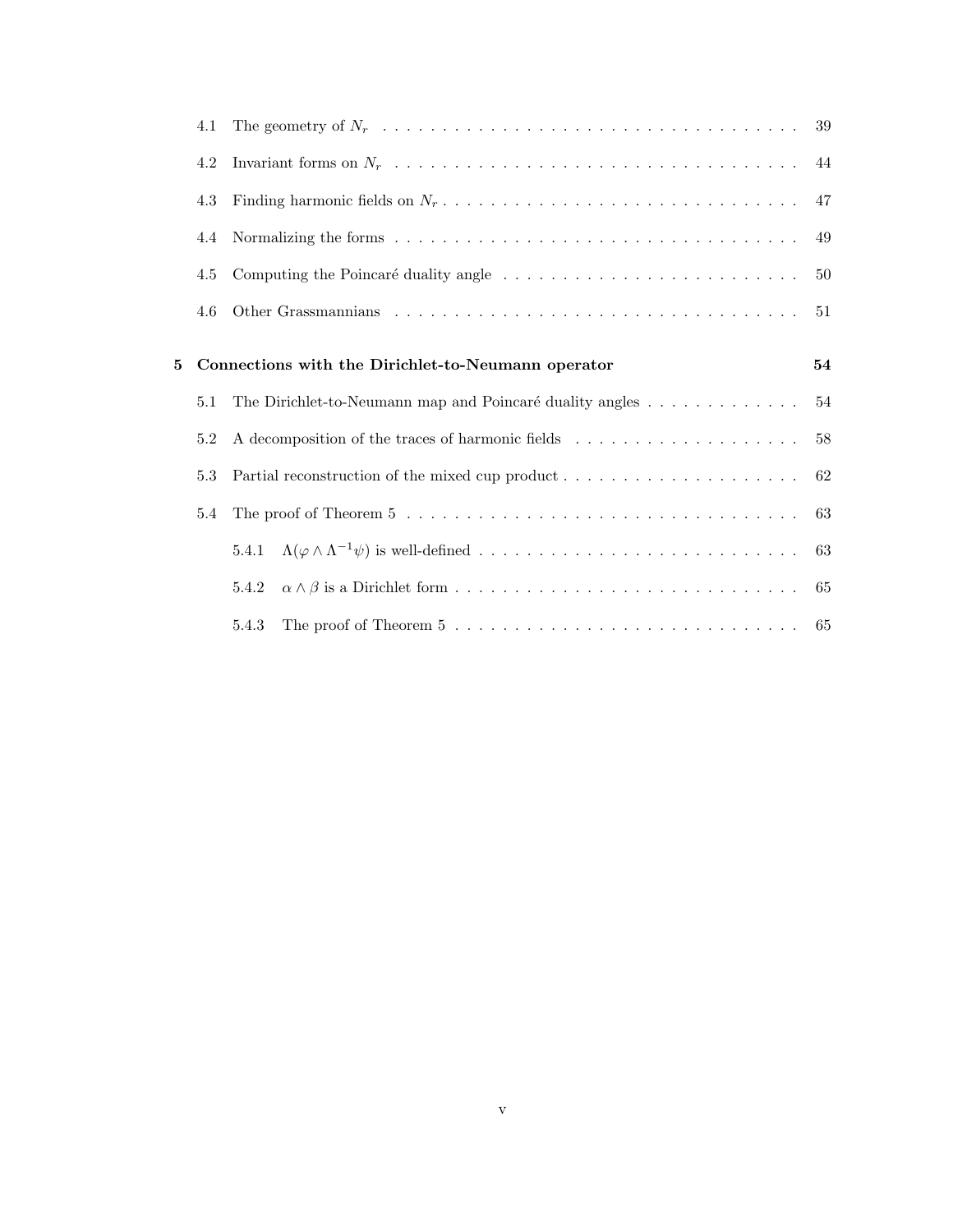# List of Figures

| 3.1 $S^{2n-1}(\cos t) \times S^1(\sin t)$ sitting over the hypersurface at distance t from $\mathbb{CP}^{n-1}$ . 28 |  |
|---------------------------------------------------------------------------------------------------------------------|--|
|                                                                                                                     |  |
|                                                                                                                     |  |
|                                                                                                                     |  |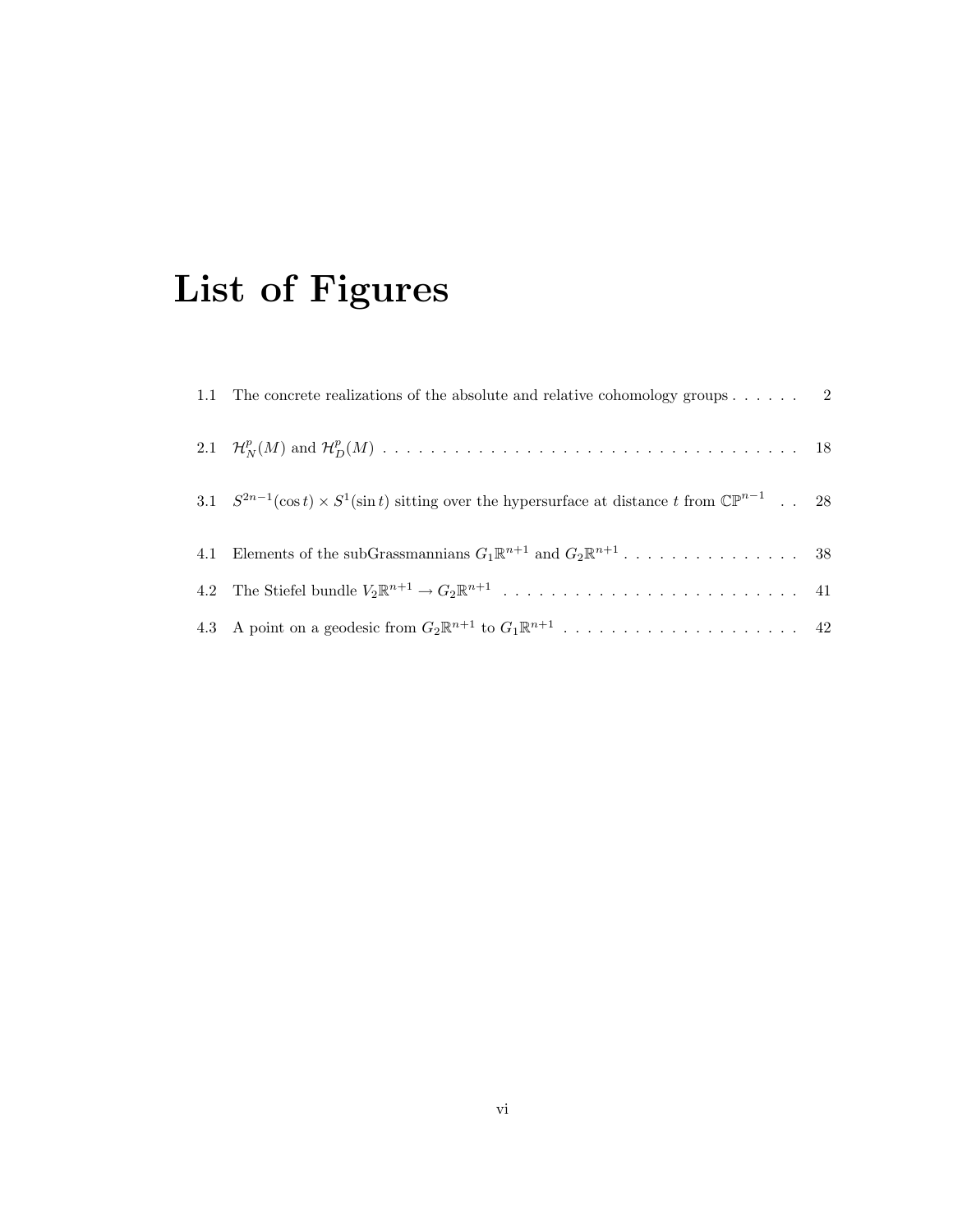### Chapter 1

# Introduction

Consider a closed, smooth, oriented Riemannian manifold  $M^n$ . For any p with  $0 \le p \le n$ , the Hodge Decomposition Theorem [Hod34, Kod49] says that the pth cohomology group  $H^p(M;\mathbb{R})$ is isomorphic to the space of closed and co-closed differential  $p$ -forms on  $M$ . Thus, the space of such forms (called *harmonic fields* by Kodaira) is a concrete realization of the cohomology group  $H^p(M; \mathbb{R})$  inside the space  $\Omega^p(M)$  of all p-forms on M.

Since M is closed,  $\partial M = \emptyset$ , so  $H^p(M; \mathbb{R}) = H^p(M, \partial M; \mathbb{R})$  and thus the concrete realizations of  $H^p(M;\mathbb{R})$  and  $H^p(M,\partial M;\mathbb{R})$  coincide. This turns out not to be true for manifolds with non-empty boundary.

When  $M<sup>n</sup>$  is a compact, smooth, oriented Riemannian manifold with non-empty boundary ∂M, the relevant version of the Hodge Decomposition Theorem was proved by Morrey [Mor56] and Friedrichs [Fri55]. It gives concrete realizations of both  $H^p(M;\mathbb{R})$  and  $H^p(M,\partial M;\mathbb{R})$  inside the space of harmonic  $p$ -fields on  $M$ . Not only do these spaces not coincide, they intersect only at 0. Thus, a somewhat idiosyncratic way of distinguishing the closed manifolds from among all compact Riemannian manifolds is as those manifolds for which the concrete realizations of the absolute and relative cohomology groups coincide. It seems plausible that the relative positions of the concrete realizations of  $H^p(M;\mathbb{R})$  and  $H^p(M,\partial M;\mathbb{R})$  might, in some ill-defined sense,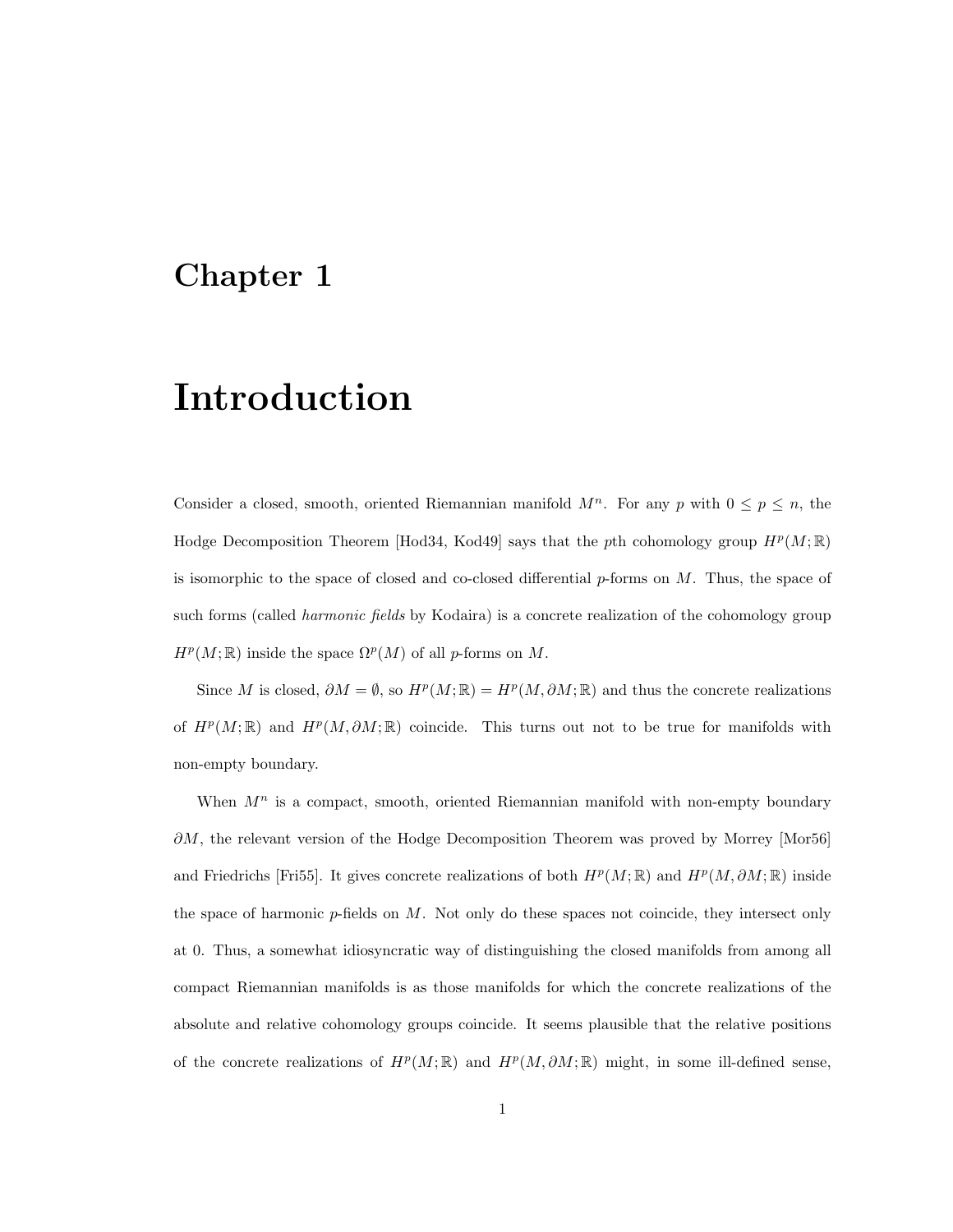determine how close the manifold  $M$  is to being closed.

The relative positions of these spaces was recently described more completely by DeTurck and Gluck [DG04]. They noted that  $H^p(M;\mathbb{R})$  and  $H^p(M,\partial M;\mathbb{R})$  each has a portion consisting of those cohomology classes coming from the boundary of  $M$  and another portion consisting of those classes coming from the "interior" of M. DeTurck and Gluck showed that these interior and boundary portions manifest themselves as orthogonal subspaces inside the concrete realizations of  $H^p(M;\mathbb{R})$  and  $H^p(M,\partial M;\mathbb{R})$ . This leads to a refinement of the Hodge–Morrey–Friedrichs decomposition which says, in part, that

- (i). the concrete realizations of  $H^p(M; \mathbb{R})$  and  $H^p(M, \partial M; \mathbb{R})$  meet only at the origin,
- (ii). the boundary subspace of each is orthogonal to all of the other, and
- (iii). the principal angles between the interior subspaces are all acute.

This behavior is depicted in Figure 1.1.



Figure 1.1: The concrete realizations of the absolute and relative cohomology groups

The principal angles between the interior subspaces of the concrete realizations of  $H^p(M;\mathbb{R})$ and  $H^p(M, \partial M;\mathbb{R})$  are invariants of a Riemannian manifold with boundary and were christened Poincaré duality angles by DeTurck and Gluck. Since all of the cohomology of a closed manifold is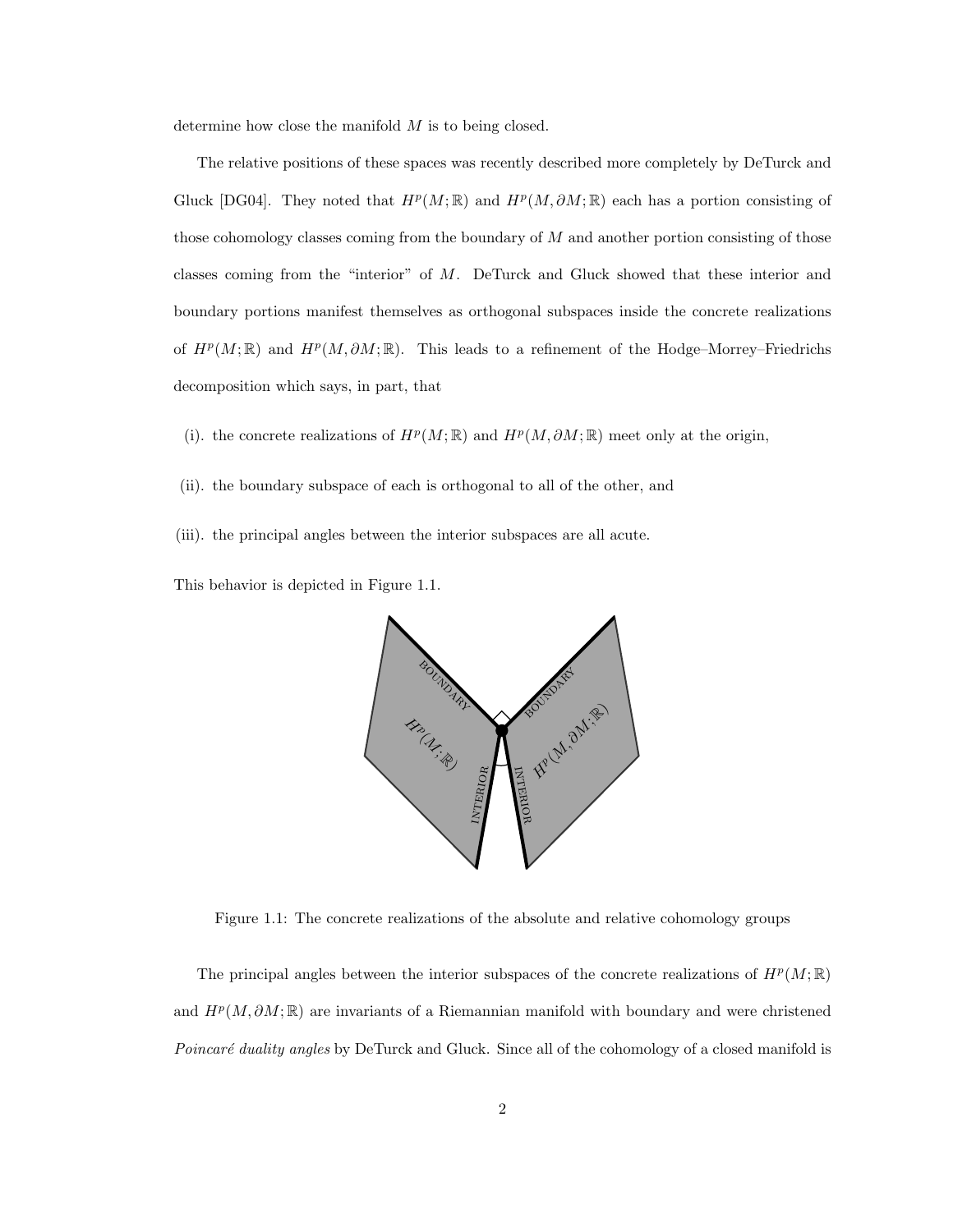interior and since the concrete realizations of the absolute and relative cohomology groups coincide on such a manifold, it seems reasonable to guess that the Poincaré duality angles go to zero as a manifold closed up.

One aim of this dissertation is to provide evidence for this hypothesis by determining the Poincaré duality angles for some interesting manifolds which are intuitively close to being closed.

For example, consider the complex projective space  $\mathbb{CP}^n$  with its usual Fubini-Study metric and consider the manifold

$$
M_r := \mathbb{CP}^n - B_r(q)
$$

obtained by removing a ball of radius r centered at the point  $q \in \mathbb{CP}^n$ . If the Poincaré duality angles do measure how close a manifold is to being closed, the Poincaré duality angles of  $M_r$ should be small when  $r$  is near zero.

**Theorem 1.** For  $1 \leq k \leq n-1$  there is a non-trivial Poincaré duality angle  $\theta_r^{2k}$  between the concrete realizations of  $H^{2k}(M_r;\mathbb{R})$  and  $H^{2k}(M_r,\partial M_r;\mathbb{R})$  which is given by

$$
\cos \theta_r^{2k} = \frac{1 - \sin^{2n} r}{\sqrt{(1 + \sin^{2n} r)^2 + \frac{(n - 2k)^2}{k(n - k)} \sin^{2n} r}}.
$$

Indeed, as  $r \to 0$ , the Poincaré duality angles  $\theta_r^{2k} \to 0$ . Moreover, as r approaches its maximum value of  $\pi/2$ , the  $\theta_r^{2k} \to \pi/2$ .

Theorem 1 immediately generalizes to other non-trivial  $D^2$ -bundles over  $\mathbb{CP}^{n-1}$  with an appropriate metric, so this asymptotic behavior of the Poincaré duality angles is not dependent on being able to cap off the manifold with a ball.

Removing a ball around some point in a closed manifold is just a special case of removing a tubular neighborhood of a submanifold. With this in mind, consider  $G_2\mathbb{R}^{n+2}$ , the Grassmannian of oriented 2-planes in  $\mathbb{R}^{n+2}$ , and define

$$
N_r := G_2 \mathbb{R}^{n+2} - \nu_r (G_1 \mathbb{R}^{n+1}),
$$

where  $\nu_r(G_1\mathbb{R}^{n+1})$  is the tubular neighborhood of radius r around the subGrassmannian  $G_1\mathbb{R}^{n+1}$ .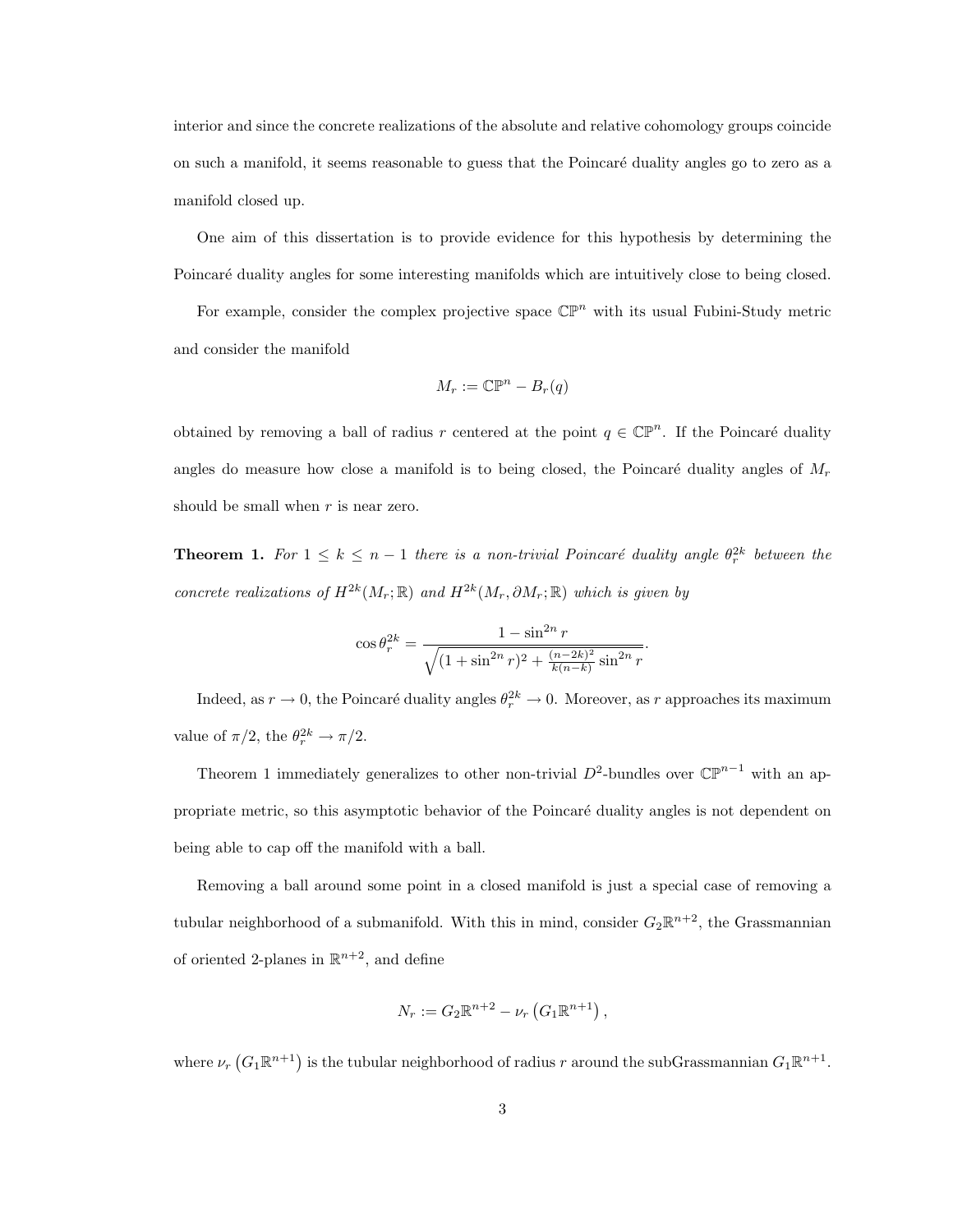**Theorem 2.** For  $1 \leq k \leq n-1$  there is exactly one Poincaré duality angle  $\theta_r^{2k}$  between the concrete realizations of  $H^{2k}(N_r;\mathbb{R})$  and  $H^{2k}(N_r,\partial N_r;\mathbb{R})$  given by

$$
\cos \theta_r^{2k} = \frac{1 - \sin^n r}{\sqrt{(1 + \sin^n r)^2 + \frac{(n - 2k)^2}{k(n - k)} \sin^n r}}.
$$

Again, the  $\theta_r^{2k} \to 0$  as  $r \to 0$  and  $\theta_r^{2k} \to \pi/2$  as r approaches its maximum value of  $\pi/2$ .

When  $n = 2$ , the Grassmannian  $G_2 \mathbb{R}^4$  is isometric to the product  $S^2$  (1/ √  $\overline{2})\times S^2(1)$ √  $\overline{2}$ ) and the subGrassmannian  $G_1\mathbb{R}^3$  corresponds to the anti-diagonal 2-sphere  $\tilde{\Delta}$  (cf. [GW83]). Hence, the the Riemannian manifold with boundary  $S^2(1)$ √  $\overline{2})\times S^2(1)$ √  $\overline{2}$ ) –  $\nu_r\left(\tilde{\Delta}\right)$  has a single Poincaré duality angle  $\theta_r^2$  in dimension 2 given by

$$
\cos \theta_r^2 = \frac{1 - \sin^2 r}{1 + \sin^2 r}.
$$

Theorems 1 and 2 suggest the following conjecture:

Conjecture 3. Let  $M^m$  be a closed, smooth, oriented Riemannian manifold and let  $N^n$  be a closed submanifold of codimension  $\geq 2$ . Define the compact Riemannian manifold

$$
M_r := M - \nu_r(N),
$$

where  $\nu_r(N)$  is the open tubular neighborhood of radius r about N (restricting r to be small enough that  $\partial M_r$  is smooth). Then, if  $\theta_r^k$  is a Poincaré duality angle of  $M_r$  in dimension k,

$$
\theta_r^k = O(r^{m-n})
$$

for r near zero.

The Poincaré duality angles seem to be interesting invariants even in isolation, but the other aim of this dissertation is to show that they are related to the Dirichlet-to-Neumann operator for differential forms, which arises in certain inverse problems of independent interest.

The Dirichlet-to-Neumann operator for differential forms was defined by Joshi and Lionheart [JL05] and Belishev and Sharafutdinov [BS08] and generalizes the classical Dirichlet-to-Neumann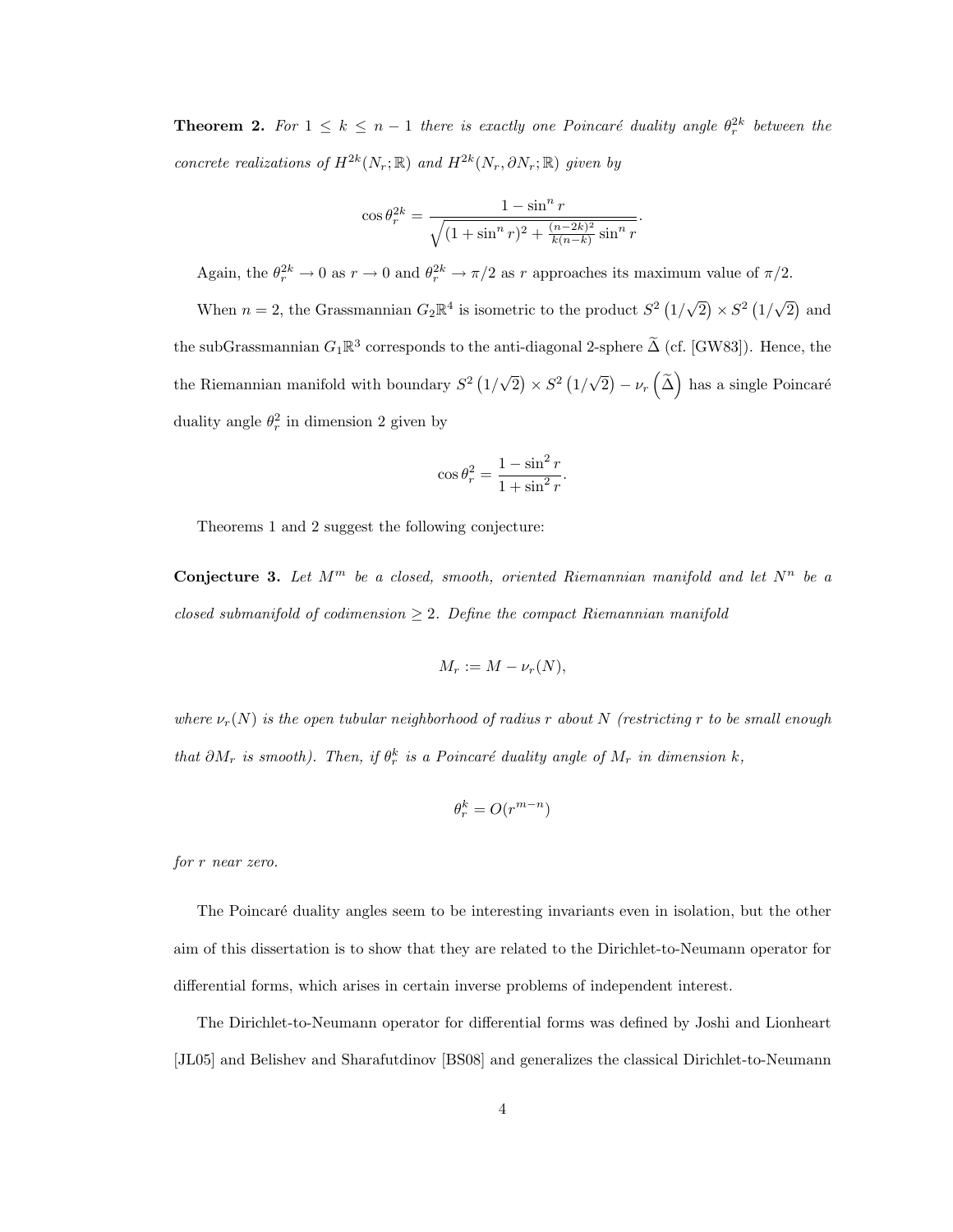map for functions which arises in the problem of Electrical Impedance Tomography (EIT). The EIT problem was first posed by Calderón [Cal80] in the context of geoprospecting, but is also of considerable interest in medical imaging.

The Dirichlet-to-Neumann map  $\Lambda$  is a map  $\Omega^p(\partial M) \to \Omega^{n-p-1}(\partial M)$  and can be used to define the Hilbert transform  $T = d\Lambda^{-1}$ . The connection to the Poincaré duality angles is given by the following theorem:

**Theorem 4.** If  $\theta_1^p, \ldots, \theta_k^p$  are the principal angles between the concrete realizations of  $H^p(M; \mathbb{R})$ and  $H^p(M, \partial M;\mathbb{R})$  (i.e. the Poincaré duality angles in dimension p), then the quantities

$$
(-1)^{pn+p+n}\cos^2\theta_i^p
$$

are the non-zero eigenvalues of a suitable restriction of  $T^2$ .

Belishev and Sharafutdinov showed that the cohomology groups of M can be completely determined from the boundary data  $(\partial M, \Lambda)$  and, in fact, that this data determines the long exact sequence of the pair  $(M, \partial M)$ . Theorem 4 shows that the data  $(\partial M, \Lambda)$  not only determines the interior and boundary subspaces of the cohomology groups, but detects their relative positions as subspaces of differential forms on M.

At the end of their paper, Belishev and Sharafutdinov posed the following question:

Can the multiplicative structure of cohomologies be recovered from our data  $(\partial M, \Lambda)$ ?

Till now, the authors cannot answer the question.

The mixed cup product

 $\cup: H^p(M; \mathbb{R}) \times H^q(M, \partial M; \mathbb{R}) \to H^{p+q}(M, \partial M; \mathbb{R})$ 

can be reconstructed from the Dirichlet-to-Neumann map when the relative class comes from the boundary subspace, giving a partial answer to Belishev and Sharafutdinov's question:

**Theorem 5.** The boundary data  $(\partial M, \Lambda)$  completely determines the mixed cup product when the relative cohomology class is restricted to come from the boundary subspace.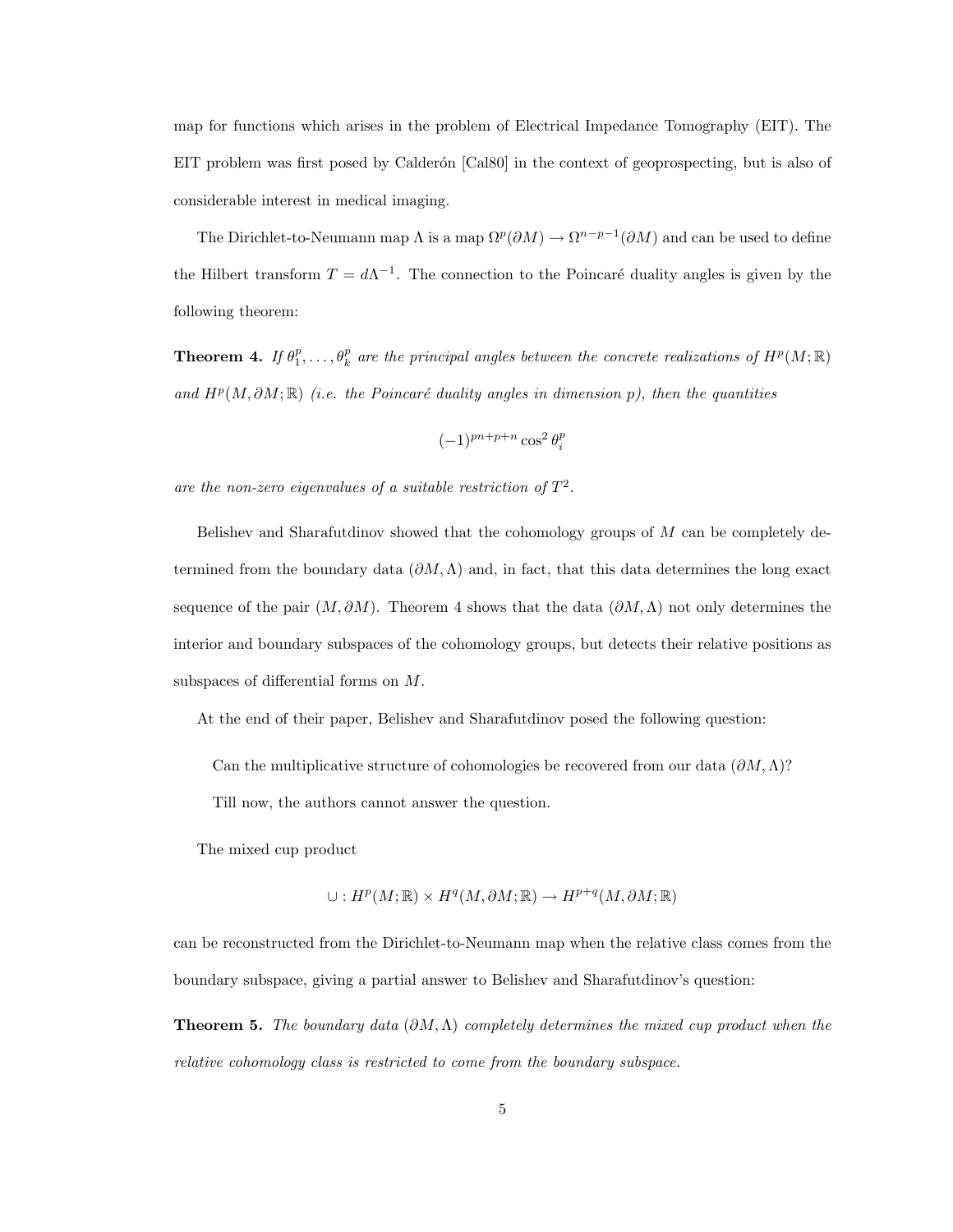When the manifold M occurs as a region in Euclidean space, all relative cohomology classes come from the boundary subspace, so Theorem 5 has the following immediate corollary:

**Corollary 6.** If  $M^n$  is a compact region in  $\mathbb{R}^n$ , the boundary data  $(\partial M, \Lambda)$  completely determines the mixed cup product on M.

The expression for the reconstruction of the mixed cup product given in the proof of Theorem 5 makes sense even when the relative class does not come from the boundary subspace, suggesting that the data  $(\partial M, \Lambda)$  may determine the full mixed cup product. It remains an interesting question whether the Dirichlet-to-Neumann data determines the absolute or relative cup products on M.

This dissertation is organized as follows. Chapter 2 gives the necessary background on Poincaré duality angles and the Dirichlet-to-Neumann map, including a complete proof of the existence of the Poincaré duality angles. Chapters 3 and 4 give proofs of Theorems 1 and 2, respectively. The connection between Poincaré duality angles and the Dirichlet-to-Neumann map is given in Chapter 5, including the proofs of Theorems 4 and 5. The statements of many of the theorems in this introduction are intentionally somewhat vague so as not to overwhelm the basic story with technical details; precise restatements of the theorems are given in the appropriate chapters.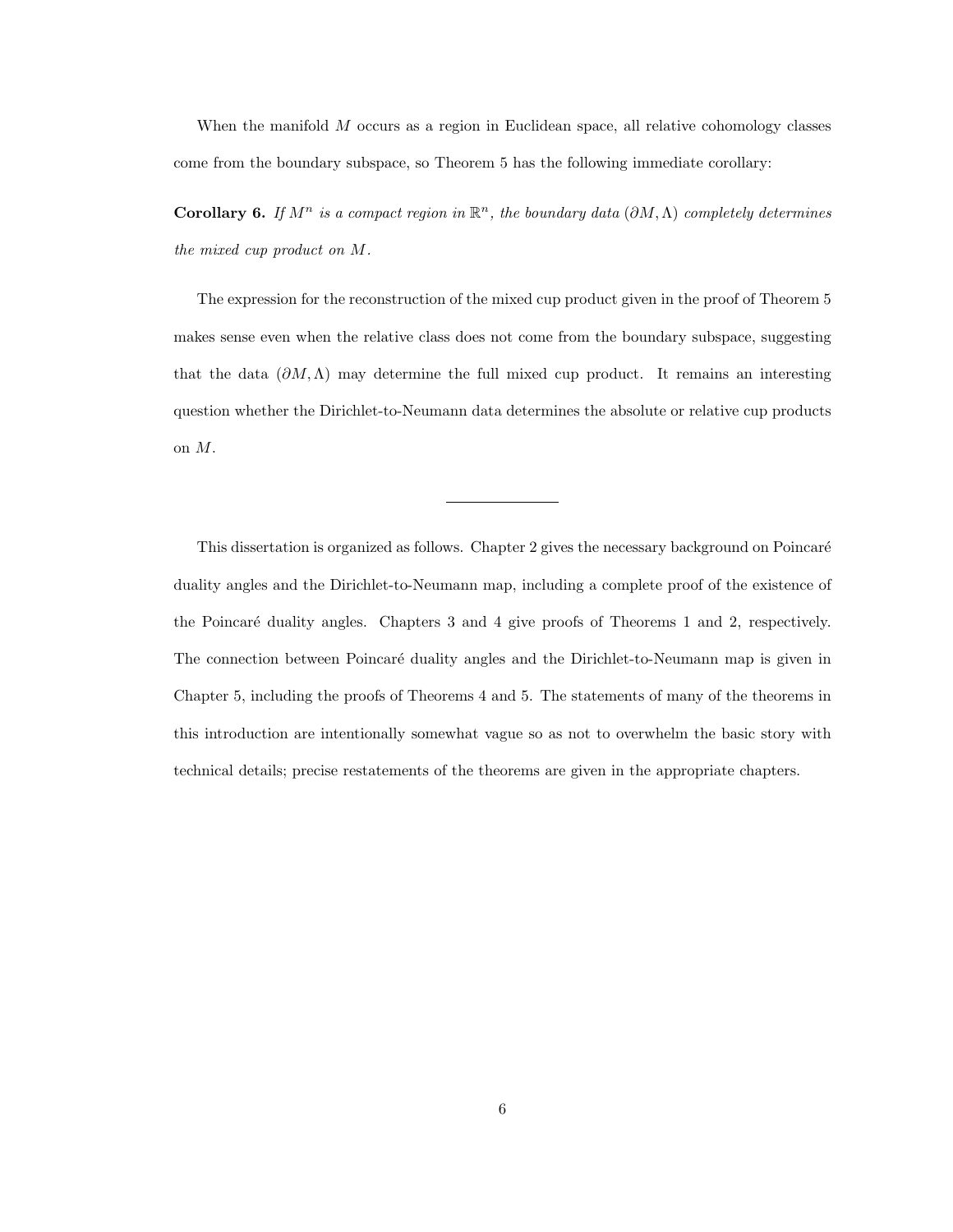### Chapter 2

## Preliminaries

#### 2.1 Poincaré duality angles

DeTurck and Gluck's Poincaré duality angles arise from a refinement of the classical Hodge– Morrey–Friedrichs decomposition for Riemannian manifolds with boundary. This section reviews the Hodge decomposition theorem for closed manifolds and the Hodge–Morrey–Friedrichs decomposition for manifolds with boundary in building up to the definition of the Poincaré duality angles and the proof of DeTurck and Gluck's main theorem.

#### 2.1.1 The Hodge decomposition for closed manifolds

Let  $M^n$  be a closed, oriented, smooth Riemannian manifold of dimension n. For each p between 0 and n let  $\Omega^p(M)$  be the space of smooth differential p-forms on M and let  $\Omega(M) = \bigoplus_{i=0}^n \Omega^i(M)$ be the algebra of all differential forms on M.

For each p, the exterior derivative  $d: \Omega^p(M) \to \Omega^{p+1}(M)$  is defined independently of the Riemannian metric. A differential form  $\omega \in \Omega^p(M)$  is closed if  $d\omega = 0$  and is exact if  $\omega = d\eta$ for some  $\eta \in \Omega^{p-1}(M)$ . Letting  $\mathcal{C}^p(M)$  denote the space of closed p-forms on M and  $\mathcal{E}^p(M)$  the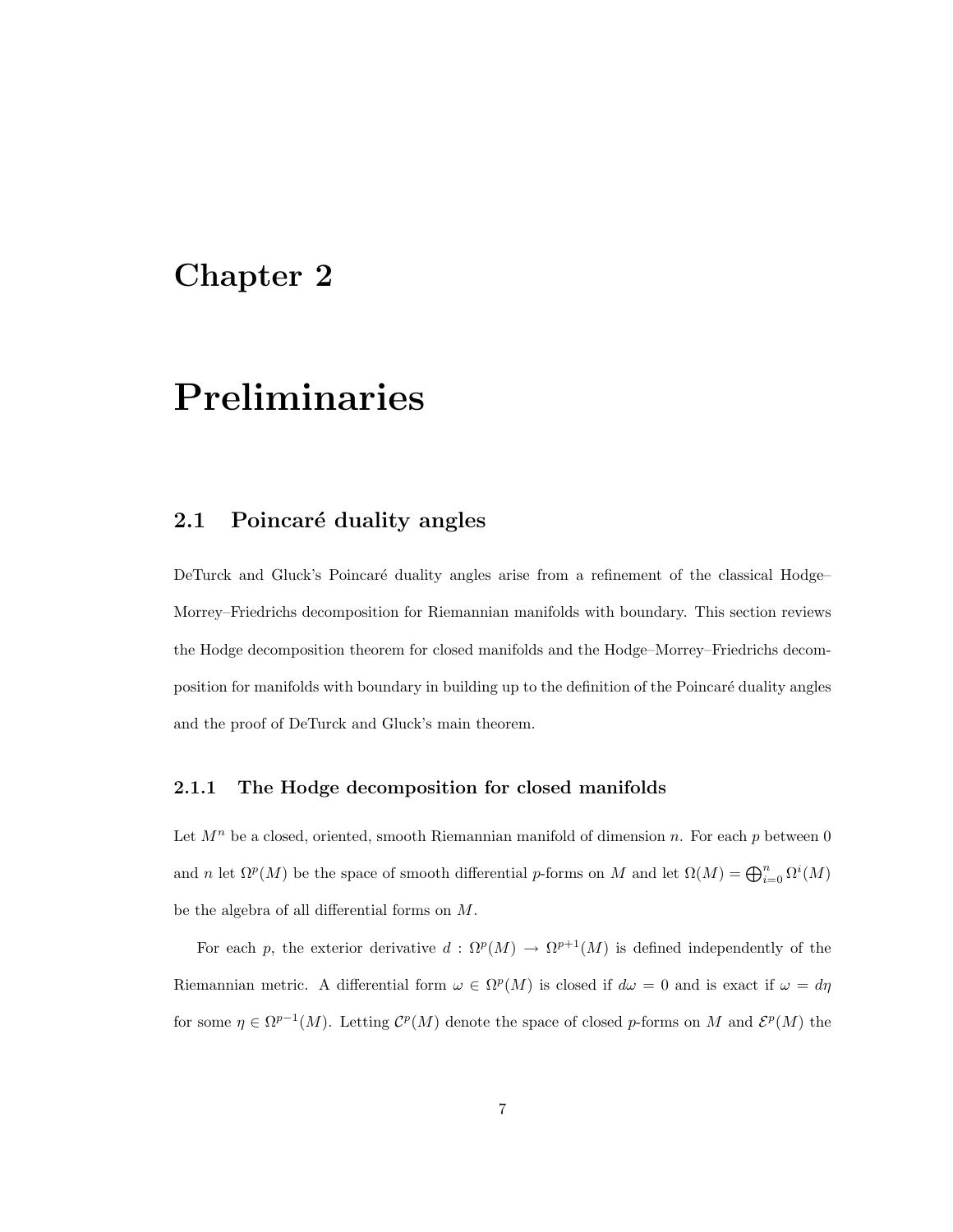space of exact p-forms, the pth de Rham cohomology group is defined as the quotient

$$
H^p_{\mathrm{dR}}(M):=\mathcal{C}^p/\mathcal{E}^p.
$$

De Rham's theorem [dR31] states that

$$
H^p_{\mathrm{dR}}(M) \cong H^p(M; \mathbb{R}),
$$

the pth singular cohomology group with real coefficients. If  $\Omega(M)$  is equipped with an inner product, it is natural to expect that the cohomology group  $H^p(M; \mathbb{R})$  will be realized as the orthogonal complement of the space of exact  $p$ -forms inside the space of closed  $p$ -forms on  $M$ . It is the Riemannian metric which gives an inner product on  $\Omega(M)$ .

The metric allows the Hodge star

$$
\star : \Omega^p(M) \to \Omega^{n-p}(M)
$$

to be defined for each  $p$ . In turn, the co-differential

$$
\delta=(-1)^{n(p+1)+1}\star d\star:\Omega^p(M)\to\Omega^{p-1}
$$

and the Hodge Laplacian

$$
\Delta = d\delta + \delta d
$$

are defined using the exterior derivative and the Hodge star.

Then the  $L^2$  inner product on  $\Omega^p(M)$  is defined as

$$
\langle \alpha, \beta \rangle_{L^2} := \int_M \alpha \wedge \star \beta
$$

for  $\alpha, \beta \in \Omega^p(M)$ . This inner product is extended to all of  $\Omega(M)$  be declaring that, for  $i \neq j$ ,  $\Omega^{i}(M)$  is orthogonal to  $\Omega^{j}(M)$ .

Consider the following subspaces of  $\Omega^p(M)$ :

$$
\mathcal{E}^p(M) := \{ \omega \in \Omega^p(M) : \omega = d\eta \text{ for some } \eta \in \Omega^{p-1} \}
$$
  

$$
c\mathcal{E}^p(M) := \{ \omega \in \Omega^p(M) : \omega = \delta \xi \text{ for some } \xi \in \Omega^{p+1}(M) \}
$$
  

$$
\mathcal{H}^p(M) := \{ \omega \in \Omega^p(M) : d\omega = 0 \text{ and } \delta\omega = 0 \},
$$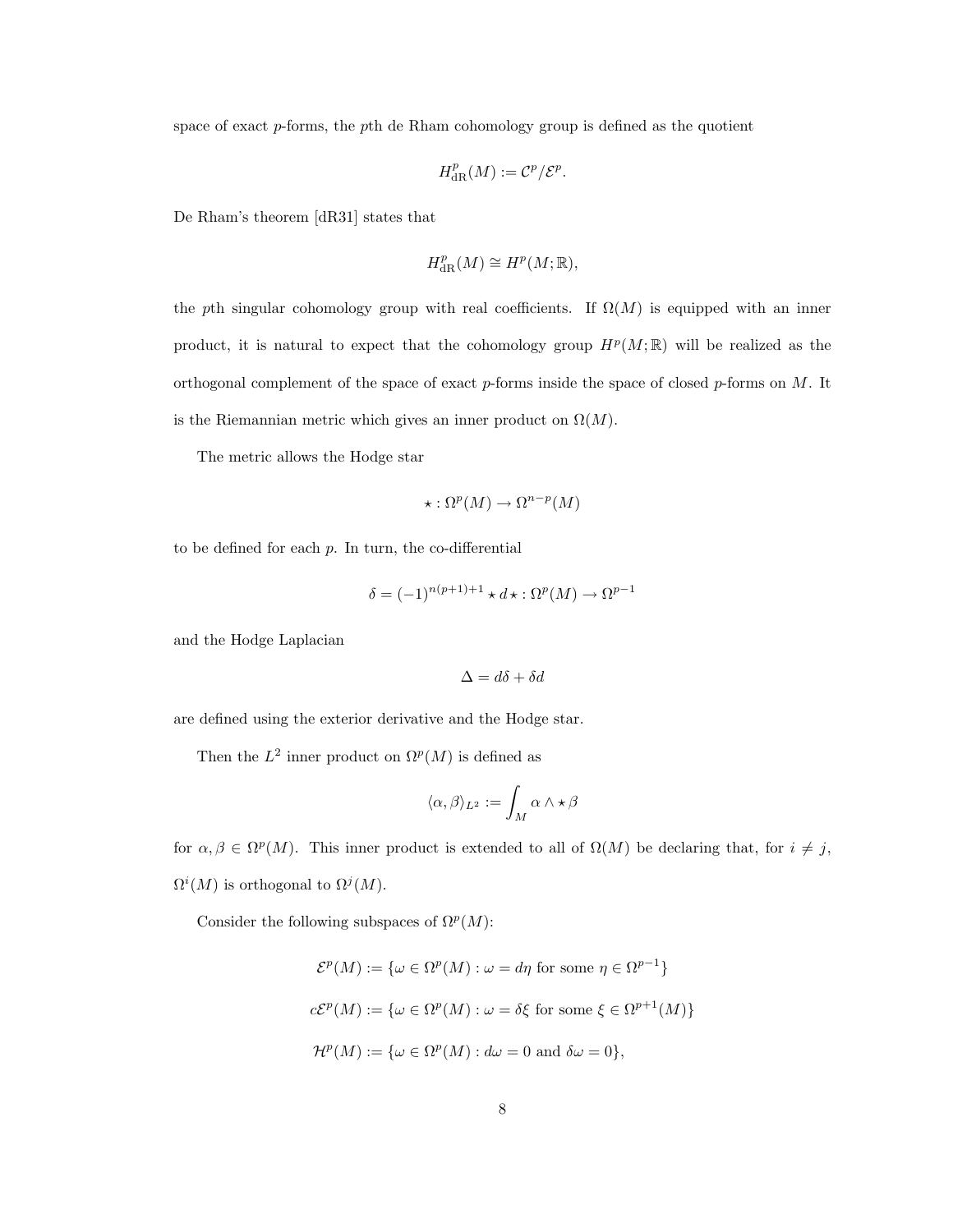the spaces of exact  $p$ -forms, co-exact  $p$ -forms and harmonic  $p$ -fields, respectively. On closed manifolds the space  $\mathcal{H}^p(M)$  of harmonic p-fields coincides with the space

$$
\widehat{\mathcal{H}}^p(M) := \{ \omega \in \Omega^p(M) : \Delta \omega = 0 \}
$$

of harmonic p-forms, but this is special to closed manifolds and fails on manifolds with boundary.

With the above notation in place, the Hodge Decomposition Theorem can now be stated:

**Hodge Decomposition Theorem.** Let  $M^n$  be a closed, oriented, smooth Riemannian manifold. For each integer p such that  $0 \le p \le n$ , the space  $\Omega^p(M)$  of smooth p-forms on M admits the L 2 -orthogonal decomposition

$$
\Omega^p(M) = c\mathcal{E}^p(M) \oplus \mathcal{H}^p(M) \oplus \mathcal{E}^p(M). \tag{2.1.1}
$$

Moreover, the space  $\mathcal{H}^p(M)$  of harmonic p-fields is finite-dimensional and

$$
\mathcal{H}^p(M) \cong H^p(M; \mathbb{R}).
$$

The Hodge Decomposition Theorem has its historical roots in the work of Helmholtz [Hel58]; the modern version was developed through the work of Hodge [Hod34, Hod41], Weyl [Wey40] and Kodaira [Kod49]. A complete proof is given in Warner's book [War83].

The fact that  $\mathcal{H}^p(M) \cong H^p(M;\mathbb{R})$  follows from the decomposition (2.1.1), which implies that the space of closed p-forms  $\mathcal{C}^p(M) = \mathcal{H}^p(M) \oplus \mathcal{E}^p(M)$ . In other words, the space of harmonic p-fields  $\mathcal{H}^p(M)$  is the orthogonal complement of  $\mathcal{E}^p(M)$  inside the space of closed p-forms. Then, as expected from the de Rham theorem,

$$
H^p(M;{\Bbb R})\cong H^p_{\rm dR}(M)={\mathcal C}^p(M)/{\mathcal E}^p(M)\cong {\mathcal H}^p(M).
$$

#### 2.1.2 The Hodge–Morrey–Friedrichs decomposition

Here and throughout the remainder of this dissertation, let  $M<sup>n</sup>$  be a compact, oriented, smooth Riemannian manifold with non-empty boundary  $\partial M$ . Let  $i : \partial M \to M$  be the inclusion map.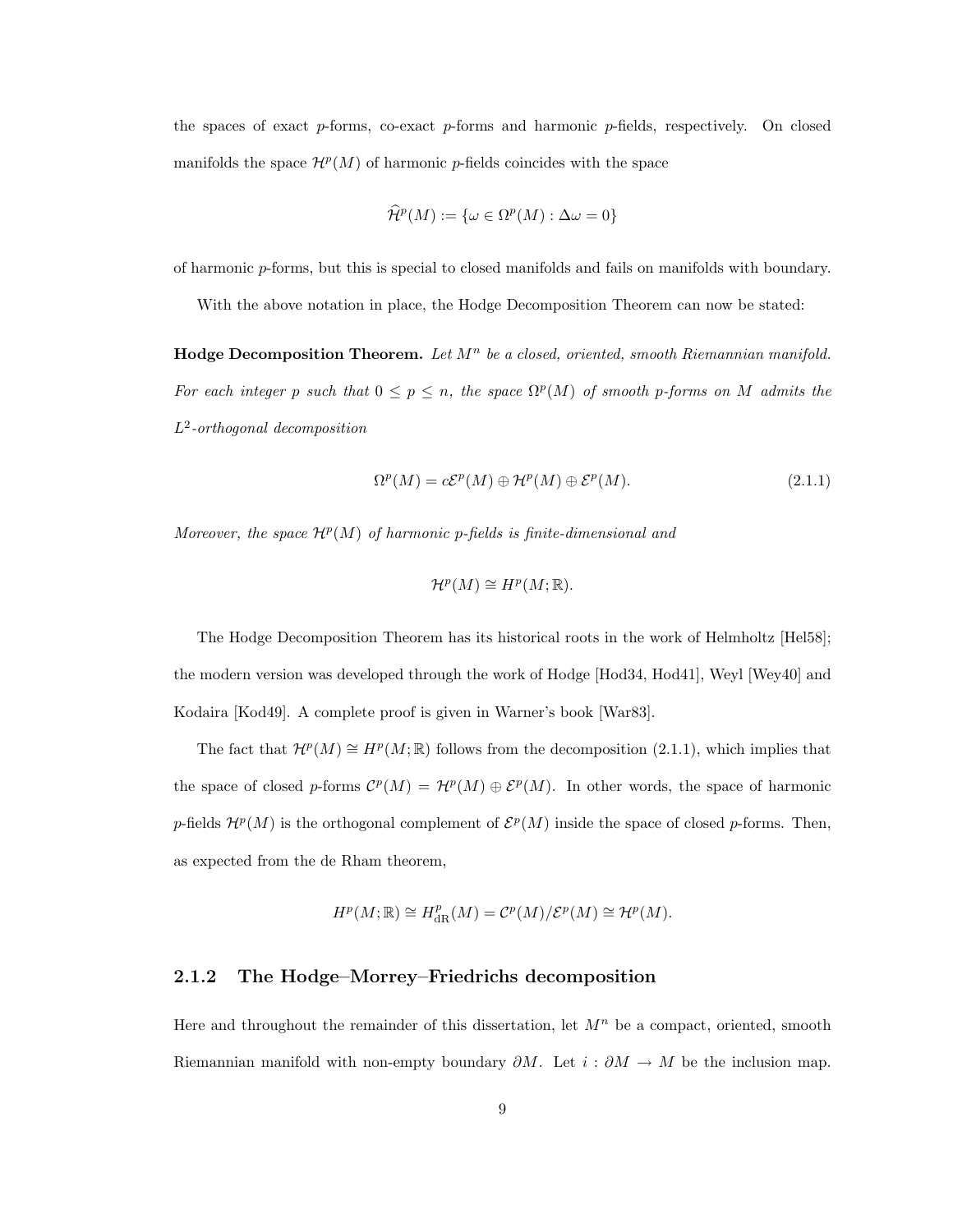The space  $\Omega^p(M)$  and the maps d,  $\star$ ,  $\delta$  and  $\Delta$  are defined just as in Section 2.1.1. Let  $d_{\partial}, \star_{\partial}$ ,  $\delta_{\partial}$  and  $\Delta_{\partial}$  denote the exterior derivative, Hodge star, co-derivative and Laplacian on the closed Riemannian manifold ∂M.

One consequence of the Hodge theorem for closed manifolds is that the pth real cohomology group  $H^p(M;\mathbb{R})$  can be realized as the subspace of harmonic p-fields  $\mathcal{H}^p(M)$  inside the space of p-forms. When the boundary is non-empty the space  $\mathcal{H}^p(M)$  is infinite-dimensional and so is much too big to represent the cohomology. Also, on a manifold with boundary there are two different pth cohomology groups: the absolute cohomology group  $H^p(M;\mathbb{R})$  and the relative cohomology group  $H^p(M, \partial M; \mathbb{R})$ .

That being said, the de Rham theorem stated earlier for closed manifolds holds equally well for the absolute cohomology groups on a manifold with boundary:  $H^p(M; \mathbb{R})$  is isomorphic to the quotient of the space of closed  $p$ -forms by the space of exact  $p$ -forms. Thus, the concrete realization of the absolute cohomology group  $H^p(M;\mathbb{R})$  ought to be the orthogonal complement of  $\mathcal{E}^p(M)$  inside the space of closed p-forms.

For the relative version, consider those smooth p-forms  $\omega$  whose pullback  $i^*\omega$  to  $\partial M$  is zero. Define

$$
\Omega^p(M, \partial M) := \{ \omega \in \Omega^p(M) : i^* \omega = 0 \},
$$

the space of *relative p-forms* on  $M$ . Let

$$
\mathcal{C}^p(M, \partial M) := \{ \omega \in \Omega^p(M, \partial M) : d\omega = 0 \}
$$
  

$$
\mathcal{E}^p(M, \partial M) := \{ \omega \in \Omega^p(M, \partial M) : \omega = d\eta \text{ for some } \eta \in \Omega^{p-1}(M, \partial M) \}
$$

denote the subspaces of closed relative  $p$ -forms and *relatively exact*  $p$ -forms, respectively. The relative de Rham cohomology groups can then be defined as

$$
H^p_{\mathrm{dR}}(M, \partial M) := \mathcal{C}^p(M, \partial M) / \mathcal{E}^p(M, \partial M).
$$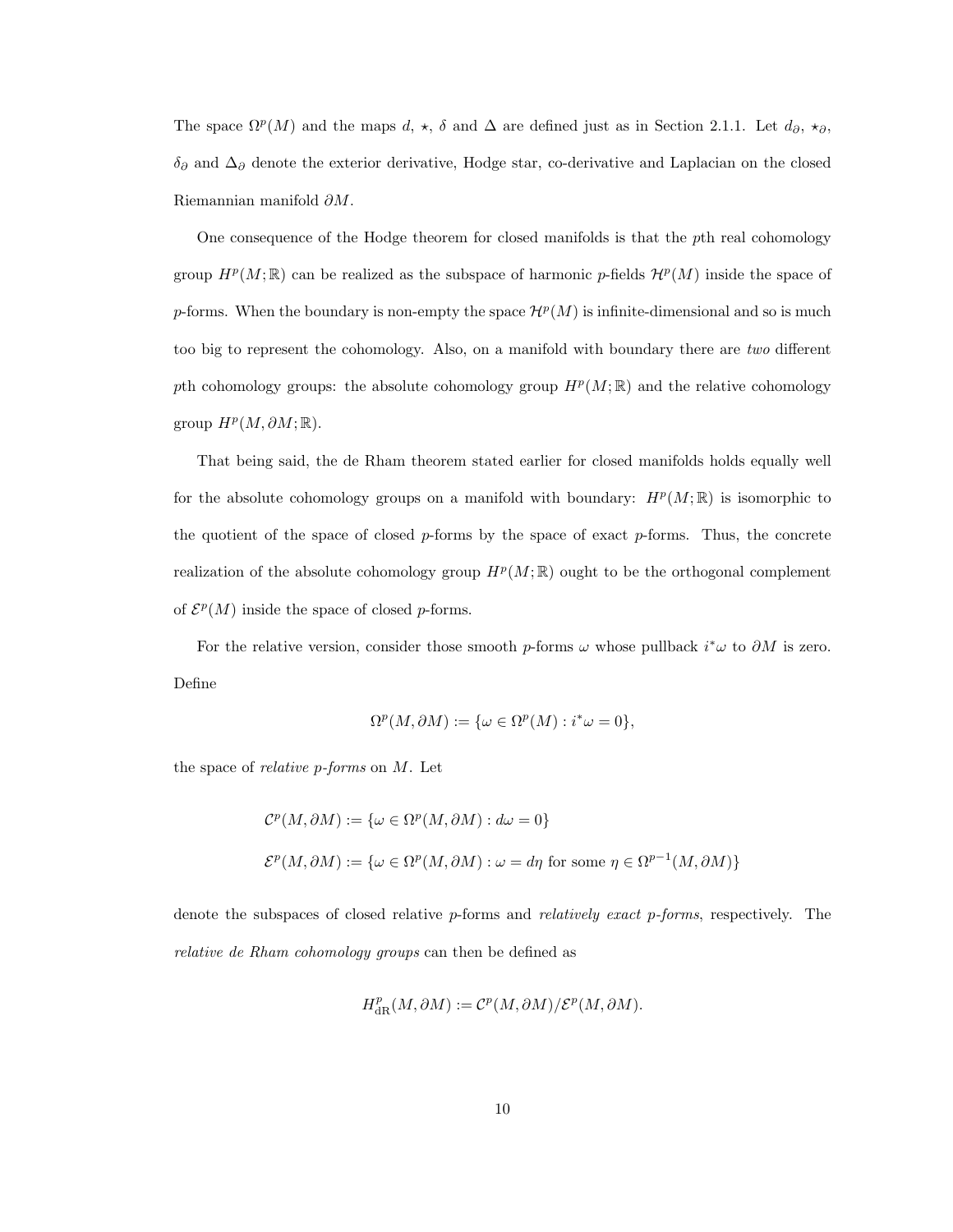Duff [Duf52] proved the relative version of de Rham's theorem, namely that

$$
H^p(M, \partial M; \mathbb{R}) \cong H^p_{\mathrm{dR}}(M, \partial M).
$$

Thus, the concrete realization of the relative cohomology group  $H^p(M, \partial M; \mathbb{R})$  ought to be the orthogonal complement of the subspace of relatively exact p-forms inside the space of closed relative p-forms.

The definition of the relative p-forms introduces the boundary condition  $i^*\omega = 0$ , which is called the Dirichlet boundary condition. A form  $\omega$  satisfying the Dirichlet boundary condition can be thought of as "normal" to the boundary, since, for any  $x \in \partial M$  and  $V_1, \ldots, V_p \in T_xM$ ,

$$
\omega(V_1,\ldots,V_p)\neq 0
$$

only if one of the  $V_i$  has a non-trivial component in the direction of the inward-pointing unit normal vector  $\mathcal N$ . Forms satisfying the Dirichlet boundary condition are just the relative forms and the relatively exact forms are just those which are exact and whose primitives satisfy the Dirichlet boundary condition.

For  $x \in \partial M$ , let  $\pi : T_xM \to T_x\partial M$  be the orthogonal projection. Then it is natural to think of a form  $\omega \in \Omega^p(M)$  as "tangent" to the boundary if

$$
\omega(V_1,\ldots,V_p)=\omega(\pi V_1,\ldots,\pi V_p)
$$

for any  $V_1, \ldots, V_p \in T_xM$ . Equivalently, a form  $\omega$  is tangent to the boundary if the contraction  $\iota_{\mathcal{N}}\omega$  of the unit inward-pointing normal vector  $\mathcal N$  into  $\omega$  is zero. Therefore, if  $\omega$  is tangent to the boundary,

$$
0 = \star_{\partial} \iota_{\mathcal{N}} \omega = i^* \star \omega.
$$

The boundary condition  $i^* \star \omega = 0$  is called the *Neumann boundary condition*. If  $\omega \in \Omega^p(M)$ satisfies the Neumann condition, then  $\star \omega \in \Omega^{n-p}(M)$  satisfies the Dirichlet condition. Likewise,  $\star$  takes Dirichlet forms to Neumann forms.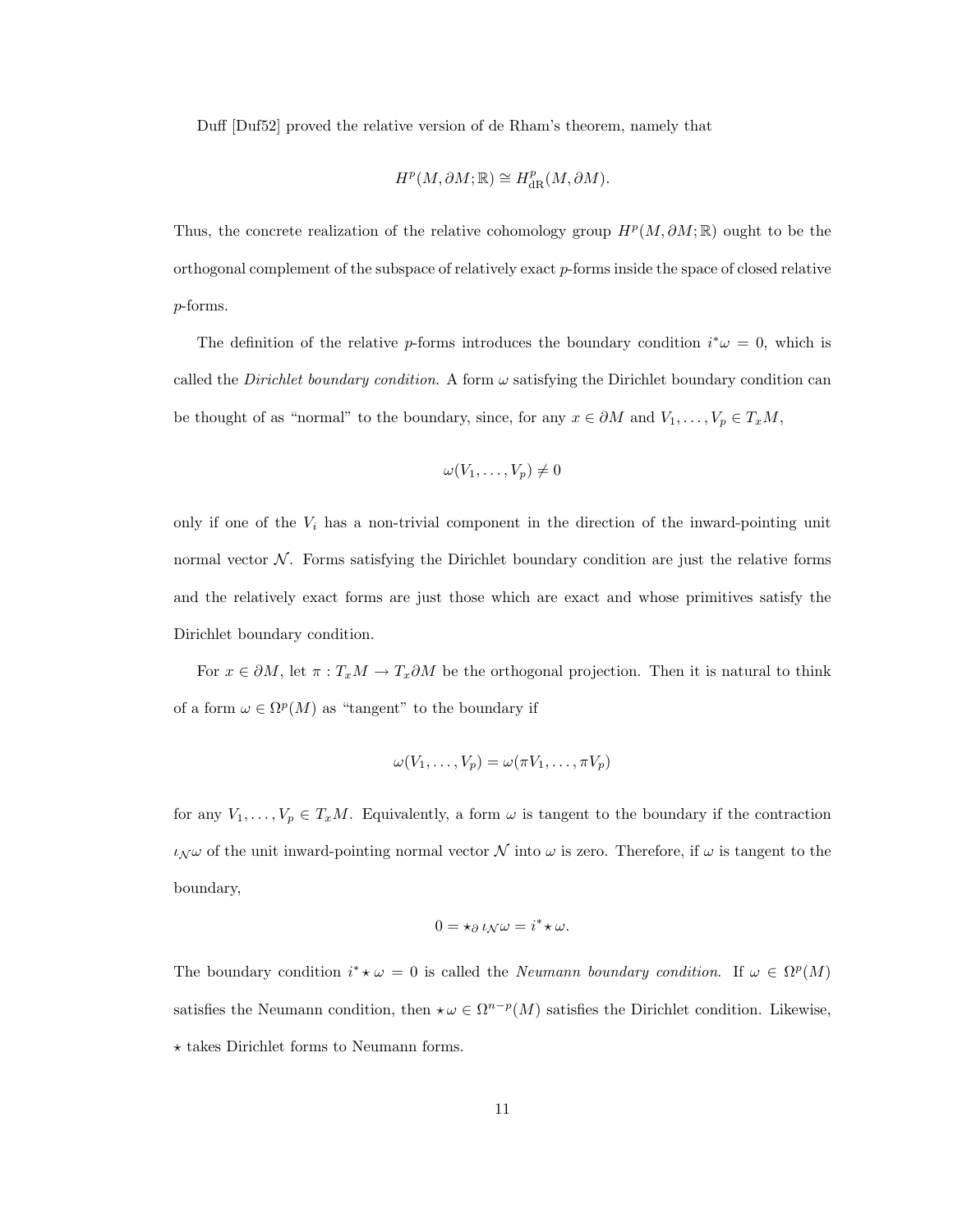Let  $c\mathcal{E}^p(M)$ ,  $\mathcal{H}^p(M)$  and  $\mathcal{E}^p(M)$  be the spaces of co-exact p-forms, harmonic p-fields and exact p-forms, respectively. Throughout what follows, juxtaposition of letters denotes intersections; for example,

$$
c\mathcal{E}\mathcal{H}^p(M) := c\mathcal{E}^p(M) \cap \mathcal{H}^p(M) \quad \text{and} \quad \mathcal{E}\mathcal{H}^p(M) := \mathcal{E}^p(M) \cap \mathcal{H}^p(M).
$$

Unlike in the case of a closed manifold, these spaces are non-trivial on a compact manifold with boundary.

Subscripts  $N$  and  $D$  indicate Neumann and Dirichlet boundary conditions, respectively:

$$
c\mathcal{E}_N^p(M) := \{ \omega \in \Omega^p(M) : \omega = \delta \xi \text{ for some } \xi \in \Omega^{p+1}(M) \text{ where } i^* \star \xi = 0 \}
$$
  

$$
\mathcal{H}_N^p(M) := \{ \omega \in \Omega^p(M) : d\omega = 0, \delta\omega = 0, i^* \star \omega = 0 \}
$$
  

$$
\mathcal{H}_D^p(M) := \{ \omega \in \Omega^p(M) : d\omega = 0, \delta\omega = 0, i^* \omega = 0 \}
$$
  

$$
\mathcal{E}_D^p(M) := \{ \omega \in \Omega^p(M) : \omega = d\eta \text{ for some } \eta \in \Omega^{p-1}(M) \text{ where } i^*\eta = 0 \}.
$$

A key subtlety is that the boundary conditions apply to the *primitive* of  $\omega$  in the definitions of  $c\mathcal{E}_N^p(M)$  and  $\mathcal{E}_D^p(M)$ , whereas they apply to the form  $\omega$  itself in the definitions of  $\mathcal{H}_N^p(M)$  and  $\mathcal{H}_D^p(M).$ 

Of course, if  $\omega \in \mathcal{E}_D^p(M)$ , then  $\omega = d\eta$  for some Dirichlet form  $\eta \in \Omega^{p-1}(M)$  and

$$
i^*d\eta = d_{\partial}i^*\eta = 0,
$$

so elements of  $\mathcal{E}_D^p(M)$  do themselves satisfy the Dirichlet boundary condition. In particular, this means that  $\mathcal{E}_D^p(M)$  is precisely the space of relatively exact p-forms. Likewise, if  $\omega \in c\mathcal{E}_N^p(M)$ , then  $\omega = \delta \xi$  for some Neumann form  $\xi \in \Omega^{p+1}(M)$  and

$$
i^* \star \delta \xi = (-1)^{p+1} i^* d \star \xi = (-1)^{p+1} d_{\partial} i^* \star \xi = 0,
$$

so forms in  $c\mathcal{E}_N^p(M)$  satisfy the Neumann boundary condition.

On a compact Riemannian manifold with boundary, the analogue of the Hodge theorem is the following, which combines the work of Morrey [Mor56] and Friedrichs [Fri55]: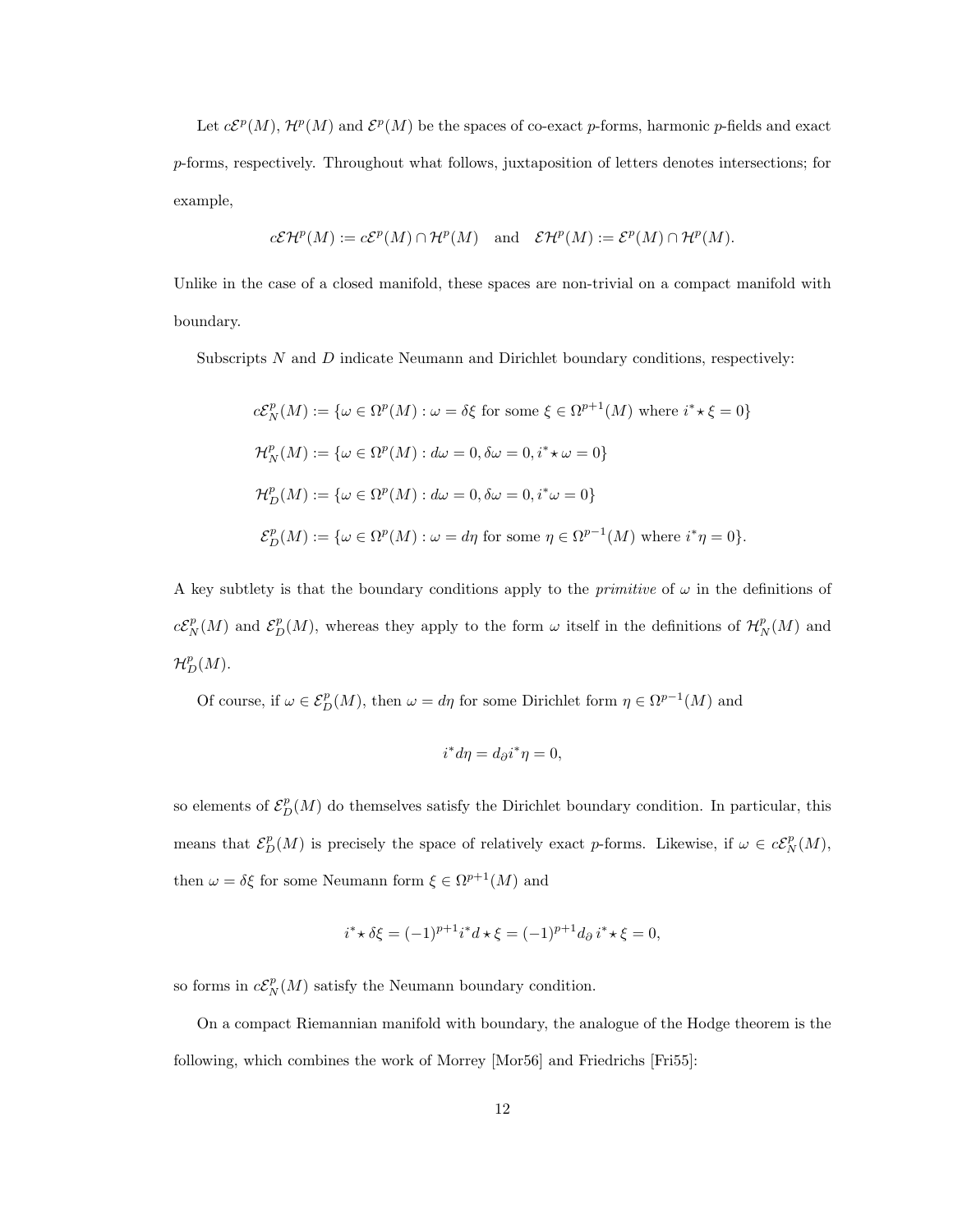$Hodge-Morrey-Friedrichs Decomposition Theorem. Let M be a compact, oriented, smooth$ Riemannian manifold with non-empty boundary  $\partial M$ . Then the space  $\Omega^p(M)$  can be decomposed as

$$
\Omega^{p}(M) = c\mathcal{E}_{N}^{p}(M) \oplus \mathcal{H}_{N}^{p}(M) \oplus \mathcal{E}\mathcal{H}^{p}(M) \oplus \mathcal{E}_{D}^{p}(M)
$$
\n(2.1.2)

$$
=c\mathcal{E}_N^p(M)\oplus c\mathcal{E}\mathcal{H}^p(M)\oplus \mathcal{H}_D^p(M)\oplus \mathcal{E}_D^p(M),\tag{2.1.3}
$$

where the direct sums are  $L^2$ -orthogonal. Moreover,

$$
H^p(M; \mathbb{R}) \cong \mathcal{H}_N^p(M)
$$
  

$$
H^p(M, \partial M; \mathbb{R}) \cong \mathcal{H}_D^p(M)
$$

Morrey proved that

$$
\Omega^{p}(M) = c\mathcal{E}_{N}^{p}(M) \oplus \mathcal{H}^{p}(M) \oplus \mathcal{E}_{D}^{p}(M)
$$
\n(2.1.4)

and Friedrichs gave the two decompositions of the harmonic fields:

$$
\mathcal{H}^p(M) = \mathcal{H}_N^p(M) \oplus \mathcal{E}\mathcal{H}^p(M) \tag{2.1.5}
$$

$$
= c\mathcal{E}\mathcal{H}^p(M) \oplus \mathcal{H}_D^p(M); \tag{2.1.6}
$$

both were influenced by the work of Duff and Spencer [DS52]. The orthogonality of the components follows immediately from Green's Formula:

Green's Formula. Let  $\alpha \in \Omega^{p-1}(M)$  and  $\beta \in \Omega^p(M)$ . Then

$$
\langle d\alpha, \beta \rangle_{L^2} - \langle \alpha, \delta\beta \rangle_{L^2} = \int_{\partial M} i^* \alpha \wedge i^* \star \beta.
$$

As in the closed case, the isomorphisms of  $\mathcal{H}_N^p(M)$  and  $\mathcal{H}_D^p(M)$  with the absolute and relative cohomology groups follow immediately from the decompositions (2.1.2) and (2.1.3) along with the de Rham and Duff theorems. In particular,  $(2.1.2)$  shows that  $\mathcal{H}_N^p(M)$  is the orthogonal complement of the exact  $p$ -forms inside the space of closed  $p$ -forms, so it is the concrete realization of  $H^p(M;\mathbb{R})$ . Also, (2.1.3) shows that  $\mathcal{H}_D^p(M)$  is the orthogonal complement of the space of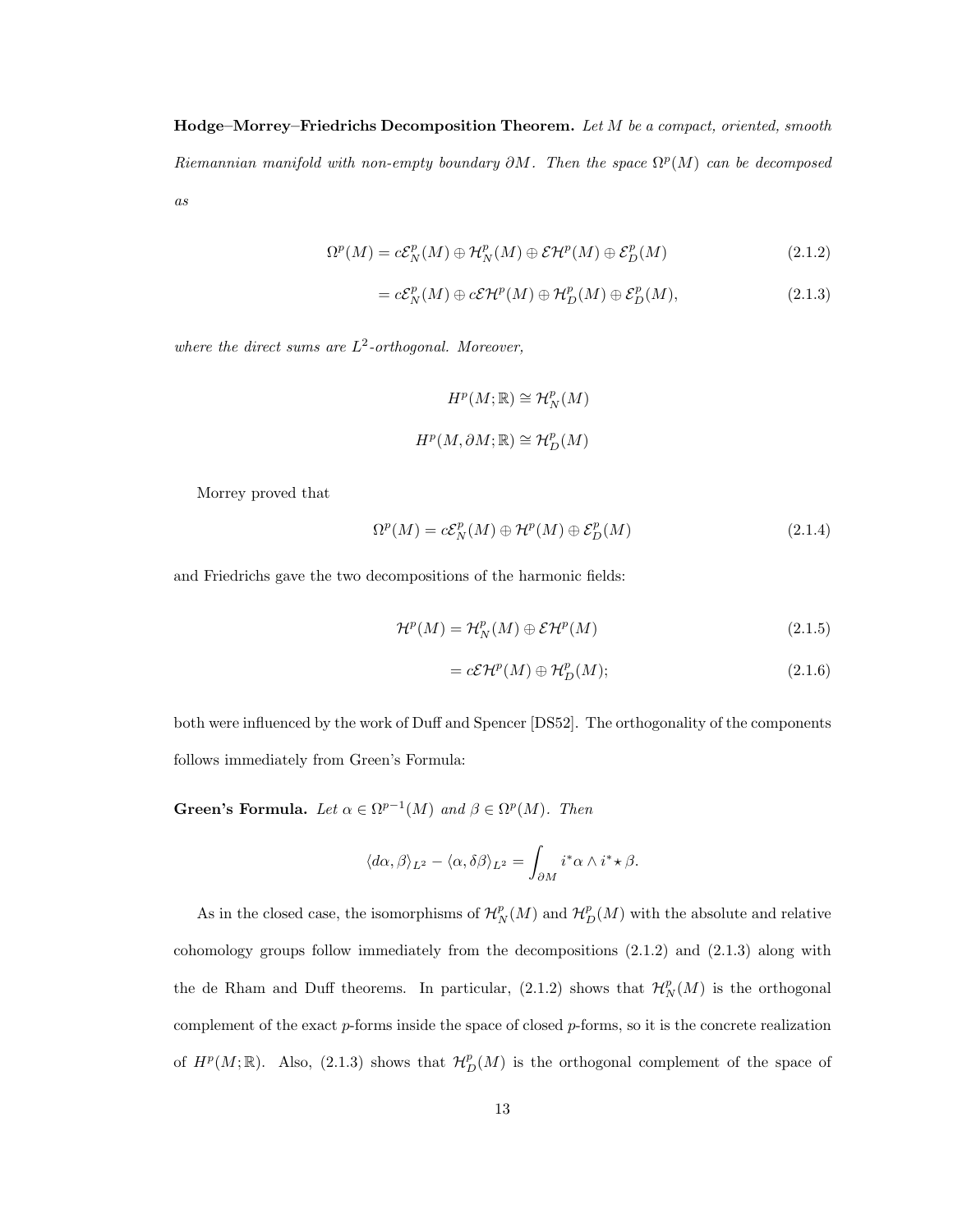relatively exact p-forms  $\mathcal{E}_D^p(M)$  inside the space of closed relative p-forms (i.e. those satisfying the Dirichlet boundary condition), so it is the concrete realization of  $H^p(M, \partial M; \mathbb{R})$ .

A complete proof of the Hodge–Morrey–Friedrichs decomposition is given in Chapter 2 of Schwarz's book [Sch95].

#### 2.1.3 Poincaré duality angles

The Hodge–Morrey–Friedrichs Decomposition Theorem shows that there are concrete realizations  $\mathcal{H}_N^p(M)$  and  $\mathcal{H}_D^p(M)$  of the absolute and relative pth cohomology groups inside the space of p-forms. In fact,

$$
\mathcal{H}^p_N(M)\cap\mathcal{H}^p_D(M)=\{0\},
$$

so these concrete realizations meet only at the origin. This follows from the strong unique continuation theorem of Aronszajn, Krzywicki and Szarski [AKS62] (cf. [Sch95, Theorem 3.4.4] for details). But  $\mathcal{H}_N^p(M)$  and  $\mathcal{H}_D^p(M)$  are not orthogonal in general and so cannot both appear in the same orthogonal decomposition of  $\Omega^p(M)$ . As DeTurck and Gluck note, the best that can be done is the following five-term decomposition, which is an immediate consequence of the Hodge–Morrey–Friedrichs decomposition:

**Theorem 2.1.1.** Let M be a compact, oriented, smooth Riemannian manifold with non-empty boundary. Then the space  $\Omega^p(M)$  of smooth p-forms on M has the direct-sum decomposition

$$
\Omega^p(M) = c\mathcal{E}_N^p(M) \oplus \mathcal{E}c\mathcal{E}^p(M) \oplus (\mathcal{H}_N^p(M) + \mathcal{H}_D^p(M)) \oplus \mathcal{E}_D^p(M).
$$

In the statement of Theorem 2.1.1, the symbol  $\oplus$  indicates an orthogonal direct sum, whereas the symbol + just indicates a direct sum.

*Proof of Theorem 2.1.1.* Since the spaces  $\mathcal{H}_N^p(M)$  and  $\mathcal{H}_D^p(M)$  meet only at the origin, the sum  $\mathcal{H}_N^p(M) + \mathcal{H}_D^p(M)$  is direct. Using the Hodge–Morrey–Friedrichs decomposition, the orthogonal complement of  $\mathcal{H}_N^p(M)$  inside  $\mathcal{H}^p(M)$  is  $\mathcal{E}\mathcal{H}^p(M)$ , while the orthogonal complement of  $\mathcal{H}_D^p(M)$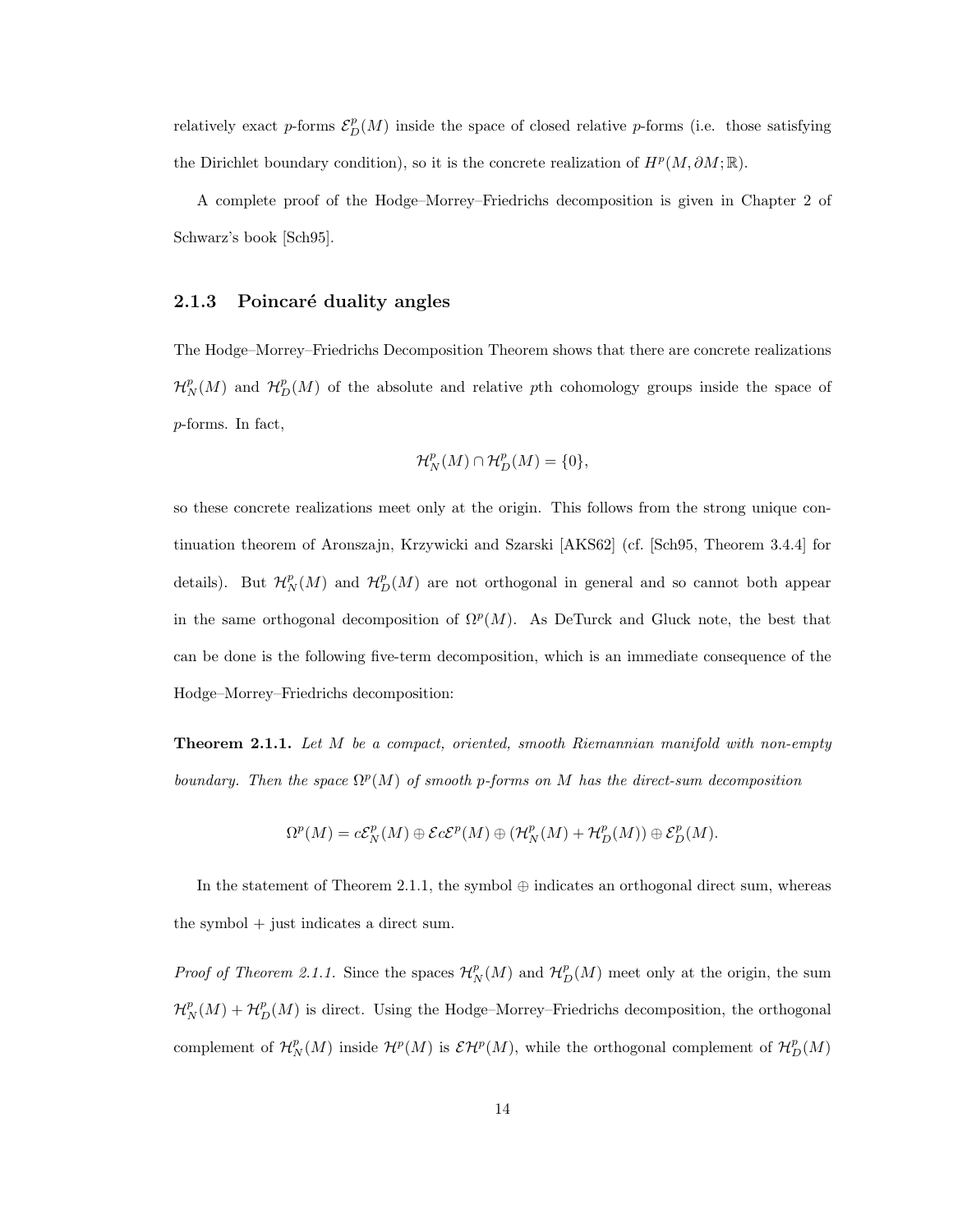inside  $\mathcal{H}^p(M)$  is  $c\mathcal{E}\mathcal{H}^p(M)$ . Hence, the orthogonal complement of  $\mathcal{H}_N^p(M)+\mathcal{H}_D^p(M)$  inside  $\mathcal{H}^p(M)$ is

$$
\mathcal{E}\mathcal{H}^p(M) \cap c\mathcal{E}\mathcal{H}^p(M) = \mathcal{E}c\mathcal{E}^p(M).
$$

The rest of the proposed decomposition of  $\Omega^p(M)$  is the same as in the Hodge–Morrey–Friedrichs Decomposition Theorem, so this completes the proof of Theorem 2.1.1.  $\Box$ 

DeTurck and Gluck's key insight was that the non-orthogonality of  $\mathcal{H}_N^p(M)$  and  $\mathcal{H}_D^p(M)$  has to do with the fact that some of the cohomology of  $M$  comes from the "interior" of  $M$  and some comes from the boundary.

In absolute cohomology, the interior subspace is very easy to identify. Consider the map  $i^*: H^p(M; \mathbb{R}) \to H^p(\partial M; \mathbb{R})$ . The kernel of  $i^*$  certainly deserves to be called the interior portion of  $H^p(M;\mathbb{R})$ , but it is not clear what the boundary portion should be. Since  $H^p(M;\mathbb{R}) \cong \mathcal{H}_N^p(M)$ , the interior portion of the absolute cohomology is identifiable as the subspace of the harmonic Neumann fields which pull back to zero in the cohomology of the boundary; i.e.

$$
\mathcal{E}_{\partial} \mathcal{H}_N^p(M) := \{ \omega \in \mathcal{H}_N^p(M) : i^* \omega = d\varphi \text{ for some } \varphi \in \Omega^{p-1}(\partial M) \}.
$$

On the other hand, it is the boundary subspace which is easy to identify in relative cohomology. Let  $j : M = (M, \emptyset) \to (M, \partial M)$  be the inclusion and consider the long exact de Rham cohomology sequence of the pair  $(M, \partial M)$ 

$$
\cdots \longleftarrow H_{\text{dR}}^p(\partial M) \stackrel{i^*}{\longleftarrow} H_{\text{dR}}^p(M) \stackrel{j^*}{\longleftarrow} H_{\text{dR}}^p(M, \partial M) \stackrel{d}{\longleftarrow} H_{\text{dR}}^{p-1}(\partial M) \longleftarrow \cdots. \tag{2.1.7}
$$

The map  $d: H^p_{\text{dR}}(\partial M) \to H^p_{\text{dR}}(M, \partial M)$  takes a closed  $(p-1)$ -form  $\varphi$  on  $\partial M$ , extends it arbitrarily to a  $(p-1)$ -form  $\tilde{\varphi}$  on M, then defines  $d[\varphi] := [d\tilde{\varphi}]$ . The form  $d\tilde{\varphi}$  is certainly exact, but is not in general relatively exact. Then the image of  $H_{\text{dR}}^{p-1}(\partial M)$  inside  $H_{\text{dR}}^p(M, \partial M)$  is the natural portion to interpret as coming from the boundary.

Translating (2.1.7) into the notation of the Hodge–Morrey–Friedrichs decomposition gives the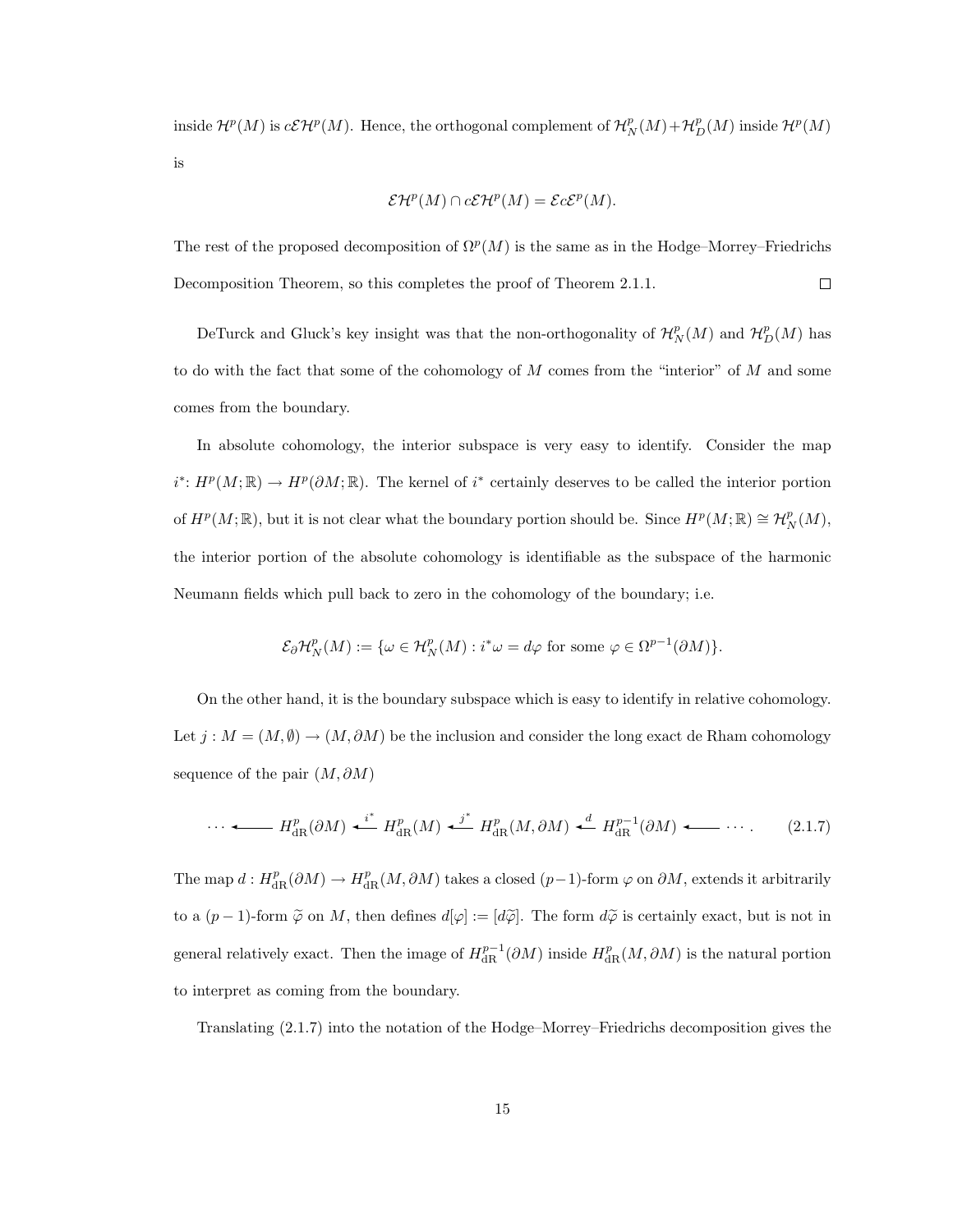long exact sequence

$$
\cdots \leftarrow \mathcal{H}^p(\partial M) \leftarrow^{i^*} \mathcal{H}_N^p(M) \leftarrow^{j^*} \mathcal{H}_D^p(M) \leftarrow^{d} \mathcal{H}^{p-1}(\partial M) \leftarrow \cdots
$$

and the boundary subspace of  $\mathcal{H}_D^p(M)$  consists of those Dirichlet fields which are exact: the subspace  $\mathcal{EH}_D^p(M)$ .

The Hodge star takes  $\mathcal{H}_D^{n-p}(M)$  to  $\mathcal{H}_N^p(M)$  and takes its boundary subspace  $\mathcal{E}\mathcal{H}_D^{n-p}(M)$  to  $c\mathcal{CH}_N^p(M)$ ; regard this as the boundary subspace of  $\mathcal{H}_N^p(M)$ . Likewise, the interior subspace of  $\mathcal{H}_D^p(M)$  is identified as the image under the Hodge star of the interior subspace  $\mathcal{E}_{\partial} \mathcal{H}_N^{n-p}(M)$  of  $\mathcal{H}_N^{n-p}(M)$ , namely the subspace

$$
c\mathcal{E}_{\partial} \mathcal{H}_D^p(M) := \{ \omega \in \mathcal{H}_D^p(M) : i^* \star \omega = d\psi \text{ for some } \psi \in \Omega^{n-p-1}(\partial M) \}.
$$

DeTurck and Gluck's refinement of the Hodge–Morrey–Friedrichs decomposition says that in both  $\mathcal{H}_N^p(M)$  and  $\mathcal{H}_D^p(M)$  the boundary subspace is the orthogonal complement of the interior subspace.

**Theorem 2.1.2** (DeTurck–Gluck). The spaces  $\mathcal{H}_N^p(M)$  and  $\mathcal{H}_D^p(M)$  admit the  $L^2$ -orthogonal decompositions into interior and boundary subspaces

$$
\mathcal{H}_N^p(M) = c\mathcal{E}\mathcal{H}_N^p(M) \oplus \mathcal{E}_{\partial}\mathcal{H}_N^p(M)
$$
\n(2.1.8)

$$
\mathcal{H}_D^p(M) = \mathcal{E}\mathcal{H}_D^p(M) \oplus c\mathcal{E}_{\partial}\mathcal{H}_D^p(M). \tag{2.1.9}
$$

*Proof.* It is sufficient to prove (2.1.8), since substituting  $n - p$  for p in (2.1.8) and applying the Hodge star gives (2.1.9).

The fact that the two terms on the right hand side of (2.1.8) are orthogonal follows from Green's formula. If  $\delta \xi \in c\mathcal{E}H_N^p(M)$  and  $\omega \in \mathcal{E}_{\partial}H_N^p(M)$ , then  $i^*\omega = d\varphi$  for some  $\varphi \in \Omega^{p-1}(\partial M)$ and

$$
\langle \omega, \delta \xi \rangle_{L^2} = \langle d\omega, \xi \rangle_{L^2} - \int_{\partial M} i^* \omega \wedge i^* \star \xi = - \int_{\partial M} d\varphi \wedge i^* \star \xi
$$

since  $\omega$  is closed. Extend  $\varphi$  arbitrarily to some form  $\widetilde{\varphi} \in \Omega^{p-1}(M)$ ; then

$$
\langle \omega, \delta \xi \rangle_{L^2} = - \int_{\partial M} d\varphi \wedge i^* \star \xi = \langle d\widetilde{\varphi}, \delta \xi \rangle_{L^2}.
$$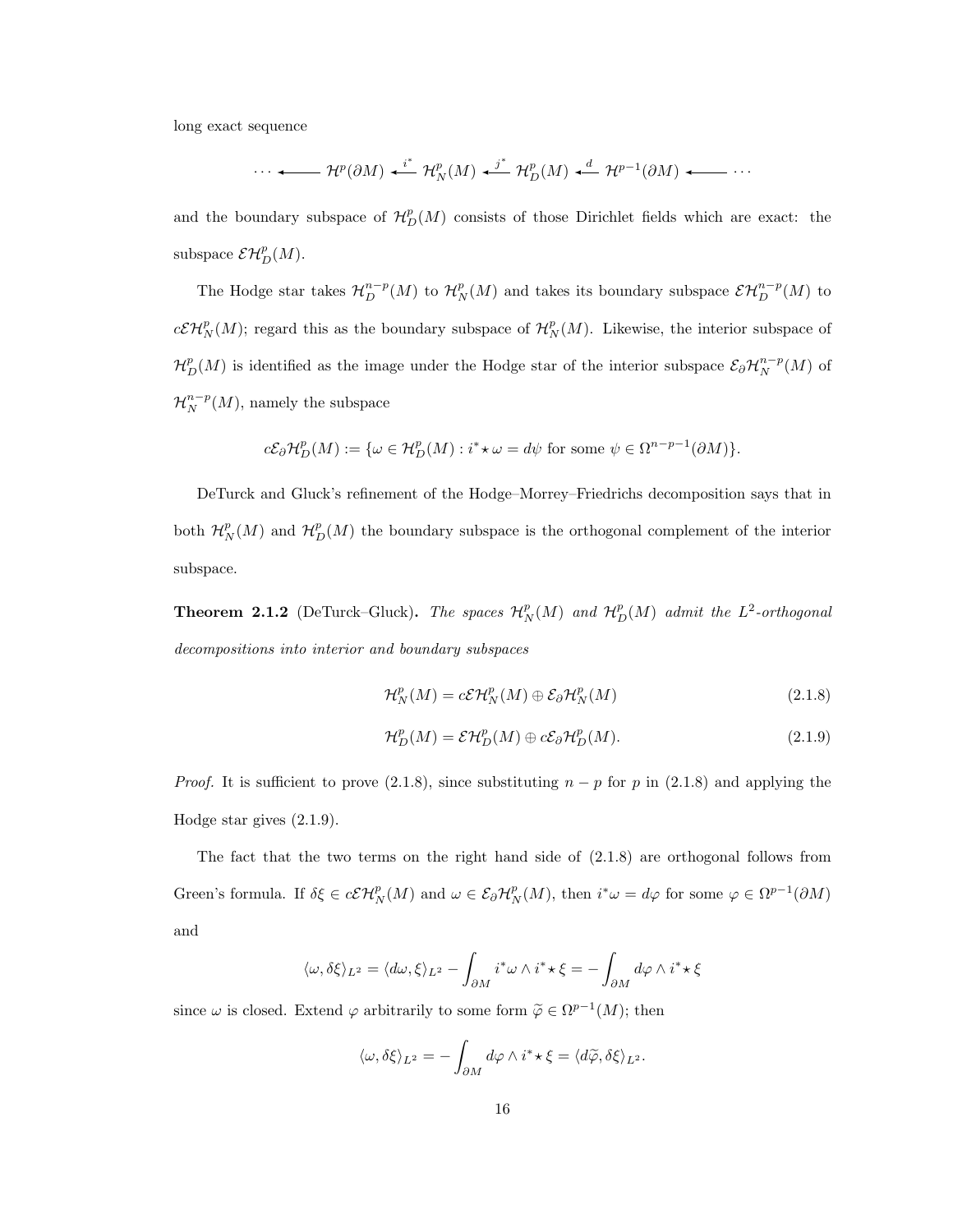Running Green's formula again,

$$
\langle \omega, \delta \xi \rangle_{L^2} = \langle d\widetilde{\varphi}, \delta \xi \rangle_{L^2} = \langle \widetilde{\varphi}, \delta \delta \xi \rangle_{L^2} + \int_{\partial M} i^* \widetilde{\varphi} \wedge i^* \star \delta \xi = 0
$$

since  $\delta \xi$  is a Neumann form and hence  $i^* \star \delta \xi = 0$ . Thus, the spaces  $c\mathcal{E} \mathcal{H}_N^p(M)$  and  $\mathcal{E}_{\partial} \mathcal{H}_N^p(M)$  are orthogonal.

The proof that the sum of  $c\mathcal{EH}_N^p(M)$  and  $\mathcal{E}_{\partial}\mathcal{H}_N^p(M)$  is equal to  $\mathcal{H}_N^p(M)$  proceeds in two steps.

**Step 1:** Let  $c_1^p, \ldots, c_g^p$  be absolute p-cycles which form a homology basis for  $i_* H_p(\partial M; \mathbb{R}) \subset$  $H_p(M;\mathbb{R})$ . The goal is to show that there is a unique p-form in  $c\mathcal{EH}_N^p(M)$  with preassigned periods  $C_1, \ldots, C_g$  on these *p*-cycles.

Extend the given homology basis for  $i_* H_p(M; \mathbb{R})$  to a homology basis

$$
c_1^p, \ldots, c_g^p, c_{g+1}^p, \ldots, c_s^p
$$

for all of  $H_p(M; \mathbb{R})$ , where  $s = b_p(M)$  is the pth Betti number of M. Let

$$
c_1^{n-p}, \dots, c_g^{n-p}, c_{g+1}^{n-p}, \dots, c_s^{n-p}
$$
\n(2.1.10)

be a Poincaré dual basis for  $H_{n-p}(M, \partial M; \mathbb{R})$ , where  $c_1^{n-p}, \ldots, c_g^{n-p}$  are relative  $(n-p)$ -cycles and  $c_{g+1}^{n-p}, \ldots, c_s^{n-p}$  are absolute  $(n-p)$ -cycles.

Since  $\mathcal{H}_D^{n-p}(M) \cong H^{n-p}(M, \partial M; \mathbb{R})$ , there is a unique  $(n-p)$ -form  $\widetilde{\eta} \in \mathcal{H}_D^{n-p}(M)$  with preassigned periods

$$
F_1,\ldots,F_g,F_{g+1},\ldots,F_s
$$

on the basis (2.1.10). The form  $\tilde{\eta}$  is exact (i.e. in the boundary subspace  $\mathcal{EH}_{D}^{n-p}(M)$ ) precisely when

$$
F_{g+1}=\ldots=F_s=0.
$$

Since the focus is on the boundary subspace, start with  $\widetilde{\eta} \in \mathcal{EH}_{D}^{n-p}(M)$  having periods

$$
F_1, \ldots, F_g, F_{g+1} = \ldots = F_s = 0.
$$

Let  $\eta := \star \widetilde{\eta} \in c\mathcal{E}\mathcal{H}_N^p(M)$  and let  $C_1, \ldots, C_g$  be the periods of  $\omega$  on the p-cycles  $c_1^p, \ldots, c_g^p$ .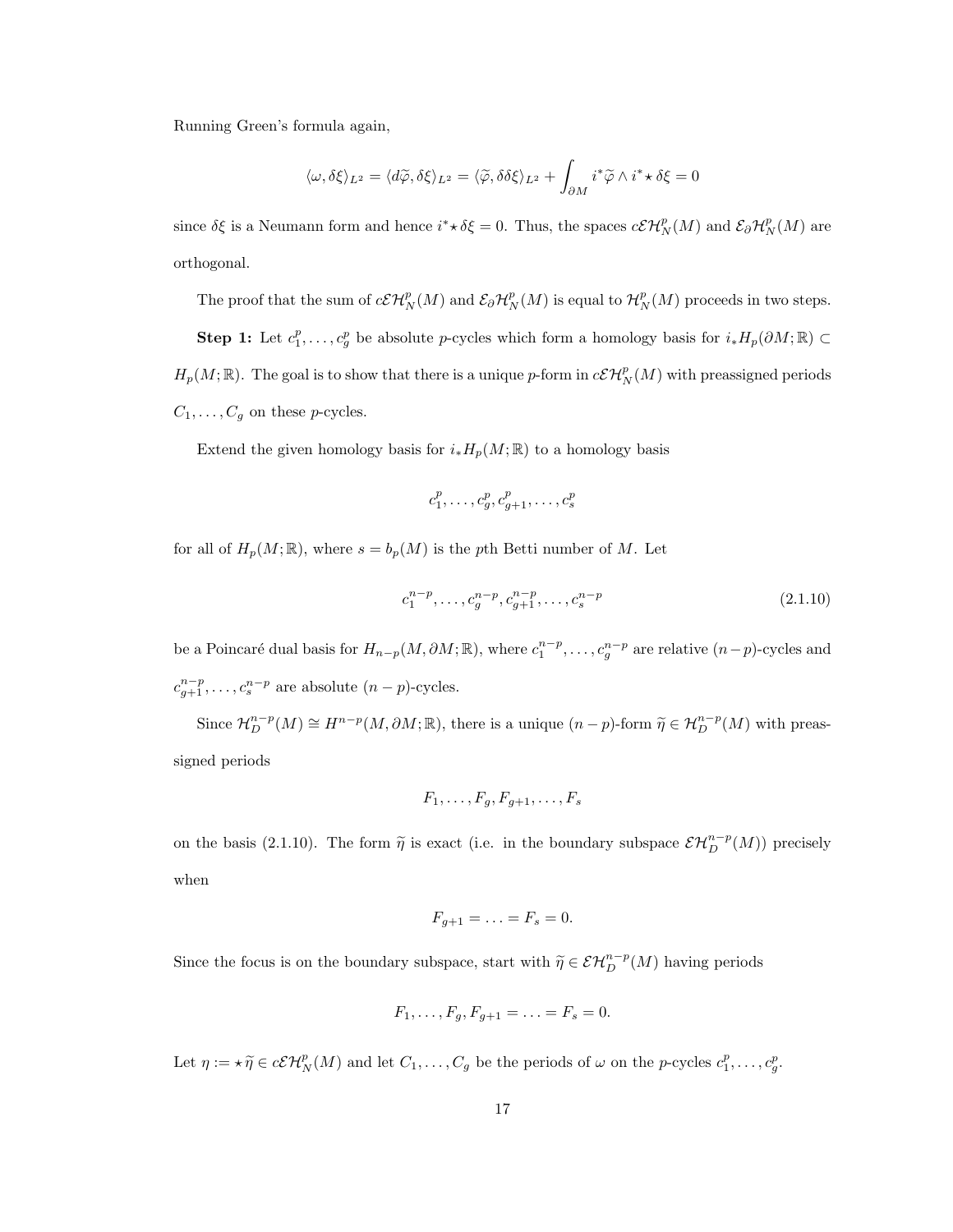To prove that there is an element of  $c\mathcal{E}H_N^p(M)$  having arbitrary preassigned periods on  $c_1^p, \ldots c_g^p$ , it suffices to show that  $(F_1, \ldots, F_g) \mapsto (C_1, \ldots, C_g)$  is an isomorphism.

Suppose some set of F-values gives all zero C-values, meaning that  $i^*\eta$  is zero in the cohomology of  $\partial M$ . In other words, the form  $i^*\eta$  is exact, meaning that  $\eta \in \mathcal{E}_{\partial} \mathcal{H}_N^p(M)$ , the interior subspace of  $\mathcal{H}_N^p(M)$ . Since  $\mathcal{E}_{\partial}\mathcal{H}_N^p(M)$  is orthogonal to  $c\mathcal{E}\mathcal{H}_N^p(M)$ , this implies that  $\eta=0$ , so  $\widetilde{\eta}=\pm \star \eta=0$ and hence the periods  $F_i$  of  $\tilde{\eta}$  must have been zero.

Therefore, the map  $(F_1, \ldots, F_g) \mapsto (C_1, \ldots, C_g)$  is an isomorphism, completing Step 1.

**Step 2:** Let  $\omega \in H_N^p(M)$  and let  $C_1, \ldots, C_g$  be the periods of  $\omega$  on the above p-cycles  $c_1^p,\ldots,c_g^p$ . Let  $\alpha \in c\mathcal{CH}_N^p(M)$  be the unique form guaranteed by Step 1 having the same periods on this homology basis.

Then  $\beta = \omega - \alpha$  has zero periods on the p-cycles  $c_1^p, \ldots, c_g^p$ ; since  $\beta$  is a closed form on M, it certainly has zero period on each p-cycle of  $\partial M$  which bounds in M. Hence,  $\beta$  has zero periods on all p-cycles of  $\partial M$ , meaning that  $i^*\beta$  is exact, so  $\beta \in \mathcal{E}_{\partial} \mathcal{H}_N^p(M)$ .

Therefore,  $\omega = \alpha + \beta \in c\mathcal{E}\mathcal{H}_N^p(M) + \mathcal{E}_{\partial}\mathcal{H}_N^p(M)$ , so  $\mathcal{H}_N^p(M)$  is indeed the sum of these two subspaces, as claimed in (2.1.8). This completes the proof of the theorem.  $\Box$ 

Theorem 2.1.2 allows the details of Figure 1.1 to be filled in, as shown in Figure 2.1.



Figure 2.1:  $\mathcal{H}_N^p(M)$  and  $\mathcal{H}_D^p(M)$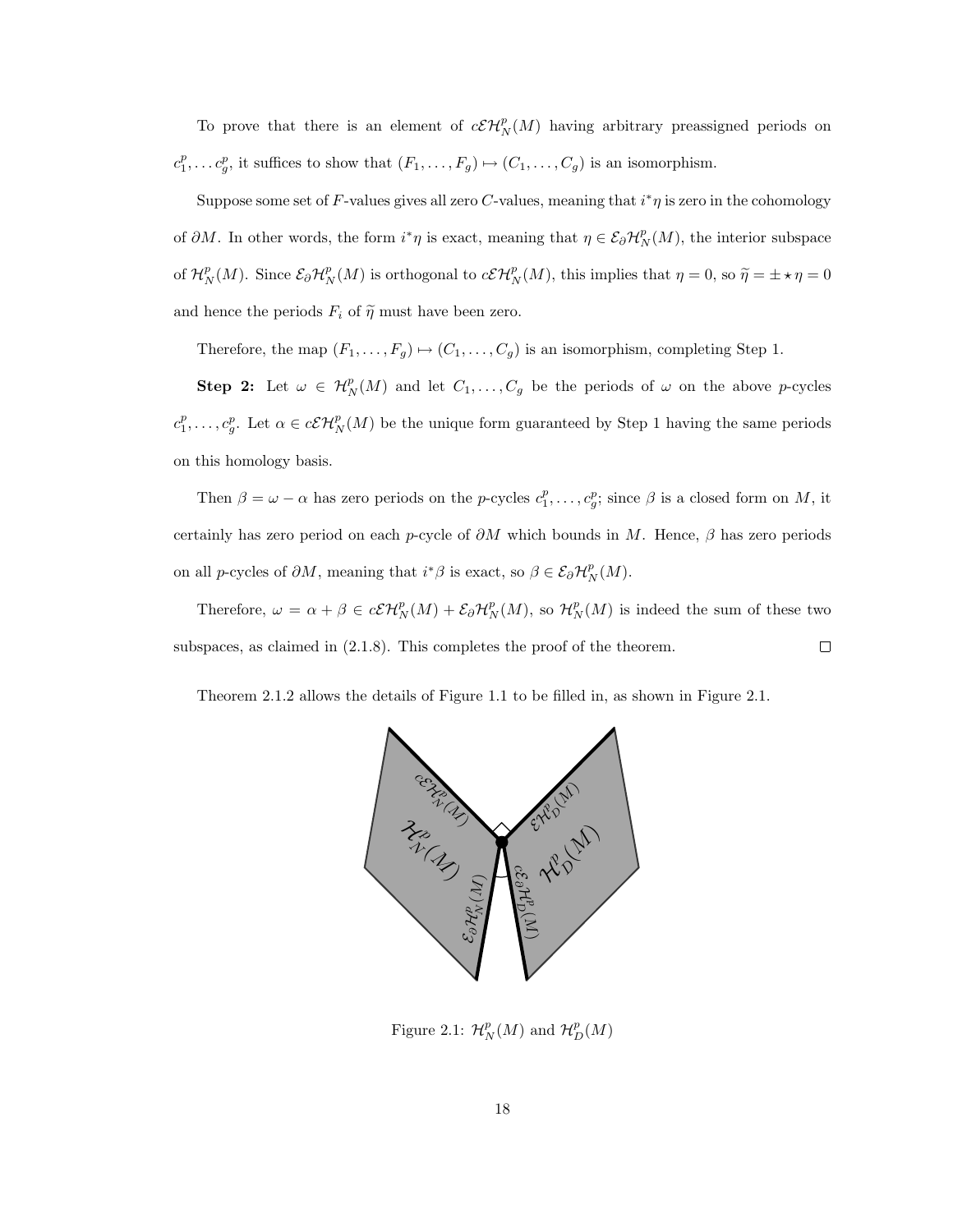With the interior and boundary subspaces given explicitly, DeTurck and Gluck's main theorem can now be stated:

**Theorem 2.1.3** (DeTurck–Gluck). Let  $M<sup>n</sup>$  be a compact, oriented, smooth Riemannian manifold with nonempty boundary  $\partial M$ . Then within the space  $\Omega^p(M)$  of p-forms on M,

- (i). The concrete realizations  $\mathcal{H}_N^p(M)$  and  $\mathcal{H}_D^p(M)$  of the absolute and relative cohomology groups  $H^p(M; \mathbb{R})$  and  $H^p(M, \partial M; \mathbb{R})$  meet only at the origin.
- (ii). The boundary subspace  $c\mathcal{E}H_N^p(M)$  of  $\mathcal{H}_N^p(M)$  is orthogonal to all of  $\mathcal{H}_D^p(M)$  and the boundary subspace  $\mathcal{EH}_D^p(M)$  of  $\mathcal{H}_D^p(M)$  is orthogonal to all of  $\mathcal{H}_N^p(M)$ .
- (iii). No larger subspace of  $\mathcal{H}_N^p(M)$  is orthogonal to all of  $\mathcal{H}_D^p(M)$  and no larger subspace of  ${\mathcal H}^p_D(M)$  is orthogonal to all of  ${\mathcal H}^p_N(M).$
- (iv). The principal angles between the interior subspaces  $\mathcal{E}_{\partial} \mathcal{H}_N^p(M)$  of  $\mathcal{H}_N^p(M)$  and  $c\mathcal{E}_{\partial} \mathcal{H}_D^p(M)$ of  $\mathcal{H}_D^p(M)$  are all acute.

The fact that  $\mathcal{E}_{\partial} \mathcal{H}_N^p(M)$  and  $c\mathcal{E}_{\partial} \mathcal{H}_D^p(M)$  have the same dimension is a straightforward consequence of Poincaré–Lefschetz duality. The principal angles between these subspaces are invariants of the Riemannian structure on  $M$  and are called the  $Poincaré$  duality angles.

*Proof.* (i). As was already mentioned, the fact that  $\mathcal{H}_N^p(M) \cap \mathcal{H}_D^p(M) = \{0\}$  follows from the strong unique continuation theorem of Aronszajn, Krzywicki and Szarski.

(ii). If  $\delta \xi \in c\mathcal{E}H_N^p(M)$  and  $\eta \in \mathcal{H}_D^p(M)$ , then, using Green's formula

$$
\langle \eta, \delta \xi \rangle_{L^2} = \langle d\eta, \xi \rangle_{L^2} - \int_{\partial M} i^* \eta \wedge i^* \star \xi = 0
$$

since  $\eta$  is closed and satisfies the Dirichlet boundary condition. Therefore, the boundary subspace  $c\mathcal{EH}_N^p(M)$  is orthogonal to all of  $\mathcal{H}_D^p(M)$ .

Likewise, if  $d\gamma \in \mathcal{EH}_D^p(M)$  and  $\omega \in \mathcal{H}_N^p(M)$ , then

$$
\langle d\gamma, \omega \rangle_{L^2} = \langle \gamma, \delta \omega \rangle_{L^2} + \int_{\partial M} i^* \gamma \wedge i^* \star \omega = 0
$$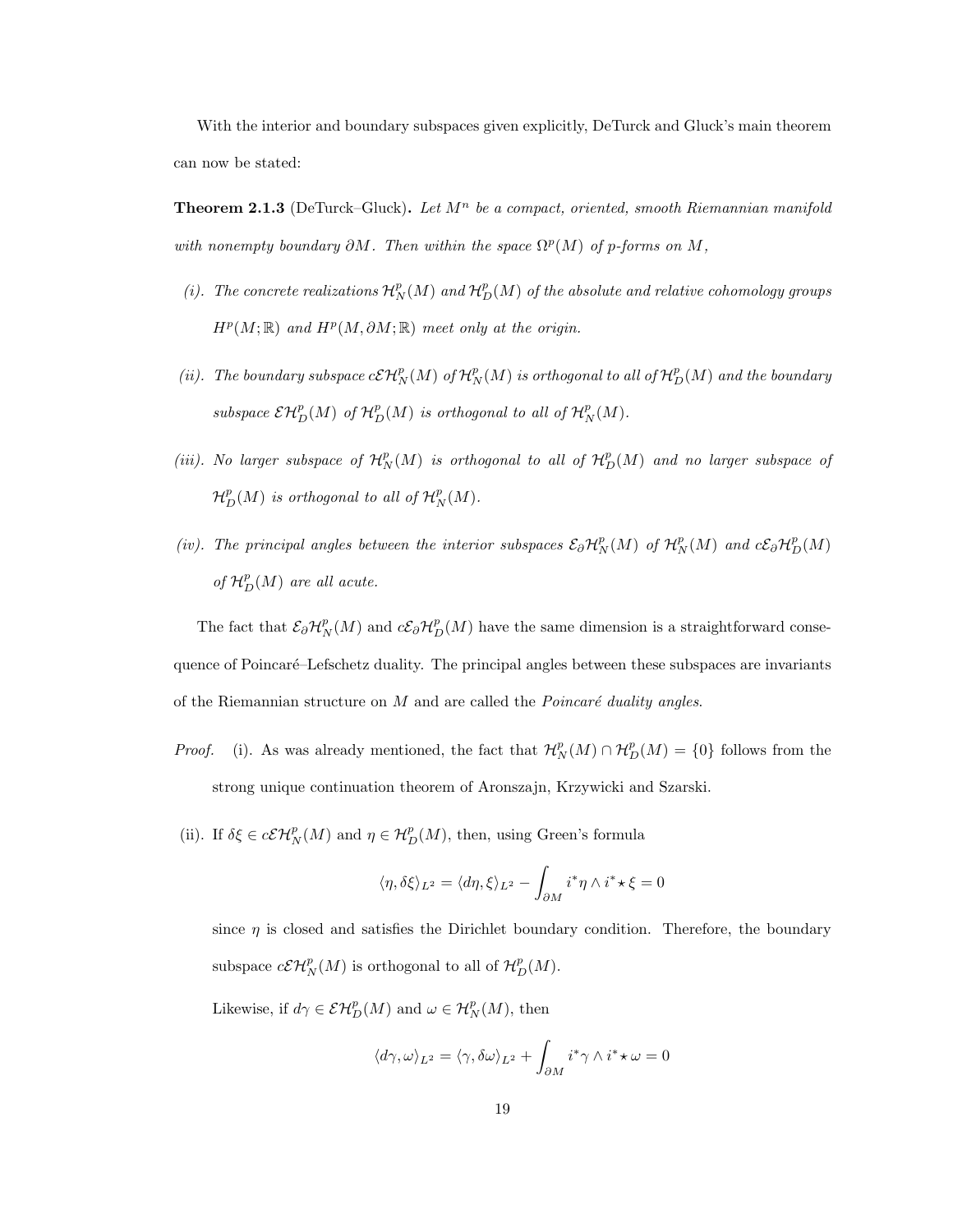since  $\omega$  is co-closed and satisfies the Neumann boundary condition. Therefore,  $\mathcal{EH}_D^p(M)$  is orthogonal to all of  $\mathcal{H}_N^p(M)$ .

(iii). This result follows from the Friedrichs decompositions (2.1.5) and (2.1.6), which said that

$$
\mathcal{H}^p(M) = \mathcal{H}_N^p(M) \oplus \mathcal{E}\mathcal{H}^p(M)
$$

$$
= c\mathcal{E}\mathcal{H}^p(M) \oplus \mathcal{H}_D^p(M).
$$

If a form  $\omega \in H^p_N(M)$  is orthogonal to all of  $H^p_D(M)$ , then  $\omega \in c\mathcal{EH}^p(M)$  and, therefore,  $\omega$ is in the boundary subspace  $c\mathcal{EH}_N^p(M)$  of  $\mathcal{H}_N^p(M)$ .

Likewise, if  $\eta \in H_D^p(M)$  is orthogonal to all of  $H_N^p(M)$ , then  $\eta \in \mathcal{E}H^p(M)$  and therefore  $\eta$ is in the boundary subspace  $\mathcal{EH}_D^p(M)$ .

(iv). By (i) and (iii), the principal angles between the interior subspaces can be neither 0 nor  $\pi/2$ , so they must all be acute.

Suppose that M is a Riemannian manifold with boundary and that  $\theta_1^p, \ldots, \theta_k^p$  are the Poincaré duality angles in dimension p, i.e.  $\theta_1^p, \ldots, \theta_k^p$  are the principal angles between  $\mathcal{E}_{\partial} \mathcal{H}_N^p(M)$  and  $c\mathcal{E}_{\partial}H_D^p(M)$ . Then, if  $\mathsf{proj}_D: \mathcal{H}_N^p(M) \to \mathcal{H}_D^p(M)$  is the orthogonal projection,  $\mathsf{proj}_D c\mathcal{E}H_N^p(M) = 0$ and  $\text{proj}_D \mathcal{E}_\partial \mathcal{H}_N^p(M) = c \mathcal{E}_\partial \mathcal{H}_D^p(M)$ . Since the cosines of the principal angles between two k-planes are the singular values of the orthogonal projection from one to the other, the  $\cos \theta_i^p$  are the nonzero singular values of  $\text{proj}_D$ . Likewise, if  $\text{proj}_N : \mathcal{H}_D^p(M) \to \mathcal{H}_N^p(M)$  is the orthogonal projection, the  $\cos \theta_i^p$  are also the non-zero singular values of  $proj_N$ .

Thus, for  $1 \leq i \leq k$ , the quantities  $\cos^2 \theta_i^p$  are the non-zero eigenvalues of the compositions

$$
\mathsf{proj}_N \circ \mathsf{proj}_D \quad \text{and} \quad \mathsf{proj}_D \circ \mathsf{proj}_N.
$$

It is this interpretation of the Poincaré duality angles which will yield the connection with the Dirichlet-to-Neumann map for differential forms given by Theorem 4.

 $\Box$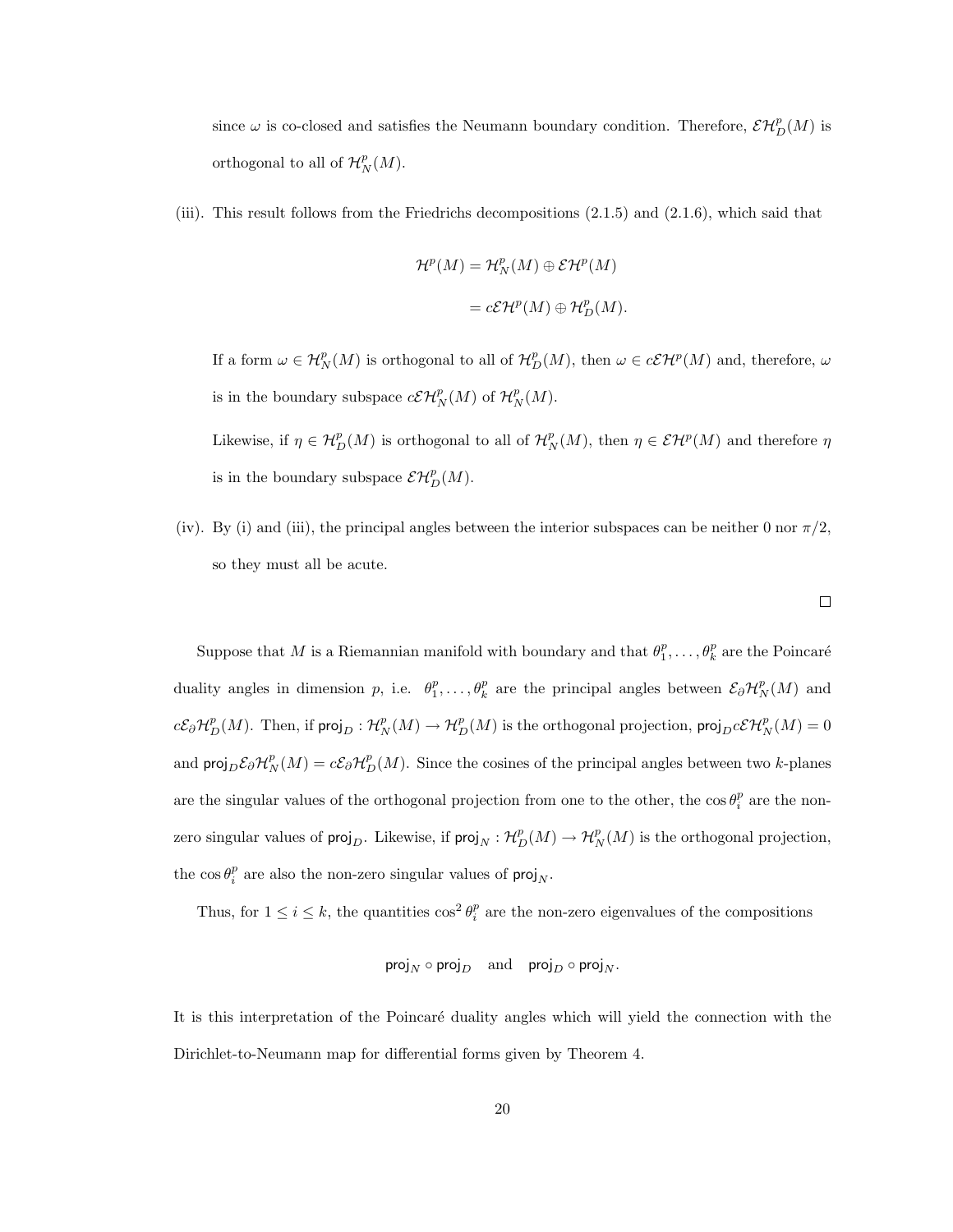#### 2.2 The Dirichlet-to-Neumann map

### 2.2.1 The classical Dirichlet-to-Neumann map and the problem of Electrical Impedance Tomography

The Dirichlet-to-Neumann map for differential forms is a generalization of the classical Dirichlet-to-Neumann operator for functions. The classical Dirichlet-to-Neumann operator arises in connection with the problem of Electrical Impedance Tomography (EIT), which was originally posed by Calderón [Cal80] in the context of geoprospecting but which is also of interest in medical imaging (cf. [Hol05] for an overview of medical applications).

The problem of EIT is to determine the conductivity inside an open subset  $\Omega \subset \mathbb{R}^3$  (or, more generally,  $\Omega \subset \mathbb{R}^n$ ) by creating voltage potentials on the boundary and measuring the induced current flux through the boundary. At low frequencies the electrical potential u on  $\Omega$  is governed by the Laplace equation

$$
\nabla \cdot \gamma \nabla u = 0,\tag{2.2.1}
$$

where  $\gamma = (\gamma^{ij})$  is the positive-definite matrix giving the conductivity at points  $x \in \Omega$  (cf. [CIN99,] Appendix 1 for a derivation of  $(2.2.1)$  from Maxwell's equations). The current flux through the boundary is the normal component of the current density at the boundary; denoting this by  $j$ ,

$$
j = -\gamma \frac{\partial u}{\partial \nu},
$$

where  $\nu$  is the unit inward-pointing normal vector. If  $f = u|_{\partial\Omega}$  is the electrical potential on the boundary, then the problem of EIT is to determine the conductivity  $\gamma$  on all of  $\Omega$  from the voltage-to-current map

$$
f\mapsto -\gamma\,\frac{\partial u}{\partial\nu}.
$$

Define the classical Dirichlet-to-Neumann operator  $\Lambda_{\text{cl}} : C^{\infty}(\partial \Omega) \to C^{\infty}(\partial \Omega)$  as the map

$$
f \mapsto \frac{\partial u}{\partial \nu},
$$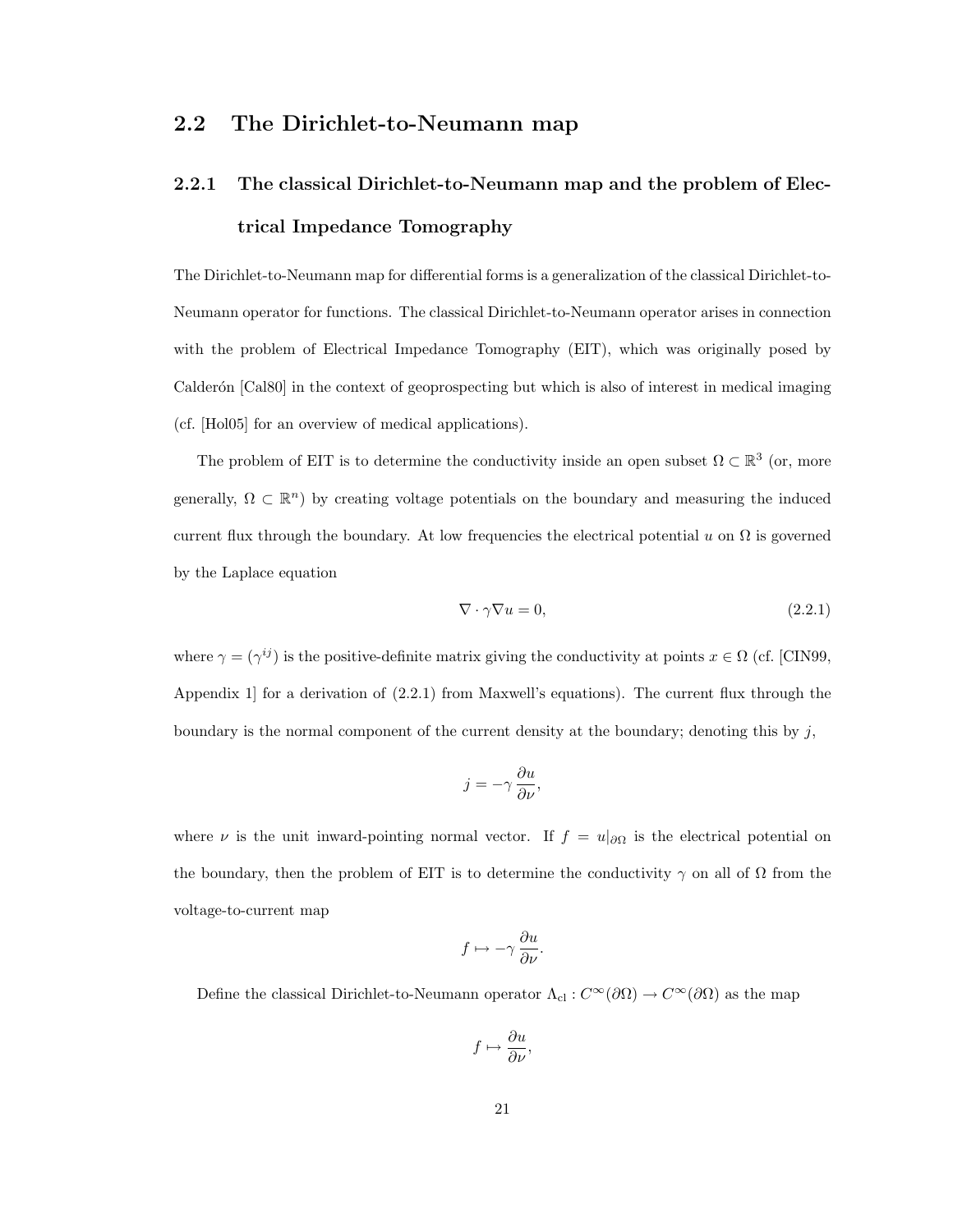where  $\Delta u = 0$  on  $\Omega \subset \mathbb{R}^n$  and  $u|_{\partial \Omega} = f$ . In dimension  $\geq 3$ , Lee and Uhlmann [LU89] showed that the problem of EIT is equivalent to determining an associated Riemannian metric g from the Dirichlet-to-Neumann map  $\Lambda_{\text{cl}}$ , where

$$
g_{ij} = \left(\det \gamma^{k\ell}\right)^{1/(n-2)} \left(\gamma^{ij}\right)^{-1}.
$$

This restatement of the problem of EIT in terms of the inverse problem of determining the Riemannian metric g from the Dirichlet-to-Neumann map  $\Lambda_{\rm cl}$  makes sense on an arbitrary compact Riemannian manifold  $M$  with non-empty boundary, regardless of whether or not  $M$  is a region in Euclidean space, so this is the preferred mathematical formulation.

A prototypical theorem for this inverse problem is the following:

**Theorem 2.2.1** (Lee–Uhlmann [LU89]). If  $M^n$  is a simply-connected, compact, real-analytic, geodesically convex Riemannian manifold with boundary and  $n \geq 3$ , then  $(\partial M, \Lambda_{\text{cl}})$  determines the Riemannian metric on M up to isometry. If "real-analytic" is replaced with "smooth", then  $(\partial M, \Lambda_{\text{cl}})$  determines the  $C^{\infty}$ -jet of the metric at the boundary of M.

Generalizations of the above theorem are given by Lassas–Uhlmann [LU01] and Lassas–Taylor– Uhlmann [LTU03].

In dimension two, the problem of EIT and the problem of determining the Riemannian metric from  $\Lambda_{\rm cl}$  are distinct. In this context the EIT problem for isotropic conductivities was solved by Nachman [Nac96]; Sylvester [Syl90] showed that the anisotropic case reduces to the isotropic case. Determining the metric from  $\Lambda_{\text{cl}}$  is too much to ask for in dimension two, but Lassas and Uhlmann showed that the conformal class of a surface with boundary is determined by  $\Lambda_{\rm cl}$ .

#### 2.2.2 The Dirichlet-to-Neumann map for differential forms

The classical Dirichlet-to-Neumann map was generalized to differential forms independently by Joshi and Lionheart [JL05] and Belishev and Sharafutdinov [BS08]. Their definitions are essentially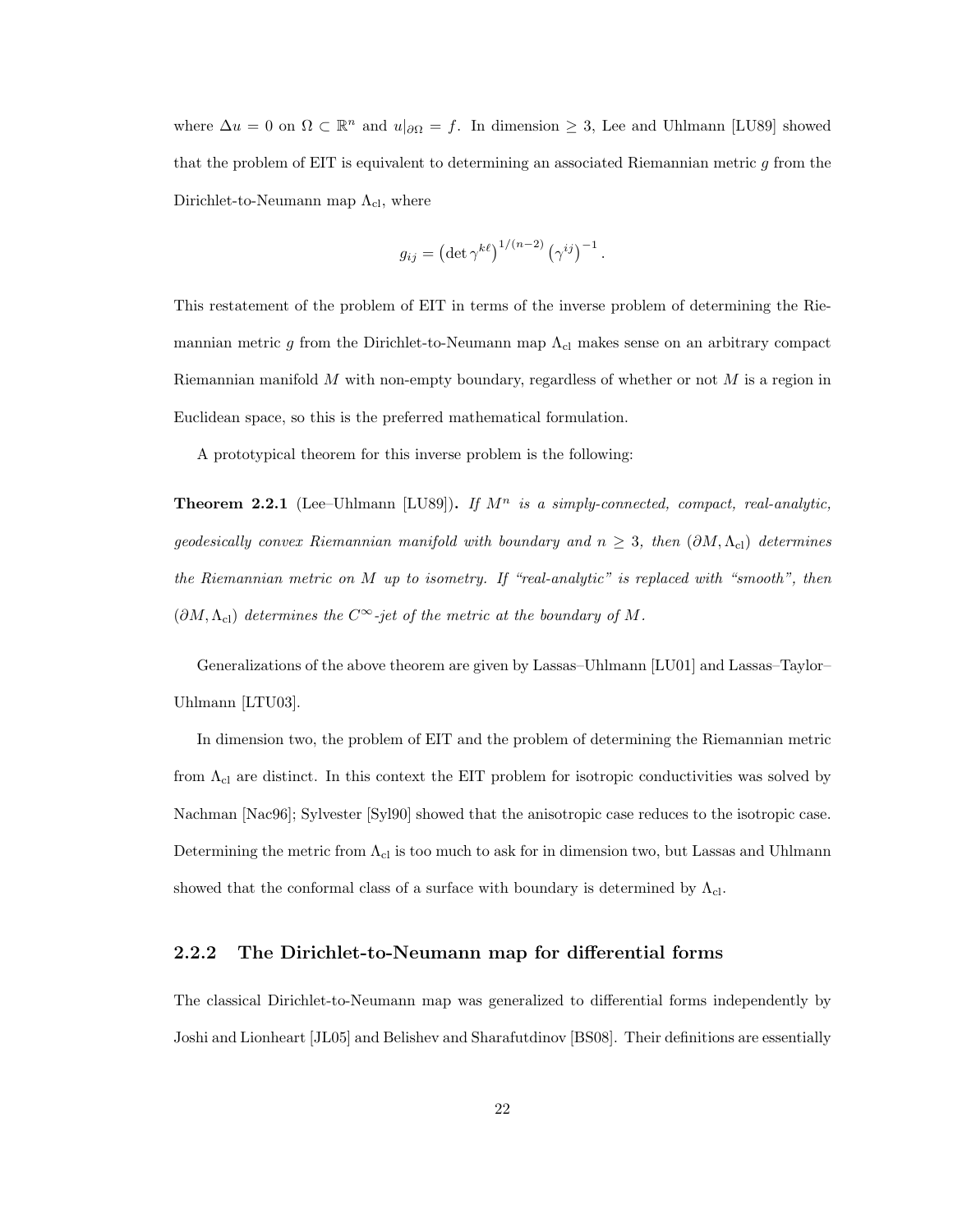equivalent, but Belishev and Sharafutdinov's notation and definitions are used throughout this dissertation.

Let  $M^n$  be a compact, oriented, smooth Riemannian manifold with non-empty boundary  $\partial M$ . Define the Dirichlet-to-Neumann map  $\Lambda_p : \Omega^p(\partial M) \to \Omega^{n-p-1}(\partial M)$  for any  $0 \le p \le n-1$  as follows.

If  $\varphi \in \Omega^p(\partial M)$  is a smooth p-form on the boundary, then the boundary value problem

$$
\Delta \omega = 0, \quad i^* \omega = \varphi \quad \text{and} \quad i^* \delta \omega = 0 \tag{2.2.2}
$$

can be solved (cf. [Sch95, Lemma 3.4.7]). The solution  $\omega \in \Omega^p(M)$  is unique up to the addition of an arbitrary harmonic Dirichlet field  $\lambda \in \mathcal{H}_D^p(M)$ . Define

$$
\Lambda_p \varphi := i^* \star d\omega.
$$

Then  $\Lambda_p\varphi$  is independent of the choice of  $\omega$  since taking  $d\omega$  eliminates the ambiguity in the choice of  $\omega$ . Define

$$
\Lambda:=\bigoplus_{i=0}^{n-1}\Lambda_i.
$$

When  $\varphi$  is a function (i.e.  $\varphi \in \Omega^0(\partial M)$ ), suppose  $u \in \Omega^0(M)$  is a harmonic function which restricts to  $\varphi$  on the boundary. Since  $\delta u = 0$ , u solves the boundary value problem (2.2.2). Hence,

$$
\Lambda_0 \varphi = i^* \star u = \frac{\partial u}{\partial \nu} \, \text{dvol}_{\partial M} = (\Lambda_{\text{cl}} \varphi) \, \text{dvol}_{\partial M},
$$

so  $\Lambda$  is indeed a generalization of the classical Dirichlet-to-Neumann map.

In the spirit of Theorem 2.2.1, Joshi and Lionheart showed that the Dirichlet-to-Neumann map for differential forms recovers information about the metric on M:

**Theorem 2.2.2** (Joshi–Lionheart). For any p such that  $0 \le p \le n - 1$ , the data  $(\partial M, \Lambda_p)$ determines the  $C^{\infty}$ -jet of the Riemannian metric at the boundary of M.

Belishev and Sharafutdinov take a more topological approach, looking to determine the cohomology of M from the Dirichlet-to-Neumann map. Two key lemmas, both in their argument and for Chapter 5, are the following: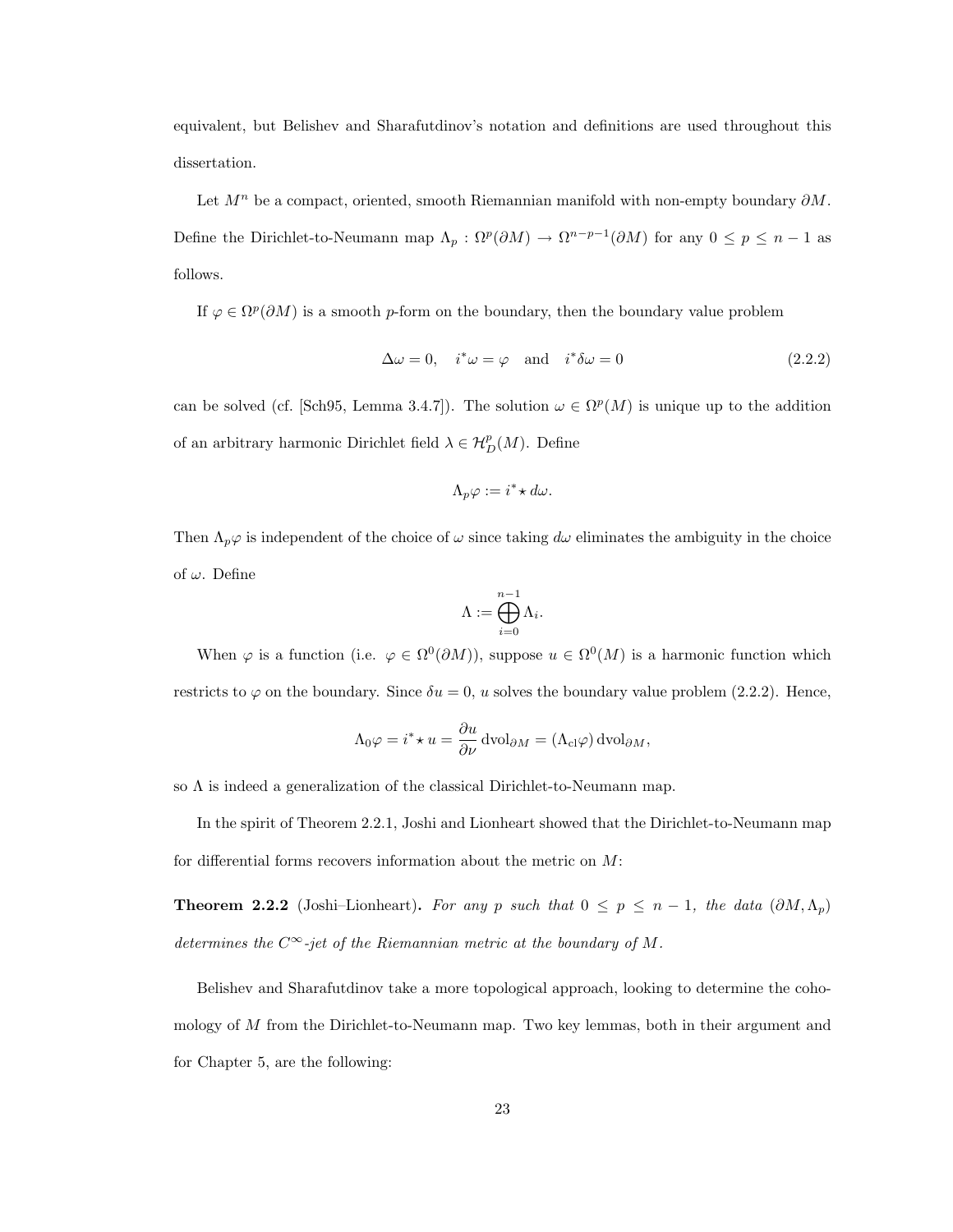**Lemma 2.2.3** (Belishev–Sharafutdinov). If  $\varphi \in \Omega^p(\partial M)$  and  $\omega \in \Omega^p(M)$  solves the boundary value problem (2.2.2), then  $d\omega \in H^{p+1}(M)$  and  $\delta\omega = 0$ . Hence, (2.2.2) is equivalent to the boundary value problem

$$
\Delta \omega = 0, \quad i^* \omega = \varphi \quad and \quad \delta \omega = 0. \tag{2.2.3}
$$

**Lemma 2.2.4** (Belishev–Sharafutdinov). For any  $0 \le p \le n-1$ , the kernel of  $\Lambda_p$  coincides with the image of  $\Lambda_{n-p-1}$ . Moreover, a form  $\varphi \in \Omega^p$  belongs to ker  $\Lambda_p = \text{im } \Lambda_{n-p-1}$  if and only if  $\varphi = i^* \omega$  for some harmonic field  $\omega \in H^p(M)$ . In other words,

$$
i^{\ast}\mathcal{H}^{p}(M) = \ker \Lambda_{p} = \operatorname{im} \Lambda_{n-p-1}.
$$

Knowledge of the kernel of the Dirichlet-to-Neumann map yields lower bounds on the Betti numbers  $b_p(M)$  of M and  $b_p(\partial M)$  of  $\partial M$ :

**Theorem 2.2.5** (Belishev–Sharafutdinov). The kernel ker  $\Lambda_p$  of the Dirichlet-to-Neumann map  $\Lambda_p$  contains the space  $\mathcal{E}^p(\partial M)$  of exact p-forms on  $\partial M$  and

$$
\dim \left[\ker \Lambda_p/\mathcal{E}^p(\partial M)\right] \le \min \left\{b_p(M), b_p(\partial M)\right\}.
$$

A refinement of this theorem, including a direct-sum decomposition of ker  $\Lambda_p$ , is given in Proposition 5.2.3.

Two other operators come to attention in Belishev and Sharafutdinov's story. The first is the Hilbert transform T, defined as  $T := d_{\partial} \Lambda^{-1}$ . The Hilbert transform is obviously not well-defined on all forms on  $\partial M$ , but is well-defined on  $i^*{\cal H}^p(M) = \text{im }\Lambda_{n-p-1}$  for any  $0 \le p \le n-1$ . The analogy between the map  $T$  and the classical Hilbert transform from complex analysis is explained in Belishev and Sharafutdinov's Section 5.

The other interesting operator  $G_p : \Omega^p(\partial M) \to \Omega^{n-p-1}(\partial M)$  is defined as

$$
G_p := \Lambda_p + (-1)^{pn+p+n} d_{\partial} \Lambda_{n-p-2}^{-1} d_{\partial}.
$$

Letting  $G = \bigoplus_{i=0}^{n-1} G_i$ , note that  $G = \Lambda \pm Td$ .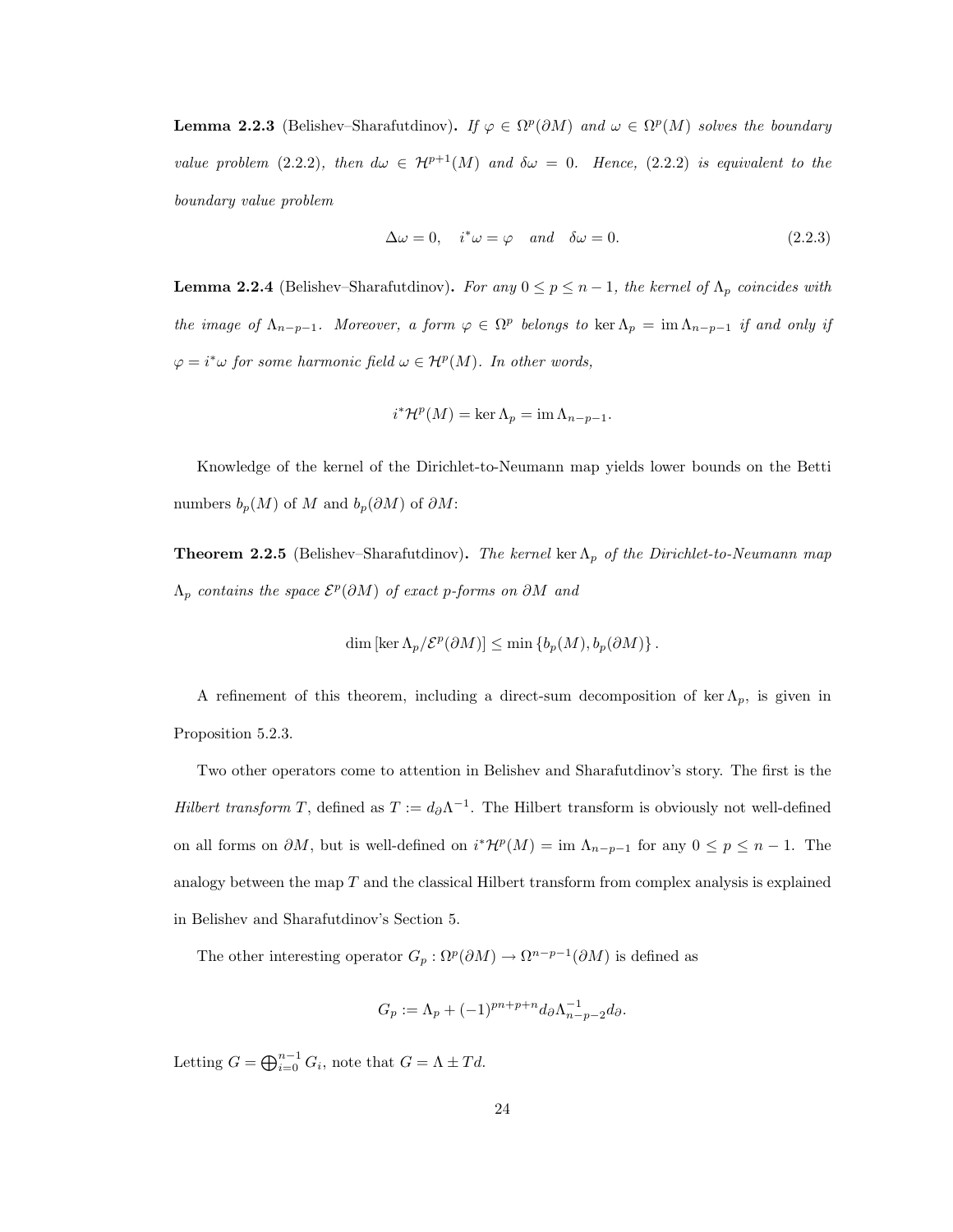Belishev and Sharafutdinov's main theorem shows that knowledge of  $\Lambda$  (and thus of G) yields knowledge of the cohomology of M:

**Theorem 2.2.6** (Belishev–Sharafutdinov). For any  $0 \le p \le n - 1$ ,

$$
\operatorname{im} G_{n-p-1} = i^* \mathcal{H}_N^p(M).
$$

Since harmonic Neumann fields are uniquely determined by their pullbacks to the boundary, this means that  $\text{im } G_{n-p-1} \cong H^p(M) \cong H^p(M; \mathbb{R})$ . In other words, the boundary data  $(\partial M, \Lambda)$ completely determines the absolute cohomology groups of M.

By Poincaré–Lefschetz duality,  $H^p(M; \mathbb{R}) \cong H^{n-p}(M, \partial M; \mathbb{R})$ , so the above theorem immediately implies that  $(\partial M, \Lambda)$  also determines the relative cohomology groups of M.

A key feature of Theorem 2.2.6 is that the cohomology groups  $H^p(M;\mathbb{R})$  and  $H^p(M,\partial M;\mathbb{R})$ are not just determined abstractly by  $(\partial M, \Lambda)$ , but can be realized as particular subspaces of differential forms on  $\partial M$ . The content of Theorem 4 is that these shadows of  $H^p(M;\mathbb{R})$  and  $H^p(M, \partial M; \mathbb{R})$  on the boundary detect the relative positions of the spaces  $\mathcal{H}_N^p(M)$  and  $\mathcal{H}_D^p(M)$ .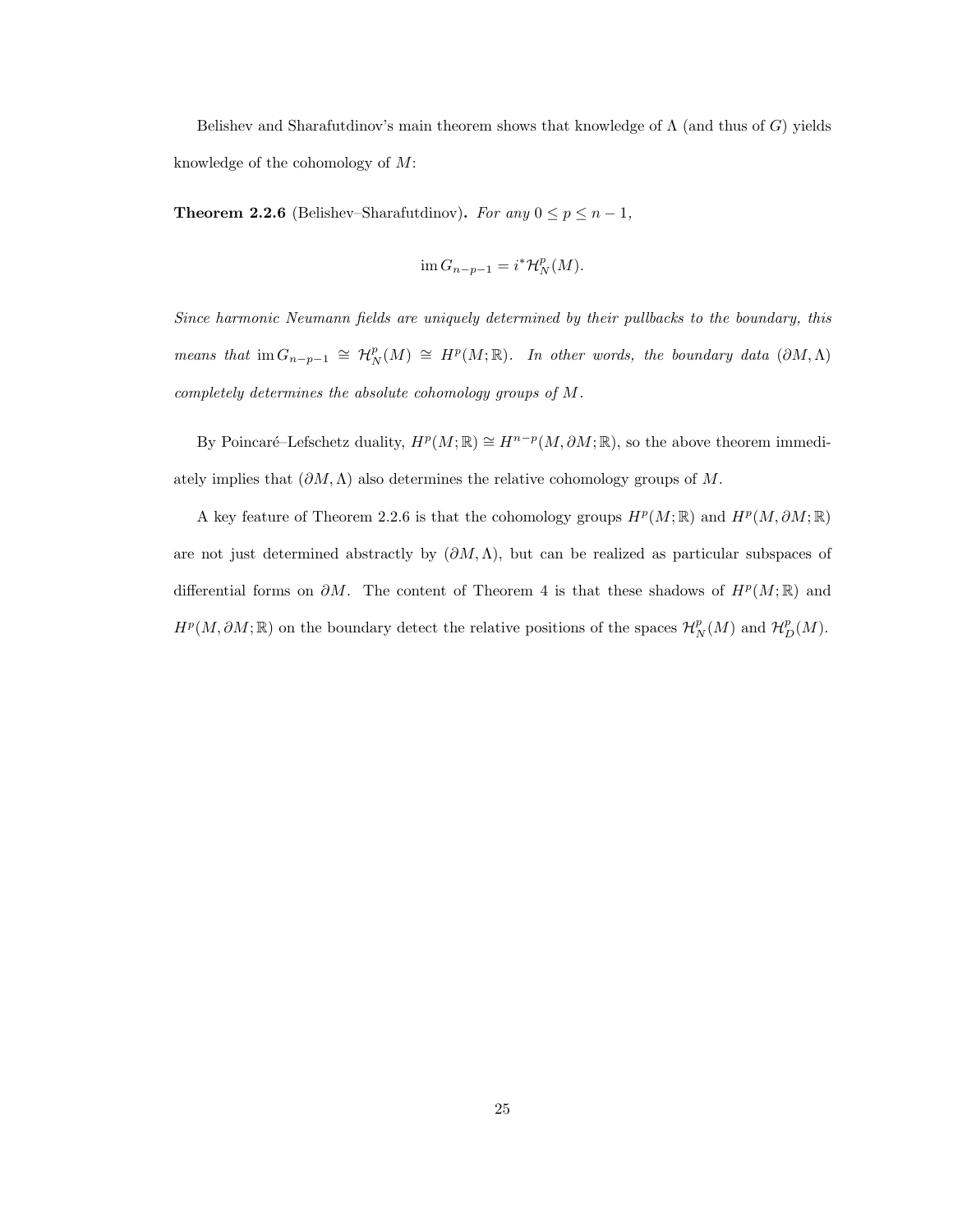### Chapter 3

# Poincaré duality angles on complex projective space

The simplest example of a compact manifold with boundary which is intuitively close to being closed is one which is obtained from a closed manifold by removing a small ball. Therefore, determining the Poincaré duality angles for an interesting class of such manifolds should provide insight into whether the Poincaré duality angles measure how close a manifold is to being closed.

To that end, for  $n \geq 2$  consider the complex projective space  $\mathbb{CP}^n$  with its usual Fubini-Study metric and let  $x \in \mathbb{CP}^n$ . For  $0 < r < \pi/2$ , define the one-parameter family of compact Riemannian manifolds with boundary

$$
M_r := \mathbb{CP}^n - B_r(x),
$$

where  $B_r(x)$  is the open ball of radius r centered at x. The cohomology groups of  $M_r$  are

$$
H^{i}(M_{r};\mathbb{R}) \cong H^{2n-i}(M_{r},\partial M_{r};\mathbb{R}) = \begin{cases} \mathbb{R} & \text{for } i = 2k, \ 0 \leq k \leq n-1 \\ 0 & \text{otherwise.} \end{cases}
$$
 (3.0.1)

The goal of this chapter is to prove Theorem 1: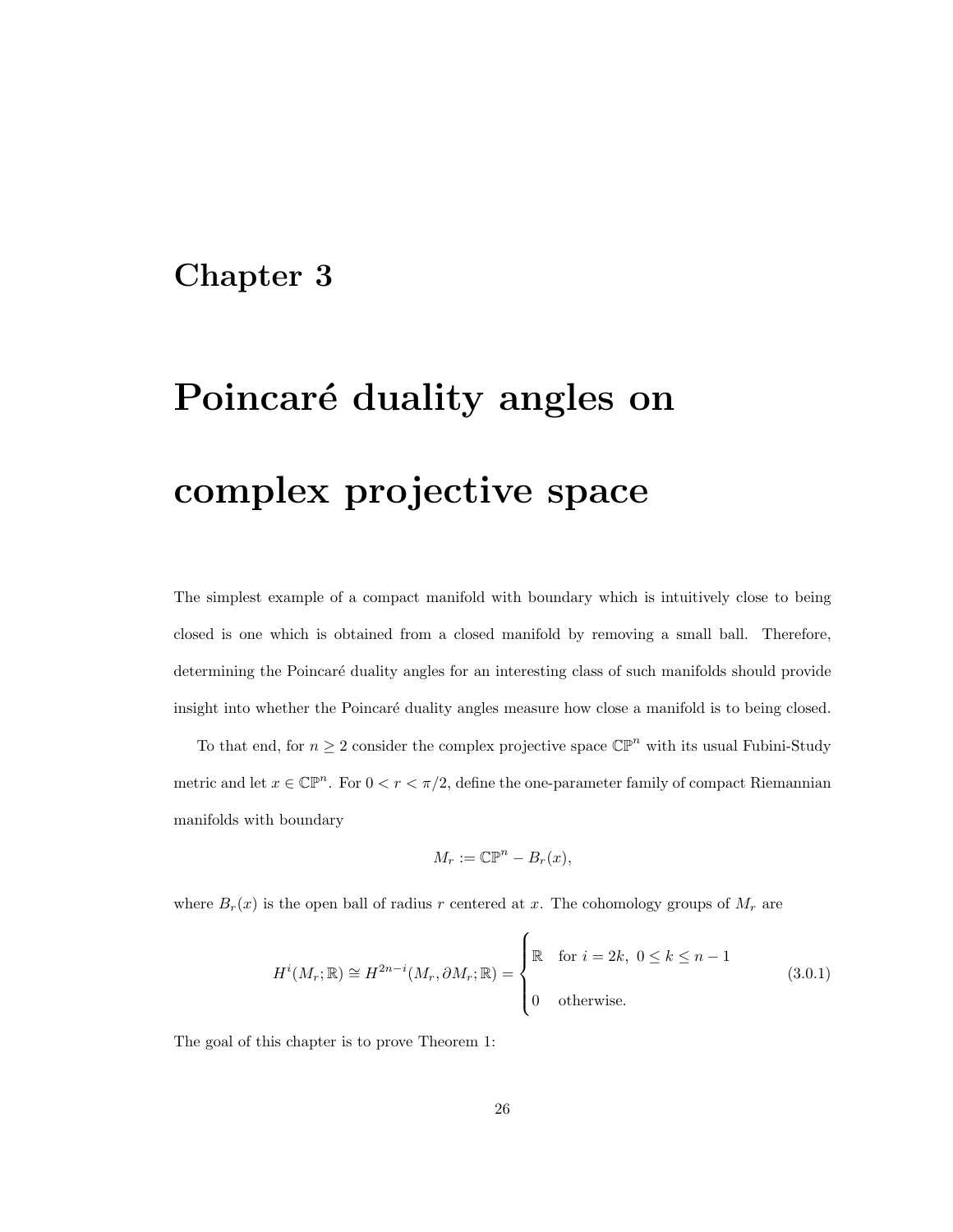**Theorem 1.** For  $1 \leq k \leq n-1$  there is a non-trivial Poincaré duality angle  $\theta_r^{2k}$  between the concrete realizations of  $H^{2k}(M_r;\mathbb{R})$  and  $H^{2k}(M_r,\partial M_r;\mathbb{R})$  which is given by

$$
\cos \theta_r^{2k} = \frac{1 - \sin^{2n} r}{\sqrt{(1 + \sin^{2n} r)^2 + \frac{(n - 2k)^2}{k(n - k)} \sin^{2n} r}}.
$$
\n(3.0.2)

For small r,  $\cos \theta_r^{2k} = 1 + O(r^{2n})$  and  $2n = \dim \mathbb{CP}^n = \text{codim }\{x\}$ , so the Poincaré duality angles not only go to zero as  $r \to 0$ , but seem to detect the codimension of the point removed. Also, for r near its maximum value of  $\pi/2$ ,  $\cos \theta_r^{2k} = O(r^2)$  and  $2 = \text{codim } \mathbb{CP}^{n-1}$ , which is the base manifold onto which  $M_r$  collapses as  $r \to \pi/2$ .

In order to compute these angles it is necessary to get a detailed geometric picture of  $M_r$ .

#### 3.1 The geometric situation

The cut locus of the point  $x \in \mathbb{CP}^n$  is a copy of  $\mathbb{CP}^{n-1}$  sitting at constant distance  $\pi/2$  from x. Thus, thinking of x and this copy of  $\mathbb{CP}^{n-1}$  as sitting at opposite "ends" of  $\mathbb{CP}^n$ , the space in between the two is foliated by copies of  $S^{2n-1}$  given by exponentiating the concentric spheres around x in  $T_x \mathbb{CP}^n$ .

This follows simply from the definition of the cut locus, but can also be seen as follows. There is a Hopf fibration  $H: S^{2n+1} \to \mathbb{CP}^n$  given by identifying points on the same complex line. The preimage  $H^{-1}(x)$  is a copy of  $S^1$ , the preimage  $H^{-1}(\mathbb{CP}^{n-1})$  is a copy of  $S^{2n-1}$  and  $S^{2n+1}$  can be viewed as the join of these copies of  $S^1$  and  $S^{2n-1}$ . Hence, the region between these spheres is foliated by copies of  $S^1 \times S^{2n-1}$ ; metrically, the leaves are given by

$$
S^{2n-1}(\cos t) \times S^1(\sin t),
$$

where  $t \in (0, \pi/2)$  measures the distance from  $S^{2n-1}$ . Then  $H(S^{2n-1}(\cos t) \times S^1(\sin t))$  is the hypersurface at constant distance t from  $\mathbb{CP}^{n-1}$  (and thus distance  $\pi/2 - t$  from x). Since the horizontal spheres  $S^{2n-1}(\cos t) \times \{\text{pt}\}\$  meet each Hopf fiber exactly once, this hypersurface is topologically  $S^{2n-1}$ .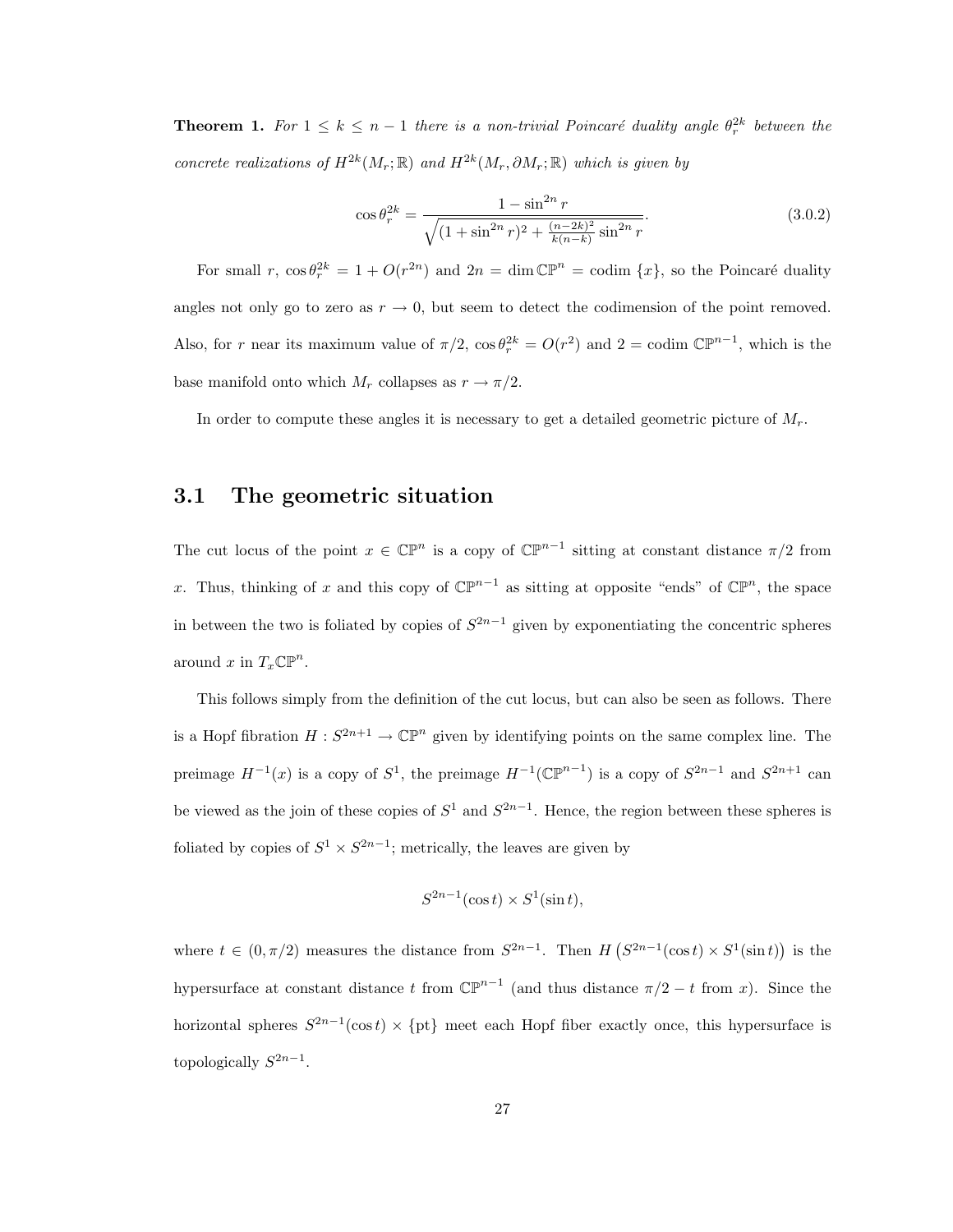

Figure 3.1:  $S^{2n-1}(\cos t) \times S^1(\sin t)$  sitting over the hypersurface at distance t from  $\mathbb{CP}^{n-1}$ 

Metrically,  $H(S^{2n-1}(\cos t) \times S^1(\sin t))$  is a round sphere which has been scaled by a factor of  $\cos t$  and whose Hopf fibers have been scaled by an additional factor of  $\sin t$ . This is illustrated in Figure 3.1, where the "big diagonal" is a Hopf fiber in  $S^{2n+1}$  and the "little diagonal" is a Hopf circle in the horizontal  $S^{2n-1}(\cos t)$ . The distance between antipodal points y and  $-y$  on the horizontal Hopf circle is  $\pi \cos t$ . However, the minimum distance from  $-y$  to the Hopf fiber in  $S^{2n-1}(\cos t) \times S^1(\sin t)$  containing y is  $\pi \sin t \cos t$ , so in the quotient the Hopf direction is scaled by an additional factor of  $\sin t$ .

Therefore, the hypersurface at distance t from  $\mathbb{CP}^{n-1}$  is the Berger sphere

$$
S^{2n-1}(\cos t)_{\sin t}
$$

which is obtained from the unit sphere by scaling the entire sphere by  $\cos t$  and the Hopf fibers by an additional factor of  $\sin t$ .

Since the manifold  $M_r$  is just  $\mathbb{CP}^n - B_r(x)$ , it consists of all the spheres  $S^{2n-1}(\cos t)_{\sin t}$  for  $0 < t \leq \pi/2 - r$  along with  $\mathbb{CP}^{n-1}$  with its usual metric (which, with an abuse of notation, could be identified with  $S^{2n-1}(\cos 0)_{\sin 0}$ . Hence,  $M_r$  is a 2-disk bundle over  $\mathbb{CP}^{n-1}$  and so has the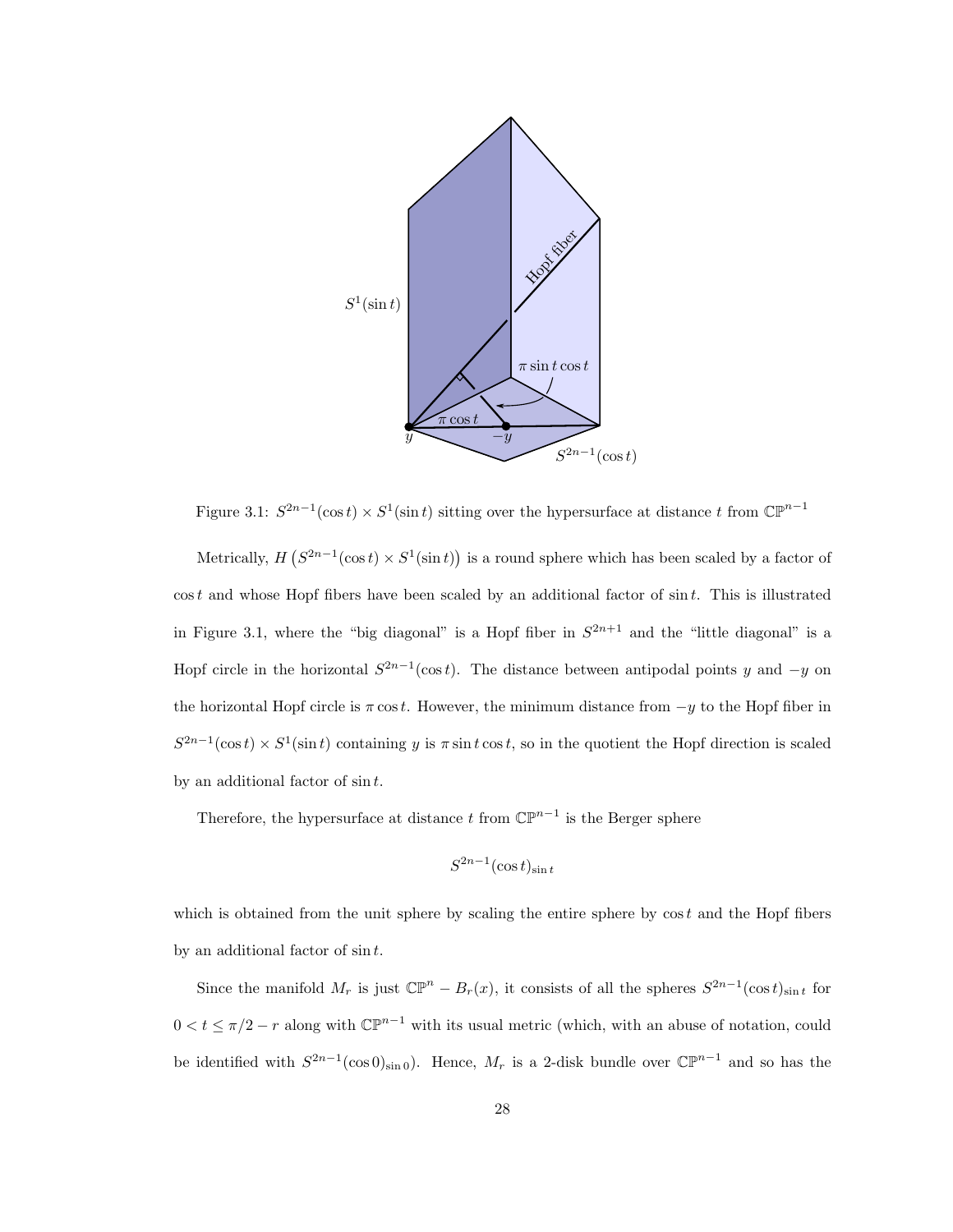same absolute cohomology as  $\mathbb{CP}^{n-1}$  since the fibers are contractible. This justifies the statement of the cohomology groups of  $M_r$  given in (3.0.1).

Moreover, since  $\partial M_r$  is homeomorphic to  $S^{2n-1}$ , none of the cohomology in dimensions strictly between 0 and  $2n$  comes from the boundary, meaning that there are non-trivial Poincaré duality angles between the concrete realizations of  $H^{2k}(M;\mathbb{R})$  and  $H^{2k}(M,\partial M;\mathbb{R})$  for all  $1 \leq k \leq n-1$ .

#### 3.2 Finding harmonic fields

The goal of this section is to find harmonic 2k-fields satisfying Neumann and Dirichlet boundary conditions for each  $1 \leq k \leq n-1$ . Finding such harmonic fields and measuring the angles between them is sufficient to determine the Poincaré duality angles since  $H^{2k}(M;\mathbb{R})$  and  $H^{2k}(M,\partial M;\mathbb{R})$ are both 1-dimensional with no boundary subspace for each such k.

These harmonic fields must be isometry-invariant; otherwise they could be averaged over the action of the isometry group to get isometry-invariant forms representing the same cohomology class. But this averaging does not affect whether the form is closed or co-closed, so the harmonic fields must have been isometry-invariant to start with.

Any isometry of  $M_r$  must map the hypersurface  $S^{2n-1}(\cos t)_{\sin t}$  at constant distance  $\pi/2-r-t$ from the boundary to itself and must preserve the Hopf fibers on this hypersurface since they are scaled differently from the other directions. Equivalently, any isometry of  $M_r$  extends to an isometry of  $\mathbb{CP}^n$  which fixes the point x, so the isometry group of  $M_r$  is just the isotropy subgroup of  $\mathbb{CP}^n$  (the identity component of which is  $SU(n)$ ). In either formulation, the Hopf direction and the t direction are invariant directions and the  $(2n-2)$ -plane distribution orthogonal to both is also invariant.

With this in mind, let  $h_t: S^{2n-1} \to S^{2n-1}(\cos t)_{\sin t}$  be the obvious diffeomorphism of the unit sphere with the hypersurface at constant distance t from  $\mathbb{CP}^{n-1}$  and let  $H: S^{2n-1} \to \mathbb{CP}^{n-1}$  be the Hopf fibration. Let A be the vector field on  $\mathbb{CP}^n$  which restricts on each hypersurface to the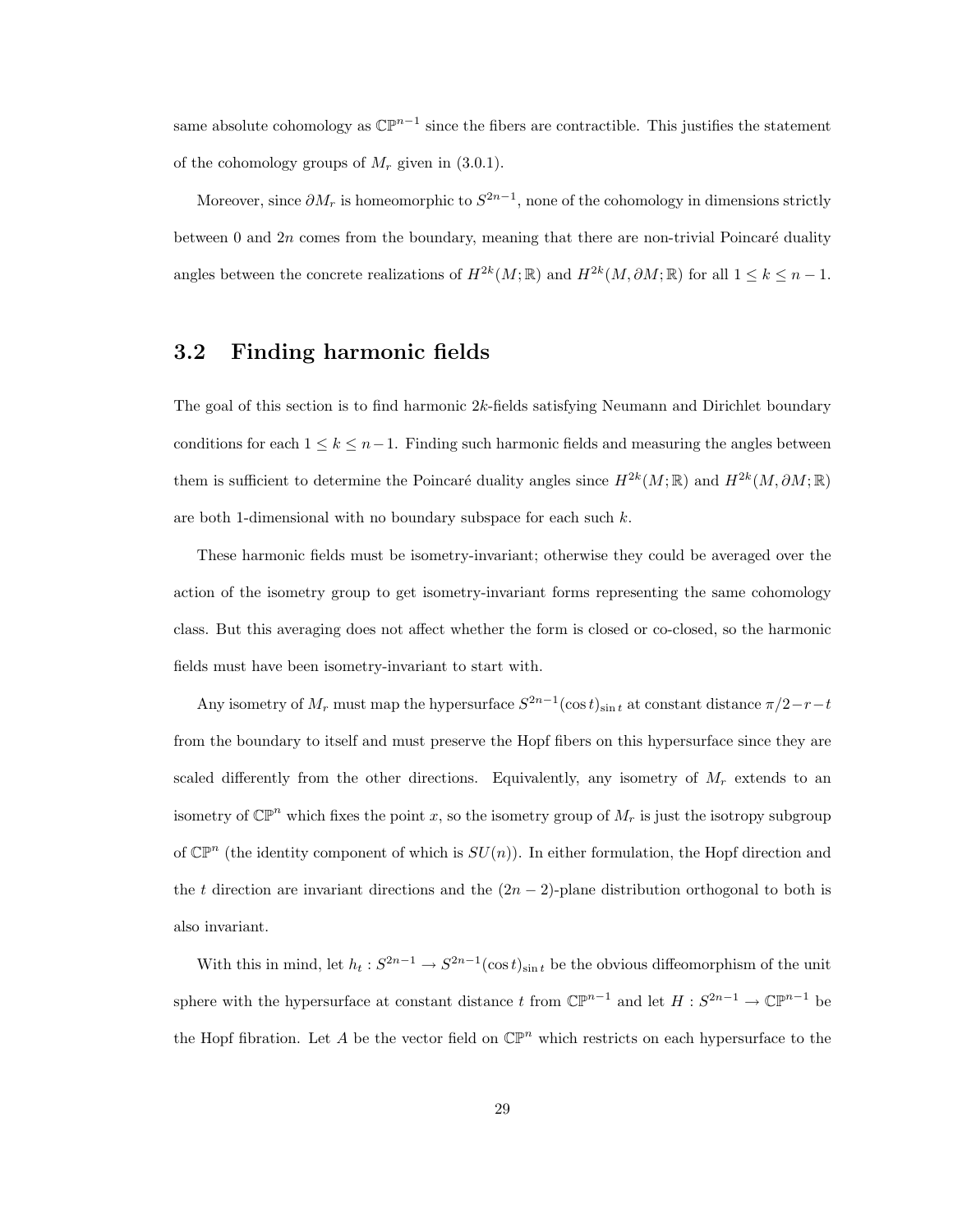push-forward by  $h_t$  of the unit vector field in the Hopf direction on  $S^{2n-1}$ . Define  $\alpha$  to be the 1-form dual to A, let  $\tau = dt$  be the 1-form dual to  $\frac{\partial}{\partial t}$  and define  $\eta$  to be the 2-form which restricts on each  $S^{2n-1}(\cos t)_{\sin t}$  to

$$
(H \circ h_t)^* \eta_{\mathbb{CP}^{n-1}},
$$

where  $\eta_{\mathbb{C}\mathbb{P}^{n-1}}$  is the standard symplectic form on  $\mathbb{C}\mathbb{P}^{n-1}$ . Then  $\eta$  is the symplectic form on the  $(2n-2)$ -plane distribution orthogonal to both A and  $\frac{\partial}{\partial t}$ .

Away from  $\mathbb{CP}^{n-1}$  the manifold  $M_r$  is topologically a product  $S^{2n-1} \times I$ , so exterior derivatives can be computed as in  $S^{2n-1}$ . Thus

$$
d\alpha = -2\eta
$$

and  $\tau$  and  $\eta$  are closed.

The goal is to use the above information to construct closed and co-closed  $2k$ -forms  $\omega_N$  and  $\omega_D$  satisfying Neumann and Dirichlet conditions, respectively. Since such harmonic fields must be isometry-invariant and thus map  $S^{2n-1}(\cos t)_{\sin t}$  to itself and preserve the A and  $\frac{\partial}{\partial t}$  directions, they take the form

$$
\omega_N := f_N(t) \eta^k + g_N(t) \alpha \wedge \eta^{k-1} \wedge \tau
$$
\n
$$
\omega_D := f_D(t) \eta^k + g_D(t) \alpha \wedge \eta^{k-1} \wedge \tau.
$$
\n(3.2.1)

The requirement that  $\omega_N$  be closed means that

$$
0 = d\omega_N = d(f_N(t)\,\eta^k) + d(g_N(t)\,\alpha \wedge \eta^{k-1} \wedge \tau)
$$

$$
= f'_N(t)\,\eta^k \wedge \tau - 2g_N(t)\,\eta^k \wedge \tau,
$$

meaning that  $0 = f'_{N}(t) - 2g_{N}(t)$ . Hence,  $\omega_{N}$  is closed if and only if

$$
g_N(t) = \frac{1}{2} f'_N(t). \tag{3.2.2}
$$

Likewise,  $\omega_D$  is closed if and only if  $g_D(t) = \frac{1}{2} f'_D(t)$ .

Since the exterior derivative is topological none of the above depended on the metric, but the Hodge star depends fundamentally on the metric. The vector field  $A$  is not a unit vector field; it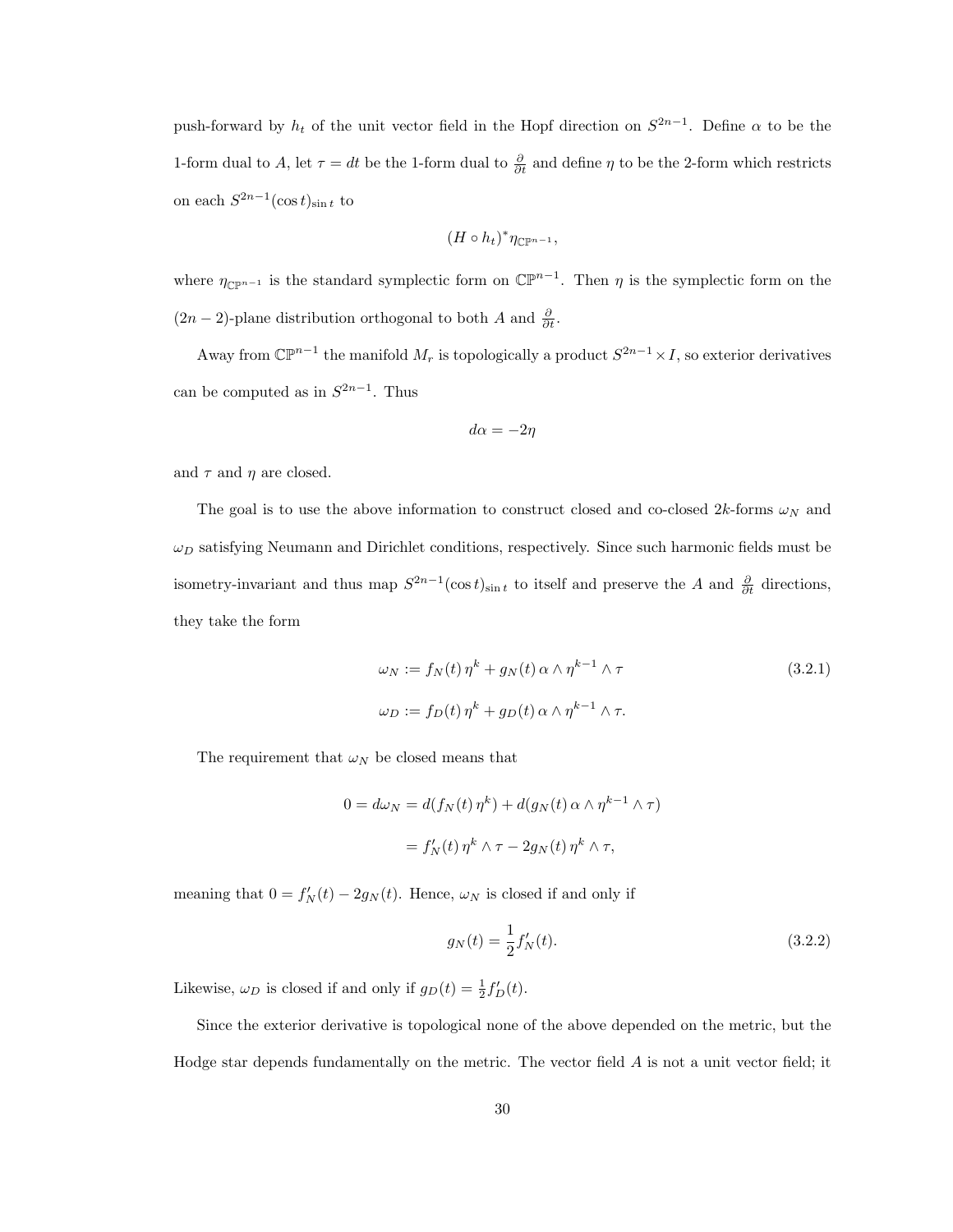is dual to the Hopf direction on  $S^{2n-1}(\cos t)_{\sin t}$ , which is scaled by a factor of  $\sin t \cos t$  from the Hopf direction on the unit sphere. Therefore, the unit vector field in the direction of  $A$  is given by  $\frac{1}{\sin t \cos t} A$  and the dual 1-form is

$$
\sin t \cos t \alpha.
$$

The 2-form  $\eta$  is dual to a 2-plane distribution tangent to  $S^{2n-1}(\cos t)_{\sin t}$  but orthogonal to A. Such directions are scaled by a factor of  $\cos t$ . If those directions are normalized, the dual 2-form must be  $\cos^2 t \eta$ . Finally,  $\frac{\partial}{\partial t}$  is a unit vector field, so  $\tau$  is already normalized.

The volume form on  $M_r$  is, therefore,

$$
\frac{1}{(n-1)!} \alpha \wedge \eta^{n-1} \wedge \tau,
$$

so the relevant computations of the Hodge star are

$$
\star \left( \frac{1}{(k-1)!} \sin t \cos^{2k-1} t \alpha \wedge \eta^{k-1} \wedge \tau \right) = \frac{1}{(n-k)!} \cos^{2n-2k} t \eta^{n-k}
$$

$$
\star \left( \frac{1}{k!} \cos^{2k} t \eta^k \right) = \frac{1}{(n-k-1)!} \sin t \cos^{2n-2k-1} t \alpha \wedge \eta^{n-k-1} \wedge \tau.
$$

Combining this with (3.2.1) yields

$$
\star \omega_N = \frac{(k-1)!}{(n-k-1)!} \left[ k \sin t \cos^{2n-4k-1} t f_N(t) \alpha \wedge \eta^{n-k-1} \wedge \tau + \frac{1}{n-k} \frac{\cos^{2n-4k+1} t}{\sin t} g_N(t) \eta^{n-k} \right],
$$
\n(3.2.3)

so

$$
d \star \omega_N = \frac{(k-1)!}{(n-k-1)!} \left[ -2k \sin t \cos^{2n-4k-1} t f_N(t) - \frac{1}{n-k} \left( \left( (2n-4k+1) \cos^{2n-4k} t + \frac{\cos^{2n-4k+2} t}{\sin^2 t} \right) g_N(t) - \frac{\cos^{2n-4k+1} t}{\sin t} g'_N(t) \right) \right] \eta^{n-k} \wedge \tau.
$$

Using (3.2.2) and simplifying, this implies that  $\omega_N$  being co-closed is equivalent to  $f_N(t)$  satisfying the ODE

$$
0 = f''_N(t) - ((2n - 4k + 1)\tan t + \cot t)f'_N(t) - 4k(n - k)\tan^2 t f_N(t).
$$
 (3.2.4)

Solutions of this ODE take the form

$$
f_N(t) = C_1 \cos^{2k} t + C_2 \frac{1}{\cos^{2n-2k} t},
$$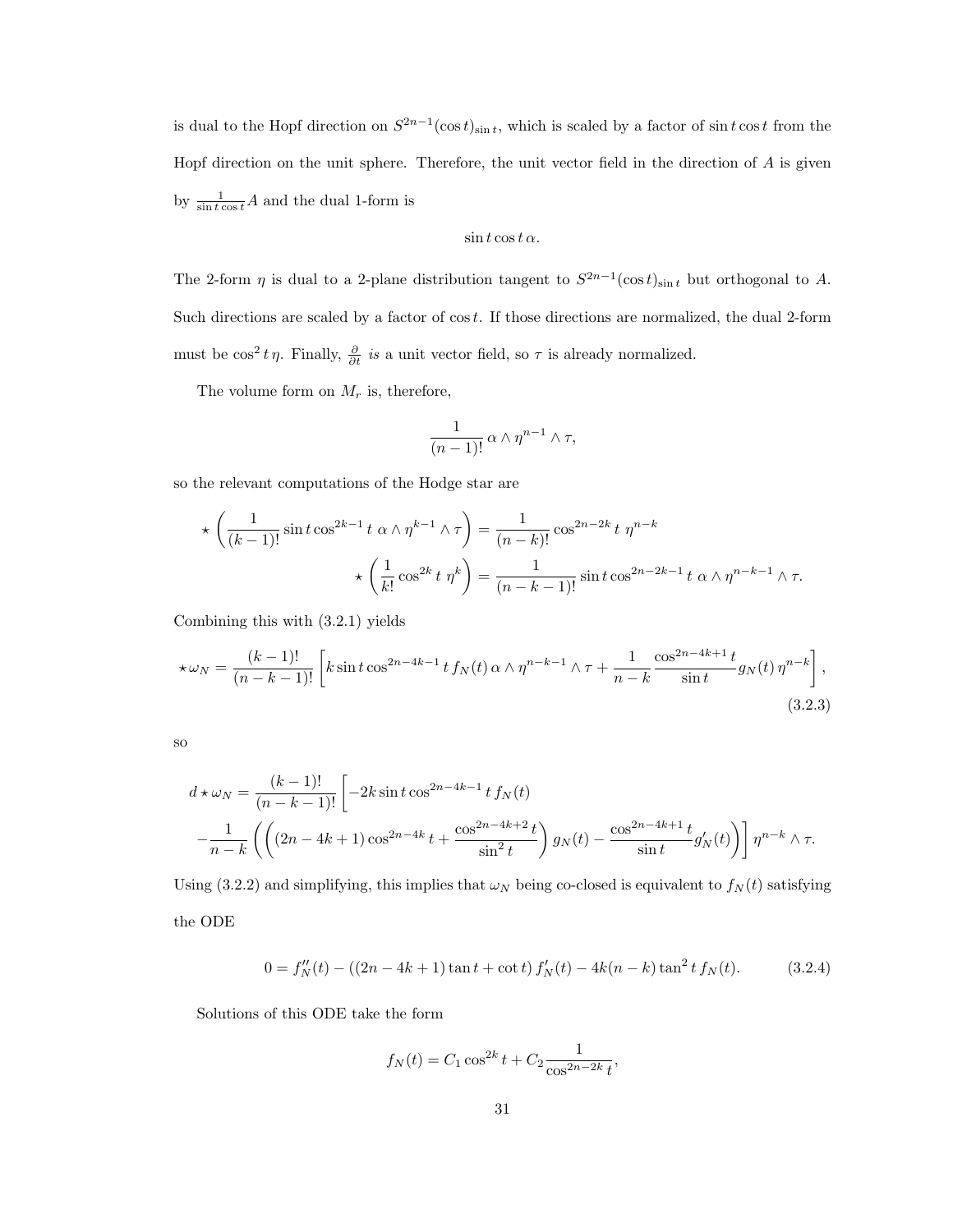yielding

$$
g_N(t) = \frac{1}{2}f'_N(t) = -kC_1\sin t \cos^{2k-1} t + (n-k)C_2 \frac{\sin t}{\cos^{2n-2k+1} t}.
$$

The boundary of  $M_r$  occurs at  $t = \pi/2 - r$ , so, using (3.2.3),

$$
i^* \star \omega_N = \frac{(k-1)!}{(n-k)!} \frac{\cos^{2n-4k+1}(\pi/2 - r)}{\sin(\pi/2 - r)} g_N(\pi/2 - r) \eta^{n-k}.
$$

Therefore,  $\omega_N$  satisfies the Neumann boundary condition  $i^* \star \omega_N = 0$  if and only if

$$
0 = g_N(\pi/2 - r) = -kC_1 \sin(\pi/2 - r) \cos^{2k-1}(\pi/2 - r) + (n - k)C_2 \frac{\sin(\pi/2 - r)}{\cos^{2n-2k+1}(\pi/2 - r)}
$$
  
=  $-kC_1 \cos r \sin^{2k-1} r + (n - k)C_2 \frac{\cos r}{\sin^{2n-2k+1} r},$ 

meaning that

$$
C_2 = \frac{k}{n-k} C_1 \sin^{2n} r.
$$

Renaming  $C_1$  as  $C_N$ , this implies that

$$
f_N(t) = C_N \left[ \cos^{2k} t + \frac{k}{n-k} \sin^{2n} r \frac{1}{\cos^{2n-2k} t} \right]
$$
(3.2.5)  

$$
g_N(t) = C_N \left[ -k \sin t \cos^{2k-1} t + k \sin^{2n} r \frac{\sin t}{\cos^{2n-2k+1} t} \right].
$$

Since  $\omega_D$  must be closed and co-closed,  $f_D$  and  $g_D$  also satisfy the equations (3.2.2) and (3.2.4) and so take the same basic form as  $f_N$  and  $g_N$ . The Dirichlet boundary condition  $i^*\omega_D = 0$  implies that  $f_D(\pi/2 - r) = 0$  so

$$
f_D(t) = C_D \left[ \cos^{2k} t - \sin^{2n} r \frac{1}{\cos^{2n-2k} t} \right]
$$
\n
$$
g_D(t) = C_D \left[ -k \sin t \cos^{2k-1} t - (n-k) \sin^{2n} r \frac{\sin t}{\cos^{2n-2k+1} t} \right]
$$
\n(3.2.6)

for some constant  $C_D$ .

### 3.3 Normalizing the forms

The angle  $\theta_k$  between  $\omega_N$  and  $\omega_D$  is given by

$$
\langle \omega_N, \omega_D \rangle_{L^2} = \|\omega_N\|_{L^2} \, \|\omega_D\|_{L^2} \cos \theta_k.
$$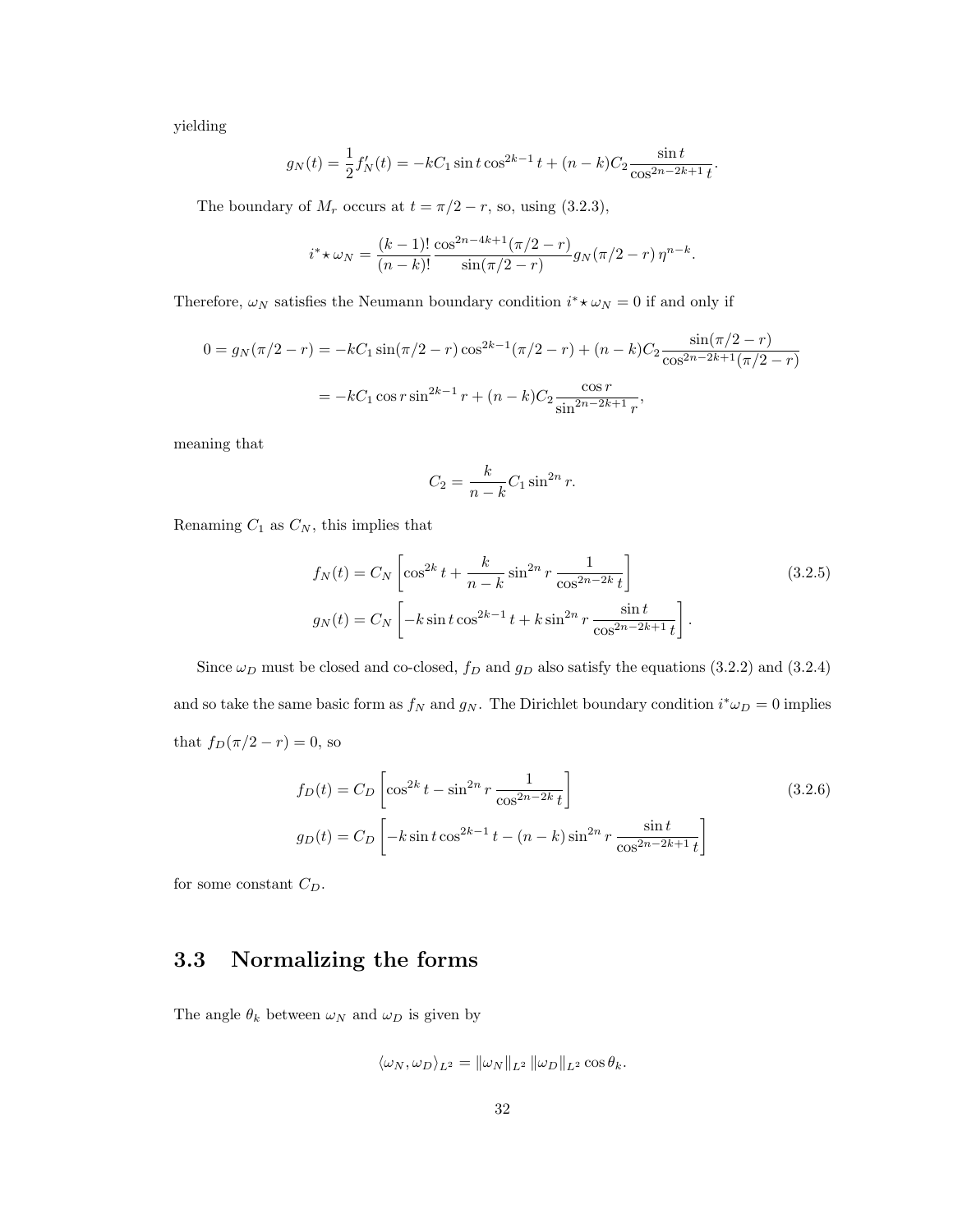Therefore, the constants  ${\cal C}_N$  and  ${\cal C}_D$  should be chosen such that

$$
\|\omega_N\|_{L^2} = 1 = \|\omega_D\|_{L^2}.
$$

Using (3.2.1) and (3.2.3),

$$
\omega_N \wedge * \omega_N = \frac{(k-1)!}{(n-k-1)!} \left[ k \sin t \cos^{2n-4k+1} t f_N(t)^2 + \frac{1}{n-k} \frac{\cos^{2n-4k+1} t}{\sin t} g_N(t)^2 \right] \alpha \wedge \eta^{n-1} \wedge \tau.
$$

Thus,

$$
\langle \omega_N, \omega_N \rangle_{L^2} = \int_{M_r} \omega_N \wedge \star \omega_N
$$
  
= 
$$
\int_{M_r} \frac{(k-1)!}{(n-k-1)!} \left[ k \sin t \cos^{2n-4k+1} t f_N(t)^2 + \frac{1}{n-k} \frac{\cos^{2n-4k+1} t}{\sin t} g_N(t)^2 \right] \alpha \wedge \eta^{n-1} \wedge \tau.
$$

 $M_r$  is a product away from  $\mathbb{CP}^{n-1}$  (which has measure zero), so Fubini's Theorem implies that

$$
\langle \omega_N, \omega_N \rangle_{L^2} = \int_0^{\pi/2 - r} \left[ \int_{S^{2n-1}(\cos t)_{\sin t}} \alpha \wedge \eta^{n-1} \right] \frac{(k-1)!}{(n-k-1)!} \left( k \sin t \cos^{2n-4k+1} t f_N(t)^2 + \frac{1}{n-k} \frac{\cos^{2n-4k+1} t}{\sin t} g_N(t)^2 \right) dt.
$$
\n(3.3.1)

Since  $\frac{1}{(n-1)!}$  sin t cos<sup>2n-1</sup> t  $\alpha \wedge \eta^{n-1}$  is the volume form on  $S^{2n-1}(\cos t)_{\sin t}$  and since

$$
\text{vol}\,S^{2n-1}(\cos t)_{\sin t} = \sin t \cos^{2n-1} t \text{ vol}\,S^{2n-1}(1),
$$

the expression (3.3.1) reduces to

$$
\langle \omega_N, \omega_N \rangle_{L^2} = Q \int_0^{\pi/2 - r} \left[ k \sin t \cos^{2n - 4k + 1} t f_N(t)^2 + \frac{1}{n - k} \frac{\cos^{2n - 4k + 1} t}{\sin t} g_N(t)^2 \right] dt,
$$

where

$$
Q := \frac{(n-1)!(k-1)!}{(n-k-1)!} \text{ vol } S^{2n-1}(1)
$$
\n(3.3.2)

Using the expressions for  $f_N(t)$  and  $g_N(t)$  given in (3.2.5) a straightforward computation yields

$$
\langle \omega_N, \omega_N \rangle_{L^2} = C_N^2 Q \int_0^{\pi/2 - r} \left[ \frac{kn}{n - k} \sin t \cos^{2n - 1} t + \frac{k^2 n}{(n - k)^2} \sin^{4n} r \frac{\sin t}{\cos^{2n + 1} t} \right] dt
$$
  
=  $C_N^2 Q \frac{k}{2(n - k)} \left( 1 + \frac{2k - n}{n - k} \sin^{2n} r - \frac{k}{n - k} \sin^{4n} r \right)$   
=  $C_N^2 Q \frac{k}{2(n - k)} \left( 1 + \frac{k}{n - k} \sin^{2n} r \right) (1 - \sin^{2n} r).$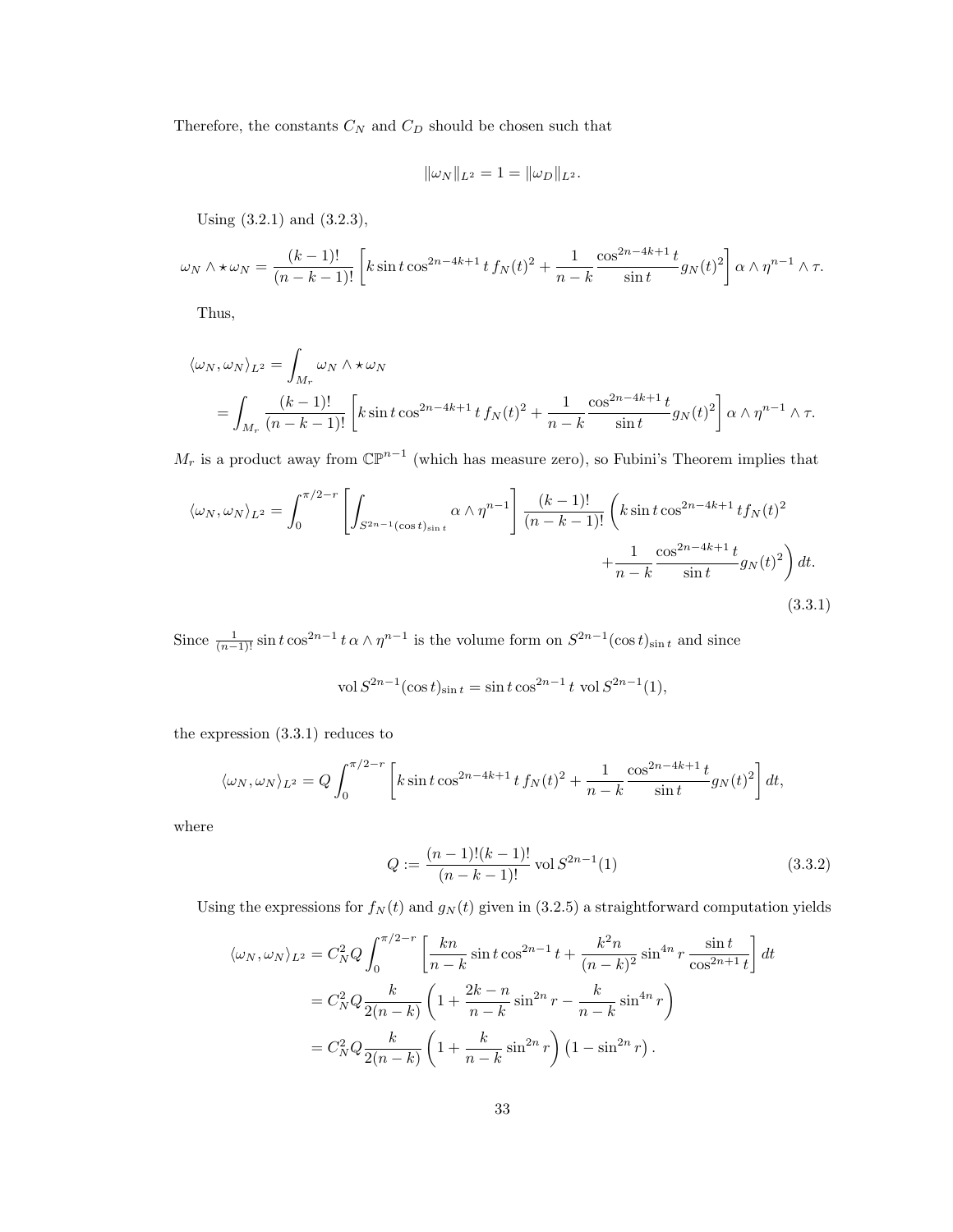Therefore, the condition  $\|\omega_N\|_{L^2} = 1$  means that  $C_N$  should be chosen as

$$
C_N = \sqrt{\frac{2(n-k)!}{\text{vol } S^{2n-1}(1) (n-1)! k! \left(1 + \frac{k}{n-k} \sin^{2n} r\right) \left(1 - \sin^{2n} r\right)}}.
$$
(3.3.3)

An entirely analogous calculation shows that  $\|\omega_D\|_{L^2} = 1$  when

$$
C_D = \sqrt{\frac{2(n-k)!}{\text{vol } S^{2n-1}(1) (n-1)!(k-1)!\left(\frac{k}{n-k} + \sin^{2n} r\right) (1 - \sin^{2n} r)}}.
$$
(3.3.4)

### 3.4 Computing the Poincaré duality angle

Now that the forms  $\omega_N$  and  $\omega_D$  are completely pinned down, computing the angle between them is straightforward:

$$
\cos\theta_r^{2k}=\langle\omega_N,\omega_D\rangle_{L^2}
$$

since  $\omega_N$  and  $\omega_D$  have unit norm.

Using (3.2.1) and the modification of (3.2.3) appropriate for  $\star \omega_D$ ,

$$
\omega_N \wedge \star \omega_D = \frac{(k-1)!}{(n-k-1)!} \left[ k \sin t \cos^{2n-4k-1} t f_N(t) f_D(t) + \frac{1}{n-k} \frac{\cos^{2n-4k+1} t}{\sin t} g_N(t) g_D(t) \right] \alpha \wedge \eta^{n-1} \wedge \tau.
$$

Therefore, using the same trick to integrate out  $S^{2n-1}(\cos t)_{\sin t}$  as in (3.3.1) and the ensuing few lines,

$$
\cos \theta_k = Q \int_0^{\pi/2 - r} \left[ k \sin t \cos^{2n - 4k - 1} t f_N(t) f_D(t) + \frac{1}{n - k} \frac{\cos^{2n - 4k + 1} t}{\sin t} g_N(t) g_D(t) \right] dt
$$

The definitions of  $f_N(t)$ ,  $f_D(t)$ ,  $g_N(t)$  and  $g_D(t)$  then yield

$$
\cos \theta_k = C_N C_D Q \int_0^{\pi/2 - r} \left[ \frac{kn}{n - k} \sin t \cos^{2n - 1} t - \frac{kn}{n - k} \sin^{4n} r \frac{\sin t}{\cos^{2n + 1} t} \right] dt
$$
  
=  $C_N C_D Q \frac{k}{2(n - k)} \left( 1 - \sin^{2n} r \right)^2$ . (3.4.1)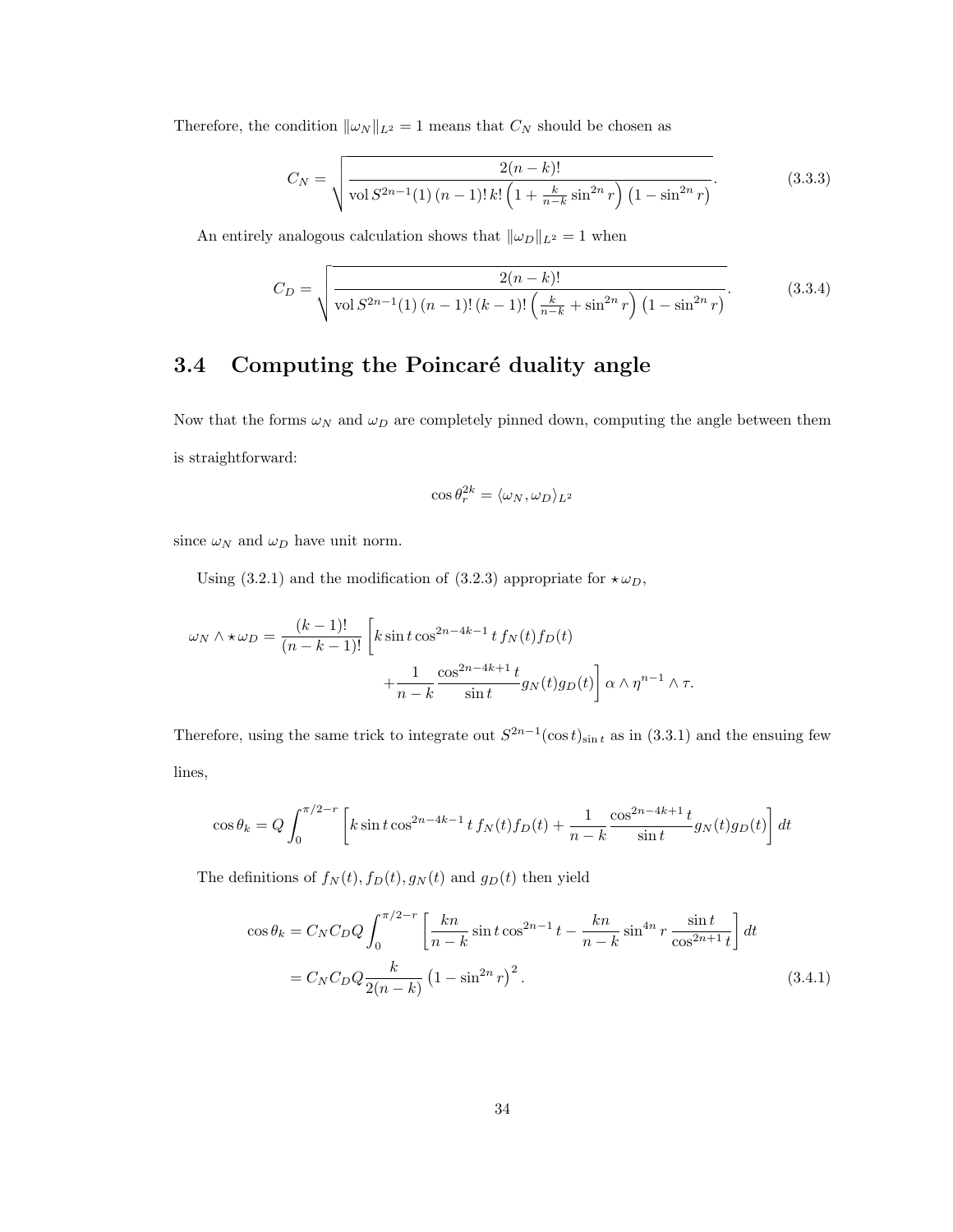The expressions for  $Q$ ,  $C_N$  and  $C_D$  given in (3.3.2), (3.3.3) and (3.3.4) give

$$
C_N C_D Q \frac{k}{2(n-k)} = \frac{\sqrt{\frac{k}{n-k}}}{(1 - \sin^{2n} r)\sqrt{\left(1 + \frac{k}{n-k}\sin^{2n} r\right)\left(\frac{k}{n-k} + \sin^{2n} r\right)}} = \frac{1}{(1 - \sin^{2n} r)\sqrt{\left(1 + \sin^{2n} r\right)^2 + \frac{(n-2k)^2}{k(n-k)}\sin^{2n} r}}.
$$

This allows (3.4.1) to be simplified as

$$
\cos \theta_k = \frac{1 - \sin^{2n} r}{\sqrt{\left(1 + \sin^{2n} r\right)^2 + \frac{(n - 2k)^2}{k(n - k)} \sin^{2n} r}},\tag{3.4.2}
$$

completing the proof of Theorem 1.

### 3.5 Generalization to other bundles

The manifold  $M_r$  constructed above is topologically a  $D^2$ -bundle over  $\mathbb{CP}^{n-1}$  with Euler class 1. Other non-trivial D<sup>2</sup>-bundles over  $\mathbb{CP}^{n-1}$  have the same rational cohomology, so they also have a single Poincaré duality angle between the concrete realizations of the absolute and relative cohomology groups.

The D<sup>2</sup>-bundle with Euler class m over  $\mathbb{CP}^{n-1}$  has boundary  $L(m, 1)$ , the lens space which is the quotient of  $S^{2n-1}$  by the action of  $\mathbb{Z}/m\mathbb{Z}$  given by

$$
e^{2\pi i/m} \cdot (z_0, \ldots, z_n) = \left( e^{2\pi i/m} z_0, \ldots, e^{2\pi i/m} z_n \right).
$$

The lens space  $L(m, 1)$  fibers over  $\mathbb{CP}^{n-1}$ ; when  $n = 2$  this corresponds to the non-singular Seifert fibration of the three-dimensional lens space  $L(m, 1)$  over  $S^2$ .

Let  $L(m, 1)_t$  be the quotient of  $S^{2n-1}(\cos t)_{\sin t}$  by this action of  $\mathbb{Z}/m\mathbb{Z}$ . Then  $L(m, 1)_t$  is a "Berger lens space" obtained from the standard lens space  $L(m, 1)$  by scaling the whole space by cost and the circle fibers over  $\mathbb{CP}^{n-1}$  by an additional factor of sint.

Define the 2n-dimensional Riemannian manifold  $M_{r,m}$  modeled on  $M_r$  by replacing every appearance of  $S^{2n-1}(\cos t)_{\sin t}$  in the definition of  $M_r$  by  $L(m, 1)_t$ . Then  $M_{r,m}$  is topologically a  $D^2$ -bundle over  $\mathbb{CP}^{n-1}$  with Euler class m.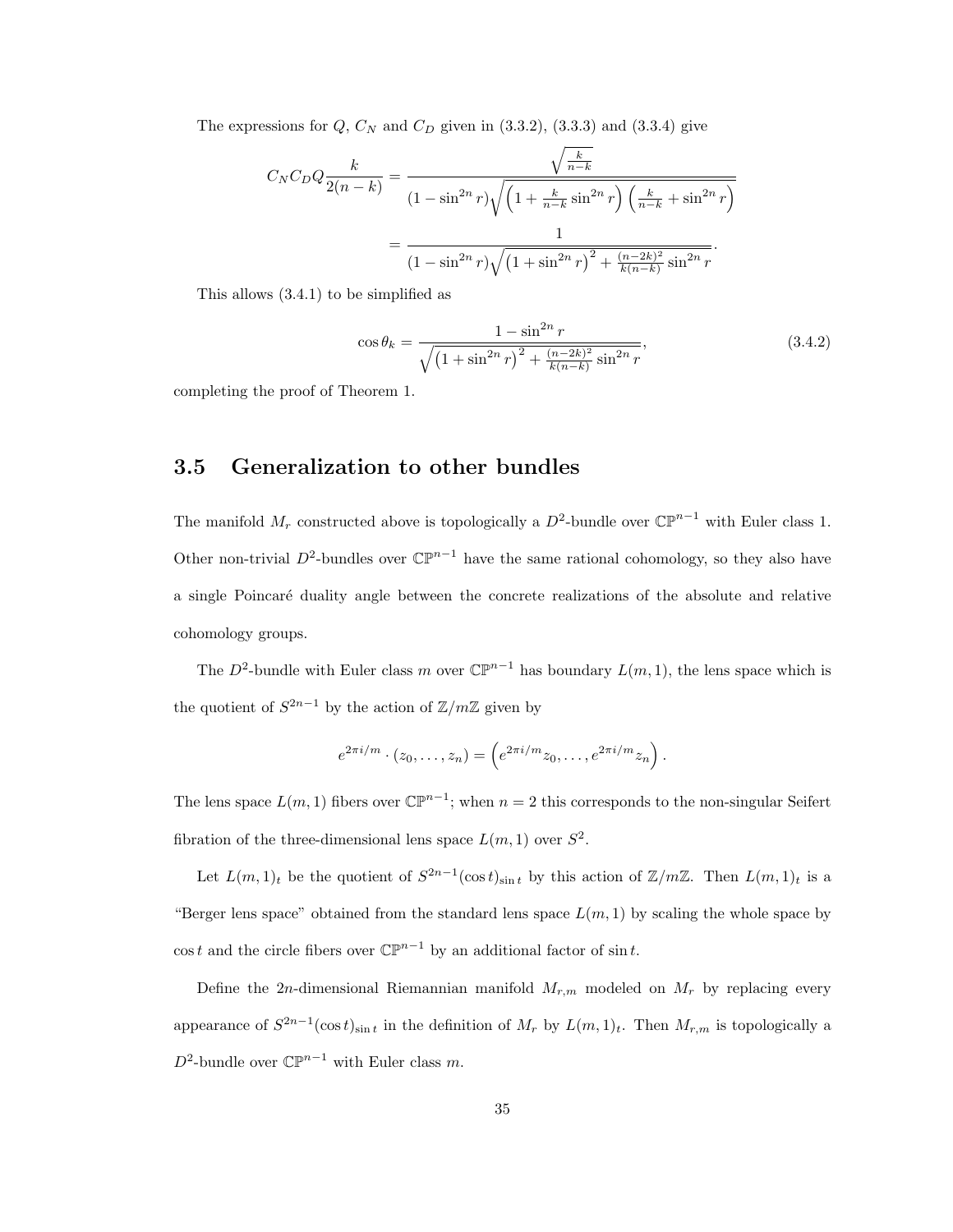All of the computations in Sections 3.2–3.4 follow through verbatim except that each appearance of vol  $S^{2n-1}(1)$  must be replaced by  $\frac{1}{m}$  vol  $S^{2n-1}(1)$ . The m's cancel in the end, so it follows that

**Theorem 3.5.1.** For  $1 \leq k \leq n-1$ , the Poincaré duality angle  $\theta_{r,m}^{2k}$  between the concrete realizations of  $H^{2k}(M_{r,m};\mathbb{R})$  and  $H^{2k}(M_{r,m},\partial M_{r,m};\mathbb{R})$  is given by

$$
\cos \theta_{r,m}^{2k} = \frac{\left(1 - \sin^{2n} r\right)}{\sqrt{\left(1 + \sin^{2n} r\right)^2 + \frac{(n - 2k)^2}{k(n - k)} \sin^{2n} r}}.
$$

Thus, even though they cannot be closed up by capping off with a ball, the Poincaré duality angles of the manifolds  $M_{r,m}$  have the same asymptotic behavior as did the Poincaré duality angles for  $M_r$ .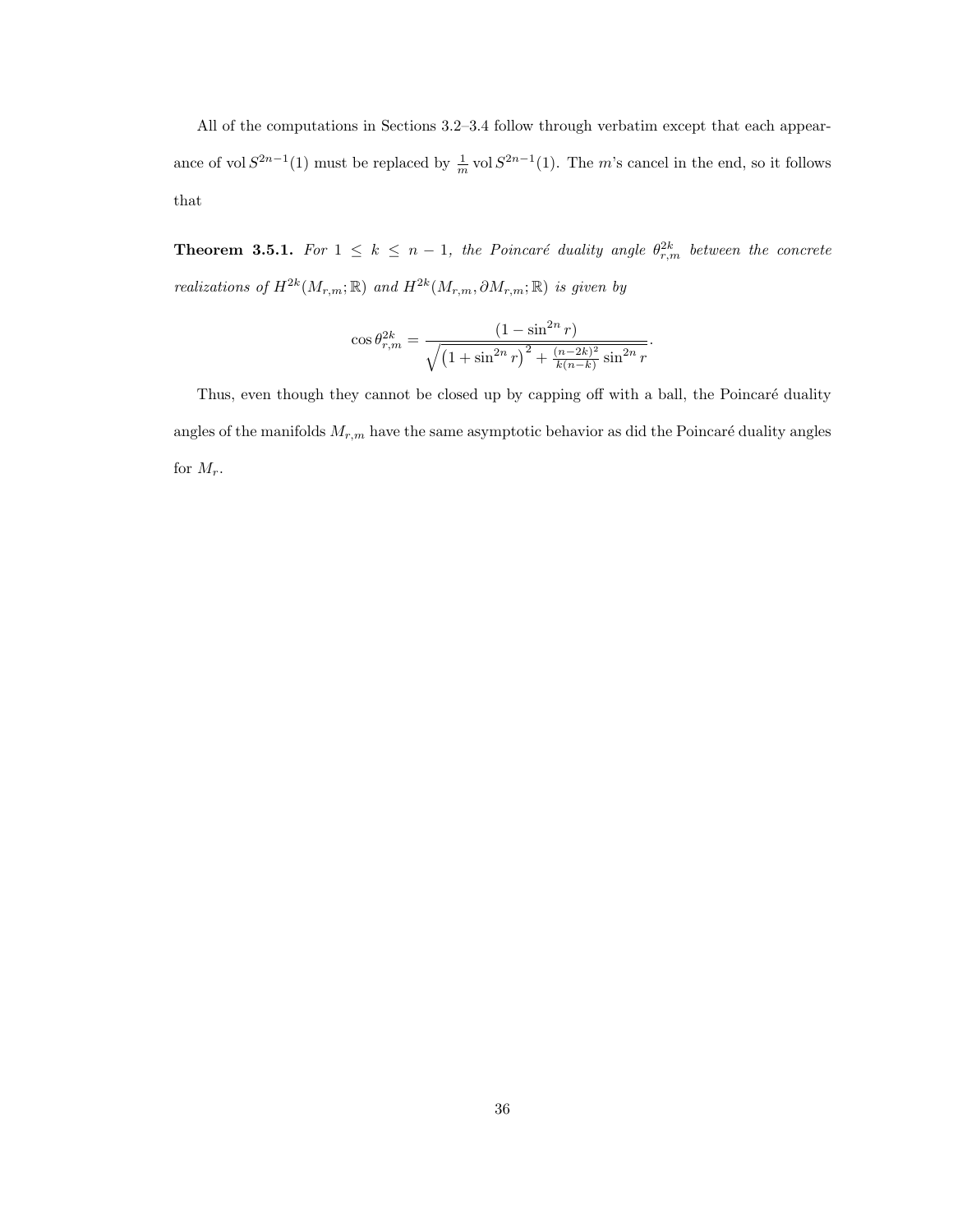## Chapter 4

# Poincaré duality angles on

# Grassmannians

The example of  $\mathbb{CP}^n-B_r(x)$  is a special case of a more general phenomenon in a couple of different ways.  $\mathbb{CP}^n$  is a simple example of a Grassmannian (namely, of complex lines in  $\mathbb{C}^{n+1}$ ); it would be interesting to determine the Poincaré duality angles of other Grassmannians. Also, removing a ball centered at some point in a closed manifold to get a manifold with boundary is the simplest way of removing a tubular neighborhood of a submanifold from a closed manifold.

With that in mind, consider  $G_2\mathbb{R}^{n+2}$ , the Grassmannian of oriented 2-planes in  $\mathbb{R}^{n+2}$ . The usual metric on  $G_2\mathbb{R}^{n+2} = SO(n+2)/SO(n)$  is the Riemannian submersion metric induced by the bi-invariant metrics on  $SO(n+2)$  and  $SO(n)$ . For any m the bi-invariant metric on  $SO(m)$ is inherited from the Euclidean metric on the space of  $m \times m$  matrices and has the unfortunate feature that the standard basis vectors  $E_{ij}$  for  $\mathfrak{so}(m)$  have length  $\sqrt{2}$ . For the purposes of this chapter it is more convenient to reduce all linear dimensions in all the orthogonal groups by  $\sqrt{2}$ and then assign any associated homogeneous spaces, such as  $G_2\mathbb{R}^{n+2}$ , the resulting Riemannian submersion metric.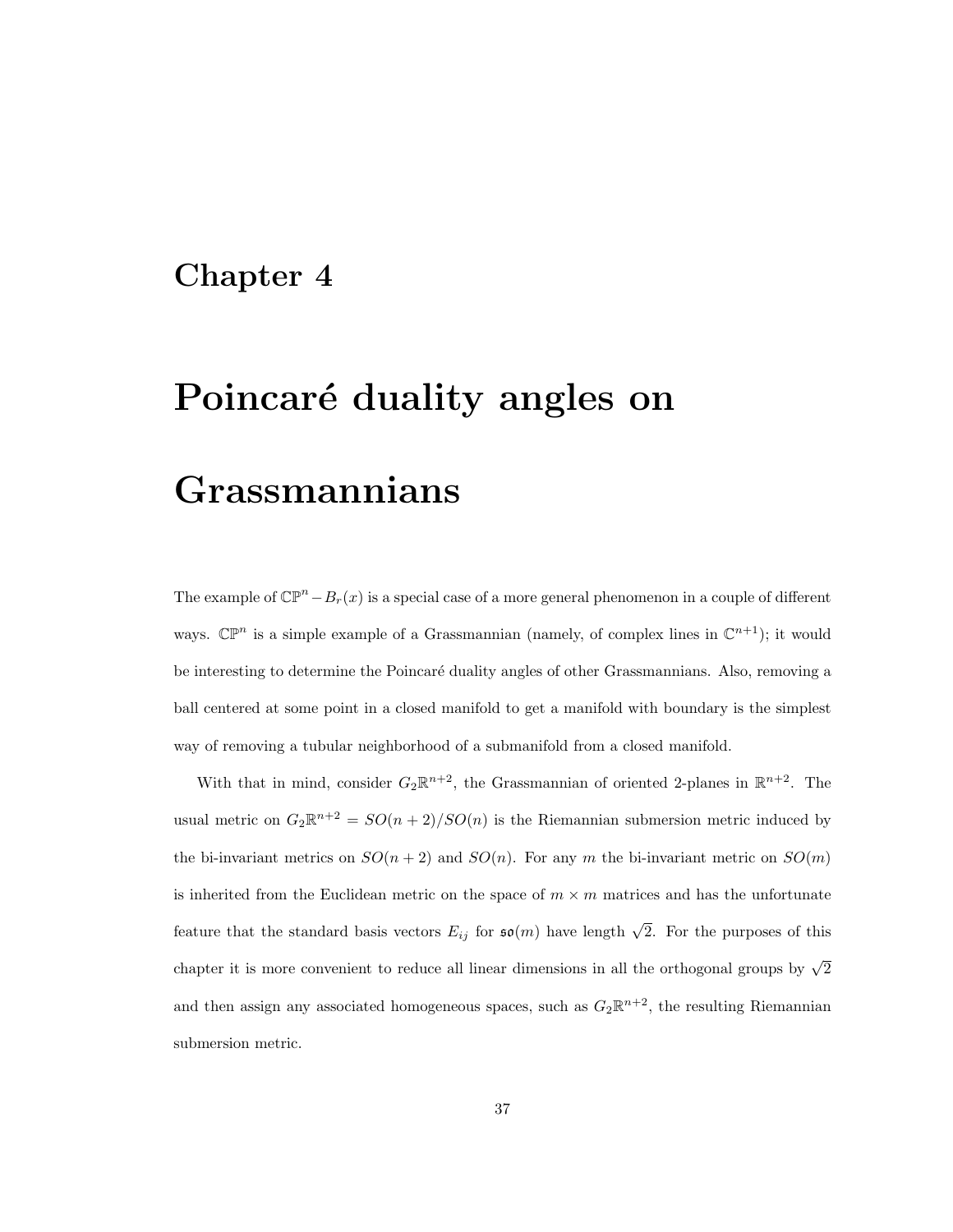

Figure 4.1: Elements of the subGrassmannians  $G_1 \mathbb{R}^{n+1}$  and  $G_2 \mathbb{R}^{n+1}$ 

The Grassmannian  $G_2\mathbb{R}^{n+2}$  contains two obvious subGrassmannians  $G_2\mathbb{R}^{n+1}$  and  $G_1\mathbb{R}^{n+1}$ : oriented 2-planes in  $\mathbb{R}^{n+1}$  are certainly also oriented 2-planes in  $\mathbb{R}^{n+2}$ , while an oriented line in  $\mathbb{R}^{n+1}$  determines the 2-plane in  $\mathbb{R}^{n+2}$  containing that line and the  $x_{n+2}$ -axis, oriented from the line to the  $x_{n+2}$ -axis (see Figure 4.1). This is entirely analogous to the situation in  $\mathbb{CP}^n$ . Letting  $x = (0:0:...:0:1)$ , the relevant submanifolds there were  $\mathbb{CP}^{n-1}$ , the space of complex lines in  $\mathbb{C}^n$ , and  $\{(0:0:\ldots:0:1)\}$ , which can be identified with the space of complex 0-planes in  $\mathbb{C}^n$ .

Paralleling the  $\mathbb{CP}^n$  story, define the one-parameter family of manifolds

$$
N_r := G_2 \mathbb{R}^{n+2} - \nu_r \left( G_1 \mathbb{R}^{n+1} \right),
$$

where  $\nu_r(G_1\mathbb{R}^{n+1})$  is the open tubular neighborhood of radius r around  $G_1\mathbb{R}^{n+1}$ . Since an oriented line in  $\mathbb{R}^{n+1}$  is determined by a unit vector in  $\mathbb{R}^{n+1}$ , the manifold  $G_1\mathbb{R}^{n+1}$  is just the unit sphere  $S^n$ . Just as  $\mathbb{CP}^{n-1}$  was the cut locus of  $\{p\}$ ,  $G_2\mathbb{R}^{n+1}$  is the focal locus of  $G_1\mathbb{R}^{n+1}$  (and vice versa), so  $\nu_r(G_1\mathbb{R}^{n+1})$  is topologically the tangent bundle of  $G_1\mathbb{R}^{n+1} \simeq S^n$ . Hence, the boundary

$$
\partial \left( \overline{\nu_r \left( G_1 \mathbb{R}^{n+1} \right)} \right) = \partial N_r
$$

is homeomorphic to the unit tangent bundle  $US<sup>n</sup>$ .

Since  $G_1 \mathbb{R}^{n+1}$  is the focal locus of  $G_2 \mathbb{R}^{n+1}$ , the manifold  $N_r$  is a disk bundle over  $G_2 \mathbb{R}^{n+1}$ . Since  $\dim(G_2 \mathbb{R}^{n+2}) = 2n$  and  $\dim(G_2 \mathbb{R}^{n+1}) = 2(n-1) = 2n-2$ ,  $N_r$  is a  $D^2$ -bundle over  $G_2 \mathbb{R}^{n+1}$ .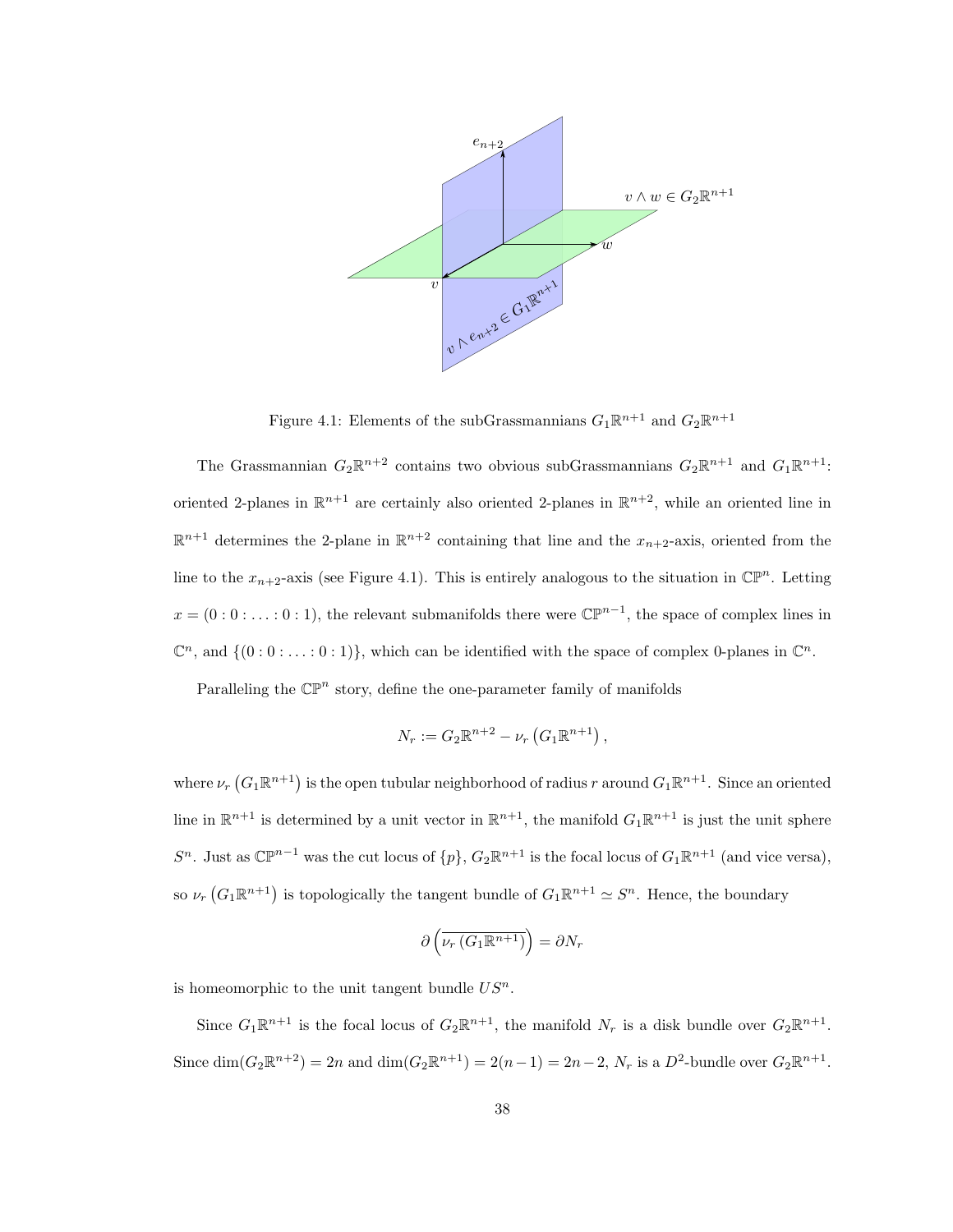The fibers over  $G_2\mathbb{R}^{n+1}$  are contractible, so  $N_r$  has the same absolute cohomology as  $G_2\mathbb{R}^{n+1}$ :

$$
H^{i}(N_{r}; \mathbb{R}) = \begin{cases} \mathbb{R} & \text{for } i = 2k, \ 0 \leq k \leq n-1, \ k \neq \frac{n-1}{2} \\ \mathbb{R}^{2} & \text{if } n-1 \text{ even and } i = n-1 \\ 0 & \text{otherwise.} \end{cases}
$$

Since  $H^i(N_r; \mathbb{R}) \cong H^{2n-i}(N_r, \partial N_r; \mathbb{R})$  by Poincaré–Lefschetz duality, replacing i by  $2n-i$  in the above gives the relative cohomology of  $N_r$ . Thus, the absolute and relative cohomology groups are both non-trivial in dimension  $2k$  for  $1 \leq k \leq n-1$ . When n is even,  $\partial N_r \simeq US^n$  has the same rational cohomology as  $S^{2n-1}$ , so all of this cohomology is interior. When n is odd,  $US^n$  has the same rational cohomology as  $S^n \times S^{n-1}$ , so all of this cohomology is interior except  $H^{n-1}(N_r; \mathbb{R})$ and  $H^{n-1}(M, \partial M;\mathbb{R})$  could potentially have a 1-dimensional boundary subspace. This turns out to be the case and the goal of this chapter is to prove Theorem 2:

**Theorem 2.** For  $1 \leq k \leq n-1$  there is exactly one Poincaré duality angle  $\theta_r^{2k}$  between the concrete realizations of  $H^{2k}(N_r;\mathbb{R})$  and  $H^{2k}(N_r,\partial N_r;\mathbb{R})$  given by

$$
\cos \theta_r^{2k} = \frac{1 - \sin^n r}{\sqrt{(1 + \sin^n r)^2 + \frac{(n - 2k)^2}{k(n - k)} \sin^n r}}.
$$

As in the  $\mathbb{CP}^n$  story, when r is small  $\cos \theta_r^{2k} = 1 + O(r^n)$  and  $n = \text{codim } G_1 \mathbb{R}^{n+1}$ , so the Poincaré duality angles not only go to zero as  $r \to 0$ , but they apparently detect the codimension of the manifold removed. Also, for r close to its maximum value of  $\pi/2$ , the quantity  $\cos \theta_r^{2k} = O(r^2)$ and  $2 = \text{codim } G_2 \mathbb{R}^{n+1}$ , which is the base manifold onto which  $N_r$  collapses as  $r \to \pi/2$ .

### 4.1 The geometry of  $N_r$

The Grassmannian  $G_2\mathbb{R}^{n+2}$  can be viewed as a cohomogeneity one manifold as follows. As a homogeneous space,

$$
G_2\mathbb{R}^{n+2} = \frac{SO(n+2)}{SO(2)\times SO(n)},
$$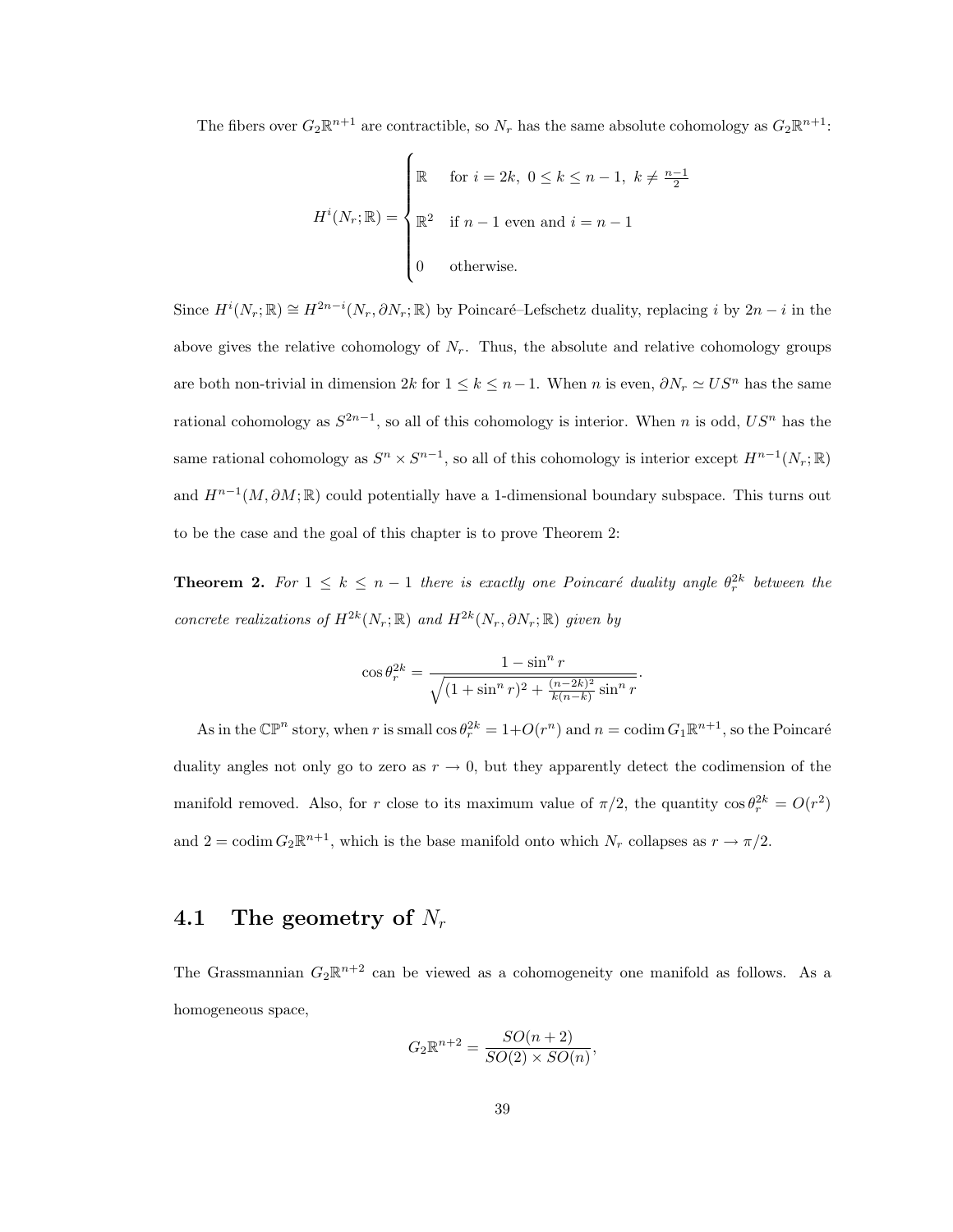where the  $SO(2)$  acts by rotating the  $x_1x_2$ -plane and the  $SO(n)$  rotates the orthogonal *n*-plane.

The group  $SO(n + 1)$  embeds into  $SO(n + 2)$  as the subgroup fixing the  $x_{n+2}$ -axis. This embedding induces an action of  $SO(n + 1)$  on  $G_2\mathbb{R}^{n+2}$ . This induced action of  $SO(n + 1)$  is transitive on the copies of  $G_2\mathbb{R}^{n+1}$  and  $G_1\mathbb{R}^{n+1}$  sitting inside of  $G_2\mathbb{R}^{n+2}$ , and of course

$$
G_2\mathbb{R}^{n+1} = \frac{SO(n+1)}{SO(2)\times SO(n-1)}, \quad G_1\mathbb{R}^{n+1} = S^n = \frac{SO(n+1)}{SO(n)}.
$$

The action of  $SO(n+1)$  preserves the principal angle a 2-plane makes with the  $x_{n+2}$ -axis, but is transitive on each collection of 2-planes making the same such angle, so the principal orbits of this action are those 2-planes making an acute angle  $\theta$  with the  $x_{n+2}$ -axis. The principal orbit corresponding to the angle  $\theta$  forms the hypersurface at constant distance  $\theta$  from  $G_1\mathbb{R}^{n+1}$  and distance  $\pi/2 - \theta$  from  $G_2 \mathbb{R}^{n+1}$ .

The set of oriented 2-planes making an acute angle  $\theta$  with the  $x_{n+2}$ -axis is homeomorphic to the Stiefel manifold  $V_2\mathbb{R}^{n+1}$  of oriented 2-frames in  $\mathbb{R}^{n+1}$ . This can be seen as follows: if P is an oriented 2-plane making a principal angle  $\theta$  with the  $x_{n+2}$ -axis, let v be the unit vector in P which realizes this angle. Let w be the orthogonal unit vector in P such that  $(v, w)$  gives the orientation of P. Then w is orthogonal to the  $x_{n+2}$ -axis, so  $w \in \mathbb{R}^{n+1}$ . Since  $\theta \neq 0$ , the orthogonal projection proj v of v to  $\mathbb{R}^{n+1}$  has length  $\sin \theta \neq 0$ , so  $\left(\frac{\text{proj } v}{\sin \theta}, w\right)$  gives an oriented 2-frame in  $\mathbb{R}^{n+1}$ .

The upshot is that  $G_2\mathbb{R}^{n+2}$  is the cohomogeneity one manifold corresponding to the group diagram



with principal orbits

$$
\frac{SO(n+1)}{SO(n-1)} = V_2 \mathbb{R}^{n+1} \simeq US^n.
$$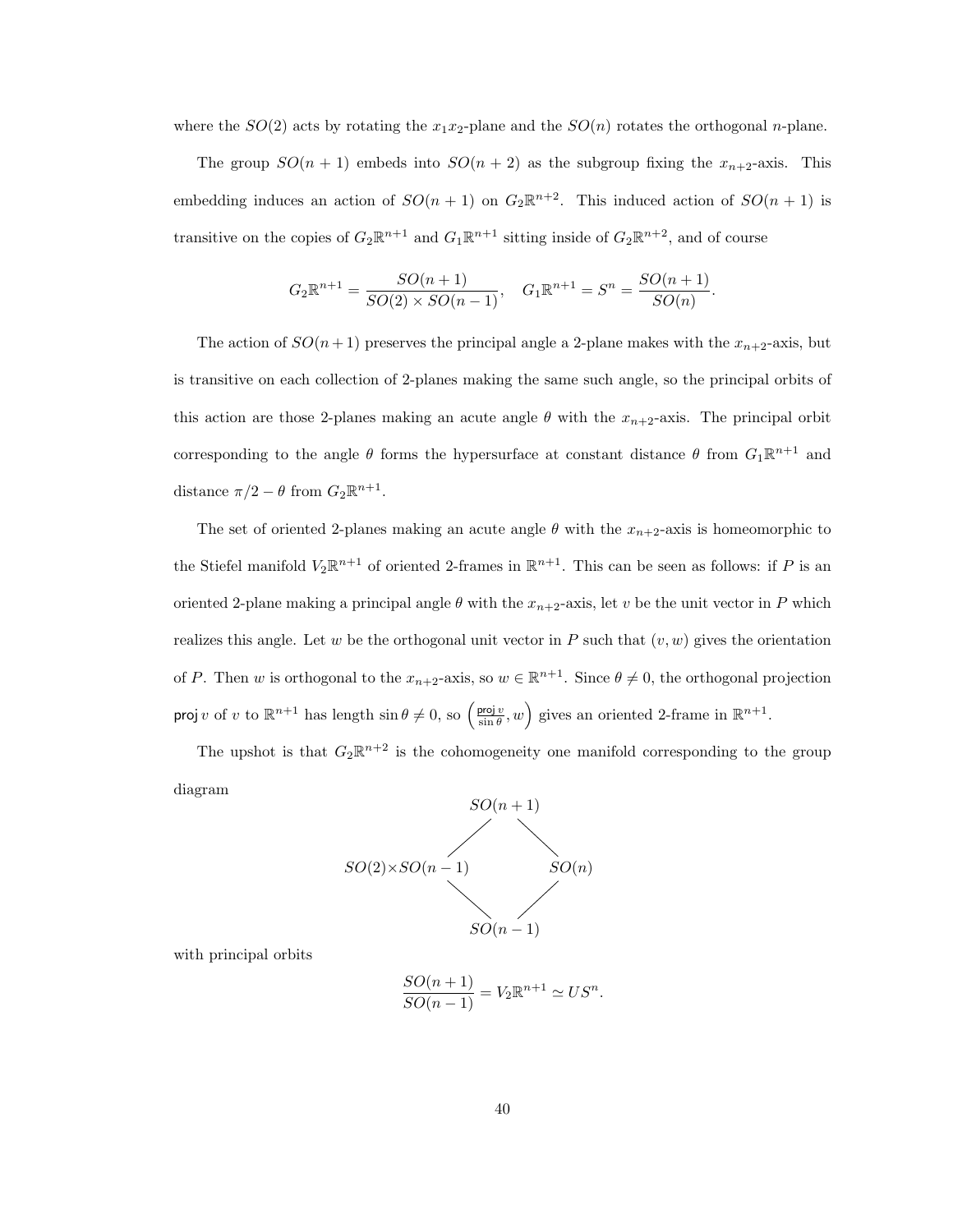

Each principal orbit can be viewed as a bundle over  $G_2\mathbb{R}^{n+1}$  with fiber

Figure 4.2: The Stiefel bundle  $V_2 \mathbb{R}^{n+1} \to G_2 \mathbb{R}^{n+1}$ 

This bundle is topologically just the Stiefel bundle over the Grassmannian  $G_2\mathbb{R}^{n+1}$ , which is pictured in Figure 4.2 (for a detailed description of the Stiefel bundle in the case  $n = 3$ , cf. [GZ86]). The base manifold  $G_2\mathbb{R}^{n+1}$  contains as subGrassmannians  $G_2\mathbb{R}^n$  and  $G_1\mathbb{R}^n$ , where  $G_1\mathbb{R}^n$  consists of the oriented 2-planes in  $\mathbb{R}^{n+1}$  containing the  $x_{n+1}$  axis. The fact that such 2-planes contain a distinguished vector implies that the bundle over  $G_1\mathbb{R}^n$  is trivial. On the other hand, the bundle over  $G_2\mathbb{R}^n$  is the Stiefel bundle  $V_2\mathbb{R}^n \to G_2\mathbb{R}^n$ , which is certainly non-trivial.

When  $n-1$  is even,  $H^{n-1}(G_2\mathbb{R}^{n+1};\mathbb{R}) \cong H^{n-1}(N_r;\mathbb{R})$  is 2-dimensional and is generated by cohomology classes dual to  $G_2 \mathbb{R}^{\frac{n+1}{2}} \subset G_2 \mathbb{R}^n$  and  $G_1 \mathbb{R}^n$  (for example,  $G_2 \mathbb{R}^{\frac{n+1}{2}}$  is calibrated by the appropriate power of the Kähler form [Wir36, Fed65]). Since the bundle over  $G_1\mathbb{R}^n$  is trivial, the cycle  $G_1\mathbb{R}^n$  can be pushed out to the boundary, meaning that the dual cohomology class comes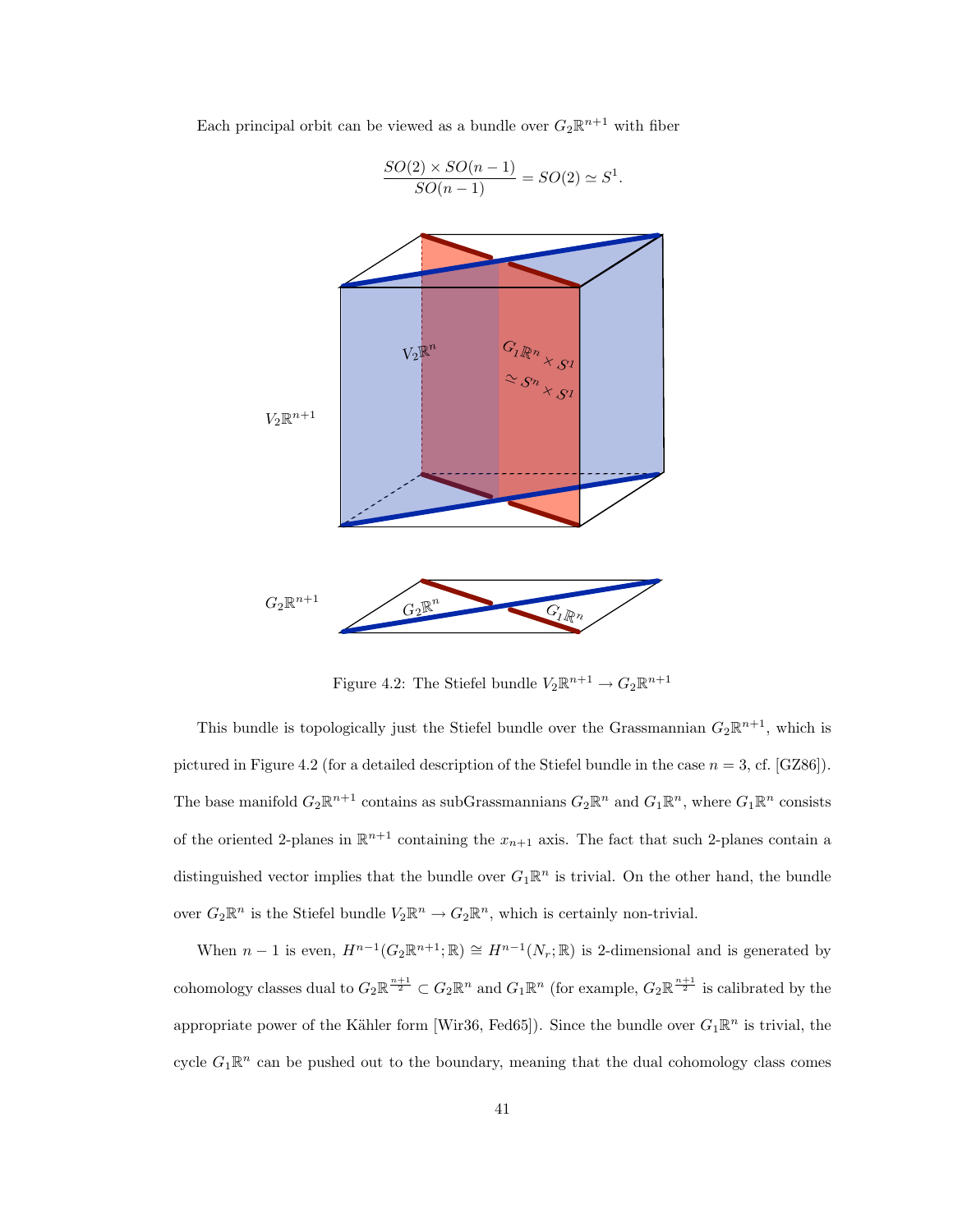from the boundary subspace. Thus, even though  $H^{n-1}(N_r; \mathbb{R})$  is two-dimensional when  $n-1$  is even, the interior subspace is only one-dimensional, so there is a single Poincaré duality angle in dimension  $n - 1$ .

Each principal orbit in  $G_2\mathbb{R}^{n+2}$  can also be viewed as a bundle over  $G_1\mathbb{R}^{n+1}$  with fiber

$$
\frac{SO(n)}{SO(n-1)} = S^{n-1}
$$

,

corresponding to the fact that  $V_2\mathbb{R}^{n+1}$  is topologically the unit tangent bundle of  $S^n$ .

Let  $(V_2\mathbb{R}^{n+1})_t$  denote the principal orbit at distance t from  $G_2\mathbb{R}^{n+1}$  (i.e. the collection of 2-planes making an angle  $\pi/2 - t$  with the  $x_{n+2}$ -axis). The metric on  $(V_2 \mathbb{R}^{n+1})_t$  is of course not the usual homogeneous metric on  $V_2\mathbb{R}^{n+1}$ : the circle fibers over  $G_2\mathbb{R}^{n+1}$  and the  $S^{n-1}$  fibers over  $G_1\mathbb{R}^{n+1}$  are separately scaled by some factor depending on t.



Figure 4.3: A point on a geodesic from  $G_2\mathbb{R}^{n+1}$  to  $G_1\mathbb{R}^{n+1}$ 

To determine the scaling on the fibers, note that the geodesics from  $G_2\mathbb{R}^{n+1}$  to  $G_1\mathbb{R}^{n+1}$  are given by picking a unit vector in the 2-plane and rotating it towards the  $x_{n+2}$  axis, as illustrated in Figure 4.3. In particular, if  $v \wedge w$  denotes the 2-plane spanned by the unit vectors  $v, w \in \mathbb{R}^{n+1}$ , then a geodesic from  $v \wedge w \in G_2 \mathbb{R}^{n+1}$  to  $G_1 \mathbb{R}^{n+1}$  is given by

$$
\gamma(t) = v \wedge (\cos t \ w + \sin t \ e_{n+2}) = \cos t \ v \wedge w + \sin t \ v \wedge e_{n+2}, \tag{4.1.1}
$$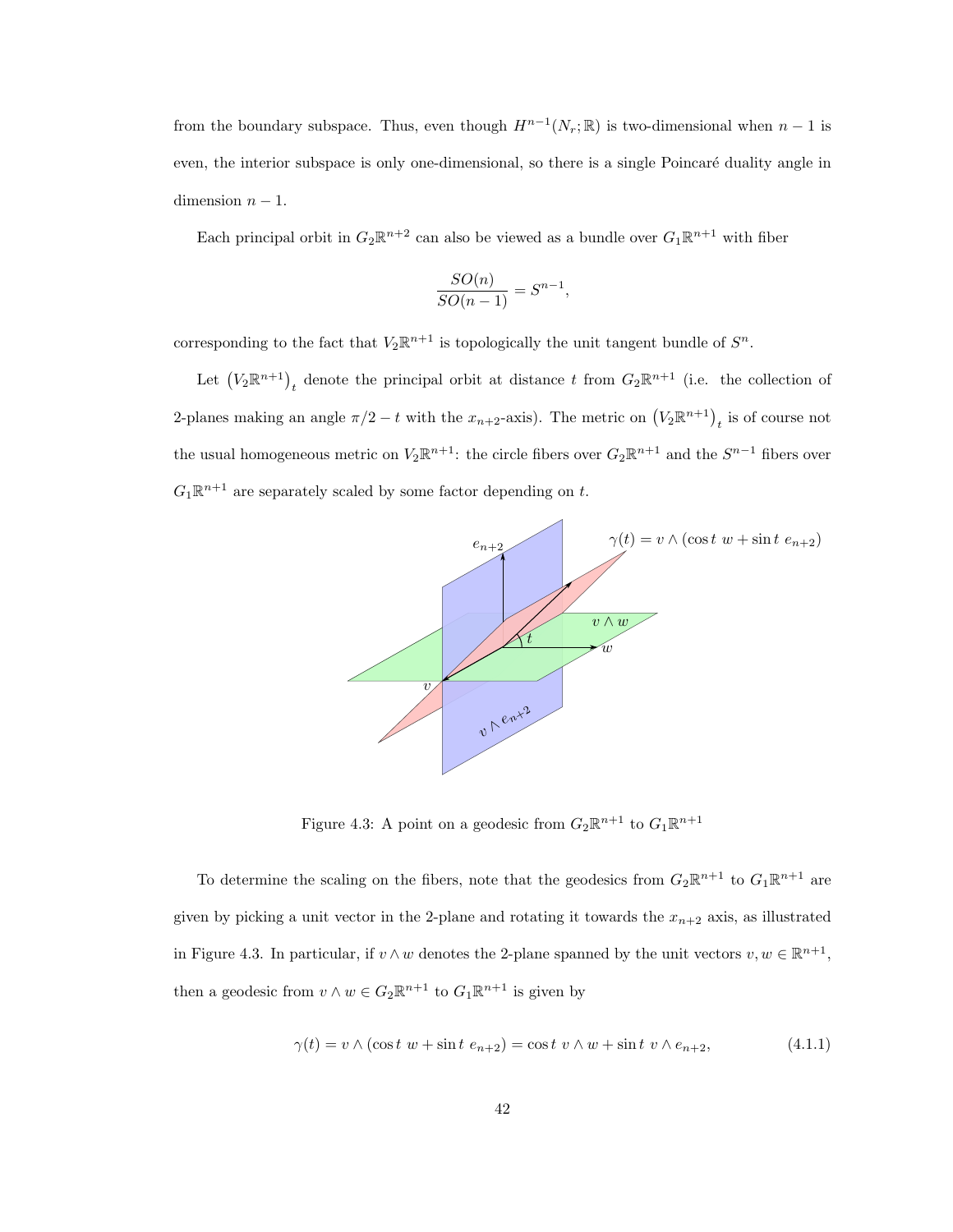where  $\{e_1, \ldots, e_{n+2}\}\$ is the standard basis for  $\mathbb{R}^{n+2}$ . For  $\theta \in [0, 2\pi]$ ,

$$
(\cos\theta \ v + \sin\theta \ w) \wedge (\cos\theta \ w - \sin\theta \ v)
$$

determines the same 2-plane as  $v \wedge w$ , but the corresponding geodesic is different:

$$
\gamma_{\theta}(t) = (\cos \theta \ v + \sin \theta \ w) \wedge (\cos t (\cos \theta \ w - \sin \theta \ v) + \sin t \ e_{n+2})
$$

$$
= \cos t \ v \wedge w + \sin t (\cos \theta \ w - \sin \theta \ v) \wedge e_{n+2}.
$$

As  $\theta$  varies from 0 to  $2\pi$ ,  $\gamma_{\theta}(v)$  sweeps out the circle fiber over  $v \wedge w \in G_2\mathbb{R}^{n+1}$ . To determine the length of this circle, compute

$$
\frac{\partial \gamma_{\theta}(t)}{\partial \theta} = \sin t \left( -\sin \theta \ w - \cos \theta \ v \right) \wedge e_{n+2}.
$$

Hence,

$$
\left\|\frac{\partial \gamma_{\theta}(t)}{\partial \theta}\right\| = |\sin t| \left\|(-\sin \theta \ w - \cos \theta \ v) \wedge e_{n+2}\right\| = |\sin t|
$$

since both  $\sin \theta w - \cos \theta v$  and  $e_{n+2}$  are unit vectors. The parameter t is strictly between 0 and  $\pi/2$ , so  $|\sin t| = \sin t$  and the length of the circle fiber is given by

$$
\int_0^{2\pi} \left\| \frac{\partial \gamma_\theta(t)}{\partial \theta} \right\| d\theta = \int_0^{2\pi} \sin t \ d\theta = 2\pi \sin t.
$$

In other words, the circle fiber over each point in  $G_2\mathbb{R}^{n+1}$  is a circle of radius  $\sin t$ .

On the other hand, if  $v \in G_1 \mathbb{R}^{n+1} = S^n$ , then v corresponds to the 2-plane  $v \wedge e_{n+2}$  in the concrete copy of  $G_1\mathbb{R}^{n+1}$  sitting inside  $G_2\mathbb{R}^{n+2}$ . Using the expression (4.1.1) for the geodesics from  $G_2\mathbb{R}^{n+1}$  to  $G_1\mathbb{R}^{n+1}$ , the fiber over v in  $(V_2\mathbb{R}^{n+1})_t$  consists of those 2-planes

$$
\cos t \ v \wedge w + \sin t \ v \wedge e_{n+2},
$$

where w is a unit vector in  $\mathbb{R}^{n+1}$  orthogonal to v. The collection of unit vectors orthogonal to v forms an  $(n-1)$ -sphere, confirming that the fiber over v is a copy of  $S^{n-1}$ .

If  $w_1$  and  $w_2$  are unit vectors orthogonal both to v and to each other, then

$$
\sigma(\theta, t) = \cos t \ v \wedge (\cos \theta \ w_1 + \sin \theta \ w_2) + \sin t \ v \wedge e_{n+2}
$$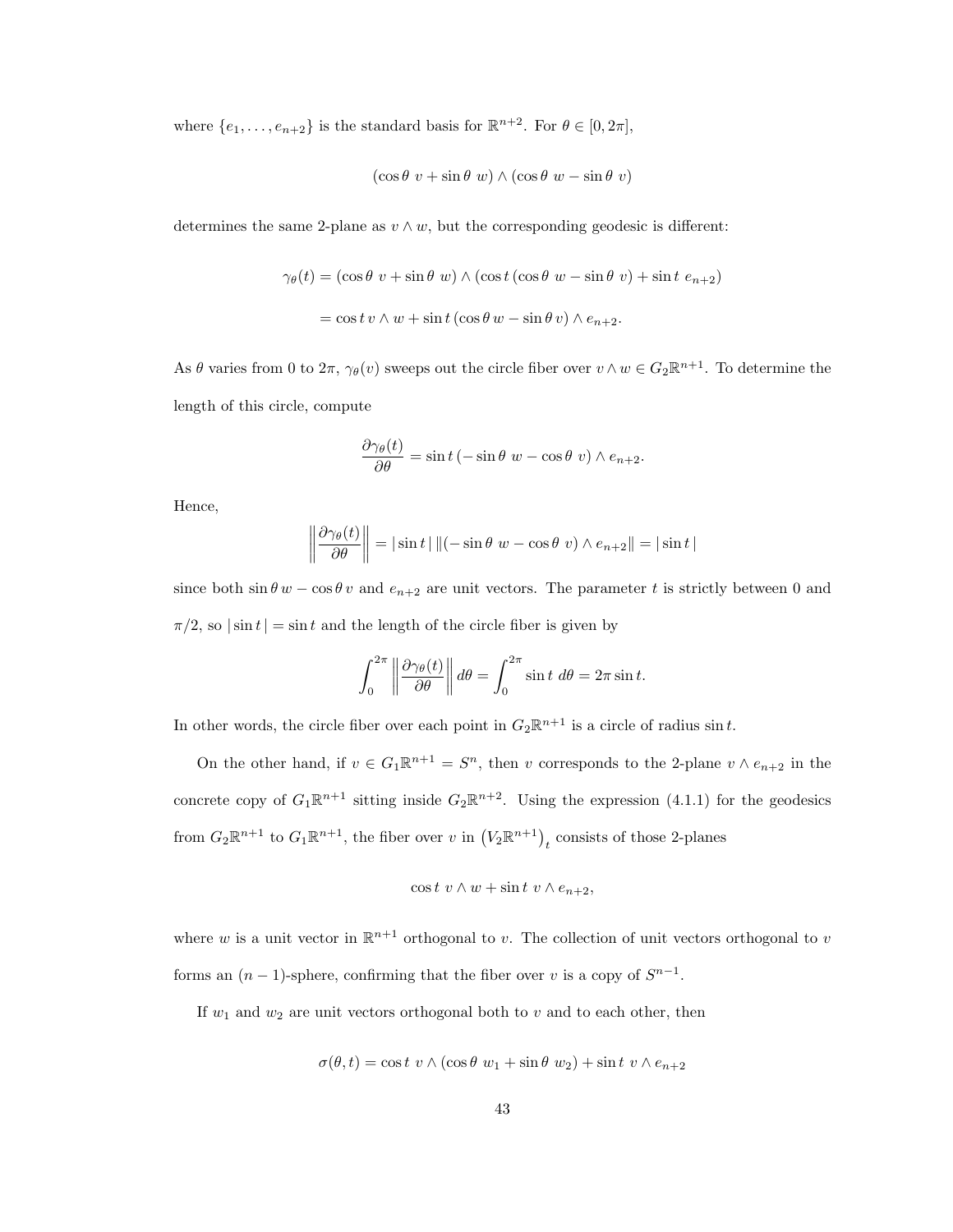determines a great circle in the fiber over v. The length of the tangent vector to this circle is

$$
\left\|\frac{\partial \sigma(\theta, t)}{\partial \theta}\right\| = \left\|\cos t \ v \wedge (-\sin \theta \ w_1 + \cos \theta \ w_2)\right\| = \left|\cos t\right| = \cos t,
$$

since  $0 < t < \pi/2$ . Therefore, the great circle determined by  $\sigma$  has length

$$
\int_0^{2\pi} \left\| \frac{\partial \sigma(\theta, t)}{\partial \theta} \right\| d\theta = \int_0^{2\pi} \cos t \, d\theta = 2\pi \cos t.
$$

Since the same scaling holds for any great circle in the fiber over v, this fiber is a round  $S^{n-1}$  of radius cost.

Combining all of the above, the circle fibers of  $(V_2 \mathbb{R}^{n+1})_t$  over  $G_2 \mathbb{R}^{n+1}$  are scaled by sin t while the  $S^{n-1}$  fibers over  $G_1\mathbb{R}^{n+1}$  are scaled by  $\cos t$ . For  $0 < t < \pi/2 - r$ ,  $(V_2\mathbb{R}^{n+1})_t$  is precisely the hypersurface at constant distance t from  $G_2\mathbb{R}^{n+1}$  inside the manifold  $N_r = G_2\mathbb{R}^{n+2} - \nu_r(G_1\mathbb{R}^{n+1}),$ so this gives a fairly complete geometric picture of  $N_r$ .

### 4.2 Invariant forms on  $N_r$

The goal is to find Neumann and Dirichlet harmonic fields on  $N_r$  and to compute the angles between them; these angles will then be the Poincaré duality angles of  $N_r$ . Such harmonic fields must be isometry-invariant, so the question arises: what forms on  $N_r$  are isometry-invariant? Since the t direction is invariant under isometries of  $N_r$  and since the isometry group of  $N_r$  is  $SO(n + 1)$ , this is equivalent to asking what forms on the hypersurfaces  $(V_2 \mathbb{R}^{n+1})$ <sub>t</sub> are invariant under the action of  $SO(n+1)$ .

Let  $\{e_1,\ldots,e_{n+2}\}$  be the standard orthonormal basis for  $\mathbb{R}^{n+2}$  and identify  $(V_2\mathbb{R}^{n+1})_t$  with the standard  $V_2\mathbb{R}^{n+1}$  via the diffeomorphism

$$
\cos t \, v \wedge w + \sin t \, v \wedge e_{n+2} \mapsto (v, w).
$$

Moreover, consider  $V_2\mathbb{R}^{n+1}$  in the guise of the unit tangent bundle of  $S^n$ . Under this identification,  $(e_1, e_2) \in US^n$  sits in the fiber over  $e_1 \wedge e_2 \in G_2 \mathbb{R}^{n+1}$ . The tangent bundle  $US^n$  can be seen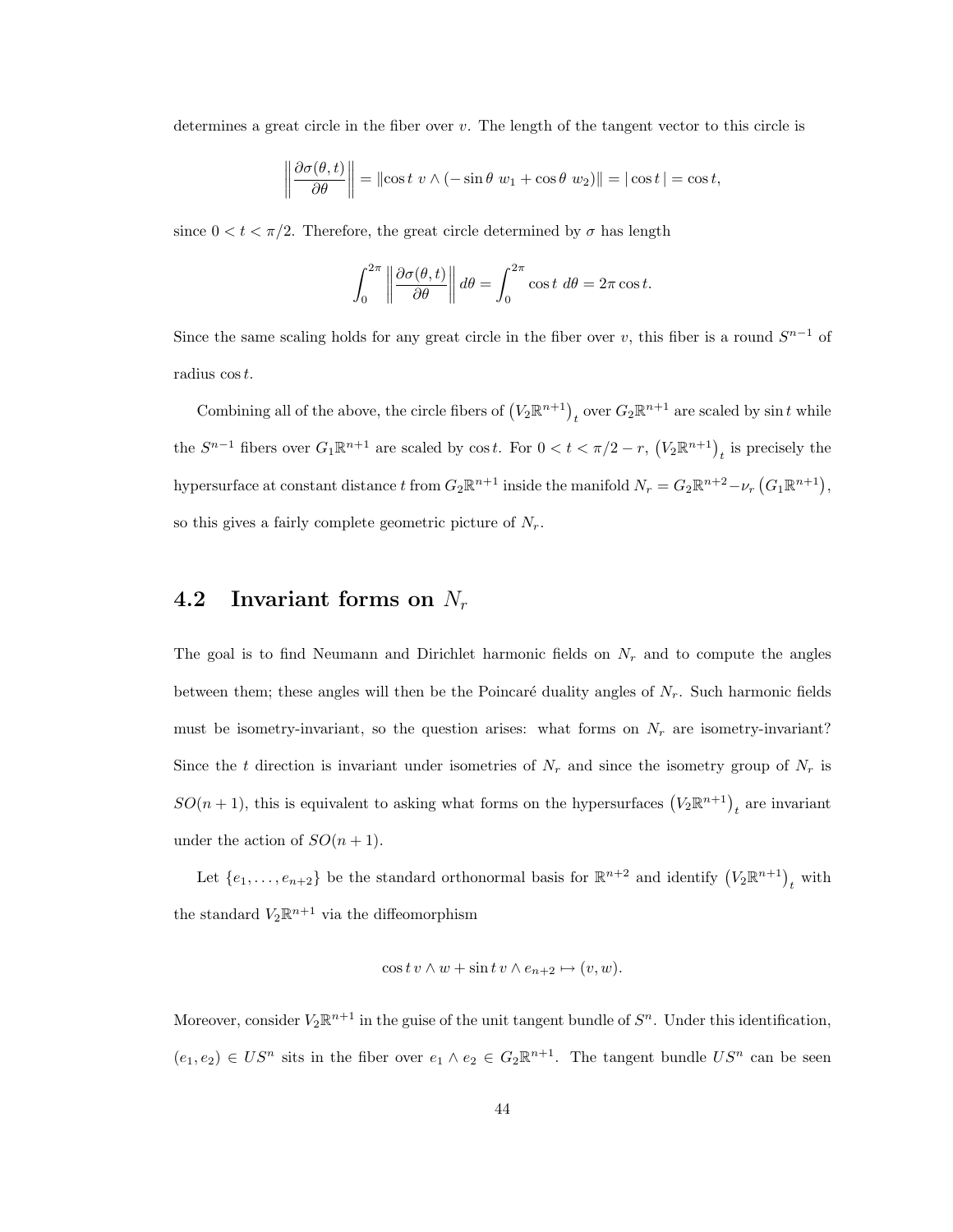concretely as the space

$$
\{(x,y) \in \mathbb{R}^{n+1} \times \mathbb{R}^{n+1} : ||x|| = ||y|| = 1, \langle x, y \rangle = 0\},\
$$

with the caveat that this interpretation is not quite right metrically (see below). In this view, the tangent directions to a point  $(x, y)$  are those vectors  $(v, w) \in \mathbb{R}^{n+1} \times \mathbb{R}^{n+1}$  such that

$$
\langle x, v \rangle = 0, \quad \langle y, w \rangle = 0, \quad \langle x, w \rangle + \langle y, v \rangle = 0.
$$

Therefore, a basis for the tangent space at  $(e_1, e_2) \in US^n$  is

$$
(e_2, -e_1), (e_3, 0), \ldots, (e_{n+1}, 0), (0, e_3), \ldots, (0, e_{n+1}).
$$

Although  $(e_2, -e_1)$  is not a unit vector in  $\mathbb{R}^{n+1} \times \mathbb{R}^{n+1}$ , it corresponds to the geodesic flow direction in  $US<sup>n</sup>$  as thus is a unit vector there. Hence, the above gives an orthonormal basis for the tangent space to  $(e_1, e_2) \in US^n$ .

The fiber over  $G_2\mathbb{R}^{n+1}$  corresponds to rotating the  $e_1e_2$ -plane from  $e_1$  towards  $e_2$  and leaving the other directions fixed, so the fiber direction is given by  $(e_2, -e_1)$ . The fiber over  $G_1\mathbb{R}^{n+1}$ consists of those directions which fix the first factor, so the fiber directions are  $(0, e_3), \ldots, (0, e_{n+1}).$ 

The isotropy subgroup of  $(e_1, e_2)$  is the  $SO(n-1)$  which rotates the  $e_3 \cdots e_{n+1}$ -plane and fixes the e<sub>1</sub>e<sub>2</sub>-plane. Since  $US^n = \frac{SO(n+1)}{SO(n-1)}$  is a homogeneous space, the invariant forms on  $US^n$  pull back to left-invariant forms on  $SO(n + 1)$  which are invariant under conjugation by  $SO(n - 1)$ .

Let  $\{E_{ij} | 1 \le i < j \le n+1\}$  be the standard basis for the Lie algebra  $\mathfrak{so}(n+1)$ , where  $E_{ij}$  is the direction corresponding to rotating the  $e_i e_j$ -plane from  $e_i$  towards  $e_j$  and leaving everything else fixed. Letting  $E_{ji} = -E_{ij}$ , the Lie brackets are computed by

$$
[E_{ij}, E_{\ell m}] = E_{ij} E_{\ell m} - E_{\ell m} E_{ij} = -\delta_{j\ell} E_{im}
$$

for  $i \neq m$ . Let  $V_{ij}$  be the left-invariant vector field on  $SO(n + 1)$  determined by  $E_{ij}$  and let  $\Phi_{ij}$ be the dual left-invariant 1-form. Exterior derivatives of the  $\Phi_{ij}$  can be computed using Cartan's formula:

$$
d\Phi_{ij}(V,W) = V\Phi_{ij}(W) - W\Phi_{ij}(V) - \Phi_{ij}([V,W]).
$$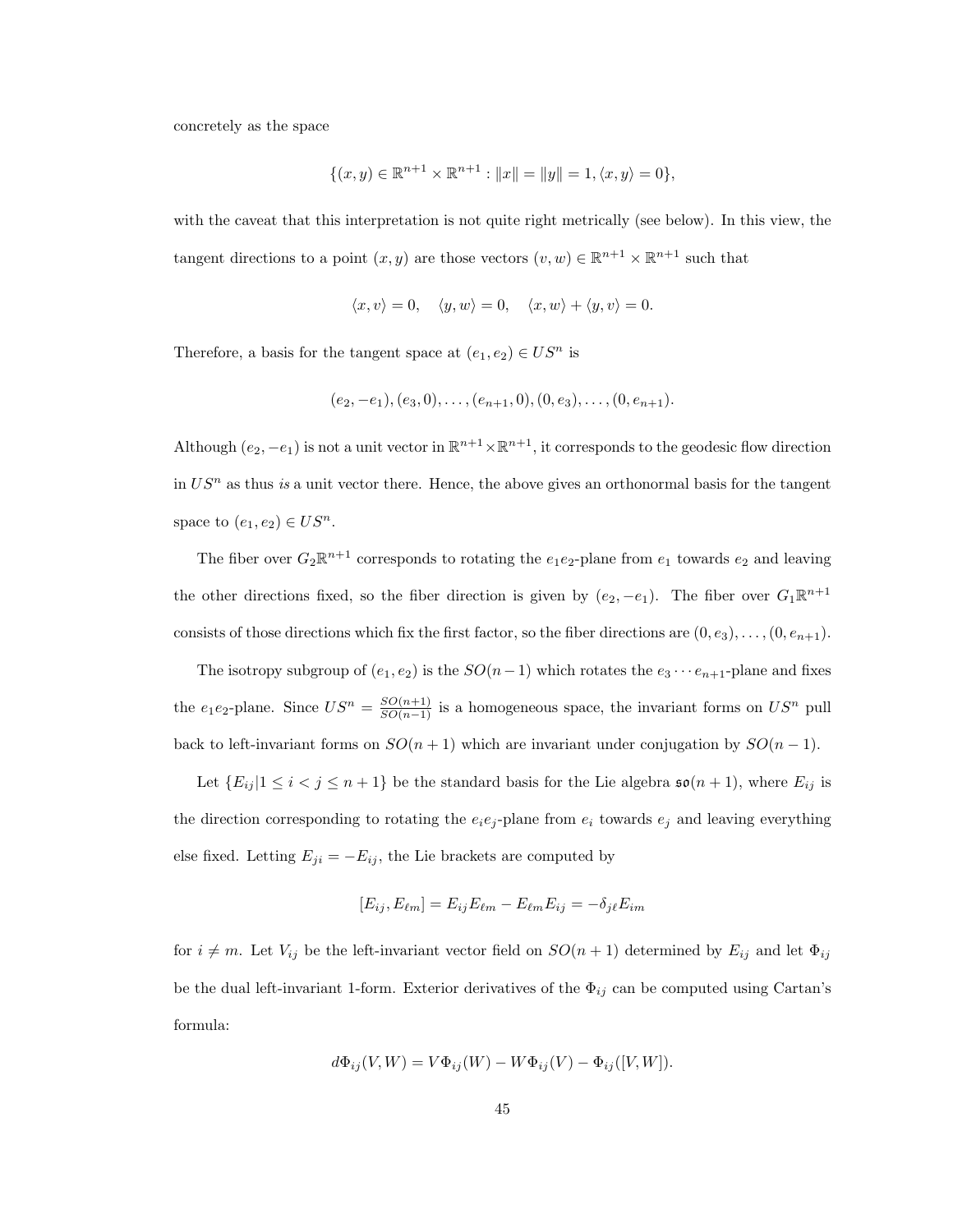For example,

$$
d\Phi_{ij}(E_{i\ell}, E_{\ell j}) = -\Phi_{ij}([E_{i\ell}, E_{\ell j}]) = -\Phi_{ij}(-E_{ij}) = 1,
$$

so

$$
d\Phi_{ij} = \sum_{\ell \neq i,j} \Phi_{i\ell} \wedge \Phi_{\ell j}.
$$

If  $\Phi_{ij}$  is invariant under conjugation by  $SO(n-1)$ , then

$$
\Phi_{ij} = i^* \varphi_{ij},
$$

where  $\varphi_{ij}$  is an invariant form on  $US^n$ .

The vector  $E_{12}$  corresponds to the fiber direction at  $(e_1, e_2)$ . Since the group  $SO(n-1)$  fixes the e<sub>1</sub>e<sub>2</sub>-plane here,  $\Phi_{12}$  is invariant under conjugation by  $SO(n-1)$  and so  $\Phi_{12} = i^* \varphi_{12}$  where  $\varphi_{12}$ is the 1-form on  $(V_2\mathbb{R}^{n+1})_t$  dual to the the fiber direction. Moreover, since exterior differentiation preserves invariance,  $d\varphi_{12}$  is also an invariant form and

$$
i^*d\varphi_{12} = d i^*\varphi_{12} = d\Phi_{12} = \sum_{k=3}^{n+1} \Phi_{1k} \wedge \Phi_{k2}.
$$

Therefore,

$$
d\varphi_{12} = \sum_{\ell=3}^{n+1} \varphi_{1\ell} \wedge \varphi_{\ell2},\tag{4.2.1}
$$

where  $\varphi_{1\ell}$  is dual to the  $(e_k, 0)$  direction and  $\varphi_{2\ell}$  is dual to the  $(0, e_\ell)$  direction. In particular, this means the forms  $\varphi_{2\ell}$  are dual to the fiber directions over  $G_1\mathbb{R}^{n+1} = S^n$ .

The volume form on  $US<sup>n</sup>$  is given by

$$
dvol_{US^n} = \varphi_{12} \wedge \varphi_{13} \wedge \ldots \wedge \varphi_{1(n+1)} \wedge \varphi_{23} \wedge \ldots \wedge \varphi_{2(n+1)},
$$
\n(4.2.2)

so, using (4.2.1),

$$
\varphi_{12} \wedge (d\varphi_{12})^{n-1} = (n-1)! \operatorname{dvol}_{US^n}.
$$

(The fact that  $\varphi_{12} \wedge (d\varphi_{12})^{n-1}$  is nowhere vanishing also follows from the fact that  $\varphi_{12}$  is dual to the geodesic flow direction and, therefore, is the canonical contact form on  $US<sup>n</sup>$ .)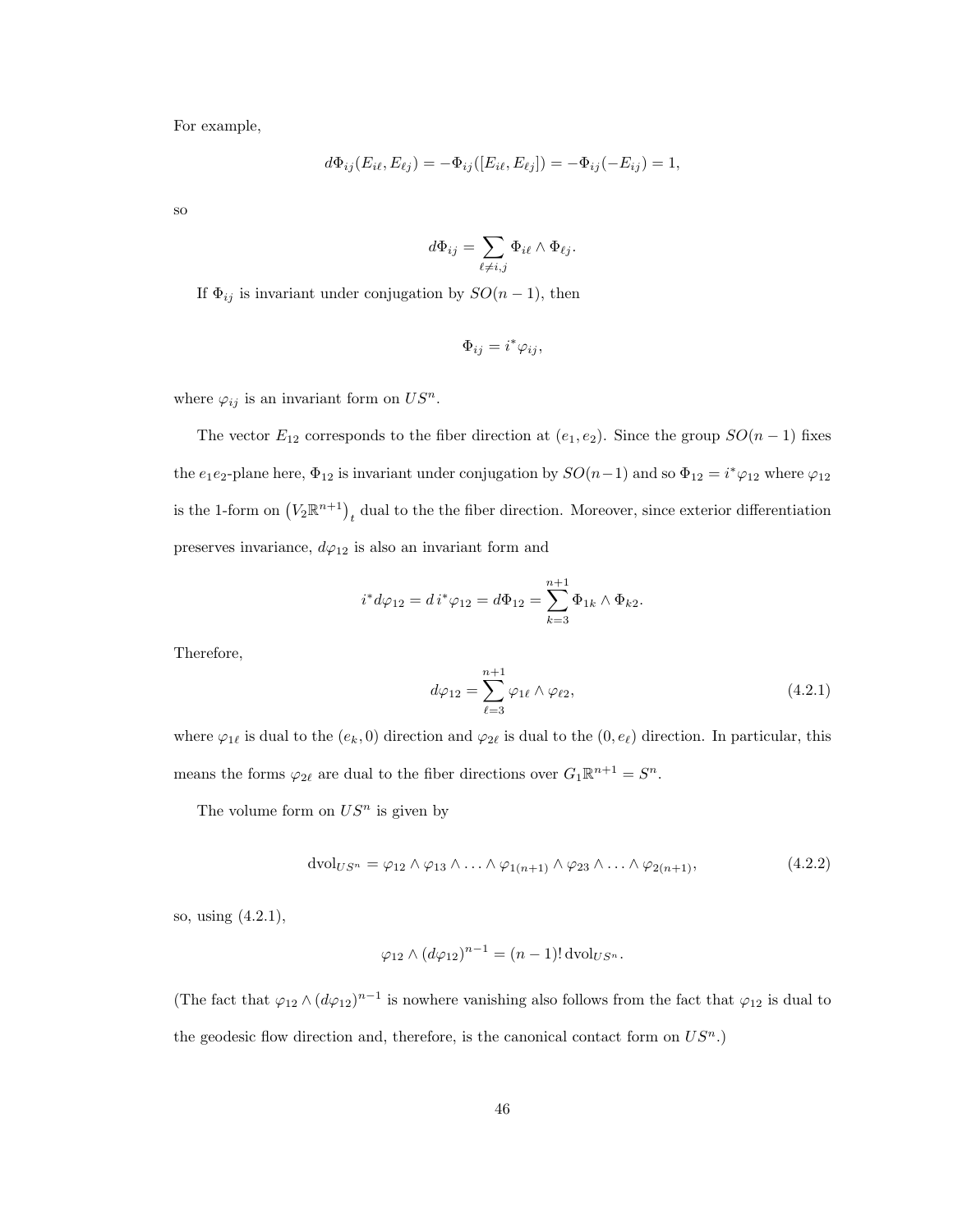Since  $d\varphi_{12}$  is invariant, the exterior powers of  $d\varphi_{12}$  are also invariant. Thus,

$$
(d\varphi_{12})^k
$$
 and  $\varphi_{12} \wedge (d\varphi_{12})^{k-1}$ 

are invariant  $2k$ - and  $(2k - 1)$ -forms on  $V_2 \mathbb{R}^{n+1}$ , respectively.

Therefore, since the desire is to find invariant forms on  $N_r$ , the obvious candidates are forms like

$$
\omega = f(t)(d\alpha)^k + g(t)\,\alpha \wedge (d\alpha)^{k-1} \wedge \tau \tag{4.2.3}
$$

where  $\tau$  is dual to the unit vector in the t direction and  $\alpha$  denotes the 1-form on  $N_r$  which restricts to  $\varphi_{12}$  on each  $(V_2 \mathbb{R}^{n+1})_t$ .

### 4.3 Finding harmonic fields on  $N_r$

The goal of this section is to find harmonic fields  $\omega_N \in \mathcal{H}_N^{2k}(N_r)$  and  $\omega_D \in \mathcal{H}_D^{2k}(N_r)$ . Following the template given above in (4.2.3), let

$$
\omega_N := f_N(t)(d\alpha)^k + g_N(t) \alpha \wedge (d\alpha)^{k-1} \wedge \tau
$$
  

$$
\omega_D := f_D(t)(d\alpha)^k + g_D(t) \alpha \wedge (d\alpha)^{k-1} \wedge \tau.
$$

Then

$$
d\omega_N = [f'_N(t) + g_N(t)] (d\alpha)^k \wedge \tau,
$$

so  $\omega_N$  is closed if and only if

$$
g_N(t) = -f'_N(t). \t\t(4.3.1)
$$

Likewise,  $\omega_D$  is closed if and only if  $g_D(t) = -f'_D(t)$ .

To determine the co-closed condition, it is necessary to compute the Hodge star of both  $(d\alpha)^k$ and  $\alpha \wedge (d\alpha)^{k-1} \wedge \tau$ .

The form  $\alpha$  is dual to the fiber direction over  $G_2\mathbb{R}^{n+1}$ , which was shown in Section 4.1 to be scaled by sin t. Therefore, the form dual to the unit vector in the fiber direction is  $\sin t \alpha$ .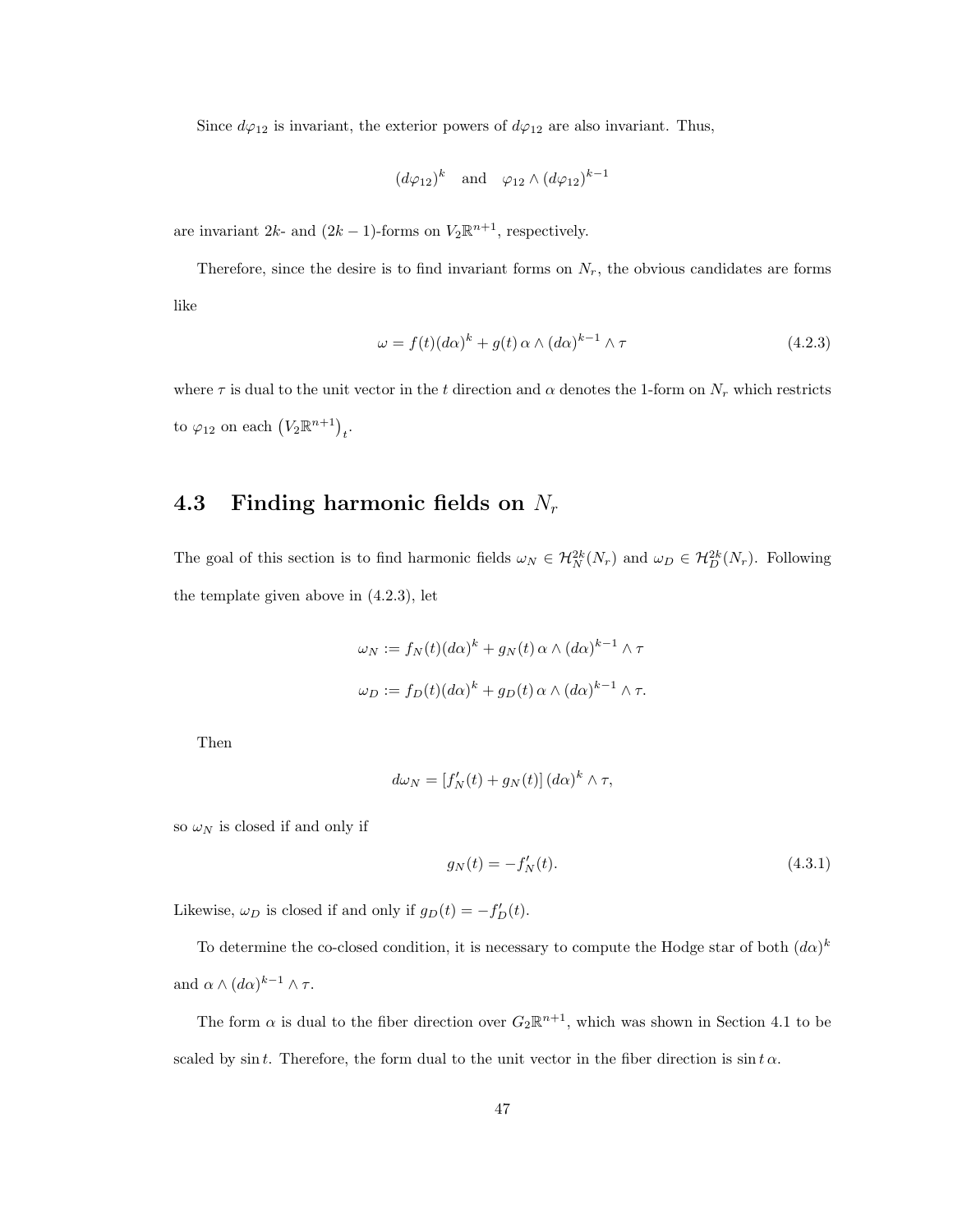On the other hand,  $d\alpha$  restricts to  $\sum \varphi_{1\ell} \wedge \varphi_{\ell 2}$  on each  $(V_2 \mathbb{R}^{n+1})_t$  and the forms  $\varphi_{2\ell} = -\varphi_{\ell 2}$ are dual to the fiber directions over  $G_1\mathbb{R}^{n+1}$ . Since the fiber over  $G_1\mathbb{R}^{n+1}$  is scaled by cost, the forms dual to the unit vectors in the fiber directions are  $\cos t \varphi_{2\ell}$  for  $3 \leq \ell \leq n + 1$ .

The other directions tangent to  $(V_2 \mathbb{R}^{n+1})$ <sub>t</sub> do not experience any scaling as t varies and of course  $\tau$  is already dual to the unit vector in the t direction. Therefore, using (4.2.2), the volume form on  $N_r$  is given by

$$
\frac{1}{(n-1)!} \sin t \cos^{n-1} t \alpha \wedge (d\alpha)^{n-1} \wedge \tau
$$

and the relevant Hodge stars are

$$
\star \left( \frac{1}{(k-1)!} \sin t \cos^{k-1} t \alpha \wedge (d\alpha)^{k-1} \wedge \tau \right) = \frac{1}{(n-k)!} \cos^{n-k} t (d\alpha)^{n-k}
$$

$$
\star \left( \frac{1}{k!} \cos^k t (d\alpha)^k \right) = \frac{1}{(n-k-1)!} \sin t \cos^{n-k-1} t \alpha \wedge (d\alpha)^{n-k-1} \wedge \tau.
$$

Thus,

$$
\star \omega_N = \frac{(k-1)!}{(n-k-1)!} \left[ k \sin t \cos^{n-2k-1} t f_N(t) \alpha \wedge (d\alpha)^{n-k-1} \wedge \tau + \frac{1}{n-k} \frac{\cos^{n-2k+1} t}{\sin t} g_N(t) (d\alpha)^{n-k} \right],
$$
\n(4.3.2)

and so

$$
d \star \omega_N = \frac{(k-1)!}{(n-k-1)!} \left[ k \sin t \cos^{n-2k-1} t f_N(t) - \frac{1}{n-k} \left( \left( (n-2k+1) \cos^{n-2k} t + \frac{\cos^{n-2k+2} t}{\sin^2 t} \right) g_N(t) - \frac{\cos^{n-2k+1} t}{\sin t} g'_N(t) \right) \right] \alpha \wedge (d\alpha)^{n-k-1} \wedge \tau.
$$

Using the condition (4.3.1) that  $g_N(t) = -f'_N(t)$  and simplifying yields the ODE

$$
0 = f''_N(t) - ((n - 2k + 1)\tan t + \cot t) f'_N(t) - k(n - k)\tan^2 t f_N(t).
$$

Solutions to this differential equation take the form

$$
f_N(t) = C_1 \cos^k t + C_2 \frac{1}{\cos^{n-k} t},
$$

so

$$
g_N(t) = kC_1 \sin t \cos^{k-1} t - (n-k)C_2 \frac{\sin t}{\cos^{n-k+1} t}.
$$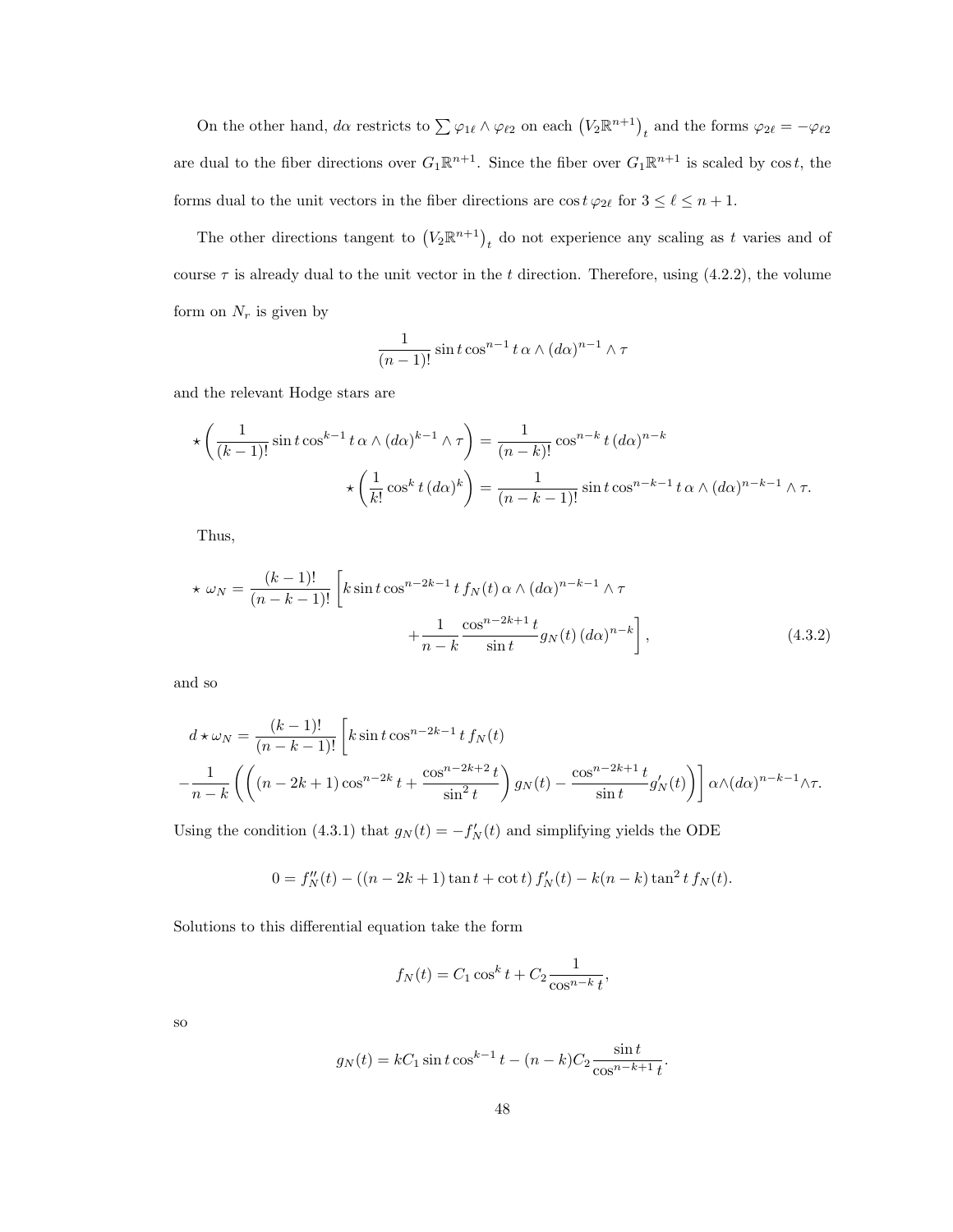The fact that  $\omega_N$  satisfies the Neumann boundary condition is equivalent to requiring that

$$
0 = g_N(\pi/2 - r) = kC_1 \cos r \sin^{k-1} r - (n - k)C_2 \frac{\cos r}{\sin^{n-k+1} r},
$$

which means that

$$
C_2 = \frac{k}{n-k} C_1 \sin^n r.
$$

Letting  $C_N = C_1$  and substituting into the above expressions for  $f_N(t)$  and  $g_N(t)$  yields

$$
f_N(t) = C_N \left[ \cos^k t + \frac{k}{n-k} \sin^n r \frac{1}{\cos^{n-k} t} \right]
$$
\n
$$
g_N(t) = C_N \left[ k \sin t \cos^{k-1} t - k \sin^n r \frac{\sin t}{\cos^{n-k+1} t} \right].
$$
\n(4.3.3)

The functions  $f_D(t)$  and  $g_D(t)$  satisfy the same differential equation, but the Dirichlet condition is equivalent to  $0 = f_D(\pi/2 - r),$  which implies

$$
f_D(t) = C_D \left[ \cos^k t - \sin^n r \frac{1}{\cos^{n-k} t} \right]
$$
\n
$$
g_D(t) = C_D \left[ k \sin t \cos^{k-1} t + (n-k) \sin^n r \frac{\sin t}{\cos^{n-k+1} t} \right].
$$
\n(4.3.4)

## 4.4 Normalizing the forms

The goal of this section is to find the values of  $C_N$  and  $C_D$  which will ensure  $\|\omega_N\|_{L^2} = 1 = \|\omega_D\|_{L^2}$ .

Using the definition  $\omega_N = f_N(t)(d\alpha)^k + g_N(t)\alpha \wedge (d\alpha)^{k-1} \wedge \tau$  and the expression (4.3.2) for the form  $\star \omega_N$ ,

$$
\omega_N \wedge \star \omega_N = \frac{(k-1)!}{(n-k-1)!} \left[ k \sin t \cos^{n-2k-1} t f_N(t)^2 + \frac{1}{n-k} \frac{\cos^{n-2k+1} t}{\sin t} g_N(t)^2 \right] \alpha \wedge (d\alpha)^{n-1} \wedge \tau.
$$

Therefore,

$$
\langle \omega_N, \omega_N \rangle_{L^2} = \int_{N_r} \omega_N \wedge \star \omega_N
$$
  
= 
$$
\int_{N_r} \frac{(k-1)!}{(n-k-1)!} \left[ k \sin t \cos^{n-2k-1} t f_N(t)^2 + \frac{1}{n-k} \frac{\cos^{n-2k+1} t}{\sin t} g_N(t)^2 \right] \alpha \wedge (d\alpha)^{n-1} \wedge \tau.
$$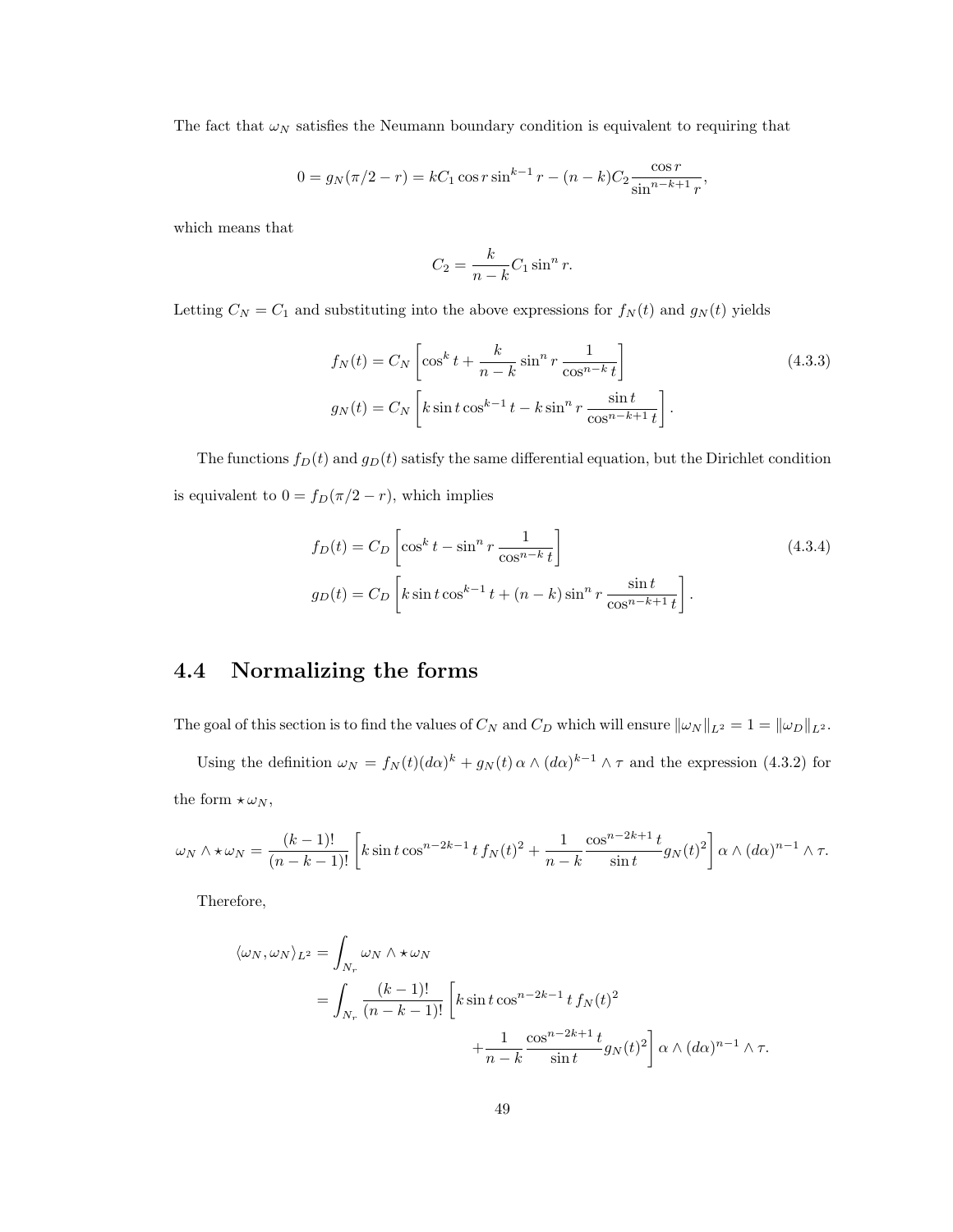Integrating away the  $(V_2\mathbb{R}^{n+1})_t$  yields

$$
\langle \omega_N, \omega_N \rangle_{L^2} = Q \int_0^{\pi/2 - r} \left[ k \sin t \cos^{n-2k-1} t f_N(t)^2 + \frac{1}{n-k} \frac{\cos^{n-2k+1} t}{\sin t} g_N(t)^2 \right] dt,
$$

where

$$
Q := \frac{(n-1)!(k-1)!}{(n-k-1)!} \text{ vol } V_2 \mathbb{R}^{n+1}.
$$
\n(4.4.1)

A computation taking into account the expressions in (4.3.3) for  $f_N(t)$  and  $g_N(t)$  shows that

$$
\langle \omega_N, \omega_N \rangle_{L^2} = C_N^2 Q \int_0^{\pi/2-r} \left[ \frac{kn}{n-k} \sin t \cos^{n-1} t + \frac{k^2 n}{(n-k)^2} \sin^{2n} r \frac{\sin t}{\cos^{n+1} t} \right] dt
$$
  

$$
= C_N^2 Q \frac{k}{n-k} \left( 1 + \frac{2k-n}{n-k} \sin^n r - \frac{k}{n-k} \sin^{4n} r \right)
$$
  

$$
= C_N^2 Q \frac{k}{n-k} \left( 1 + \frac{k}{n-k} \sin^n r \right) (1 - \sin^n r).
$$

Therefore,  $\|\omega_N\|_{L^2} = 1$  when

$$
C_N = \sqrt{\frac{(n-k)!}{\text{vol } V_2 \mathbb{R}^{n+1} (n-1)! \, k! \left(1 + \frac{k}{n-k} \sin^n r\right) (1 - \sin^n r)}}.
$$
\n(4.4.2)

The equivalent computation in the Dirichlet case gives that

$$
C_D = \sqrt{\frac{(n-k)!}{\text{vol } V_2 \mathbb{R}^{n+1} (n-1)!(k-1)!\left(\frac{k}{n-k} + \sin^n r\right)(1-\sin^n r)}}.
$$
(4.4.3)

## 4.5 Computing the Poincaré duality angle

The Poincaré duality angle  $\theta_k$  is simply given by

$$
\cos\theta_k = \langle \omega_N, \omega_D \rangle_{L^2}
$$

since  $\|\omega_N\|_{L^2} = \|\omega_D\|_{L^2} = 1.$ 

Using the definitions of  $\omega_N$  and  $\omega_D,$ 

$$
\omega_N \wedge \star \omega_D = \frac{(k-1)!}{(n-k-1)!} \left[ k \sin t \cos^{n-2k-1} t f_N(t) f_D(t) + \frac{1}{n-k} \frac{\cos^{n-2k+1} t}{\sin t} g_N(t) g_D(t) \right] \alpha \wedge (d\alpha)^{n-1} \wedge \tau,
$$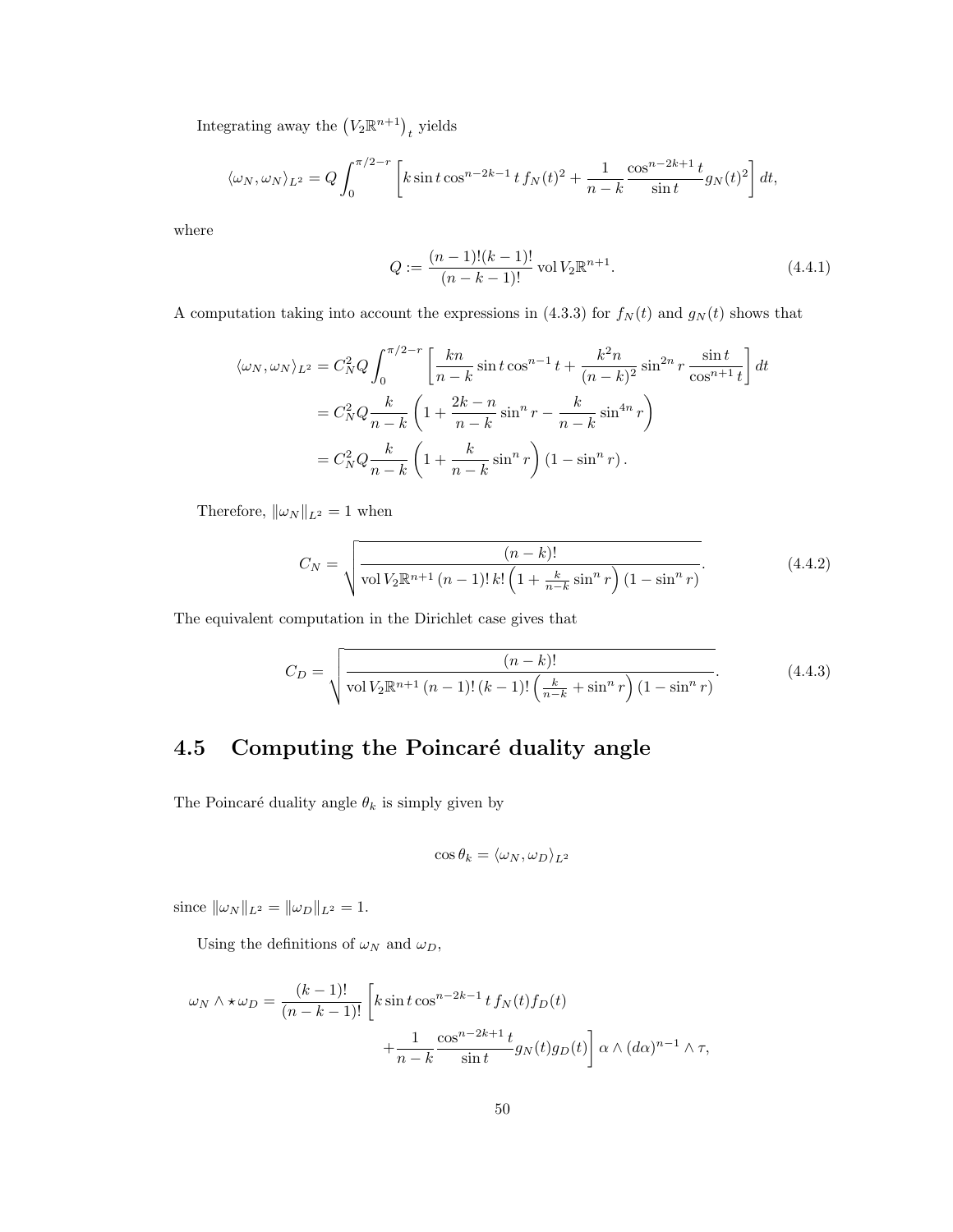$$
\cos \theta_k = \int_{N_r} \omega_N \wedge \star \omega_D
$$
  
=  $Q \int_0^{\pi/2-r} \left[ k \sin t \cos^{n-2k-1} t f_N(t) f_D(t) + \frac{1}{n-k} \frac{\cos^{n-2k+1} t}{\sin t} g_N(t) g_D(t) \right] dt$ 

after integrating out  $(V_2 \mathbb{R}^{n+1})_t$ .

Using the expressions (4.3.3) and (4.3.4) for  $f_N(t)$  and  $g_N(t)$ , this reduces to

$$
\cos \theta_k = C_N C_D Q \int_0^{\pi/2 - r} \left[ \frac{kn}{n - k} \sin t \cos^{n - 1} t - \frac{kn}{n - k} \sin^{2n} r \frac{\sin t}{\cos^{n + 1} t} \right] dt
$$
  
=  $C_N C_D Q \frac{k}{n - k} (1 - \sin^n r)^2$ . (4.5.1)

The definitions for  $Q$ ,  $C_N$  and  $C_D$  given in (4.4.1), (4.4.2) and (4.4.3) yield

$$
C_N C_D Q \frac{k}{n-k} = \frac{\sqrt{\frac{k}{n-k}}}{(1 - \sin^n r) \sqrt{\left(1 + \frac{k}{n-k} \sin^n r\right) \left(\frac{k}{n-k} + \sin^n r\right)}}
$$

$$
= \frac{1}{(1 - \sin^n r) \sqrt{(1 + \sin^n r)^2 + \frac{(n-2k)^2}{k(n-k)} \sin^n r}}.
$$

Plugging this in to (4.5.1) then gives that

$$
\cos \theta_k = \frac{1 - \sin^n r}{\sqrt{\left(1 + \sin^n r\right)^2 + \frac{(n - 2k)^2}{k(n - k)} \sin^n r}},\tag{4.5.2}
$$

completing the proof of Theorem 2.

### 4.6 Other Grassmannians

The parallels between the above calculation of the Poincaré duality angles for  $N_r$  to the calculation in the  $\mathbb{CP}^n$  story suggests that a similar strategy may work for other Grassmannians.

If  $G_k \mathbb{R}^{n+1}$  is the Grassmannian of oriented k-planes in  $\mathbb{R}^{n+1}$ , then there are two obvious subGrassmannians,

$$
G_k \mathbb{R}^n \quad \text{and} \quad G_{k-1} \mathbb{R}^n,
$$

so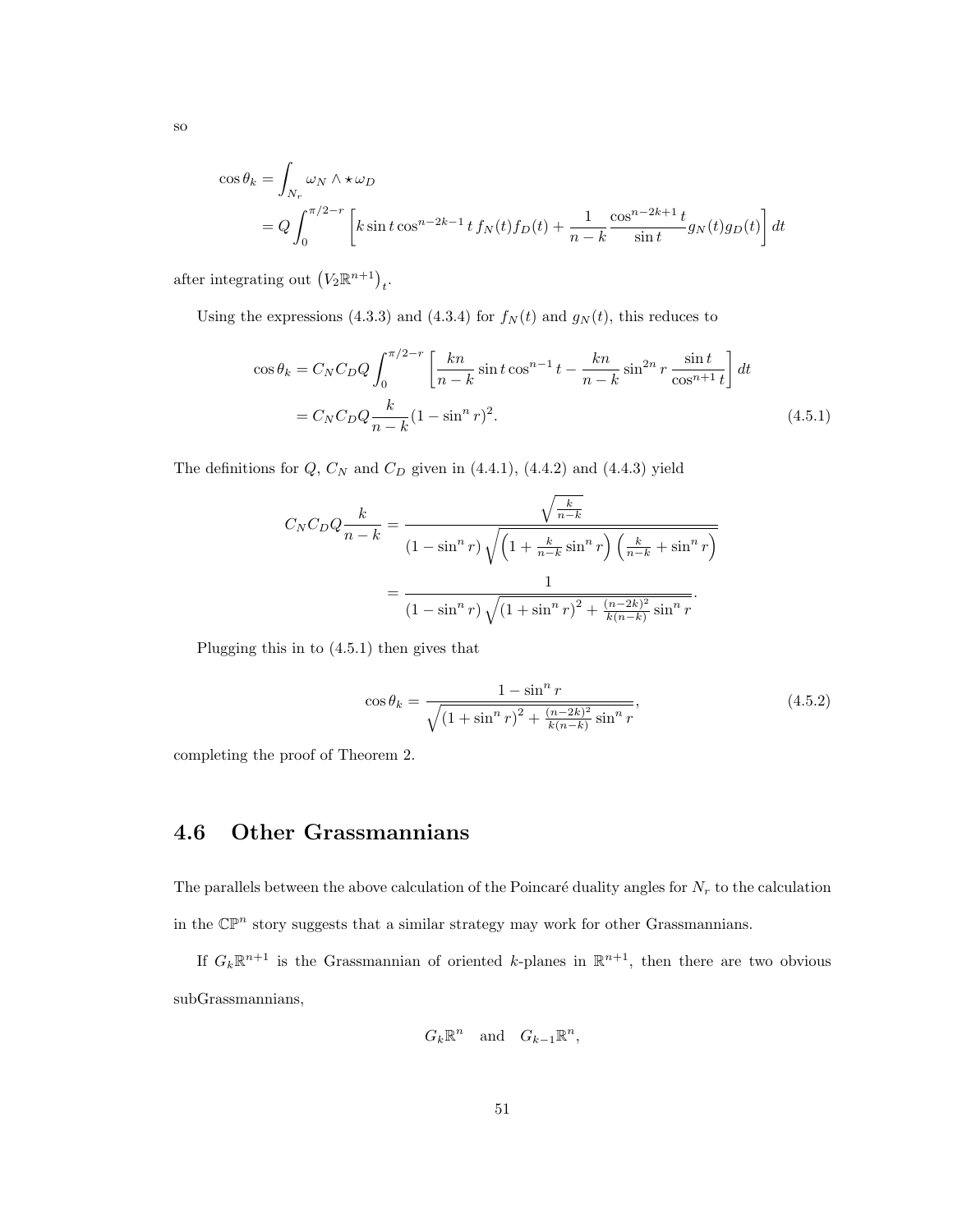where a  $(k-1)$ -plane in  $\mathbb{R}^n$  specifies the k-plane in  $\mathbb{R}^{n+1}$  which contains it and the  $x_{n+1}$ -axis. These subGrassmannians sit at distance  $\pi/2$  from each other in  $G_k \mathbb{R}^{n+1}$  and each is the other's focal locus. Using the same ideas as in Section 4.1,  $G_k \mathbb{R}^{n+1}$  is the cohomogeneity one manifold corresponding to the group diagram

$$
SO(n)
$$
  

$$
SO(n) \times SO(n-k)
$$
  

$$
SO(k-1) \times SO(n-k+1)
$$
  

$$
SO(k-1) \times SO(n-k)
$$

A principal orbit

$$
\frac{SO(n)}{SO(k-1)\times SO(n-k)}
$$

forms a bundle over  $G_k \mathbb{R}^n = \frac{SO(n)}{SO(k) \times SO(n-k)}$  with fiber

$$
\frac{SO(k)\times SO(n-k)}{SO(k-1)\times SO(n-k)}=\frac{SO(k)}{SO(k-1)}=S^{k-1}.
$$

Each principal orbit is also a bundle over  $G_{k-1}\mathbb{R}^n = \frac{SO(n)}{SO(k-1)\times SO(n-k+1)}$  with fiber

$$
\frac{SO(k-1) \times SO(n-k+1)}{SO(k-1) \times SO(n-k)} = \frac{SO(n-k+1)}{SO(n-k)} = S^{n-k}.
$$

The fiber over  $G_k \mathbb{R}^n$  is scaled by sin t and the fiber over  $G_{k-1} \mathbb{R}^n$  is scaled by  $\cos t$ .

This then gives a fairly complete geometric picture of the manifold with boundary

$$
N_r := G_k \mathbb{R}^{n+1} - \nu_r \left( G_{k-1} \mathbb{R}^n \right).
$$

Emulating the case when  $k = 2$ , the prototype for a closed and co-closed pk-form on  $N_r$  would then be

$$
\omega = f(t)(d\alpha)^p + g(t) \alpha \wedge (d\alpha)^{p-1} \wedge \tau
$$

where  $\alpha$  restricts to an  $SO(n)$ -invariant  $(k-1)$ -form on each principal orbit.

However, there may not always be Poincaré duality angles in the expected dimensions. For example, when  $k = 3$  and  $n = 5$ , the manifold

$$
N_r := G_3 \mathbb{R}^6 - \nu_r \left( G_2 \mathbb{R}^5 \right)
$$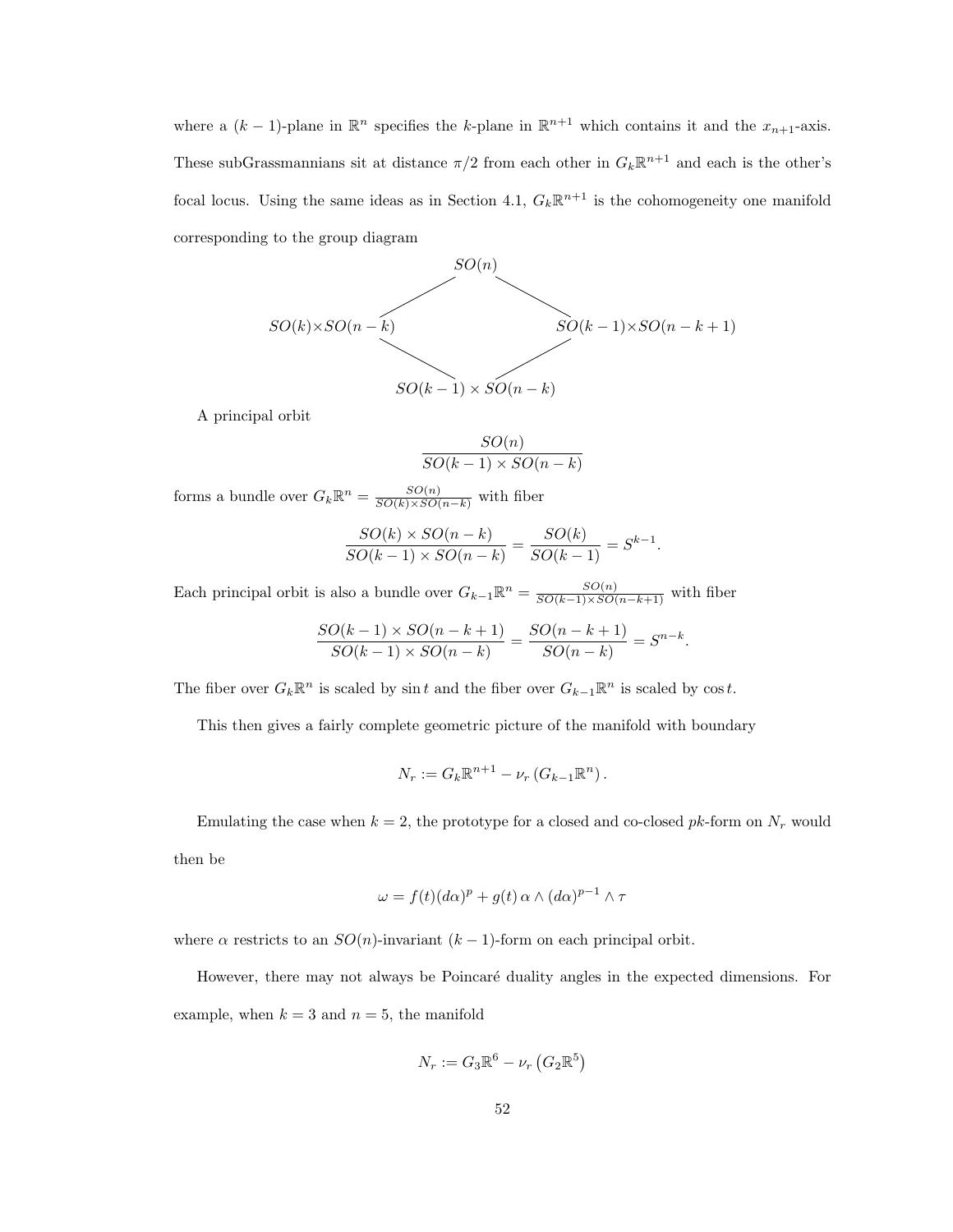has no Poincaré duality angles.

To see this, note that  $G_3\mathbb{R}^6$  is a  $3(6-3) = 9$ -dimensional manifold, so  $N_r$  is also a 9-manifold. Since  $N_r$  is a  $D^3$ -bundle over the six-dimensional submanifold  $G_3 \mathbb{R}^5 \simeq G_2 \mathbb{R}^5$ , it has the same absolute cohomology as  $G_2\mathbb{R}^5$ . Hence, the cohomology of  $N_r$  occurs in dimensions 0, 2, 4 and 6 since the closed manifold  $G_2\mathbb{R}^5$  has 1-dimensional real cohomology groups in dimensions 0, 2, 4 and 6. Using Poincaré–Lefschetz duality, this means that  $N_r$  has one-dimensional relative cohomology groups in dimensions 3, 5, 7 and 9. Therefore,

$$
H^i(N_r; \mathbb{R}) \quad \text{and} \quad H^i(N_r, \partial N_r; \mathbb{R})
$$

cannot both be non-zero for any  $i$ , so there are no Poincaré duality angles.

Since  $G_3\mathbb{R}^5$  is homeomorphic to  $G_2\mathbb{R}^5$ , the same holds even if  $N_r$  is defined instead as

$$
N_r := G_3 \mathbb{R}^6 - \nu_r \left( G_3 \mathbb{R}^5 \right).
$$

This suggests that the next interesting case will be the Grassmannian  $G_4\mathbb{R}^8$ , in which the subGrassmannians  $G_3\mathbb{R}^7$  and  $G_4\mathbb{R}^7$  are the focal loci of each other. Since  $G_3\mathbb{R}^7$  and  $G_4\mathbb{R}^7$  are homeomorphic, the Poincaré duality angles should be the same regardless of which is removed to get a manifold with boundary. It seems that finding harmonic representatives of the first Pontryagin form on  $G_4\mathbb{R}^8$  will be key in determining the Poincaré duality angles of the manifold  $G_4 \mathbb{R}^8 - \nu_r (G_3 \mathbb{R}^7).$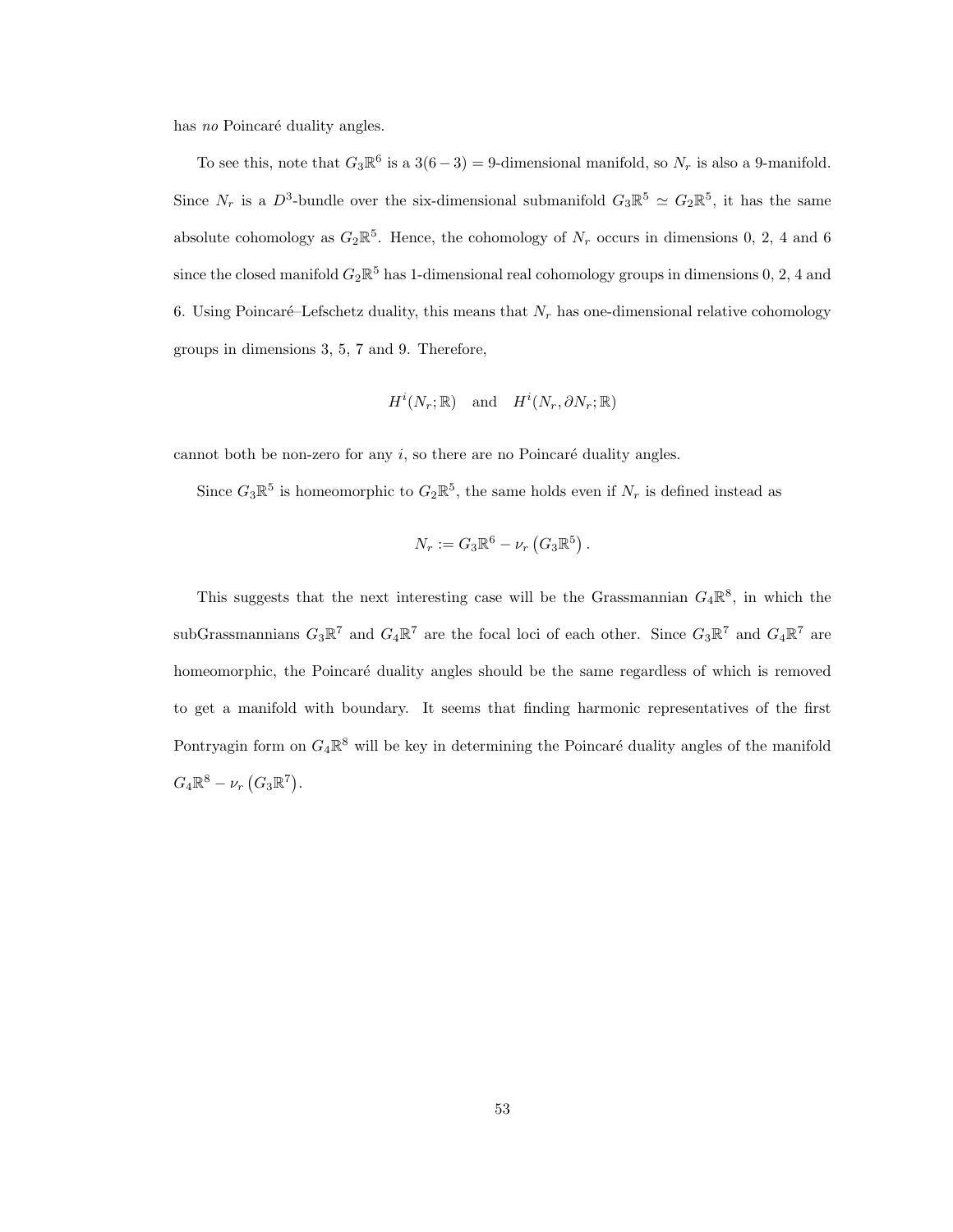## Chapter 5

## Connections with the

# Dirichlet-to-Neumann operator

The goal of this chapter is to elucidate the connection between the Poincaré duality angles and the Dirichlet-to-Neumann map for differential forms, then exploit that to find a partial reconstruction of the mixed cup product from boundary data. Throughout this chapter,  $M^n$  is a compact, oriented, smooth Riemannian manifold with non-empty boundary ∂M.

# 5.1 The Dirichlet-to-Neumann map and Poincaré duality angles

Suppose  $\theta_1^p, \ldots, \theta_k^p$  are the Poincaré duality angles of M in dimension p; i.e.  $\theta_1^p, \ldots, \theta_k^p$  are the principal angles between the interior subspaces  $\mathcal{E}_{\partial} \mathcal{H}_N^p(M)$  and  $c\mathcal{E}\mathcal{H}_D^p(M)$ . Recall from Section 2.1.3 that, if  $\text{proj}_D : \mathcal{H}_N^p(M) \to \mathcal{H}_D^p(M)$  is the orthogonal projection onto the space of Dirichlet fields and  $\text{proj}_N : \mathcal{H}_D^p(M) \to \mathcal{H}_N^p(M)$  is the orthogonal projection onto the space of Neumann fields,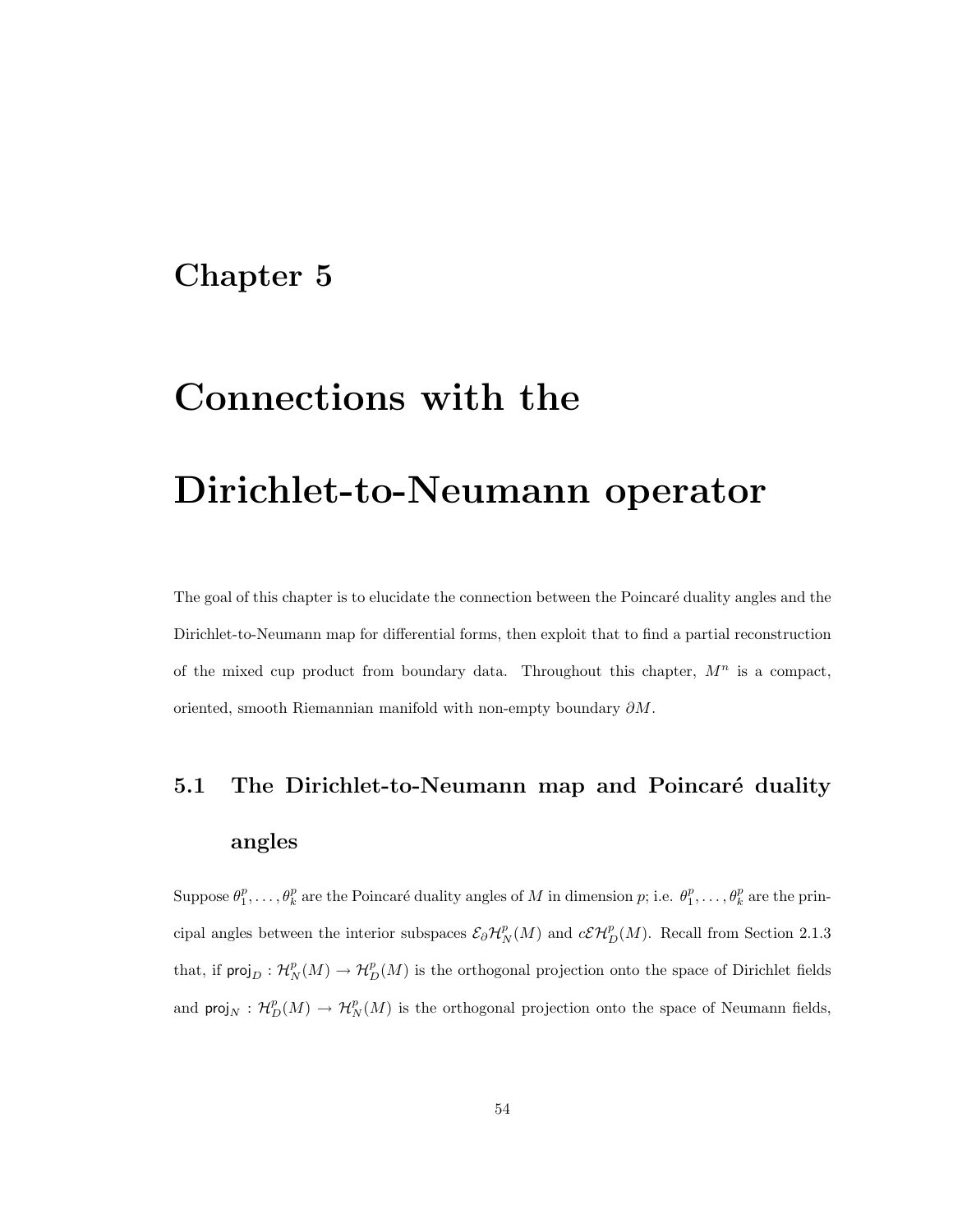then the  $\cos^2 \theta_i^p$  are the non-zero eigenvalues of the composition

$$
\text{proj}_N \circ \text{proj}_D: \mathcal{H}^p_N(M) \to \mathcal{H}^p_N(M).
$$

It is this interpretation of the Poincaré duality angles which yields the connection to the Dirichlet-to-Neumann map.

Specifically, the Hilbert transform is closely related to the projections  $\text{proj}_D$  and  $\text{proj}_{N}$ , as illustrated by the following propositions:

**Proposition 5.1.1.** If  $\omega \in H^p_N(M)$  and  $proj_D \omega = \eta \in H^p_D(M)$  is the orthogonal projection of  $\omega$ onto  $\mathcal{H}_D^p(M)$ , then

$$
Ti^*\omega = (-1)^{np+1} i^* \star \eta.
$$

**Proposition 5.1.2.** If  $\lambda \in H_D^p(M)$  and  $proj_N \lambda = \sigma \in H_N^p(M)$  is the orthogonal projection of  $\lambda$ onto  $\mathcal{H}_N^p(M)$ , then

$$
Ti^* \star \lambda = (-1)^{n+p+1} i^* \sigma.
$$

Proposition 5.1.2 is proved by applying the Hodge star and then invoking Proposition 5.1.1.

Proof of Proposition 5.1.1. Using the first Friedrichs decomposition (2.1.5),

$$
\omega = \delta \xi + \eta \in c\mathcal{E}\mathcal{H}^p(M) \oplus \mathcal{H}_D^p(M). \tag{5.1.1}
$$

Since  $\omega$  satisfies the Neumann boundary condition,

$$
0 = i^* \star \omega = i^* \star (\delta \xi + \eta) = i^* \star \delta \xi + i^* \star \eta,
$$

so

$$
i^* \star \eta = -i^* \star \delta \xi. \tag{5.1.2}
$$

On the other hand, since  $\eta$  satisfies the Dirichlet boundary condition,

$$
i^*\omega = i^*(\delta\xi + \eta) = i^*\delta\xi + i^*\eta = i^*\delta\xi = (-1)^{np+n+2}i^*\star d\star \xi.
$$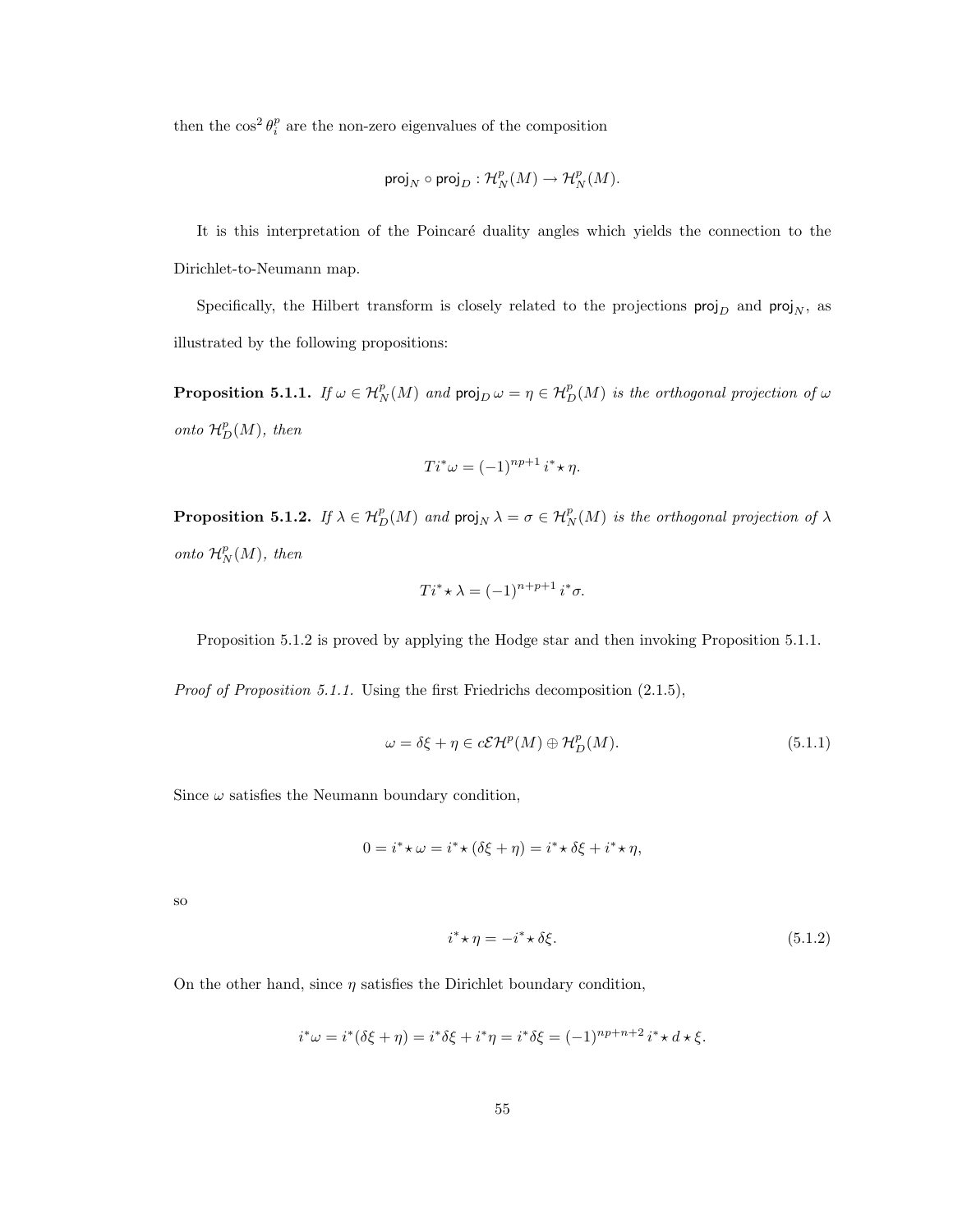The form  $\xi$  can be chosen such that

$$
\Delta \xi = 0 \quad \text{and} \quad d\xi = 0
$$

(cf. [Sch95, (4.11)] or [BS08, Section 2]), which means that  $\star \xi$  solves the boundary value problem

$$
\Delta \varepsilon = 0
$$
,  $i^* \varepsilon = i^* \star \xi$ , and  $i^* \delta \varepsilon = 0$ .

Therefore,

$$
(-1)^{np+n+2} \Lambda i^* \star \xi = (-1)^{np+n+2} i^* \star d \star \xi = i^* \omega.
$$

Then, using the definition of the Hilbert transform  $T = d_{\partial} \Lambda^{-1}$  and (5.1.2),

$$
Ti^*\omega = (-1)^{np+n+2} d_{\partial} \Lambda^{-1} \Lambda i^* \star \xi = (-1)^{np+n} d_{\partial} i^* \star \xi
$$

$$
= (-1)^{np+2} i^* \star \delta \xi
$$

$$
= (-1)^{np+1} i^* \star \eta,
$$

as desired.

Taken together, Propositions 5.1.1 and 5.1.2 can be seen as a clarification of Belishev and Sharafutdinov's Lemma 7.1, which says that T maps  $i^*{\mathcal H}_N^p(M)$  to  $i^*{\mathcal H}_N^{n-p}(M)$ .

Consider the restriction  $\tilde{T}$  of the Hilbert transform T to  $i^*\mathcal{H}_N^p(M)$ . Since  $\tilde{T}$  is closely related to the orthogonal projections  $\text{proj}_D$  and  $\text{proj}_N$ , it should come as no surprise that  $\tilde{T}^2$  is closely related to the composition  $proj_N \circ proj_D$ , the eigenvalues of which are the  $cos^2 \theta_i$ . Indeed, the connection between the Dirichlet-to-Neumann map and the Poincaré duality angles is given by:

**Theorem 4.** If  $\theta_1^p, \ldots, \theta_k^p$  are the principal angles between  $\mathcal{E}_{\partial} \mathcal{H}_N^p(M)$  and  $c\mathcal{E}_{\partial} \mathcal{H}_D^p(M)$  (i.e. the Poincaré duality angles in dimension  $p$ ), then the quantities

$$
(-1)^{pn+p+n}\cos^2\theta_i^p
$$

are the non-zero eigenvalues of  $\tilde{T}^2$ .

 $\Box$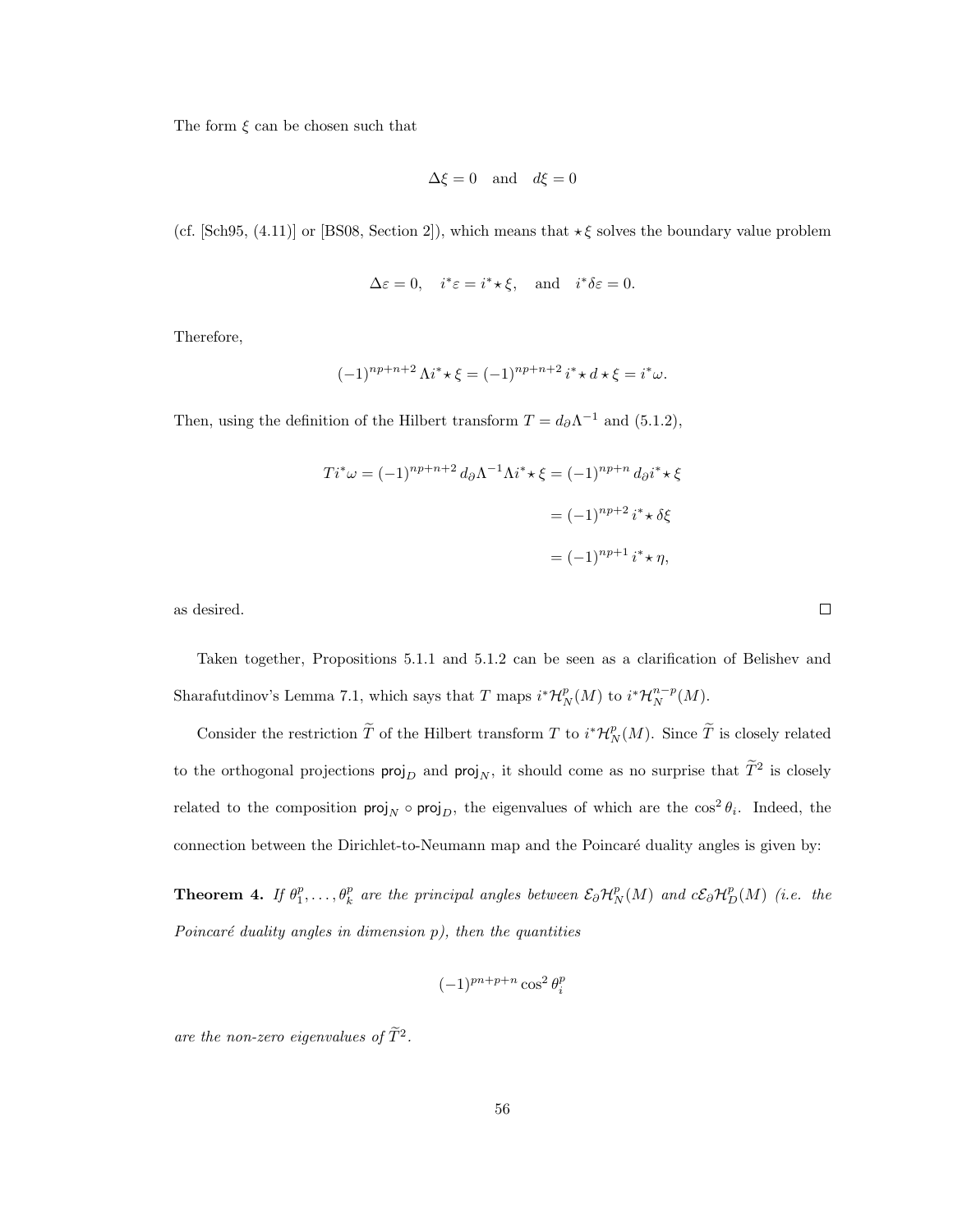*Proof.* If  $\delta \alpha \in c\mathcal{EH}_N^p(M)$ , the boundary subspace of  $\mathcal{H}_N^p(M)$ , then, by Theorem 2.1.3, the form δα is orthogonal to  $\mathcal{H}_D^p(M)$ . By Proposition 5.1.1, then,  $\widetilde{T}i^*\delta\alpha = 0$ , so  $i^*\mathcal{E}\mathcal{H}_N^p(M)$  is contained in the kernel of  $\tilde{T}^2$ .

Combining Propositions 5.1.1 and 5.1.2, the eigenforms of  $\widetilde{T}^2$  are precisely the eigenforms of proj<sub>N</sub> ∘ proj<sub>D</sub>. Moreover, if  $\omega_i \in \mathcal{E}_{\partial} \mathcal{H}_N^p(M)$  is an eigenform of proj<sub>N</sub> ∘ proj<sub>D</sub> corresponding to a non-zero eigenvalue, then  $\omega_i$  is the Neumann field realizing the Poincaré duality angle  $\theta_i^p$ . Hence

$$
\operatorname{proj}_N\circ\operatorname{proj}_D(\omega_i)=\cos^2\theta_i^p\,\omega_i.
$$

Therefore,

$$
\widetilde{T}^2 i^* \omega = T^2 i^* \omega_i = (-1)^{pn+p+n} \cos^2 \theta_i^p i^* \omega_i,
$$

 $\Box$ 

so the  $(-1)^{pn+p+n}\cos^2\theta_i^p$  are the non-zero eigenvalues of  $\tilde{T}^2$ .

Note that the domain of  $\tilde{T}^2$  is  $\text{im } G_{n-p-1}$ , which is determined by the Dirichlet-to-Neumann map. Thus, Theorem 4 implies that the Dirichlet-to-Neumann operator not only determines the cohomology groups of M, as shown by Belishev and Sharafutdinov, but determines the interior and boundary cohomology.

Corollary 5.1.3. The boundary data  $(\partial M, \Lambda)$  distinguishes the interior and boundary cohomology of M.

*Proof.* By Theorem 4, the pullback  $i^*c\mathcal{EH}_N^p(M)$  of the boundary subspace is precisely kernel of the operator  $\tilde{T}^2$ , while the pullback  $i^*\mathcal{E}_\partial \mathcal{H}_N^p(M)$  of the interior subspace is the image of  $\tilde{T}^2$ . Since harmonic Neumann fields are uniquely determined by their pullbacks to the boundary,

$$
i^*c\mathcal{E}\mathcal{H}_N^p(M) \cong c\mathcal{E}\mathcal{H}_N^p(M)
$$
 and  $i^*\mathcal{E}_{\partial}\mathcal{H}_N^p(M) \cong \mathcal{E}_{\partial}\mathcal{H}_N^p(M)$ ,

so the interior and boundary absolute cohomology groups are determined by the data  $(\partial M, \Lambda)$ . Since  $\star c\mathcal{E}\mathcal{H}_N^p(M) = \mathcal{E}\mathcal{H}_D^{n-p}(M)$  and  $\star \mathcal{E}_{\partial}\mathcal{H}_N^p(M) = c\mathcal{E}_{\partial}\mathcal{H}_D^{n-p}(M)$  for each p, the interior and  $\Box$ boundary relative cohomology groups are also determined by the data  $(\partial M, \Lambda)$ .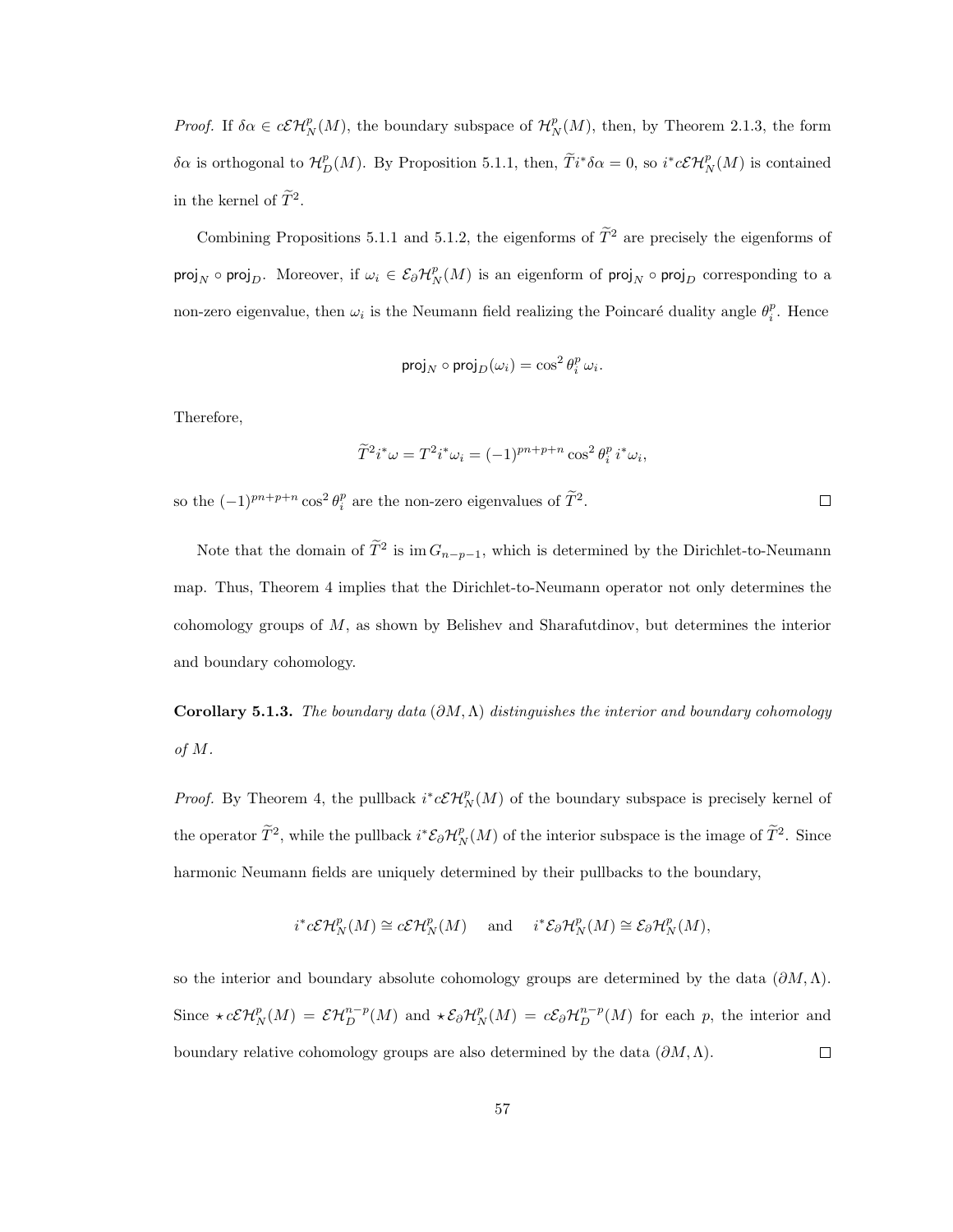### 5.2 A decomposition of the traces of harmonic fields

Aside from the obvious connection that it gives between the Dirichlet-to-Neumann map and the Poincaré duality angles, Theorem 4 also implies that the traces of harmonic Neumann fields have the following direct-sum decomposition:

$$
i^{\ast} \mathcal{H}_N^p(M) = i^{\ast} c \mathcal{E} \mathcal{H}_N^p(M) + i^{\ast} \mathcal{E}_{\partial} \mathcal{H}_N^p(M). \tag{5.2.1}
$$

Since  $\mathcal{H}_N^p(M) = c\mathcal{E}\mathcal{H}_N^p(M) \oplus \mathcal{E}_{\partial} \mathcal{H}_N^p(M)$ , the space  $i^*\mathcal{H}_N^p(M)$  is certainly the sum of the subspaces  $i^*c\mathcal{E}\mathcal{H}_N^p(M)$  and  $i^*\mathcal{E}_\partial\mathcal{H}_N^p(M)$ . Theorem 4 implies that  $i^*c\mathcal{E}\mathcal{H}_N^p(M)$  is contained in the kernel of  $\widetilde{T}^2$  and that  $\widetilde{T}^2$  is injective on  $i^* \mathcal{E}_{\partial} \mathcal{H}_N^p(M)$ . Therefore, the spaces  $i^* c \mathcal{E} \mathcal{H}_N^p(M)$  and  $i^* \mathcal{E}_{\partial} \mathcal{H}_N^p(M)$ cannot overlap, so the sum in (5.2.1) is indeed direct.

In fact, slightly more is true. Removing the restriction on the domain, the operator  $T^2$  is a map  $i^*{\cal H}^p(M) \to i^*{\cal H}^p(M)$ . To see this, recall that  $T=d_\partial\Lambda^{-1}$ , so the domain of  $T^2$  is certainly

$$
\text{im }\Lambda_{n-p-1} = i^* \mathcal{H}^p(M). \tag{5.2.2}
$$

Moreover (again using the fact that  $T = d_{\partial} \Lambda^{-1}$ ), the image of  $T^2$  is contained in  $\mathcal{E}^p(\partial M)$  which, by Theorem 2.2.5, is contained in ker  $\Lambda_p = i^* \mathcal{H}^p(M)$ .

By Theorem 2.1.1, the space  $\mathcal{H}^p(M)$  of harmonic p-fields on M admits the decomposition

$$
\mathcal{H}^p(M)=\mathcal{E}c\mathcal{E}^p(M)\oplus \left(\mathcal{H}^p_N(M)+\mathcal{H}^p_D(M)\right).
$$

Since  $\mathcal{H}_N^p(M)$  can be further decomposed as

$$
\mathcal{H}^p_N(M) = c\mathcal{E}\mathcal{H}^p_N(M) \oplus \mathcal{E}_{\partial} \mathcal{H}^p_N(M)
$$

and since  $i^*{\cal H}_D^p(M) = \{0\}$ , this means that

$$
i^*\mathcal{H}^p(M) = i^*\mathcal{E}c\mathcal{E}^p(M) + i^*\mathcal{E}\mathcal{H}^p_N(M) + i^*\mathcal{E}_\partial\mathcal{H}^p_N(M),
$$

where the right hand side is just a sum of spaces and not, a priori, a direct sum. However, two harmonic fields cannot pull back to the same form on the boundary unless they differ by a Dirichlet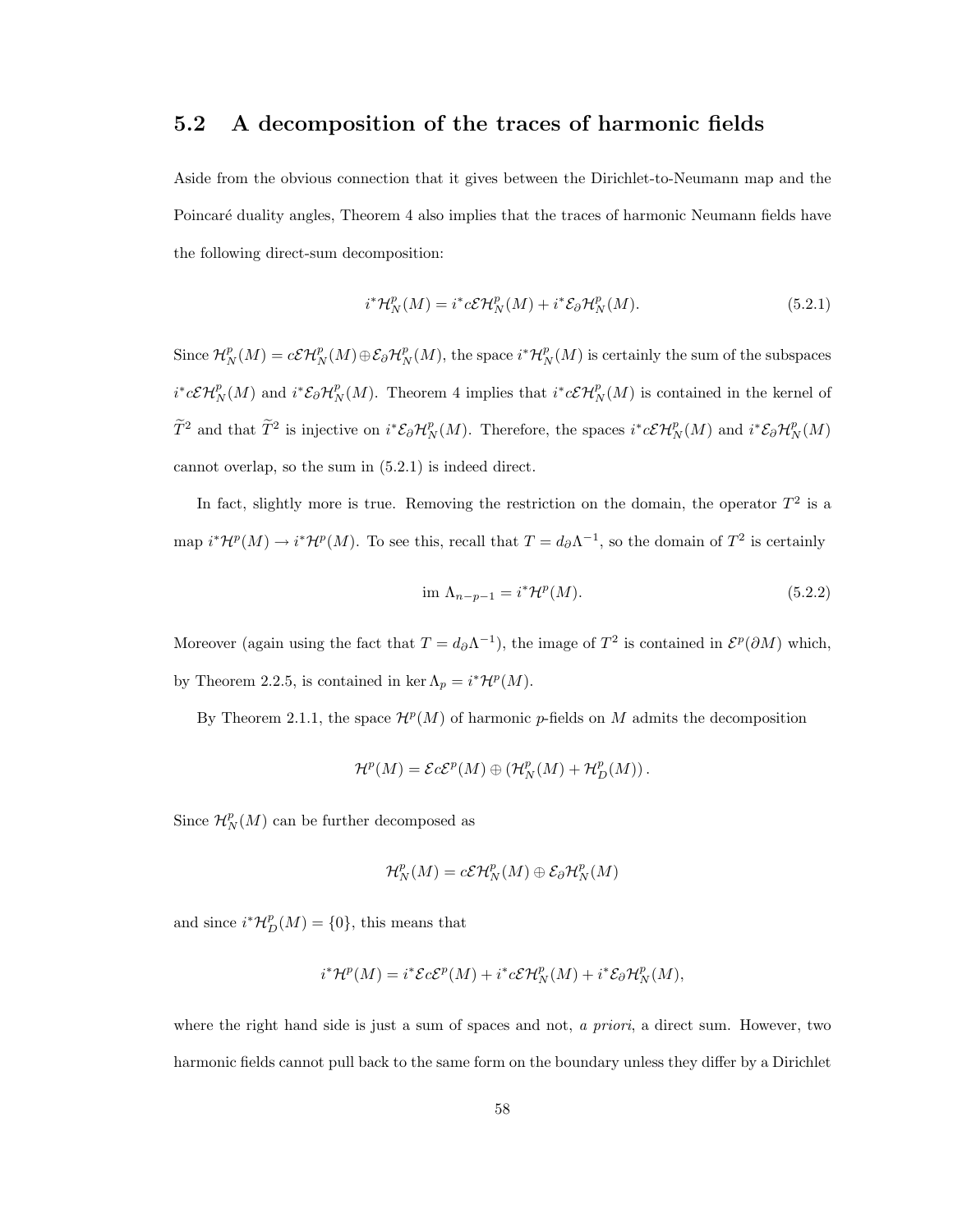field. Since (5.2.2) is a direct sum, elements of  $\mathcal{E}c\mathcal{E}^p(M) \oplus c\mathcal{E}H_N^p(M) \oplus \mathcal{E}_\partial H_N^p(M)$  cannot differ by a Dirichlet field, so the right hand side is a direct sum. A characterization of the summands follows from Theorem 4 and a description of how  $T^2$  acts on  $i^* \mathcal{E} c \mathcal{E}^p(M)$ .

**Lemma 5.2.1.** The restriction of  $T^2$  to the subspace  $i^* \mathcal{E} c \mathcal{E}^p(M)$  is  $(-1)^{np+p}$  times the identity map.

*Proof.* Suppose  $\varphi \in i^* \mathcal{E} c \mathcal{E}^p(M)$ . Then

$$
\varphi = i^*d\gamma = i^*\delta\xi
$$

for some form  $d\gamma = \delta \xi \in \mathcal{E}c\mathcal{E}^p(M)$ . The form  $\xi \in \Omega^{p+1}(M)$  can be chosen such that

$$
\Delta \xi = 0, \quad d\xi = 0.
$$

Therefore,

$$
\Delta \star \xi = \star \Delta \xi = 0, \quad i^* \delta \star \xi = (-1)^p i^* \star d\xi = 0,
$$

so

$$
\varphi = i^* \delta \xi = (-1)^{np+1} i^* \star d \star \xi = (-1)^{np+1} \Lambda i^* \star \xi.
$$

Since  $\gamma \in \Omega^{p-1}(M)$  can be chosen such that

$$
\Delta \gamma = 0, \quad \delta \gamma = 0,
$$

this means that

$$
\Lambda i^* \gamma = i^* \star d\gamma = i^* \star \delta \xi = (-1)^{p+1} i^* d \star \xi = (-1)^{p+1} d_{\partial} i^* \star \xi = (-1)^{np+p} d_{\partial} \Lambda^{-1} \varphi.
$$

Hence, applying  $T^2$  to  $\varphi$  yields

$$
T^2 \varphi = T d_\partial \Lambda^{-1} \varphi = (-1)^{np+p} T \Lambda i^* \gamma = (-1)^{np+p} d_\partial \Lambda^{-1} \Lambda i^* \gamma.
$$

Simplifying further, this implies that

$$
T^{2}\varphi = (-1)^{np+p}d_{\partial}i^{*}\gamma = (-1)^{np+p}i^{*}d\gamma = (-1)^{np+p}\varphi.
$$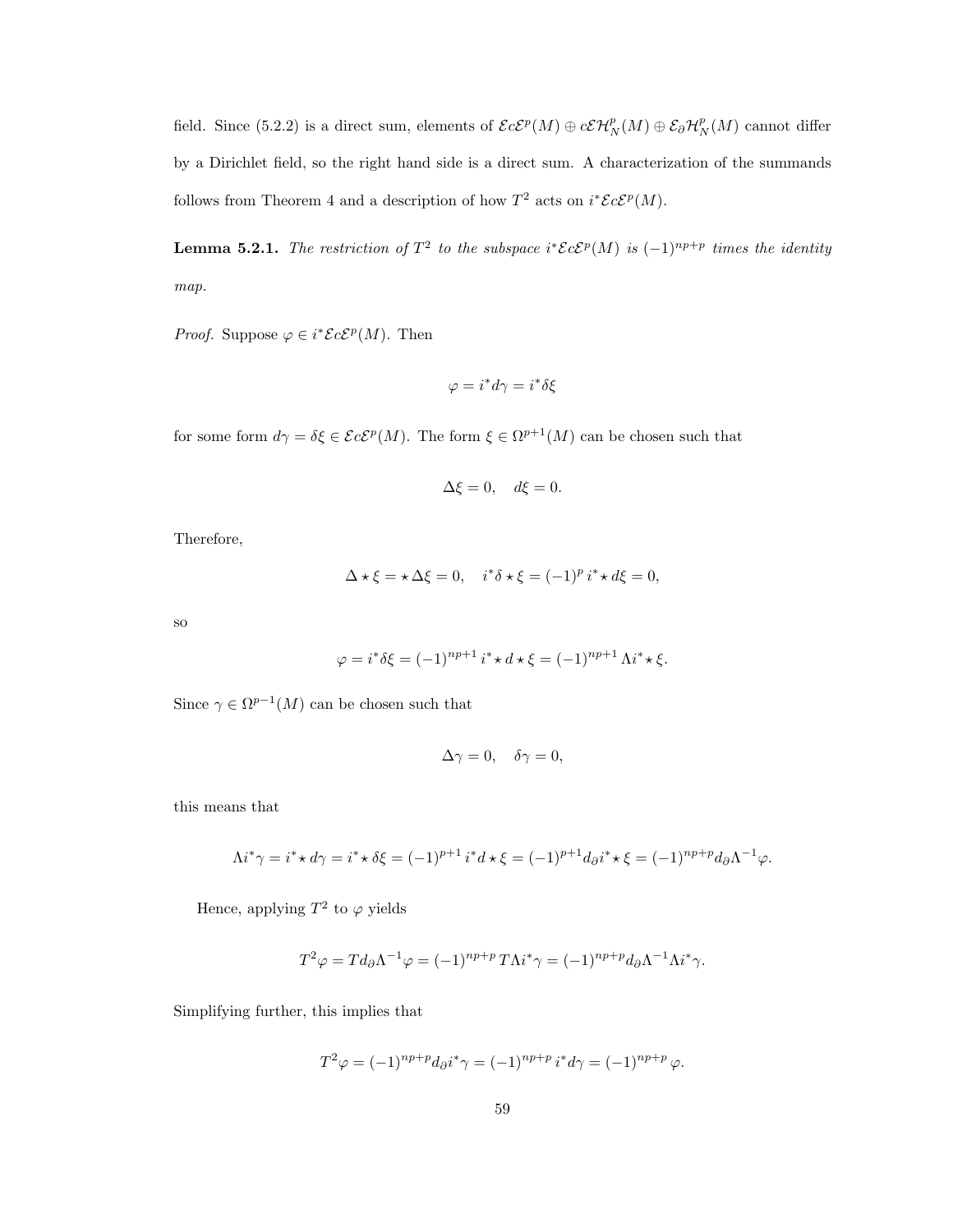Since the choice of  $\varphi \in i^* \mathcal{E} c \mathcal{E}^p(M)$  was arbitrary, this implies that  $T^2$  is  $(-1)^{np+p}$  times the identity map on  $i^* \mathcal{E} c \mathcal{E}^p(M)$ , completing the proof of the lemma.  $\Box$ 

Lemma 5.2.1 has the following immediate consequence:

**Proposition 5.2.2.** The data  $(\partial M, \Lambda)$  determines the direct-sum decomposition

$$
\ker \Lambda_p = i^* \mathcal{H}^p(M) = i^* \mathcal{E}c\mathcal{E}^p(M) + i^* c\mathcal{E} \mathcal{H}_N^p(M) + \mathcal{E}_{\partial} \mathcal{H}_N^p(M),
$$
(5.2.3)

*Proof.* Since the sum in (5.2.3) was already seen to be direct, Lemma 5.2.1 implies that  $i^* \mathcal{E} c \mathcal{E}^p(M)$ is the  $(-1)^{np+p}$ -eigenspace of  $T^2$ . Likewise, Theorem 4 says that  $i^*c\mathcal{CH}_N^p(M)$  is the kernel of  $T^2$ and  $i^* \mathcal{E}_{\partial} \mathcal{H}_N^p(M)$  is the sum of the eigenspaces corresponding to the eigenvalues  $\cos^2 \theta_i^p$ . Since  $T^2$ is certainly determined by  $(\partial M, \Lambda)$ , this completes the proof of the proposition.  $\Box$ 

The decomposition (5.2.3) turns out not, in general, to be orthogonal; equivalently, the operator  $T<sup>2</sup>$  is not self-adjoint. In particular, as will be shown in Proposition 5.2.3,

$$
i^* \mathcal{E}c\mathcal{E}^p(M) + i^* \mathcal{E}_\partial \mathcal{H}_N^p(M) = \mathcal{E}^p(\partial M),
$$

but  $i^*c\mathcal{E}\mathcal{H}_N^p(M)$  is not usually contained in  $\mathcal{H}^p(\partial M)$ . This is somewhat surprising since elements of  $c\mathcal{L}\mathcal{H}_N^p(M)$  are harmonic fields and their pullbacks to  $\partial M$  must be non-trivial in cohomology.

However, the decomposition (5.2.3) does yield a refinement of Theorem 2.2.5:

**Proposition 5.2.3.** Let  $\Lambda_p : \Omega^p(\partial M) \to \Omega^{n-p-1}(\partial M)$  be the Dirichlet-to-Neumann operator. Then ker  $\Lambda_p$  has the direct-sum decomposition

$$
\ker \Lambda_p = i^* \mathcal{H}^p(M) = i^* c \mathcal{E} \mathcal{H}_N^p(M) + \mathcal{E}^p(\partial M). \tag{5.2.4}
$$

Therefore,

$$
\ker \Lambda_p/\mathcal{E}^p(\partial M) \cong c\mathcal{E}\mathcal{H}_N^p(M),
$$

so the dimension of this space is equal to the dimension of the boundary subspace of  $H^p(M;\mathbb{R})$ .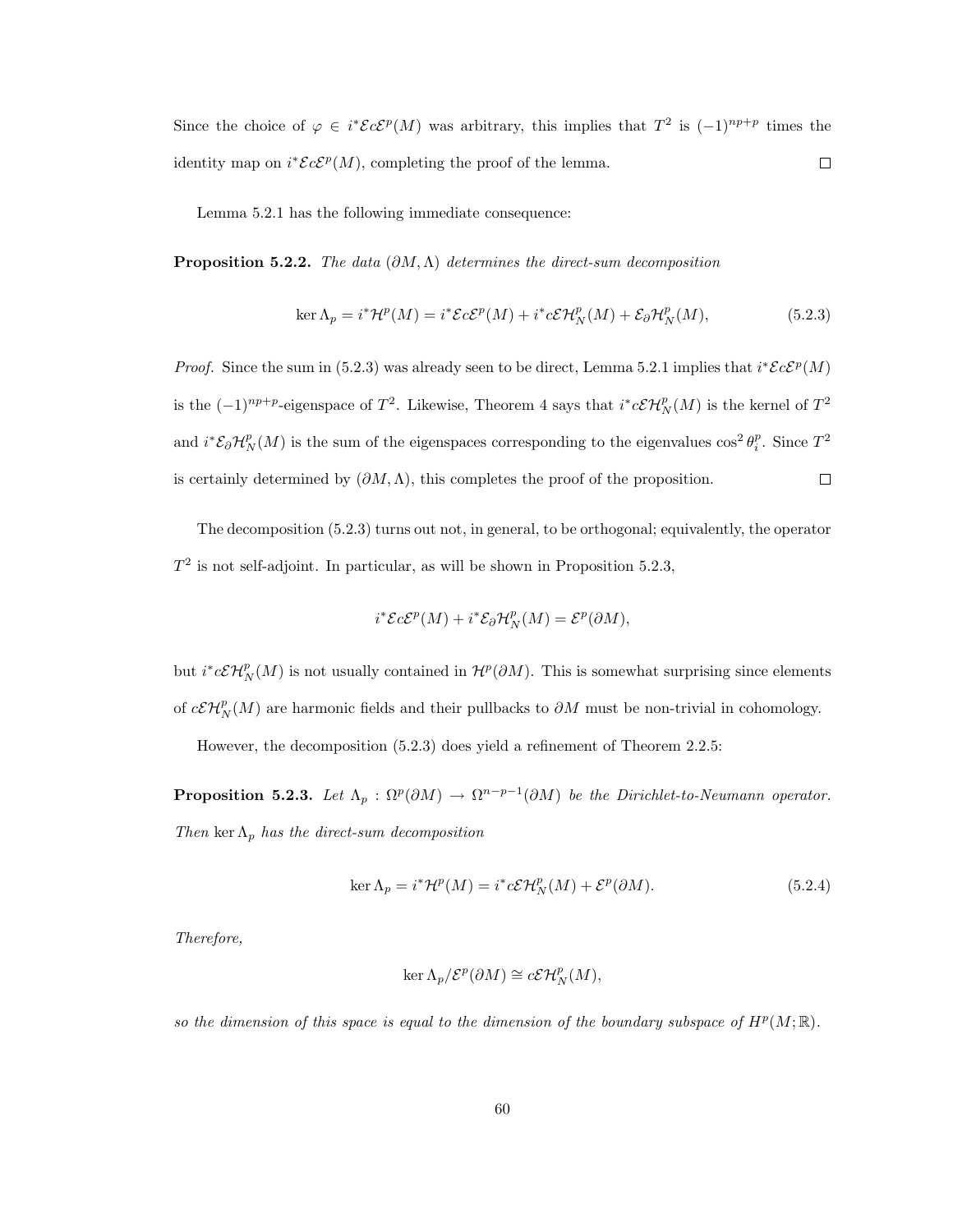*Proof.* Using  $(5.2.3)$ , the decomposition  $(5.2.4)$  will follow from the fact that

$$
\mathcal{E}^p(\partial M) = i^* \mathcal{E} c \mathcal{E}^p(M) + i^* \mathcal{E}_{\partial} \mathcal{H}_N^p(M). \tag{5.2.5}
$$

The right hand side is certainly contained in the space on the left. To see the other containment, suppose  $d_{\partial} \varphi \in \mathcal{E}^p(\partial M)$ . Then let  $\varepsilon \in \Omega^{p-1}(M)$  solve the boundary value problem

$$
\Delta \varepsilon = 0, \quad i^* \varepsilon = \varphi, \quad i^* \delta \varepsilon = 0.
$$

Then  $d\varepsilon \in H^p(M)$  and  $i^*d\varepsilon = d_\partial i^* \varepsilon = d_\partial \varphi$ . Now, using Theorem 2.1.1,

$$
d\varepsilon = d\gamma + \lambda_N + \lambda_D \in \mathcal{E}c\mathcal{E}^p(M) \oplus \left(\mathcal{H}_N^p(M) + \mathcal{H}_D^p(M)\right).
$$

Since  $\lambda_D$  is a Dirichlet field,

$$
d_{\partial}\varphi = i^*d\varepsilon = i^*d\gamma + i^*\lambda_N.
$$

Therefore,

$$
i^*\lambda_N = d_{\partial}\varphi - d_{\partial}i^*\gamma = d_{\partial}(\varphi - i^*\gamma)
$$

is an exact form, so  $\lambda_N \in \mathcal{E}_{\partial} \mathcal{H}_N^p(M)$ . Hence,

$$
d_{\partial}\varphi = i^*d\gamma + i^*\lambda_N \in i^*\mathcal{E}c\mathcal{E}^p(M) + i^*\mathcal{E}_{\partial}\mathcal{H}_N^p(M),
$$

so  $\mathcal{E}^p(\partial M) \subset i^* \mathcal{E} c \mathcal{E}^p(M) + i^* \mathcal{E}_{\partial} \mathcal{H}_N^p(M)$  and (5.2.5) follows.

The decompositions (5.2.3) and (5.2.5) together imply that

$$
\ker \Lambda_p = i^* \mathcal{H}^p(M) = i^* c \mathcal{E} \mathcal{H}_N^p(M) + \mathcal{E}^p(\partial M),
$$

meaning that

$$
\ker \Lambda_p/\mathcal{E}^p(\partial M) \cong i^*c\mathcal{E}\mathcal{H}_N^p(M).
$$

However, since the elements of  $c\mathcal{EH}_N^p(M)$  are harmonic Neumann fields and harmonic Neumann fields are uniquely determined by their pullbacks to the boundary,  $i^*c\mathcal{EH}_N^p(M) \cong c\mathcal{EH}_N^p(M)$ , so

$$
\ker \Lambda_p/\mathcal{E}^p(\partial M) \cong c\mathcal{E}\mathcal{H}_N^p(M),
$$

as desired.

 $\Box$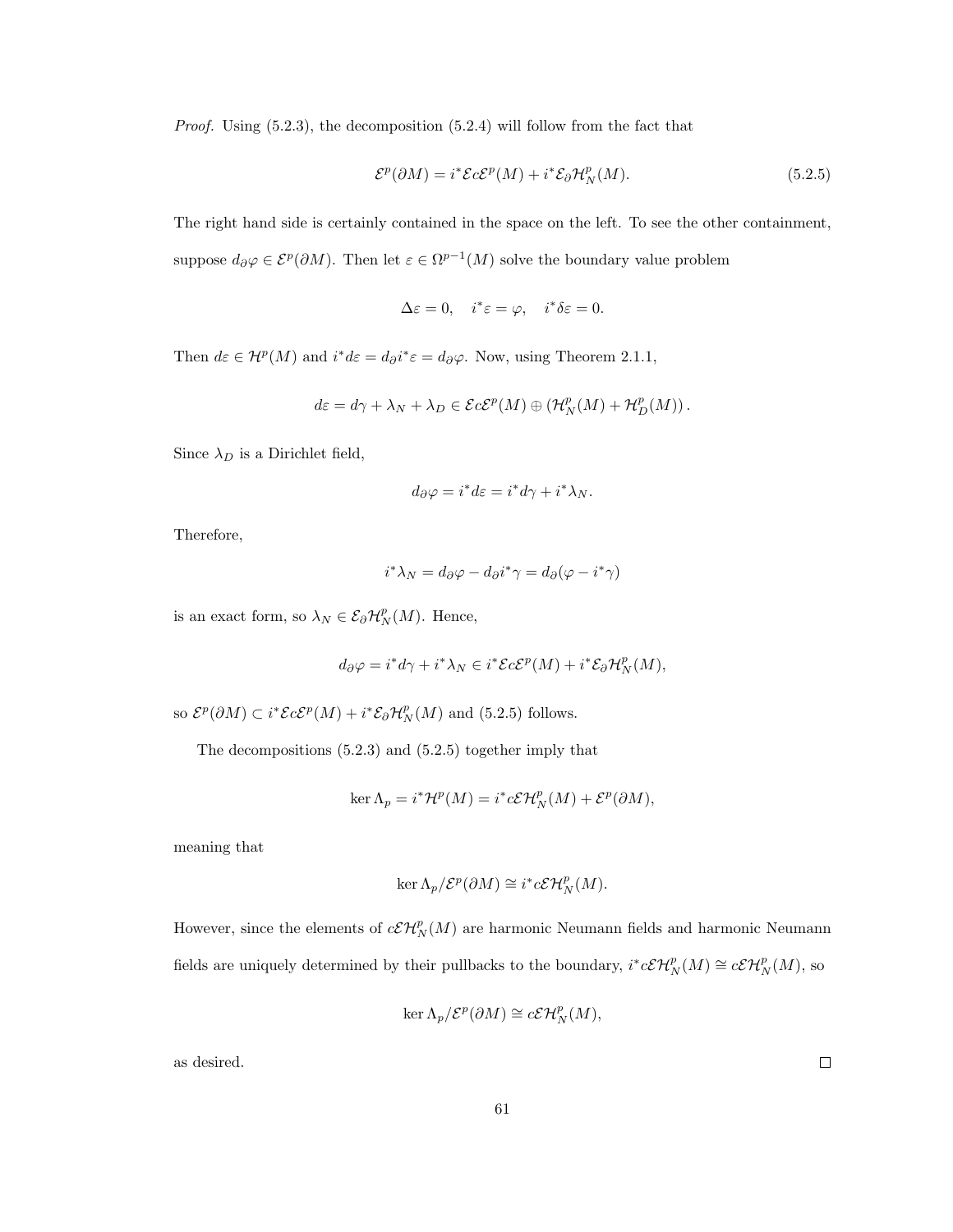### 5.3 Partial reconstruction of the mixed cup product

The goal of this section and the next is to state and prove Theorem 5, which says that the mixed cup product

$$
\cup: H^p(M; \mathbb{R}) \times H^q(M, \partial M; \mathbb{R}) \to H^{p+q}(M, \partial M; \mathbb{R})
$$

can be at least partially recovered from the boundary data  $(\partial M, \Lambda)$  for any p and q.

Since  $H^p(M; \mathbb{R}) \cong \text{im } G_{n-p-1}$  and

$$
H^{q}(M,\partial M;\mathbb{R}) \cong H^{n-q}(M;\mathbb{R}) \cong \text{im } G_{q-1},
$$

an absolute cohomology class  $[\alpha] \in H^p(M;\mathbb{R})$  and a relative cohomology class  $[\beta] \in H^q(M, \partial M; \mathbb{R})$ correspond, respectively, to forms on the boundary

$$
\varphi \in \text{im } G_{n-p-1} \subset \Omega^p(\partial M)
$$
 and  $\psi \in \text{im } G_{q-1} \subset \Omega^{n-q}(\partial M)$ .

In turn, the relative cohomology class  $[\alpha] \cup [\beta] \in H^{p+q}(M, \partial M; \mathbb{R}) \cong H^{n-p-q}(M; \mathbb{R})$  corresponds to a form

$$
\theta \in \text{im } G_{p+q-1} \subset \Omega^{n-p-q}(\partial M).
$$

More concretely,  $[\alpha]$  is represented by the Neumann harmonic field  $\alpha \in \mathcal{H}_N^p(M)$ ,  $[\beta]$  is represented by the Dirichlet harmonic field  $\beta \in \mathcal{H}_{D}^{q}(M)$  and

$$
\varphi = i^* \alpha, \qquad \psi = i^* \star \beta.
$$

The form  $\alpha \wedge \beta \in \Omega^{p+q}(M)$  is closed since

$$
d(\alpha \wedge \beta) = d\alpha \wedge \beta + (-1)^p \alpha \wedge d\beta = 0.
$$

Therefore, using the second Friedrichs decomposition (2.1.6),

$$
\alpha \wedge \beta = \delta \xi + \eta + d\zeta \in c\mathcal{E}\mathcal{H}^{p+q}(M) \oplus \mathcal{H}_D^{p+q}(M) \oplus \mathcal{E}_D^{p+q}(M) \tag{5.3.1}
$$

The form  $\alpha \wedge \beta$  satisfies the Dirichlet boundary condition (see Section 5.4.2 for details), so the relative cohomology class  $[\alpha] \cup [\beta] = [\alpha \wedge \beta]$  is represented by the form  $\eta \in \mathcal{H}_{D}^{p+q}(M)$  and

$$
\theta = i^* \star \eta.
$$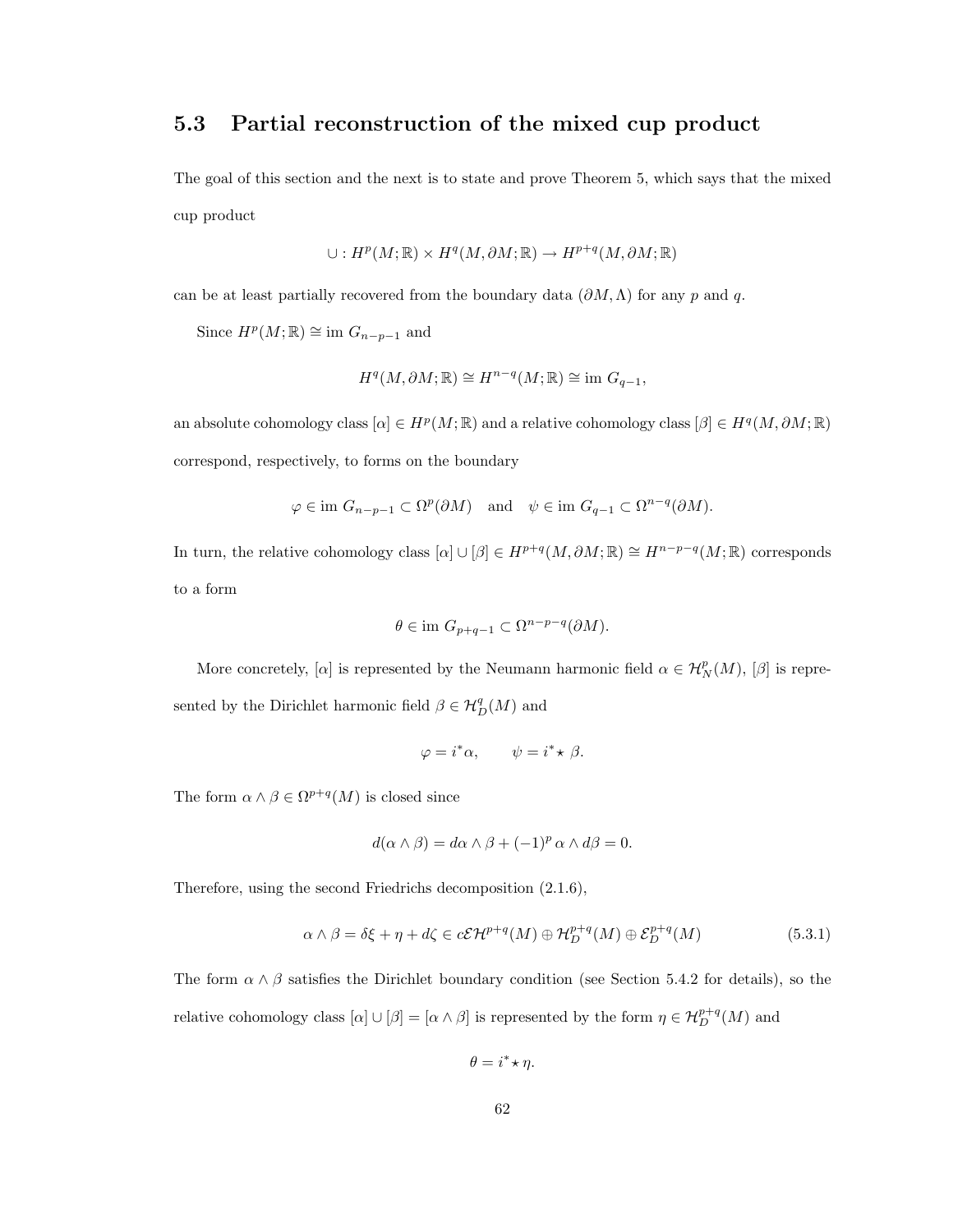Reconstructing the mixed cup product would be equivalent to showing that the form  $i^* \star \eta$  can be determined from the forms  $\varphi = i^* \alpha$  and  $\psi = i^* \star \beta$ . This can be done in the case that  $\beta$  comes from the boundary subspace of  $\mathcal{H}_D^q(M)$ :

**Theorem 5.** The boundary data  $(\partial M, \Lambda)$  completely determines the mixed cup product when the relative cohomology class comes from the boundary subspace. More precisely, with notation as above, if  $\beta \in \mathcal{EH}_D^q(M)$ , then

$$
i^* \star \eta = (-1)^p \Lambda(\varphi \wedge \Lambda^{-1} \psi).
$$

When M can be embedded in the Euclidean space  $\mathbb{R}^n$  of the same dimension, all of the cohomology of M must be carried by the boundary. Thus, the following, which may be relevant to Electrical Impedance Tomography, is an immediate corollary of Theorem 5:

**Corollary 6.** If  $M^n$  is a compact region in  $\mathbb{R}^n$ , the boundary data  $(\partial M, \Lambda)$  completely determines the mixed cup product on M.

The obvious conjecture is that the result of Theorem 5 holds without the hypothesis that  $\beta$ comes from the boundary subspace:

Conjecture 5.3.1. The boundary data  $(\partial M, \Lambda)$  determines the mixed cup product on M. In particular, with notation as above,

$$
i^* \star \eta = (-1)^p \Lambda(\varphi \wedge \Lambda^{-1} \psi).
$$

### 5.4 The proof of Theorem 5

### **5.4.1**  $\Lambda(\varphi \wedge \Lambda^{-1}\psi)$  is well-defined

Since  $\star \beta$  is a harmonic field,

$$
\psi = i^* \star \beta \in i^* \mathcal{H}^{n-q}(M) = \text{im } \Lambda_{q-1}
$$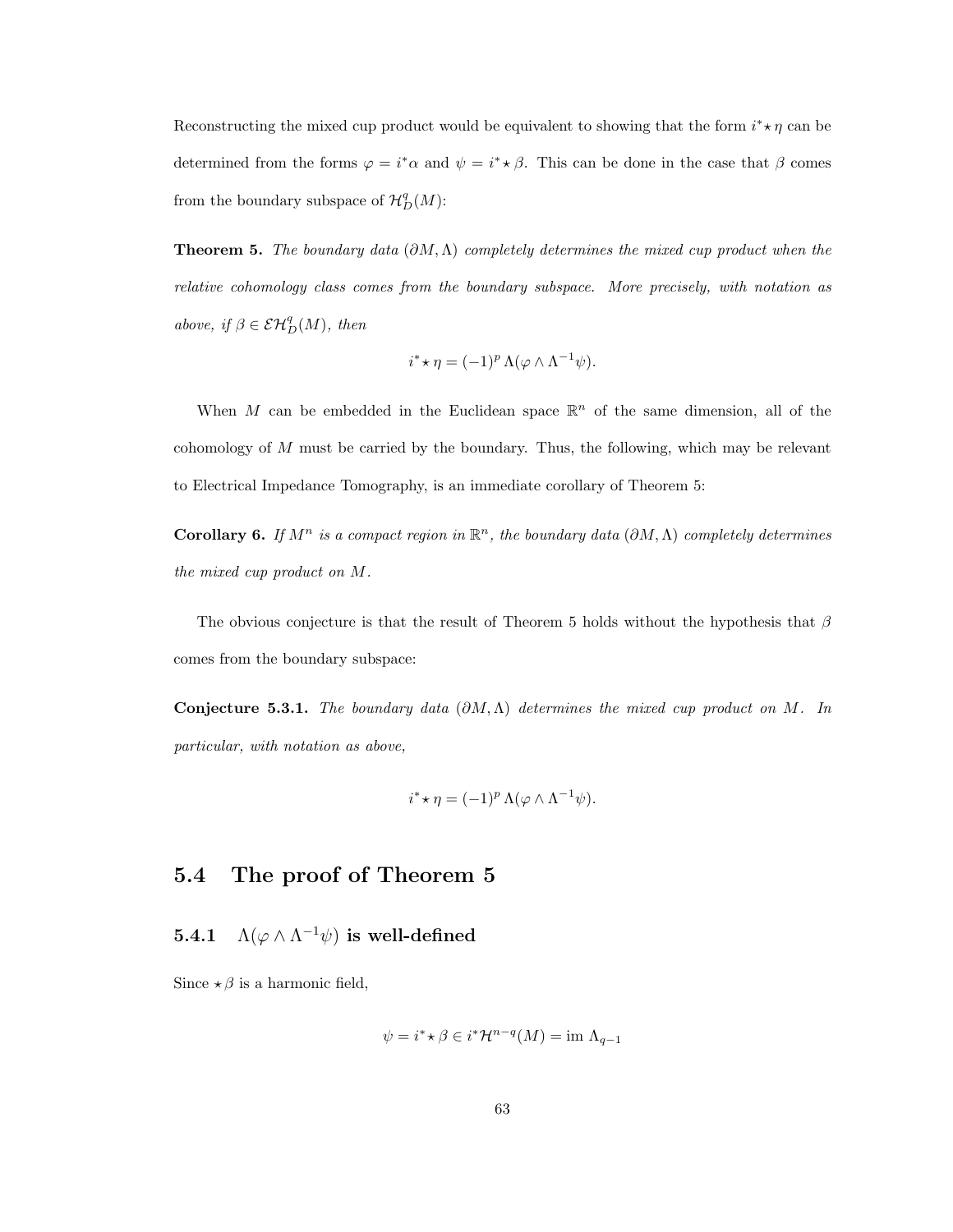by Lemma 2.2.4. Therefore,  $\psi = \Lambda \mu$  for some  $\mu \in \Omega^{q-1}(\partial M)$ , so the expression  $\Lambda^{-1} \psi = \mu$  seems to make sense.

Of course,  $\Lambda$  has a large kernel, so the expression  $\Lambda^{-1}\psi$  is not well-defined: for any  $(q-1)$ -form  $\sigma \in \text{ker }\Lambda$ , the form  $\mu + \sigma$  is another valid choice for  $\Lambda^{-1}\psi$ . To see that this ambiguity does not matter, it suffices to show that

$$
\Lambda(\varphi \wedge (\mu + \sigma)) = \Lambda(\varphi \wedge \mu)
$$

for any such  $\sigma \in \ker \Lambda$ . Certainly,

$$
\Lambda(\varphi \wedge (\mu + \sigma)) = \Lambda(\varphi \wedge \mu) + \Lambda(\varphi \wedge \sigma), \tag{5.4.1}
$$

so the goal is to show that  $\Lambda(\varphi \wedge \sigma) = 0$ .

Since the kernel of  $\Lambda$  consists of pullbacks of harmonic fields, there is some  $\tau \in \mathcal{H}^{q-1}(M)$  such that  $\sigma = i^* \tau$ . Then

$$
\varphi \wedge \sigma = i^* \alpha \wedge i^* \tau = i^* (\alpha \wedge \tau).
$$

Both  $\alpha$  and  $\tau$  are harmonic fields, so the form  $\alpha \wedge \tau$  is closed, meaning that

$$
\alpha \wedge \tau = \chi + d\varepsilon \in \mathcal{H}^{p+q-1}(M) \oplus \mathcal{E}_D^{p+q-1}(M)
$$

by the Morrey decomposition (2.1.4). Since  $i^*d\varepsilon = 0$ ,

$$
\varphi \wedge \sigma = i^*(\alpha \wedge \tau) = i^*\chi,
$$

so  $\chi$  solves the boundary value problem

$$
\Delta \chi = 0, \quad i^* \chi = \varphi \wedge \sigma, \quad i^* \delta \chi = 0.
$$

Thus, by definition of the Dirichlet-to-Neumann map,

$$
\Lambda(\varphi \wedge \sigma) = i^* \star d\chi = 0
$$

since  $\xi$  is closed. Applying this to (5.4.1) gives that

$$
\Lambda(\varphi \wedge (\mu + \sigma)) = \Lambda(\varphi \wedge \mu),
$$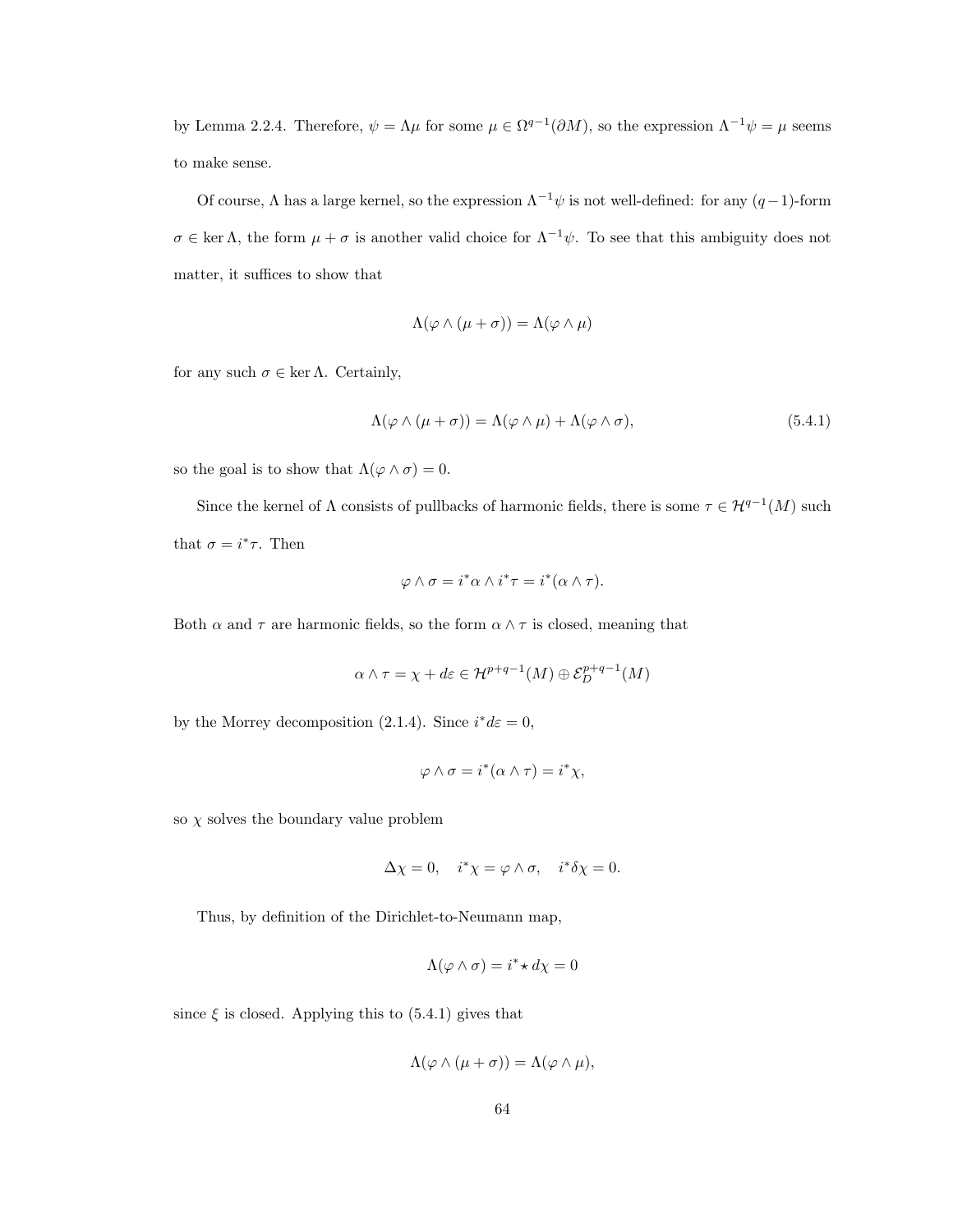so the expression  $\Lambda(\varphi \wedge \Lambda^{-1}\psi)$  is indeed well-defined.

The above argument only depended on the fact that  $\beta \in H_D^q(M)$ , so  $\Lambda(\varphi \wedge \Lambda^{-1}\psi)$  is welldefined regardless of whether or not  $\beta$  lives in the boundary subspace. Thus, Conjecture 5.3.1 is at least plausible.

#### 5.4.2  $\alpha \wedge \beta$  is a Dirichlet form

Since  $\beta$  satisfies the Dirichlet boundary condition,  $i^*\beta = 0$  and

$$
i^*(\alpha \wedge \beta) = i^*\alpha \wedge i^*\beta = 0.
$$

In other words,  $\alpha \wedge \beta$  satisfies the Dirichlet boundary condition. Using the decomposition (5.3.1), this means that

$$
0 = i^*(\alpha \wedge \beta) = i^*(\delta \xi + \eta + d\gamma) = i^*\delta \xi,
$$

since  $\eta$  and  $d\gamma$  are both Dirichlet forms. Thus,  $\delta \xi$  satisfies the Dirichlet boundary condition. However, the second Friedrichs decomposition (2.1.6) says that  $c\mathcal{EH}^{p+q}(M)$  is orthogonal to  $\mathcal{H}^{p+q}_D(M)$ , so  $\delta \xi$  must be zero.

Hence, the decomposition (5.3.1) can be simplified as

$$
\alpha \wedge \beta = \eta + d\gamma. \tag{5.4.2}
$$

#### 5.4.3 The proof of Theorem 5

Suppose  $\beta$  comes from the boundary subspace of  $\mathcal{H}_D^q(M)$ ; i.e.

$$
\beta = d\beta_1 \in \mathcal{E}\mathcal{H}_D^q(M).
$$

Since  $\star d\beta_1$  is a harmonic field, Lemma 2.2.4 implies that  $i^* \star d\beta_1$  is in the image of  $\Lambda$ . In fact, since  $\beta_1$  can be chosen to be harmonic and co-closed,  $\beta_1$  solves the boundary value problem

$$
\Delta \varepsilon = 0, \quad i^* \varepsilon = i^* \beta_1, \quad i^* \delta \varepsilon = 0.
$$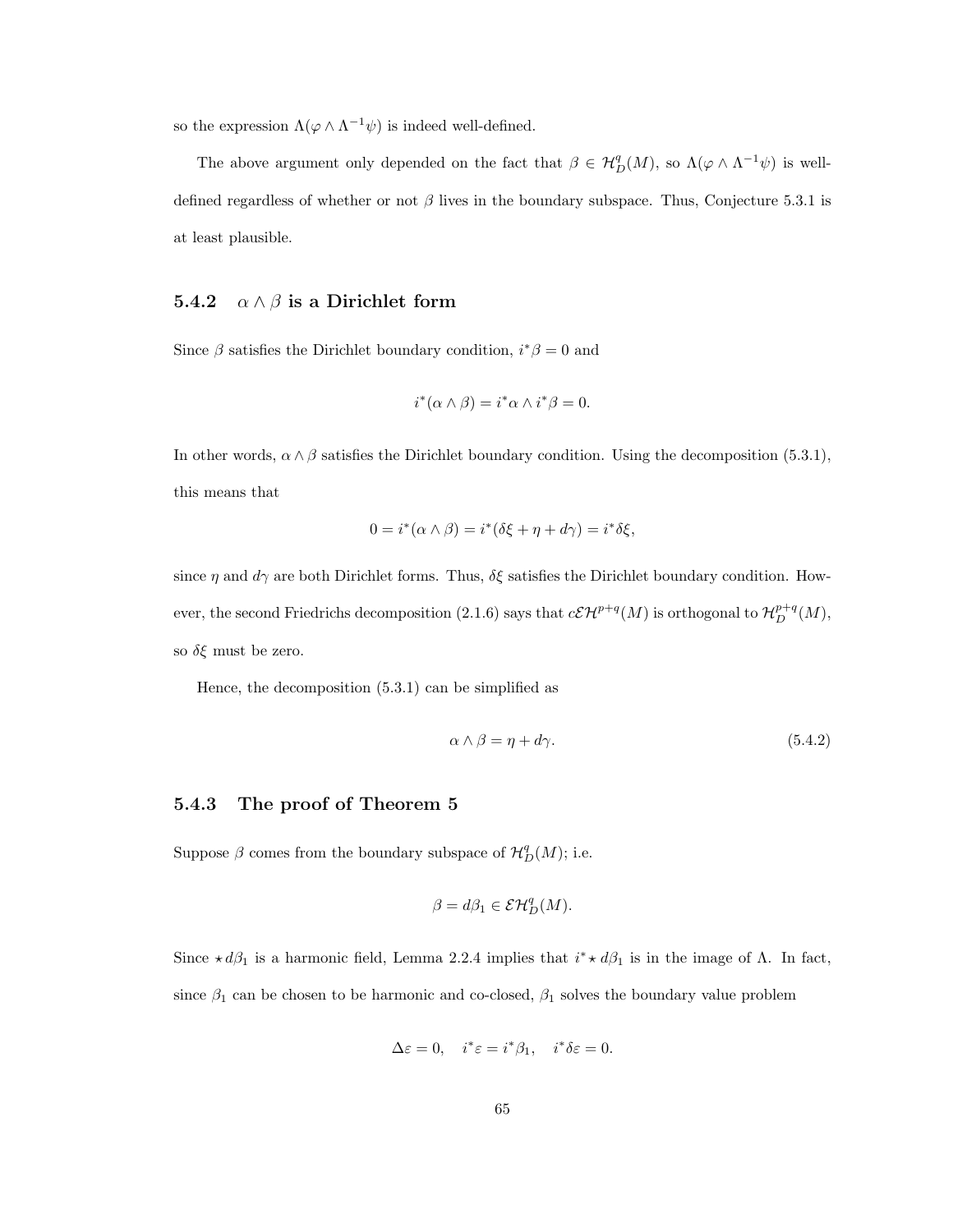Hence,

$$
\psi = i^* \star d\beta_1 = \Lambda i^* \beta_1.
$$

Therefore,  $\Lambda^{-1}\psi = i^*\beta_1$  (up to the ambiguity mentioned in Section 5.4.1), so

$$
\Lambda(\varphi \wedge \Lambda^{-1}\psi) = \Lambda(\varphi \wedge i^*\beta_1).
$$

On the other hand,

$$
\alpha \wedge d\beta_1 = (-1)^p d(\alpha \wedge \beta_1)
$$

is exact, so  $\eta$  is also exact:

$$
\eta = \alpha \wedge d\beta_1 - d\zeta = d\left[(-1)^p \alpha \wedge \beta - \zeta\right].
$$

Letting  $\eta' := (-1)^p \alpha \wedge \beta - \zeta$ , the form  $\eta = d\eta' \in \mathcal{EH}^{p+q}_D(M)$  belongs to the boundary subspace of  $\mathcal{H}^{p+q}_D(M)$ .

Substituting into the decomposition (5.4.2) gives that

$$
\alpha \wedge d\beta_1 = d\eta' + d\zeta
$$

and the goal is to show that  $(-1)^p \Lambda(\varphi \wedge \Lambda^{-1} \psi) = i^* \star d\eta'$ . Using the definition of  $\varphi$  and the fact that  $\Lambda^{-1}\psi = i^*\beta_1$ ,

$$
(-1)^p \varphi \wedge \Lambda^{-1} \psi = (-1)^p i^* \alpha \wedge i^* \beta_1 = (-1)^p i^* (\alpha \wedge \beta_1).
$$
 (5.4.3)

Moreover, since  $\alpha$  is closed,

$$
d\left((-1)^p \alpha \wedge \beta_1\right) = \alpha \wedge d\beta_1 = d\eta' + d\zeta,
$$

so the conclusion that

$$
(-1)^p \Lambda(\varphi \wedge \Lambda^{-1} \psi) = i^* \star d\eta'
$$

will follow from: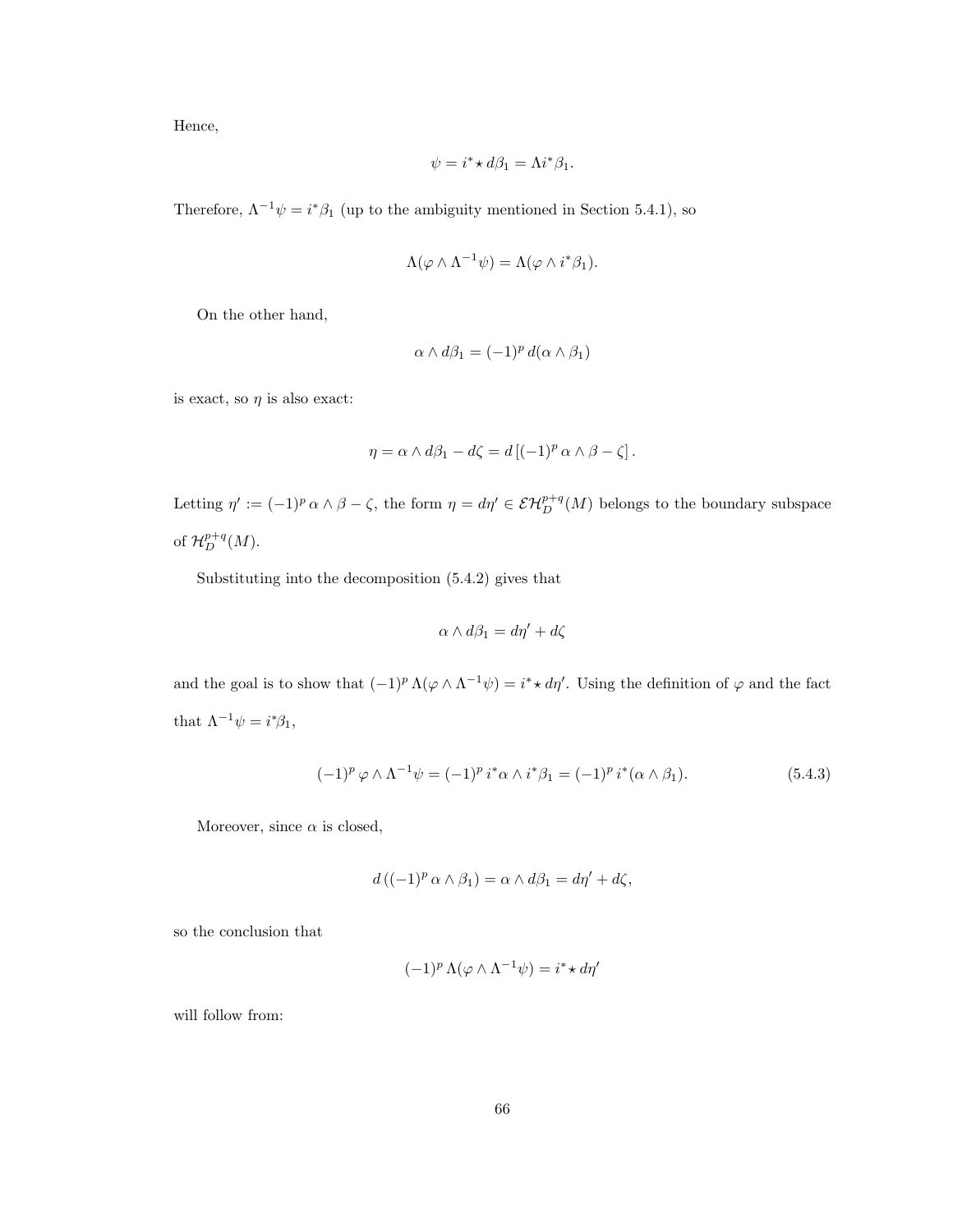**Proposition 5.4.1.** Let m be an integer such that  $1 \le m \le n$ . Given an exact Dirichlet form

$$
d\rho + dv \in \mathcal{E}\mathcal{H}_D^m(M) \oplus \mathcal{E}_D^m(M),
$$

suppose  $\gamma \in \Omega^{m-1}(M)$  is any primitive of  $d\rho + dv$ ; i.e.  $d\gamma = d\rho + dv$ . Then

$$
\Lambda i^* \gamma = i^* \star d\rho.
$$

To see that Theorem 5 follows, note that  $(-1)^p \alpha \wedge \beta_1$  is a primitive for  $\alpha \wedge d\beta_1 = d\eta' + d\zeta$ , so Proposition 5.4.1 and (5.4.3) imply that

$$
i^* \star d\eta' = \Lambda i^* ((-1)^p \alpha \wedge \beta_1) = (-1)^p \Lambda (\varphi \wedge \Lambda^{-1} \psi),
$$

completing the proof of Theorem 5.

*Proof of Proposition 5.4.1.* First, note that a primitive  $\rho$  for  $d\rho$  can be chosen such that  $\Delta \rho = 0$ and  $\delta \rho = 0$ . Also, by definition of the space  $\mathcal{E}_D^m(M)$ , a primitive v for dv can be chosen such that  $i^*v = 0$ . Then  $\rho + v$  is a primitive for  $d\rho + dv$  and

$$
i^*(\rho + v) = i^*\rho.
$$

Since  $\rho$  is harmonic and co-closed,

$$
\Lambda i^*(\rho + v) = \Lambda i^*\rho = i^* \star d\rho. \tag{5.4.4}
$$

Now, suppose  $\gamma$  is another primitive of  $d\rho + dv$ . Then the form  $\gamma - \rho - v$  is closed, and so can be decomposed as

$$
\gamma - \rho - \upsilon = \kappa_1 + d\kappa_2 \in \mathcal{H}^{m-1}(M) \oplus \mathcal{E}_D^{m-1}(M).
$$

Then

$$
i^*(\gamma - \rho - \upsilon) = i^*(\kappa_1 + d\kappa_2) = i^*\kappa_1
$$

since  $d\kappa_2$  is a Dirichlet form. Using Lemma 2.2.4, this means that

$$
\Lambda i^*(\gamma - \rho - v) = \Lambda i^* \kappa_1 = 0
$$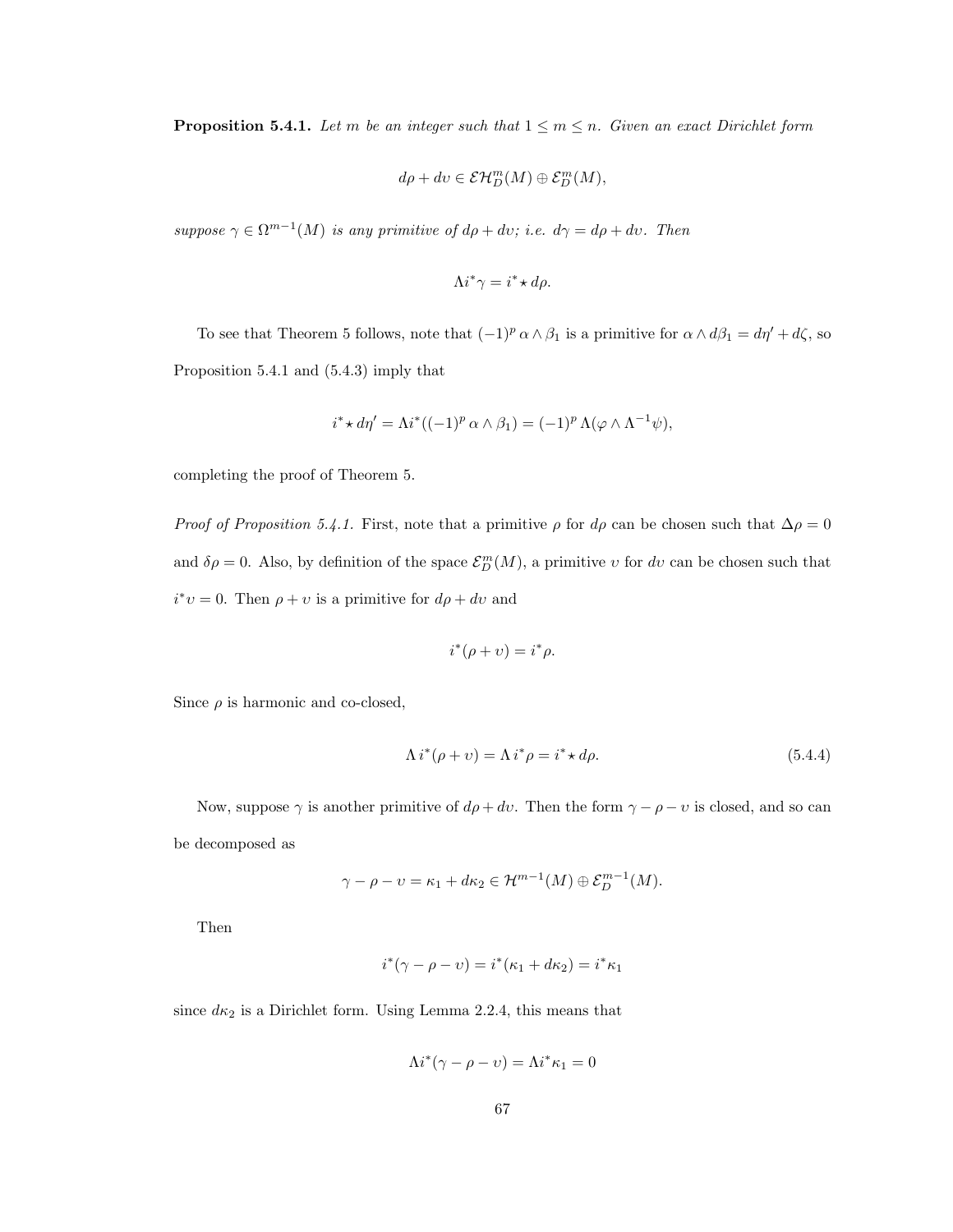since  $i^*\kappa_1 \in i^*\mathcal{H}^{m-1}(M) = \ker \Lambda$ .

Combining this with (5.4.4) gives that

$$
\Lambda i^* \gamma = \Lambda i^* (\gamma - \rho - \upsilon + \rho + \upsilon) = \Lambda i^* (\gamma - \rho - \upsilon) + \Lambda i^* (\rho + \upsilon) = i^* \star d\rho,
$$

as desired.

 $\Box$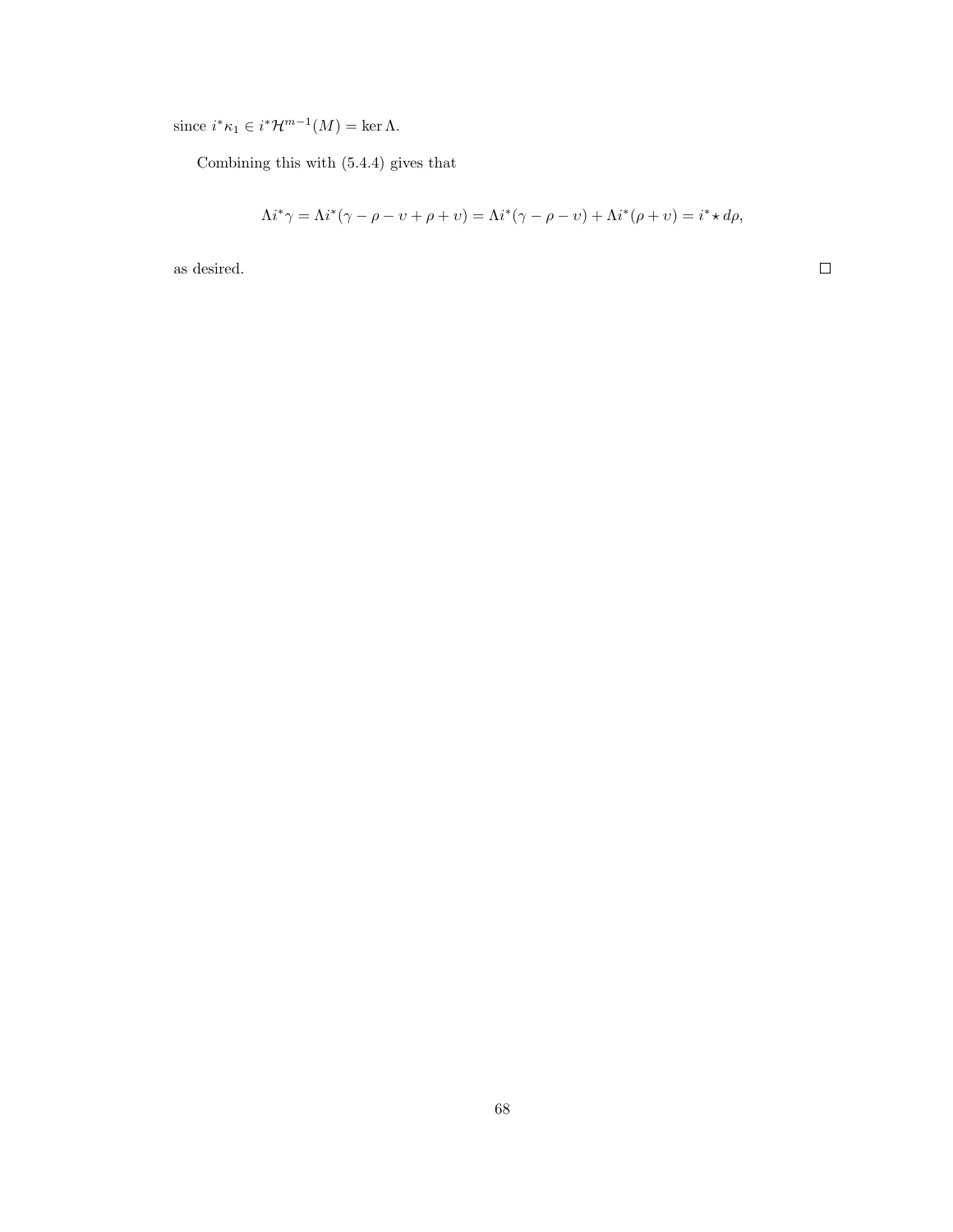## Bibliography

- [AKS62] N. Aronszajn, A. Krzywicki, and J. Szarski, A unique continuation theorem for exterior differential forms on Riemannian manifolds, Ark. Mat. 4 (1962), no. 5, 417–453 (1962).
- [BS08] Mikhail Belishev and Vladimir Sharafutdinov, Dirichlet to Neumann operator on differential forms, Bull. Sci. Math. 132 (2008), no. 2, 128–145.
- [Cal80] Alberto P. Calderón, On an inverse boundary value problem, Seminar on Numerical Analysis and its Applications to Continuum Physics, Soc. Brasileira de Matemática, Rio de Janeiro, 1980, pp. 65–73. Republished in Comput. Appl. Math. 25 (2006), no. 2-3, 133–138.
- [CDGM06] Sylvain Cappell, Dennis DeTurck, Herman Gluck, and Edward Y. Miller, Cohomology of harmonic forms on Riemannian manifolds with boundary, Forum Math. 18 (2006), no. 6, 923–931.
- [CIN99] Margaret Cheney, David Isaacson, and Jonathan C. Newell, Electrical impedance tomography, SIAM Review 41 (1999), no. 1, 85–101.
- [DG04] Dennis DeTurck and Herman Gluck, *Poincaré duality angles and Hodge decomposition* for Riemannian manifolds, Preprint, 2004.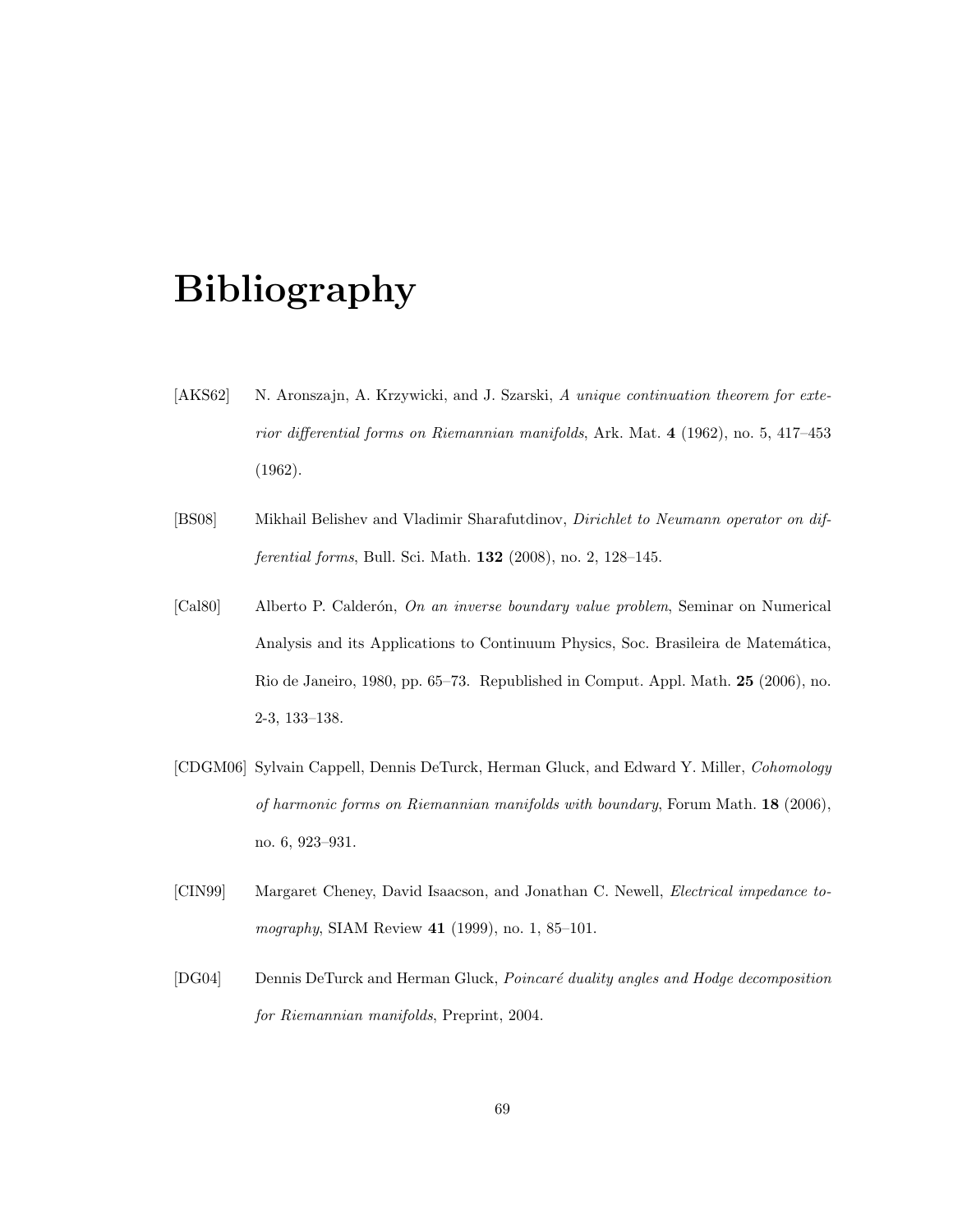- [dR31] Georges de Rham, Sur l'analysis situs des variétés à n dimensions, J. Math. Pures Appl. (9) 10 (1931), 115–200.
- [DS52] G.F.D. Duff and D.C. Spencer, Harmonic tensors on Riemannian manifolds with *boundary*, Ann. of Math.  $(2)$  **56** (1952), no. 1, 128–156.
- [Duf52] G.F.D. Duff, Differential forms in manifolds with boundary, Ann. of Math. (2) 56 (1952), no. 1, 115–127.
- [Fed65] Herbert Federer, Some theorems on integral currents, Trans. Amer. Math. Soc. 117 (1965), 43–67.
- [Fri55] Kurt Otto Friedrichs, Differential forms on Riemannian manifolds, Comm. Pure Appl. Math. 8 (1955), 551–590.
- [GMM95] Herman Gluck, Dana Mackenzie, and Frank Morgan, Volume-minimizing cycles in Grassmann manifolds, Duke Math. J. 79 (1995), no. 2, 335–404.
- [GMZ89] Herman Gluck, Frank Morgan, and Wolfgang Ziller, Calibrated geometries in Grassmann manifolds, Comment. Math. Helv. **64** (1989), no. 1, 256–268.
- [GW83] Herman Gluck and Frank W. Warner, *Great circle fibrations of the three-sphere*, Duke Math. J. 50 (1983), 107–132.
- [GWZ86] Herman Gluck, Frank W. Warner, and Wolfgang Ziller, The geometry of the Hopf fibrations, L'Enseignement Math. 32 (1986), 173–198.
- [GZ86] Herman Gluck and Wolfgang Ziller, On the volume of a unit vector field on the threesphere, Comment. Math. Helv. 61 (1986), no. 1, 177–192.
- [Hel58] Hermann Helmholtz, Über Integrale der hydrodynamischen Gleichungen, welche den Wirbelbewegungen entsprechen, J. Reine Angew. Math. 55 (1858), 25–55.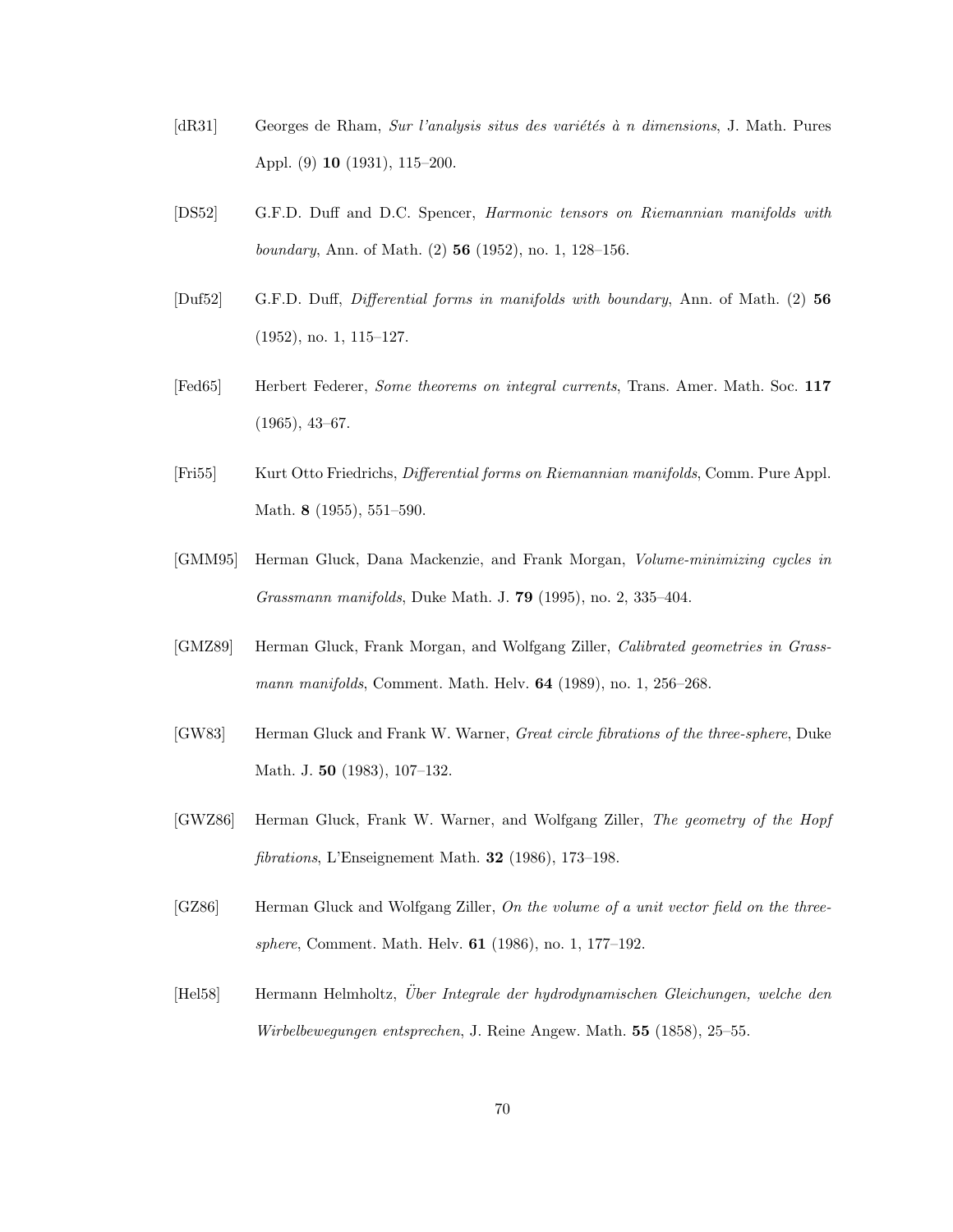- [Hod34] W.V.D. Hodge, A Dirichlet problem for harmonic functionals, with applications to analytic varieties, Proc. London Math. Soc. s2-36 (1934), no. 1, 257–303.
- [Hod41] , The Theory and Applications of Harmonic Integrals, Cambridge University Press, Cambridge, England, 1941.
- [Hol05] David S. Holder (ed.), Electrical Impedance Tomography: Methods, History and Applications, Series in Medical Physics and Biomedical Engineering, Institute of Physics, Bristol, 2005.
- [JL05] Mark S. Joshi and William R.B. Lionheart, An inverse boundary value problem for harmonic differential forms, Asymptot. Anal. 41 (2005), no. 2, 93-106.
- [Kod49] Kunihiko Kodaira, Harmonic fields in Riemannian manifolds (generalized potential theory), Ann. of Math. (2) 50 (1949), no. 3, 587–665.
- [LTU03] Matti Lassas, Michael Taylor, and Günther Uhlmann, The Dirichlet-to-Neumann map for complete Riemannian manifolds with boundary, Comm. Anal. Geom. 11 (2003), no. 2, 207–221.
- [LU89] John M. Lee and Günther Uhlmann, *Determining anisotropic real-analytic conductivi*ties by boundary measurements, Comm. Pure Appl. Math. 42 (1989), no. 8, 1097–1112.
- [LU01] Matti Lassas and Günther Uhlmann, On determining a Riemannian manifold from the  $Dirichlet-to-Neumann$  map, Ann. Sci. École Norm. Sup.  $(4)$  34  $(2001)$ , no. 5, 771–787.
- [Mor56] Charles B. Morrey, Jr., A variational method in the theory of harmonic integrals, II, Amer. J. Math. 78 (1956), no. 1, 137–170.
- [Nac96] Adrian I. Nachman, Global uniqueness for a two-dimensional inverse boundary value problem, Ann. of Math. (2) 143 (1996), no. 1, 71–96.